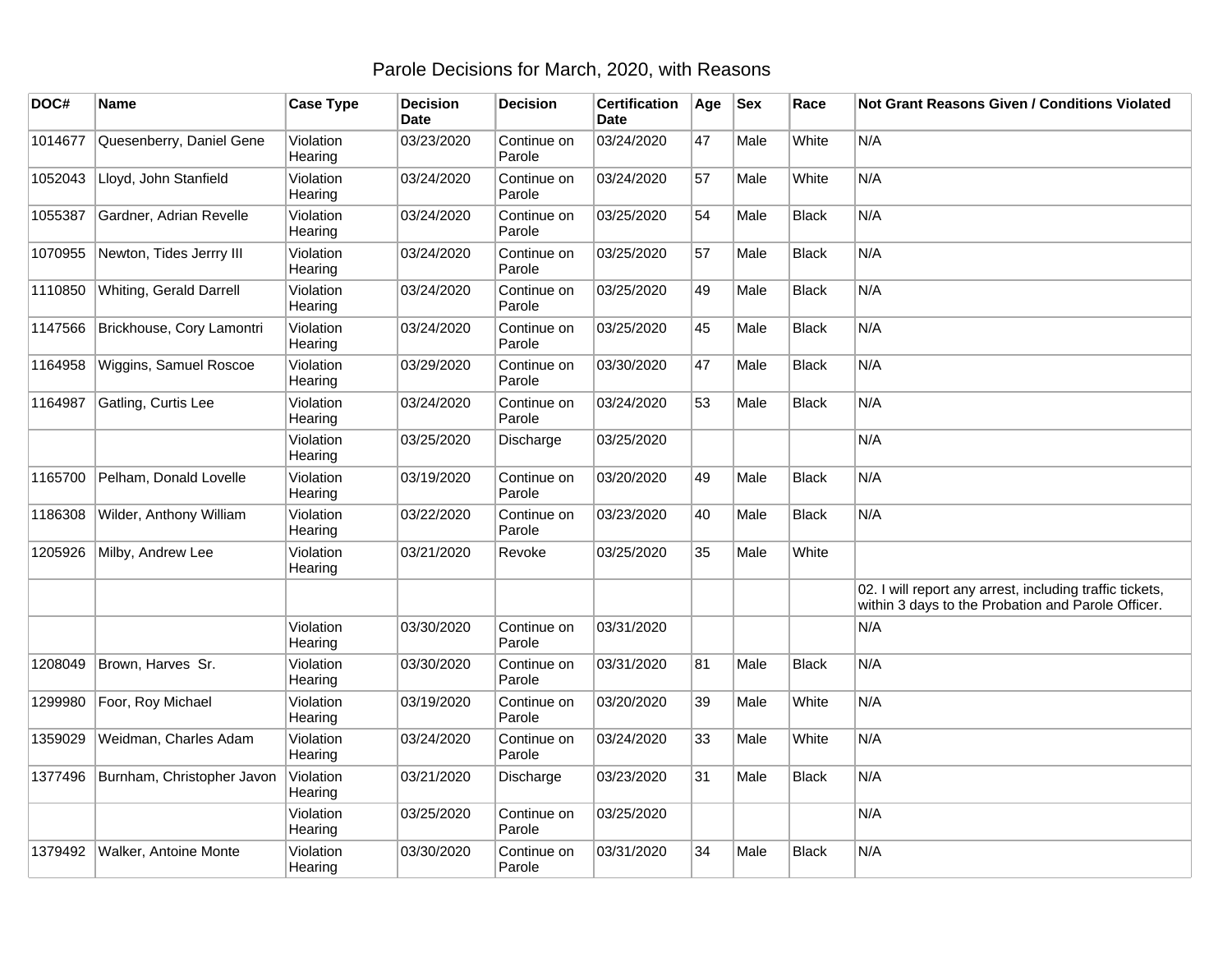| DOC#    | <b>Name</b>                        | <b>Case Type</b>     | <b>Decision</b><br><b>Date</b> | <b>Decision</b>       | <b>Certification</b><br>Date | Age | <b>Sex</b>   | Race                            | Not Grant Reasons Given / Conditions Violated |
|---------|------------------------------------|----------------------|--------------------------------|-----------------------|------------------------------|-----|--------------|---------------------------------|-----------------------------------------------|
| 1519457 | Hong, Tran                         | Violation<br>Hearing | 03/24/2020                     | Continue on<br>Parole | 03/25/2020                   | 47  | Male         | Asian or<br>Pacific<br>Islander | N/A                                           |
| 1564404 | Mattia, Nicholas Phillip III       | Violation<br>Hearing | 02/29/2020                     | Continue on<br>Parole | 03/02/2020                   | 42  | Male         | White                           | N/A                                           |
| 1821415 | Goodwin, Michelle Benita           | Violation<br>Hearing | 03/21/2020                     | Continue on<br>Parole | 03/23/2020                   | 51  | Female Black |                                 | N/A                                           |
| 1911266 | Houlihan, Sean Anthony             | Violation<br>Hearing | 03/24/2020                     | Continue on<br>Parole | 03/24/2020                   | 20  | Male         | White                           | N/A                                           |
| 1967191 | Allen, Jonathan Thomas             | Violation<br>Hearing | 03/22/2020                     | Continue on<br>Parole | 03/23/2020                   | 20  | Male         | White                           | N/A                                           |
| 1017468 | Mcrae, James Edward                | Violation<br>Hearing | 03/24/2020                     | Discharge             | 03/25/2020                   | 57  | Male         | <b>Black</b>                    | N/A                                           |
| 1044884 | Whitney, Roger William             | Violation<br>Hearing | 03/23/2020                     | Discharge             | 03/23/2020                   | 68  | Male         | <b>Black</b>                    | N/A                                           |
| 1200678 | Arthur, Zachary Lee                | Violation<br>Hearing | 03/22/2020                     | Discharge             | 03/23/2020                   | 31  | Male         | White                           | N/A                                           |
| 1000515 | Liming, Dennis Wade                | Regular Parole       | 01/03/2020                     | Grant                 | 03/31/2020                   | 64  | Male         | White                           | N/A                                           |
| 1001089 | Jordan, Bert Moore                 | Geriatric            | 01/16/2020                     | Grant                 | 03/30/2020                   | 60  | Male         | White                           | N/A                                           |
| 1004135 | Golden, Tyson Xavier               | Regular Parole       | 01/16/2020                     | Grant                 | 03/30/2020                   | 55  | Male         | <b>Black</b>                    | N/A                                           |
| 1007200 | Corp, Michael Lee                  | Regular Parole       | 03/21/2020                     | Grant                 | 03/31/2020                   | 52  | Male         | White                           | N/A                                           |
| 1011779 | Maddrey, Ervin Connell             | Regular Parole       | 03/03/2020                     | Grant                 | 03/30/2020                   | 68  | Male         | <b>Black</b>                    | N/A                                           |
| 1014937 | Mitchell, James Alexander          | Regular Parole       | 03/23/2020                     | Grant                 | 03/31/2020                   | 53  | Male         | <b>Black</b>                    | N/A                                           |
| 1016547 | Redwine, Pernell                   | Geriatric            | 03/26/2020                     | Grant                 | 03/31/2020                   | 61  | Male         | <b>Black</b>                    | N/A                                           |
| 1017264 | Dixon, Mark Henry                  | Regular Parole       | 03/16/2020                     | Grant                 | 03/31/2020                   | 56  | Male         | <b>Black</b>                    | N/A                                           |
| 1019231 | Burton, Henry Douglas              | Regular Parole       | 03/05/2020                     | Grant                 | 03/30/2020                   | 71  | Male         | <b>Black</b>                    | N/A                                           |
| 1019475 | Adams, Daniel N                    | Regular Parole       | 02/25/2020                     | Grant                 | 03/30/2020                   | 59  | Male         | <b>Black</b>                    | N/A                                           |
| 1021571 | Muhammad, Robert Mustafa<br>Farook | Geriatric            | 02/04/2020                     | Grant                 | 03/30/2020                   | 60  | Male         | Black                           | N/A                                           |
| 1023586 | Hinkle, Paul Bryan                 | Geriatric            | 03/27/2020                     | Grant                 | 03/31/2020                   | 64  | Male         | White                           | N/A                                           |
| 1023721 | Lizama, Andrew John                | Regular Parole       | 11/20/2019                     | Grant                 | 03/30/2020                   | 49  | Male         | White                           | N/A                                           |
| 1025783 | Wright, James Leroy                | Regular Parole       | 03/07/2020                     | Grant                 | 03/31/2020                   | 52  | Male         | <b>Black</b>                    | N/A                                           |
|         | 1027166 Hugine, Anthony            | <b>Board Review</b>  | 03/19/2020                     | Grant                 | 03/31/2020                   | 51  | Male         | <b>Black</b>                    | N/A                                           |
| 1028090 | Mazyck, Gregory                    | Regular Parole       | 03/31/2020                     | Grant                 | 03/31/2020                   | 44  | Male         | <b>Black</b>                    | N/A                                           |
| 1029636 | Brown, Albert Eugene               | Regular Parole       | 12/09/2019                     | Grant                 | 03/30/2020                   | 69  | Male         | <b>Black</b>                    | N/A                                           |
| 1030137 | Willingham, Lamont Antonio         | Regular Parole       | 07/05/2019                     | Grant                 | 03/30/2020                   | 46  | Male         | <b>Black</b>                    | N/A                                           |
| 1032322 | Mack, Patrick                      | Regular Parole       | 03/26/2020                     | Grant                 | 03/31/2020                   | 64  | Male         | <b>Black</b>                    | N/A                                           |
| 1033199 | Chandler, Linwood Earl             | Regular Parole       | 03/30/2020                     | Grant                 | 03/31/2020                   | 71  | Male         | <b>Black</b>                    | N/A                                           |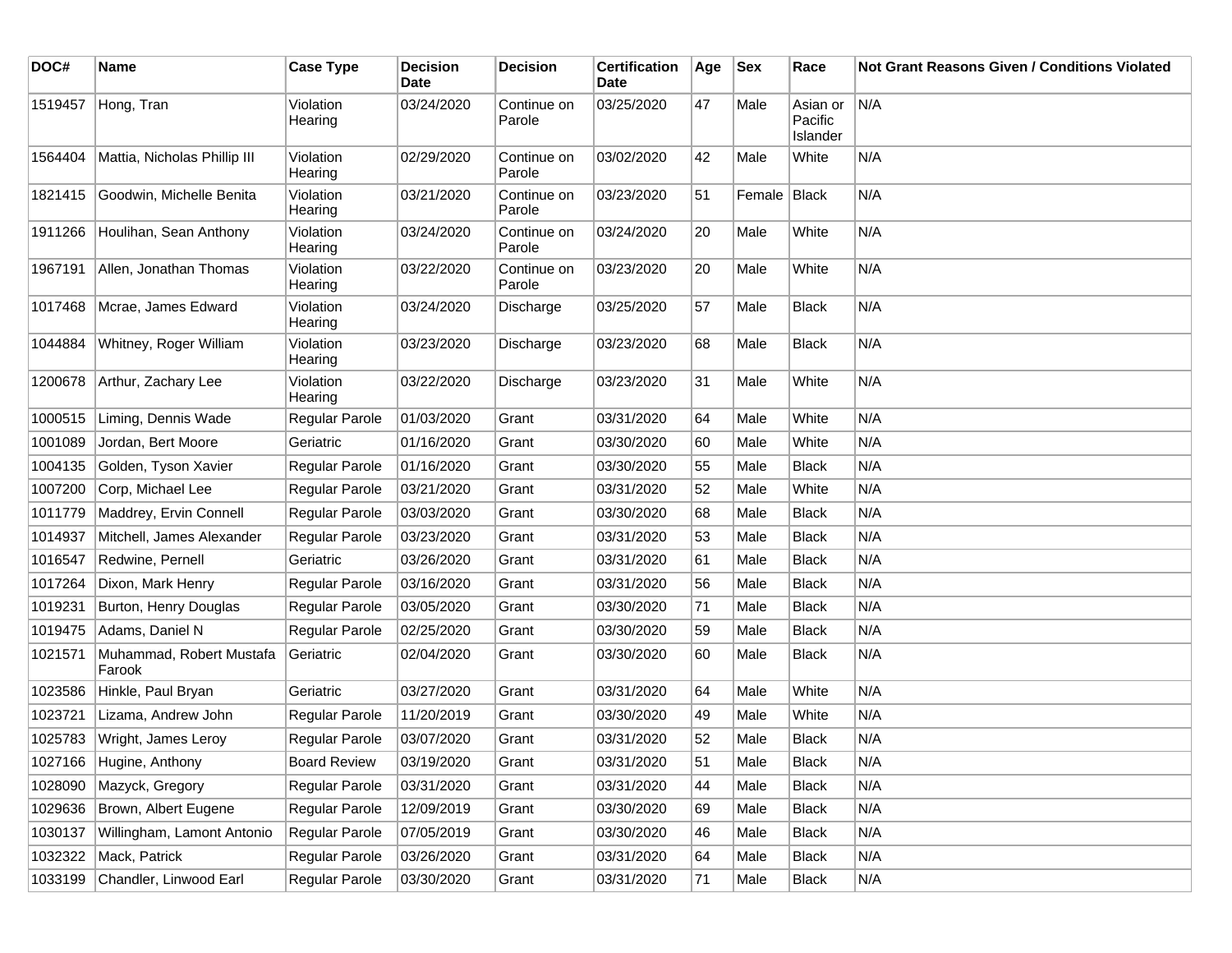| DOC#    | <b>Name</b>                    | <b>Case Type</b>      | <b>Decision</b><br>Date | <b>Decision</b> | <b>Certification</b><br>Date | Age | <b>Sex</b> | Race         | Not Grant Reasons Given / Conditions Violated |
|---------|--------------------------------|-----------------------|-------------------------|-----------------|------------------------------|-----|------------|--------------|-----------------------------------------------|
| 1034503 | Patterson-El, Ronald Antonio   | Regular Parole        | 03/22/2020              | Grant           | 03/31/2020                   | 54  | Male       | <b>Black</b> | N/A                                           |
| 1038229 | Powers, Ronald William         | <b>Regular Parole</b> | 03/26/2020              | Grant           | 03/31/2020                   | 61  | Male       | White        | N/A                                           |
| 1039793 | King, Yves Montand             | Regular Parole        | 02/06/2020              | Grant           | 03/31/2020                   | 57  | Male       | <b>Black</b> | N/A                                           |
| 1046683 | Asiatic, Genesis Allah         | Regular Parole        | 03/27/2020              | Grant           | 03/31/2020                   | 46  | Male       | Black        | N/A                                           |
| 1047078 | Brown, Victor Ray Jr.          | Regular Parole        | 03/31/2020              | Grant           | 03/31/2020                   | 44  | Male       | <b>Black</b> | N/A                                           |
| 1050132 | Nelson, Armar Rashad           | <b>Regular Parole</b> | 03/15/2020              | Grant           | 03/30/2020                   | 45  | Male       | <b>Black</b> | N/A                                           |
| 1056929 | Reid, Dwayne Markee            | Regular Parole        | 03/28/2020              | Grant           | 03/31/2020                   | 43  | Male       | <b>Black</b> | N/A                                           |
| 1057133 | Jarvis, Maurice Darius         | Regular Parole        | 03/21/2020              | Grant           | 03/31/2020                   | 59  | Male       | <b>Black</b> | N/A                                           |
| 1062273 | Spain, Michael Lee             | Regular Parole        | 12/09/2019              | Grant           | 03/31/2020                   | 58  | Male       | White        | N/A                                           |
| 1065251 | Snowden, Gregory Todd          | Regular Parole        | 01/06/2020              | Grant           | 03/31/2020                   | 58  | Male       | <b>Black</b> | N/A                                           |
| 1070981 | Jackson, David Lee             | Regular Parole        | 03/23/2020              | Grant           | 03/31/2020                   | 48  | Male       | <b>Black</b> | N/A                                           |
| 1074663 | Cotton, Irvian                 | Geriatric             | 03/31/2020              | Grant           | 03/31/2020                   | 67  | Male       | <b>Black</b> | N/A                                           |
| 1077186 | Reed, Cordell Earl             | Regular Parole        | 02/19/2020              | Grant           | 03/31/2020                   | 60  | Male       | <b>Black</b> | N/A                                           |
| 1078321 | Godfrey, Robert Dewayne        | Regular Parole        | 02/13/2020              | Grant           | 03/30/2020                   | 51  | Male       | White        | N/A                                           |
| 1079185 | Sheppard, Charles Gilbert Jr.  | Regular Parole        | 03/26/2020              | Grant           | 03/30/2020                   | 55  | Male       | <b>Black</b> | N/A                                           |
| 1079253 | Whitaker, William Clark Jr.    | <b>Board Review</b>   | 01/22/2020              | Grant           | 03/31/2020                   | 49  | Male       | White        | N/A                                           |
| 1079490 | Branch, Jonathan D             | Regular Parole        | 03/27/2020              | Grant           | 03/31/2020                   | 52  | Male       | <b>Black</b> | N/A                                           |
| 1085986 | Webb, Darryl Lamont            | Regular Parole        | 03/05/2019              | Grant           | 03/30/2020                   | 51  | Male       | <b>Black</b> | N/A                                           |
| 1087210 | Tunstall, Christopher R        | <b>Board Review</b>   | 03/31/2020              | Grant           | 03/31/2020                   | 45  | Male       | <b>Black</b> | N/A                                           |
| 1091400 | Jones, James Wesley            | Regular Parole        | 02/26/2020              | Grant           | 03/30/2020                   | 69  | Male       | <b>Black</b> | N/A                                           |
| 1092187 | Gooch, Edwin Allen III         | Regular Parole        | 03/31/2020              | Grant           | 03/31/2020                   | 67  | Male       | White        | N/A                                           |
| 1095168 | Matthews, Timothy Corneliu     | Regular Parole        | 03/17/2020              | Grant           | 03/31/2020                   | 49  | Male       | <b>Black</b> | N/A                                           |
| 1095415 | McCadden, Tony Anthony         | Geriatric             | 03/19/2020              | Grant           | 03/31/2020                   | 61  | Male       | <b>Black</b> | N/A                                           |
| 1097130 | Verlander, David               | Regular Parole        | 11/05/2019              | Grant           | 03/30/2020                   | 58  | Male       | White        | N/A                                           |
| 1097229 | Martin, Harold Timothy         | Regular Parole        | 03/16/2020              | Grant           | 03/31/2020                   | 59  | Male       | <b>Black</b> | N/A                                           |
| 1097262 | Smith, Clarence Jordan         | Regular Parole        | 11/09/2019              | Grant           | 03/31/2020                   | 47  | Male       | <b>Black</b> | N/A                                           |
| 1100575 | Speight, Keith Lamont          | Regular Parole        | 11/22/2019              | Grant           | 03/31/2020                   | 50  | Male       | Black        | N/A                                           |
| 1100828 | Joyner, Anthony Glen           | <b>Regular Parole</b> | 03/31/2020              | Grant           | 03/31/2020                   | 64  | Male       | Black        | N/A                                           |
|         | 1101020   Mccall, Toronto      | <b>Board Review</b>   | 03/31/2020              | Grant           | 03/31/2020                   | 41  | Male       | <b>Black</b> | N/A                                           |
| 1101725 | Barrett, William Thomas Jr.    | Regular Parole        | 02/07/2020              | Grant           | 03/30/2020                   | 49  | Male       | Black        | N/A                                           |
|         | 1102872 Ruffin, Julian William | Geriatric             | 03/24/2020              | Grant           | 03/31/2020                   | 62  | Male       | White        | N/A                                           |
| 1108086 | Coleman, Lonnie Eugene         | Regular Parole        | 07/05/2019              | Grant           | 03/30/2020                   | 68  | Male       | Black        | N/A                                           |
| 1111977 | Holmes, Henry Lamont           | Regular Parole        | 03/22/2020              | Grant           | 03/31/2020                   | 46  | Male       | <b>Black</b> | N/A                                           |
| 1113487 | Beckham, Wayne Eric Jr.        | <b>Board Review</b>   | 03/31/2020              | Grant           | 03/31/2020                   | 43  | Male       | Black        | N/A                                           |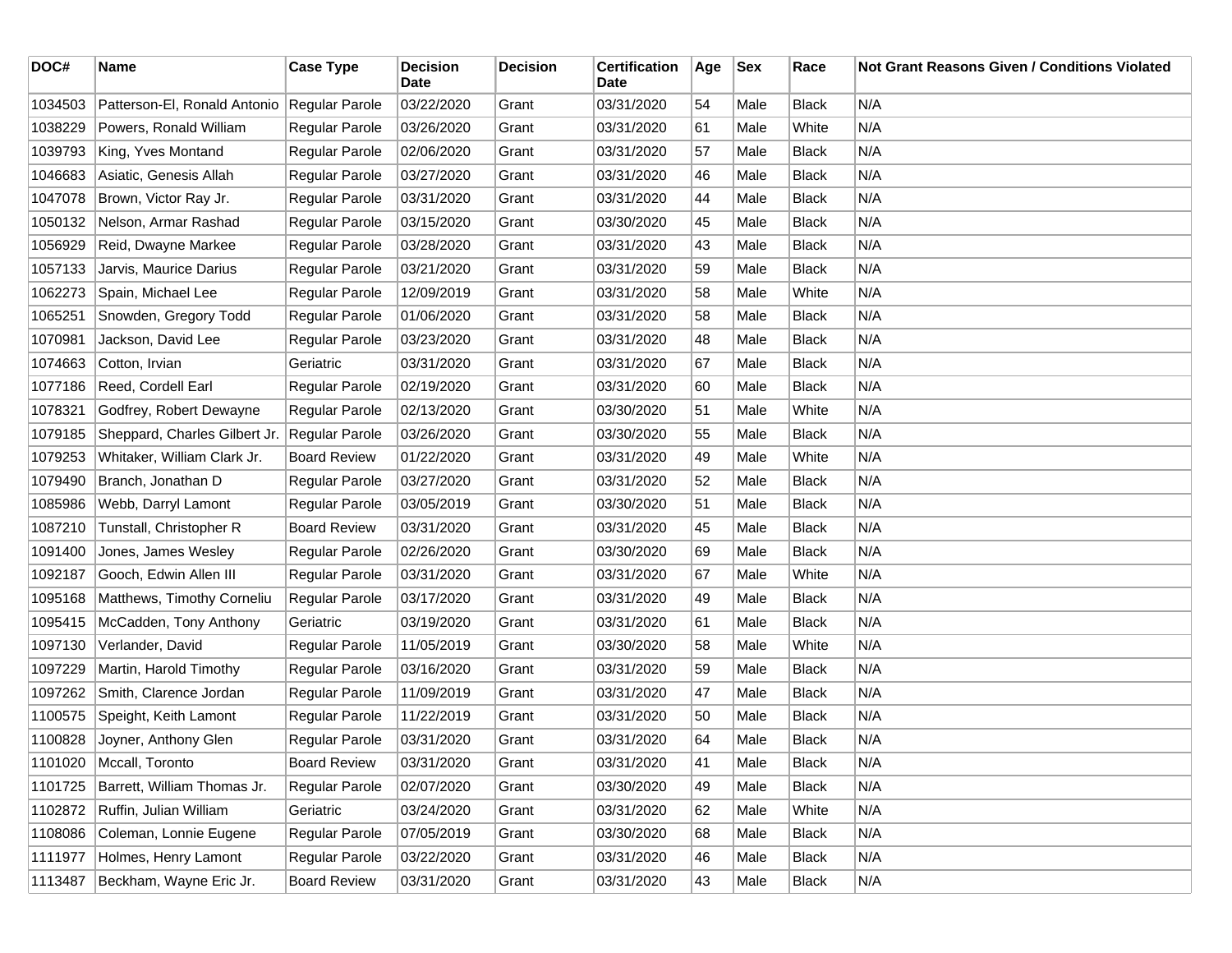| DOC#    | Name                         | <b>Case Type</b> | <b>Decision</b><br><b>Date</b> | <b>Decision</b> | <b>Certification</b><br>Date | Age | Sex  | Race         | <b>Not Grant Reasons Given / Conditions Violated</b> |
|---------|------------------------------|------------------|--------------------------------|-----------------|------------------------------|-----|------|--------------|------------------------------------------------------|
| 1116311 | Day, Robert Lee              | Regular Parole   | 03/30/2020                     | Grant           | 03/31/2020                   | 51  | Male | <b>Black</b> | N/A                                                  |
| 1119624 | Walker, Gregory              | Regular Parole   | 03/18/2020                     | Grant           | 03/31/2020                   | 64  | Male | <b>Black</b> | N/A                                                  |
| 1127471 | Preston, Bobby Lewis         | Regular Parole   | 03/26/2020                     | Grant           | 03/31/2020                   | 57  | Male | <b>Black</b> | N/A                                                  |
| 1128856 | Lawrence, Aubrey Kenny       | Regular Parole   | 03/26/2020                     | Grant           | 03/31/2020                   | 49  | Male | <b>Black</b> | N/A                                                  |
| 1132123 | Lawson, Walter Haywood       | Regular Parole   | 03/31/2020                     | Grant           | 03/31/2020                   | 49  | Male | White        | N/A                                                  |
| 1132620 | Turner, James Waverly Jr.    | Geriatric        | 03/20/2020                     | Grant           | 03/31/2020                   | 65  | Male | <b>Black</b> | N/A                                                  |
| 1133521 | Ragland, Tyrone Jr.          | Regular Parole   | 03/27/2020                     | Grant           | 03/31/2020                   | 51  | Male | <b>Black</b> | N/A                                                  |
| 1136002 | Jacobs, Clinton              | Geriatric        | 03/25/2020                     | Grant           | 03/31/2020                   | 63  | Male | <b>Black</b> | N/A                                                  |
| 1136610 | Palmer, Wesley John          | Regular Parole   | 12/19/2019                     | Grant           | 03/31/2020                   | 64  | Male | <b>Black</b> | N/A                                                  |
| 1139598 | Queen, John Thomas           | Regular Parole   | 08/26/2019                     | Grant           | 03/30/2020                   | 50  | Male | <b>Black</b> | N/A                                                  |
| 1141050 | Spainhour, Ralph Edgar       | Regular Parole   | 03/14/2020                     | Grant           | 03/31/2020                   | 75  | Male | White        | N/A                                                  |
| 1141609 | Palmer, Michael Donnell      | Regular Parole   | 01/06/2020                     | Grant           | 03/30/2020                   | 60  | Male | <b>Black</b> | N/A                                                  |
| 1143467 | Watson, Albert Laval         | Regular Parole   | 10/24/2019                     | Grant           | 03/30/2020                   | 51  | Male | Black        | N/A                                                  |
| 1144822 | Copeland, Davon Quis         | Regular Parole   | 01/23/2020                     | Grant           | 03/31/2020                   | 48  | Male | <b>Black</b> | N/A                                                  |
| 1145850 | Burnette, Horace Eugene      | Regular Parole   | 03/29/2020                     | Grant           | 03/31/2020                   | 48  | Male | White        | N/A                                                  |
| 1148102 | Riddick, James R             | Geriatric        | 03/27/2020                     | Grant           | 03/31/2020                   | 63  | Male | <b>Black</b> | N/A                                                  |
| 1152022 | Lampkin, Rickie              | Geriatric        | 06/19/2019                     | Grant           | 03/30/2020                   | 62  | Male | <b>Black</b> | N/A                                                  |
| 1155454 | Holmes, William Thomas       | Regular Parole   | 03/17/2020                     | Grant           | 03/31/2020                   | 63  | Male | <b>Black</b> | N/A                                                  |
| 1157535 | Perkins, James Lester Jr.    | Geriatric        | 03/28/2020                     | Grant           | 03/31/2020                   | 61  | Male | <b>Black</b> | N/A                                                  |
| 1159181 | Sun, Kamani                  | Regular Parole   | 03/19/2020                     | Grant           | 03/31/2020                   | 52  | Male | <b>Black</b> | N/A                                                  |
| 1159793 | Liverman, Michael Antonio    | Regular Parole   | 02/06/2020                     | Grant           | 03/31/2020                   | 54  | Male | <b>Black</b> | N/A                                                  |
| 1160617 | Johnson, Donald Franklin Jr. | Regular Parole   | 01/03/2020                     | Grant           | 03/31/2020                   | 50  | Male | <b>Black</b> | N/A                                                  |
| 1163934 | Forbes, Roger                | Regular Parole   | 02/24/2020                     | Grant           | 03/30/2020                   | 53  | Male | <b>Black</b> | N/A                                                  |
| 1164470 | Harrington, Keith Marcell    | Regular Parole   | 11/14/2019                     | Grant           | 03/31/2020                   | 54  | Male | <b>Black</b> | N/A                                                  |
| 1165710 | Reavis, Theodore             | Regular Parole   | 03/25/2020                     | Grant           | 03/31/2020                   | 67  | Male | <b>Black</b> | N/A                                                  |
| 1166395 | Lloyd, Sam                   | Regular Parole   | 03/27/2020                     | Grant           | 03/31/2020                   | 68  | Male | <b>Black</b> | N/A                                                  |
| 1166876 | Calloway, Donyae Marcell     | Regular Parole   | 03/27/2020                     | Grant           | 03/31/2020                   | 42  | Male | <b>Black</b> | N/A                                                  |
| 1172325 | Bynum, Keith                 | Regular Parole   | 03/28/2020                     | Grant           | 03/31/2020                   | 51  | Male | <b>Black</b> | N/A                                                  |
| 1172388 | Barber, Ovell Thad           | Regular Parole   | 03/22/2020                     | Grant           | 03/30/2020                   | 52  | Male | Black        | N/A                                                  |
| 1177246 | Neal, Larry Wallace          | Regular Parole   | 03/25/2020                     | Grant           | 03/31/2020                   | 57  | Male | <b>Black</b> | N/A                                                  |
| 1178490 | Samuels, Felix               | Regular Parole   | 08/29/2019                     | Grant           | 03/31/2020                   | 53  | Male | <b>Black</b> | N/A                                                  |
| 1179113 | Walker, Alonza Deon          | Regular Parole   | 12/10/2019                     | Grant           | 03/31/2020                   | 44  | Male | <b>Black</b> | N/A                                                  |
| 1179717 | Henderson, Glenwood          | Regular Parole   | 02/04/2020                     | Grant           | 03/30/2020                   | 57  | Male | <b>Black</b> | N/A                                                  |
| 1182267 | Sexton, Anthony              | Regular Parole   | 03/25/2020                     | Grant           | 03/31/2020                   | 65  | Male | Black        | N/A                                                  |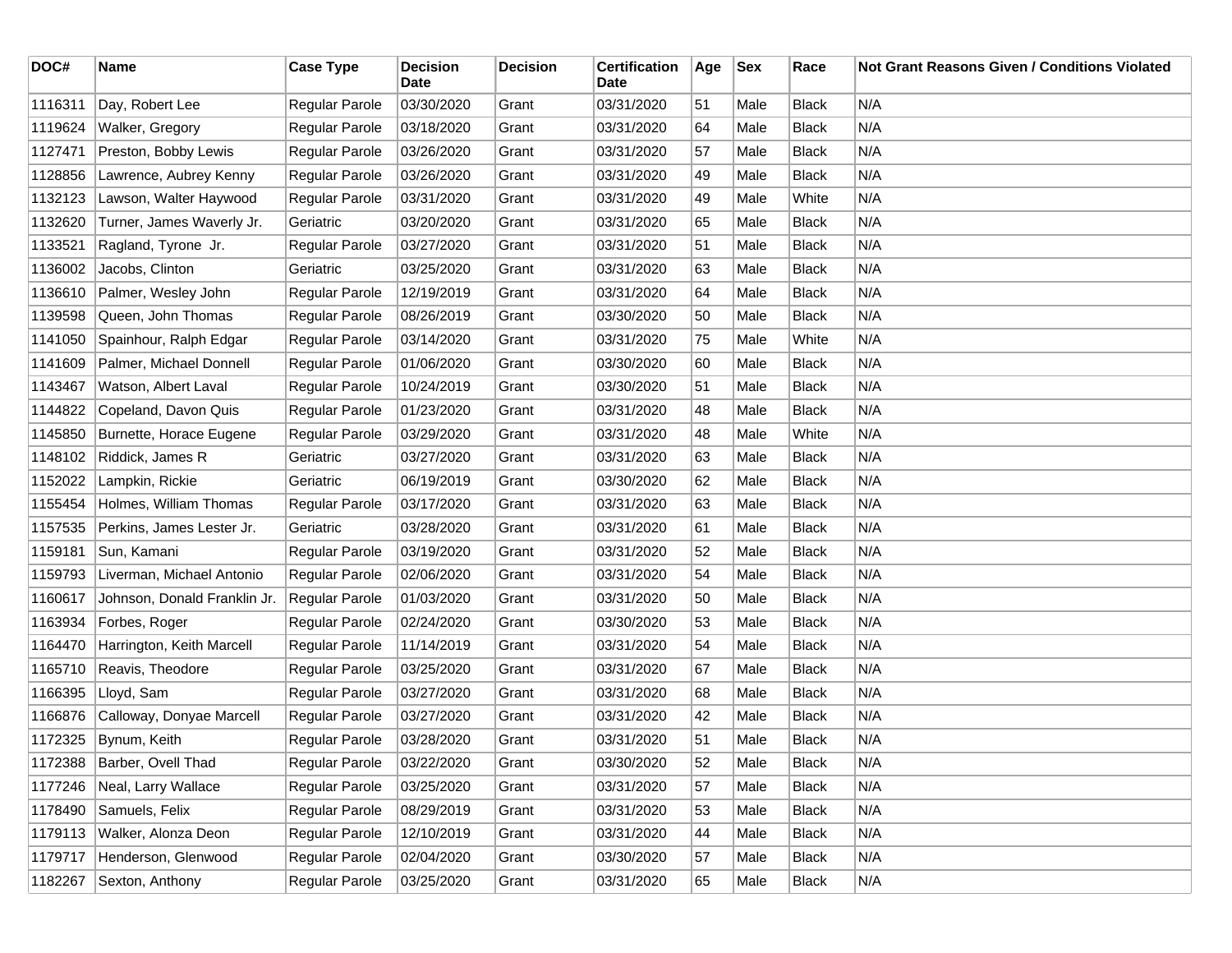| DOC#    | Name                       | <b>Case Type</b>      | <b>Decision</b><br>Date | <b>Decision</b> | <b>Certification</b><br>Date | Age | <b>Sex</b> | Race  | <b>Not Grant Reasons Given / Conditions Violated</b>                                                                                                  |
|---------|----------------------------|-----------------------|-------------------------|-----------------|------------------------------|-----|------------|-------|-------------------------------------------------------------------------------------------------------------------------------------------------------|
| 1184047 | Pope, Kerry V              | <b>Regular Parole</b> | 03/30/2020              | Grant           | 03/31/2020                   | 49  | Male       | Black | N/A                                                                                                                                                   |
| 1455314 | Scribner, Debra Kaye       | Geriatric             | 03/30/2020              | Grant           | 03/31/2020                   | 66  | Female     | White | N/A                                                                                                                                                   |
| 1655912 | Brown, Colin Alexander     | <b>Regular Parole</b> | 12/08/2019              | Grant           | 03/30/2020                   | 24  | Male       | Black | N/A                                                                                                                                                   |
| 1832418 | Rodgers, Taquan Marquise   | Regular Parole        | 10/22/2019              | Grant           | 03/30/2020                   | 24  | Male       | Black | N/A                                                                                                                                                   |
| 1844180 | Williams, Jalen Keshon     | <b>Regular Parole</b> | 02/21/2020              | Grant           | 03/30/2020                   | 22  | Male       | Black | N/A                                                                                                                                                   |
| 1892152 | Donigan, Demetrius Jerome  | Regular Parole        | 12/06/2019              | Grant           | 03/30/2020                   | 21  | Male       | Black | N/A                                                                                                                                                   |
| 1967380 | Maxwell, Kevin Tyrone      | <b>Regular Parole</b> | 03/26/2020              | Grant           | 03/30/2020                   | 21  | Male       | Black | N/A                                                                                                                                                   |
| 1000589 | Jones, Brian Keith         | Regular Parole        | 03/23/2020              | Not Grant       | 03/26/2020                   | 51  | Male       | Black | Release at this time would diminish seriousness of<br>crime                                                                                           |
|         |                            |                       |                         |                 |                              |     |            |       | Serious nature and circumstances of your offense(s).                                                                                                  |
|         |                            |                       |                         |                 |                              |     |            |       | You need to show a longer period of stable<br>adjustment.                                                                                             |
|         |                            |                       |                         |                 |                              |     |            |       | Your prior failure(s) and/or convictions while under<br>community supervision indicate that you are unlikely<br>to comply with conditions of release. |
| 1001574 | Farrakhan, Rachman         | <b>Regular Parole</b> | 03/12/2020              | Not Grant       | 03/13/2020                   | 69  | Male       | Black | Crimes committed - Homicide-1st Degree; Malicious<br>Wounding; Malicious Wounding                                                                     |
|         |                            |                       |                         |                 |                              |     |            |       | Extensive criminal record                                                                                                                             |
|         |                            |                       |                         |                 |                              |     |            |       | History of violence.                                                                                                                                  |
|         |                            |                       |                         |                 |                              |     |            |       | Your prior failure(s) and/or convictions while under<br>community supervision indicate that you are unlikely<br>to comply with conditions of release. |
| 1001583 | Dunn, Roland               | Regular Parole        | 03/21/2020              | Not Grant       | 03/23/2020                   | 51  | Male       | Black | Crimes committed - Sex Asslt-Attempted Rape;<br>Robbery; Robbery                                                                                      |
|         |                            |                       |                         |                 |                              |     |            |       | You need to show a longer period of stable<br>adjustment.                                                                                             |
|         |                            |                       |                         |                 |                              |     |            |       | Your prior failure(s) and/or convictions while under<br>community supervision indicate that you are unlikely<br>to comply with conditions of release. |
|         |                            |                       |                         |                 |                              |     |            |       | Your record of institutional infractions indicates a<br>disregard for rules and that you are not ready to<br>conform to society.                      |
|         | 1002112 Brown, Larry Allen | <b>Regular Parole</b> | 03/11/2020              | Not Grant       | 03/13/2020                   | 54  | Male       | Black | Crimes committed - Homicide-Capital; Robbery;<br>Burglary                                                                                             |
|         |                            |                       |                         |                 |                              |     |            |       | Serious nature and circumstances of your offense(s).                                                                                                  |
| 1002748 | Presley, Larry Darnell     | Regular Parole        | 03/23/2020              | Not Grant       | 03/25/2020                   | 62  | Male       | Black | Crimes committed - Abduct-No Ransom Or Asslt;<br>Abduct-No Ransom Or Asslt; Abduct-No Ransom Or<br>Assit                                              |
|         |                            |                       |                         |                 |                              |     |            |       | Release at this time would diminish seriousness of<br>crime                                                                                           |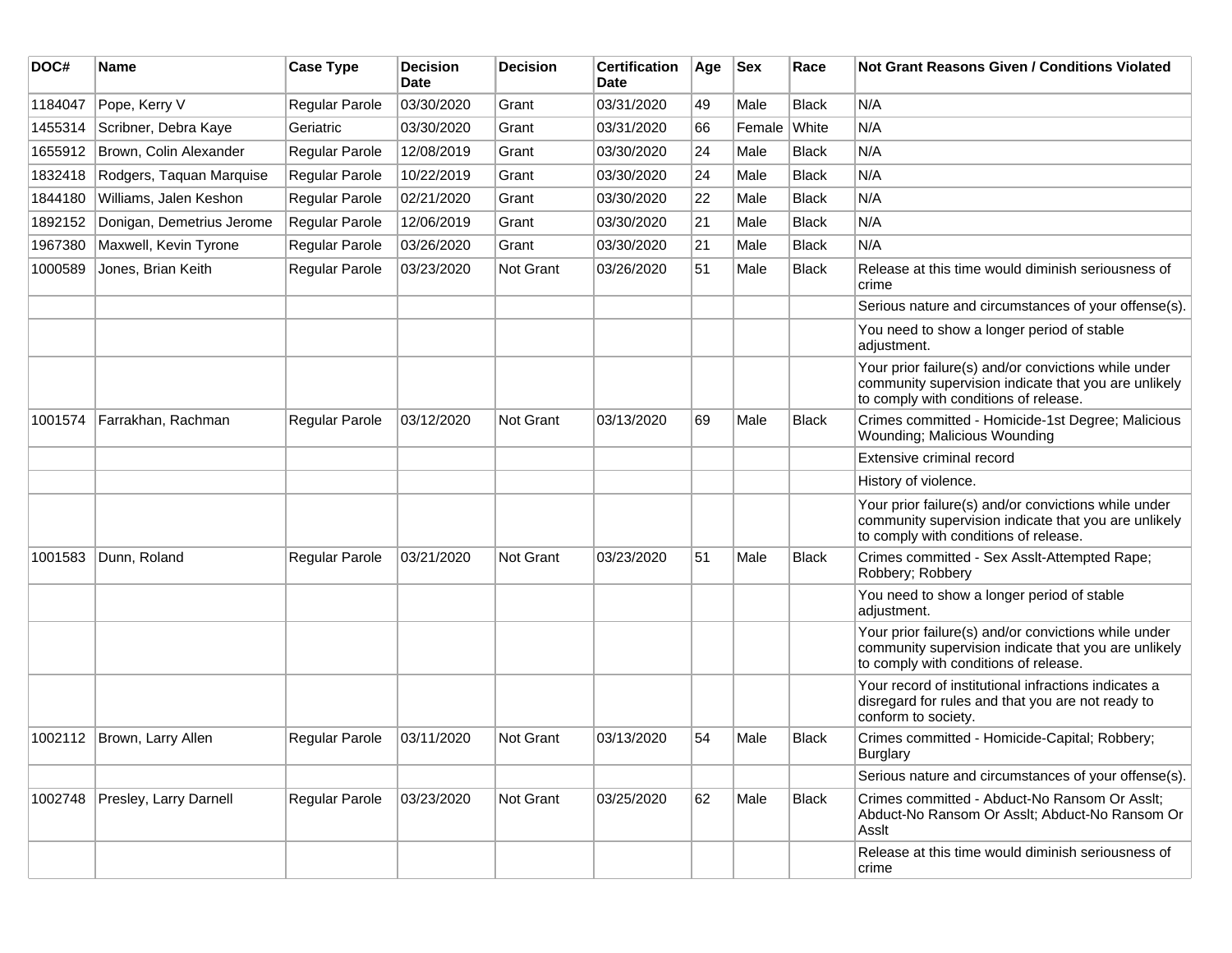| DOC#    | <b>Name</b>               | <b>Case Type</b> | <b>Decision</b><br><b>Date</b> | <b>Decision</b> | <b>Certification</b><br>Date | Age | <b>Sex</b> | Race         | <b>Not Grant Reasons Given / Conditions Violated</b>                                                                                                        |
|---------|---------------------------|------------------|--------------------------------|-----------------|------------------------------|-----|------------|--------------|-------------------------------------------------------------------------------------------------------------------------------------------------------------|
| 1002748 | Presley, Larry Darnell    | Regular Parole   | 03/23/2020                     | Not Grant       | 03/25/2020                   | 62  | Male       | <b>Black</b> | Serious nature and circumstances of your offense(s).                                                                                                        |
| 1002765 | Thompson, Leon David      | Regular Parole   | 03/31/2020                     | Not Grant       | 03/31/2020                   | 50  | Male       | White        | Crimes committed - Sex Assault, Rape; Robbery;<br><b>Breaking And Entering</b>                                                                              |
|         |                           |                  |                                |                 |                              |     |            |              | Release at this time would diminish seriousness of<br>crime                                                                                                 |
|         |                           |                  |                                |                 |                              |     |            |              | Serious nature and circumstances of your offense(s).                                                                                                        |
|         |                           |                  |                                |                 |                              |     |            |              | You need further participation in institutional work<br>and/or educational programs to indicate your positive<br>progression towards re-entry into society. |
|         |                           |                  |                                |                 |                              |     |            |              | Your record of institutional infractions indicates a<br>disregard for rules and that you are not ready to<br>conform to society.                            |
| 1002806 | Crawley, Charles Frederic | Regular Parole   | 03/10/2020                     | Not Grant       | 03/11/2020                   | 53  | Male       | Black        | Considering your offense and your institutional<br>records, the Board concludes that you should serve<br>more of your sentence before being paroled.        |
|         |                           |                  |                                |                 |                              |     |            |              | Crimes committed - Robbery; Robbery; Robbery                                                                                                                |
|         |                           |                  |                                |                 |                              |     |            |              | Extensive criminal record                                                                                                                                   |
|         |                           |                  |                                |                 |                              |     |            |              | The Board concludes that you should serve more of<br>your sentence prior to release on parole.                                                              |
|         |                           |                  |                                |                 |                              |     |            |              | Your prior failure(s) and/or convictions while under<br>community supervision indicate that you are unlikely<br>to comply with conditions of release.       |
| 1002814 | Seward, Tiocio G          | Regular Parole   | 03/30/2020                     | Not Grant       | 03/31/2020                   | 43  | Male       | <b>Black</b> | History of violence.                                                                                                                                        |
|         |                           |                  |                                |                 |                              |     |            |              | Poor institutional adjustment (for example,<br>motivation/attitude, unfavorable reports, lack of<br>program involvement, etc.)                              |
|         |                           |                  |                                |                 |                              |     |            |              | Release at this time would diminish seriousness of<br>crime                                                                                                 |
|         |                           |                  |                                |                 |                              |     |            |              | Serious nature and circumstances of your offense(s).                                                                                                        |
|         |                           |                  |                                |                 |                              |     |            |              | You need to show a longer period of stable<br>adjustment.                                                                                                   |
| 1003338 | Reynolds, Richard Edwin   | Regular Parole   | 03/11/2020                     | Not Grant       | 03/13/2020                   | 51  | Male       | White        | Crimes committed - Homicide-1st Degree; Robbery                                                                                                             |
|         |                           |                  |                                |                 |                              |     |            |              | History of violence.                                                                                                                                        |
|         |                           |                  |                                |                 |                              |     |            |              | You need further participation in institutional work<br>and/or educational programs to indicate your positive<br>progression towards re-entry into society. |
|         |                           |                  |                                |                 |                              |     |            |              | You need to show a longer period of stable<br>adjustment.                                                                                                   |
| 1003943 | Brooks, Curtis Ray        | Regular Parole   | 03/30/2020                     | Not Grant       | 03/31/2020                   | 48  | Male       | <b>Black</b> | Considering your offense and your institutional<br>records, the Board concludes that you should serve<br>more of your sentence before being paroled.        |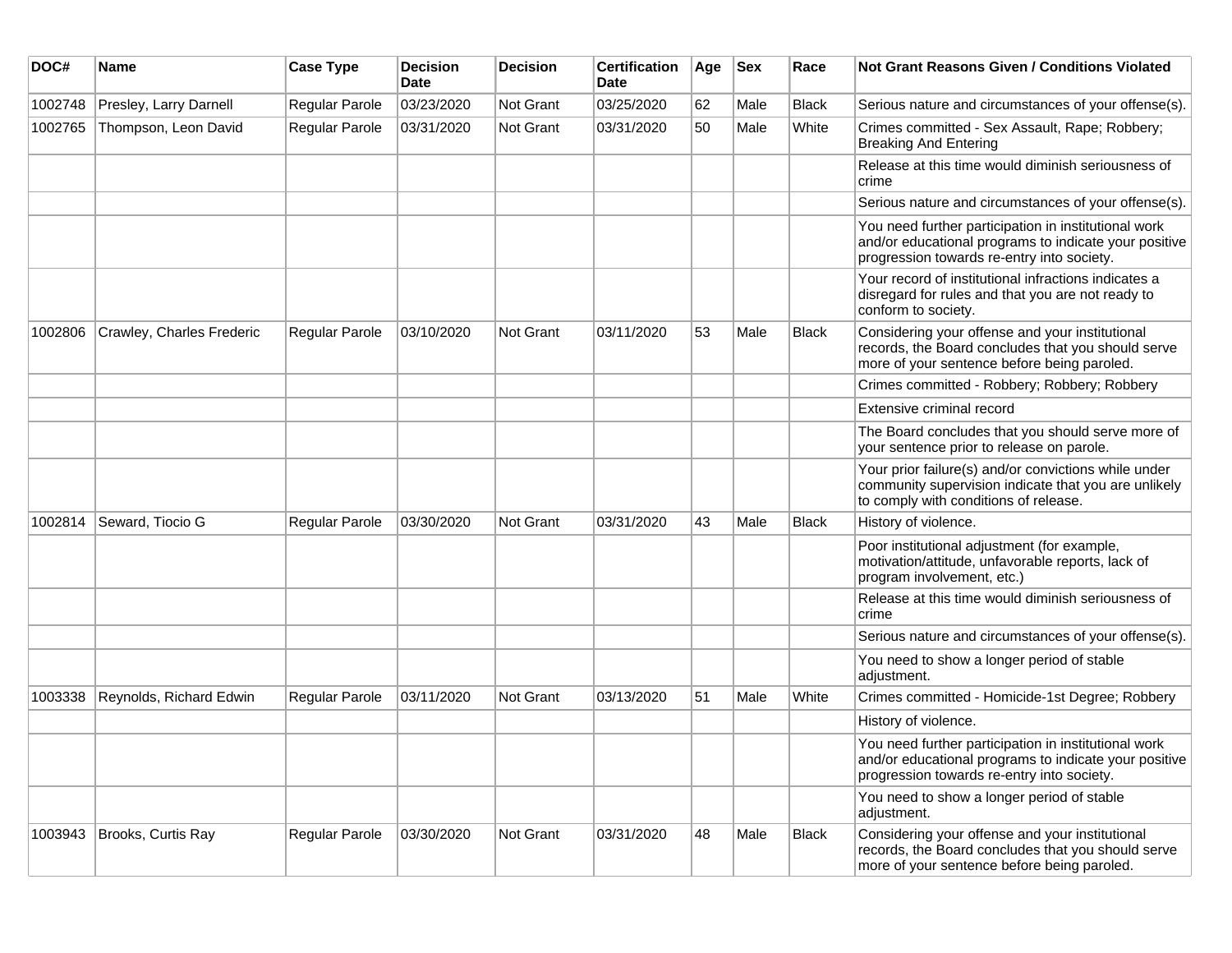| DOC#    | Name                      | <b>Case Type</b>      | <b>Decision</b><br>Date | <b>Decision</b> | <b>Certification</b><br>Date | Age | <b>Sex</b>   | Race         | <b>Not Grant Reasons Given / Conditions Violated</b>                                                                                                 |
|---------|---------------------------|-----------------------|-------------------------|-----------------|------------------------------|-----|--------------|--------------|------------------------------------------------------------------------------------------------------------------------------------------------------|
| 1003943 | Brooks, Curtis Ray        | Regular Parole        | 03/30/2020              | Not Grant       | 03/31/2020                   | 48  | Male         | <b>Black</b> | Serious nature and circumstances of your offense(s).                                                                                                 |
|         |                           |                       |                         |                 |                              |     |              |              | The Board concludes that you should serve more of<br>your sentence prior to release on parole.                                                       |
| 1004102 | Rountree, Piper Ann       | Geriatric             | 03/30/2020              | Not Grant       | 03/31/2020                   | 60  | Female White |              | Crimes committed - Homicide-1st Degree; Use Of<br>Firearm In Felony                                                                                  |
|         |                           |                       |                         |                 |                              |     |              |              | Release at this time would diminish seriousness of<br>crime                                                                                          |
|         |                           |                       |                         |                 |                              |     |              |              | Serious nature and circumstances of your offense(s).                                                                                                 |
| 1004818 | Sykes, Calvin Donell      | Regular Parole        | 03/25/2020              | Not Grant       | 03/26/2020                   | 60  | Male         | <b>Black</b> | Considering your offense and your institutional<br>records, the Board concludes that you should serve<br>more of your sentence before being paroled. |
|         |                           |                       |                         |                 |                              |     |              |              | Crimes committed - Homicide-1st Degree; Homicide-<br>Attempted; Arson                                                                                |
|         |                           |                       |                         |                 |                              |     |              |              | Release at this time would diminish seriousness of<br>crime                                                                                          |
|         |                           |                       |                         |                 |                              |     |              |              | Serious nature and circumstances of your offense(s).                                                                                                 |
| 1005559 | Allen, Shawn Crawford Sr. | <b>Regular Parole</b> | 03/22/2020              | Not Grant       | 03/24/2020                   | 54  | Male         | <b>Black</b> | Crimes committed - Homicide-1st Degree; Use Of<br>Firearm In Felony                                                                                  |
|         |                           |                       |                         |                 |                              |     |              |              | Release at this time would diminish seriousness of<br>crime                                                                                          |
|         |                           |                       |                         |                 |                              |     |              |              | Serious nature and circumstances of your offense(s).                                                                                                 |
| 1005711 | Bailey, Jerome            | Geriatric             | 03/22/2020              | Not Grant       | 03/25/2020                   | 68  | Male         | <b>Black</b> | Crimes committed - Homicide/Murder                                                                                                                   |
|         |                           |                       |                         |                 |                              |     |              |              | Release at this time would diminish seriousness of<br>crime                                                                                          |
|         |                           |                       |                         |                 |                              |     |              |              | Serious nature and circumstances of your offense(s).                                                                                                 |
| 1006004 | Mcpherson, Forrest Malcol | <b>Regular Parole</b> | 03/06/2020              | Not Grant       | 03/06/2020                   | 72  | Male         | White        | Crimes committed - Homicide-1st Degree; Homicide-<br>1st Degree; Abduct-No Ransom Or Asslt                                                           |
|         |                           |                       |                         |                 |                              |     |              |              | Extensive criminal record                                                                                                                            |
|         |                           |                       |                         |                 |                              |     |              |              | History of violence.                                                                                                                                 |
|         |                           |                       |                         |                 |                              |     |              |              | Release at this time would diminish seriousness of<br>crime                                                                                          |
|         |                           |                       |                         |                 |                              |     |              |              | Serious nature and circumstances of your offense(s).                                                                                                 |
| 1006570 | Daugherty, Gregory Scott  | <b>Regular Parole</b> | 03/28/2020              | Not Grant       | 03/31/2020                   | 56  | Male         | White        | Crimes committed - Kidnap/Abduct; Kidnap/Abduct;<br>Unlawful Wound/Bodily Injury                                                                     |
|         |                           |                       |                         |                 |                              |     |              |              | Release at this time would diminish seriousness of<br>crime                                                                                          |
|         |                           |                       |                         |                 |                              |     |              |              | The Board concludes that you should serve more of<br>your sentence prior to release on parole.                                                       |
| 1006765 | Vick, Victor Eugene       | Regular Parole        | 03/27/2020              | Not Grant       | 03/30/2020                   | 54  | Male         | Black        | Release at this time would diminish seriousness of<br>crime                                                                                          |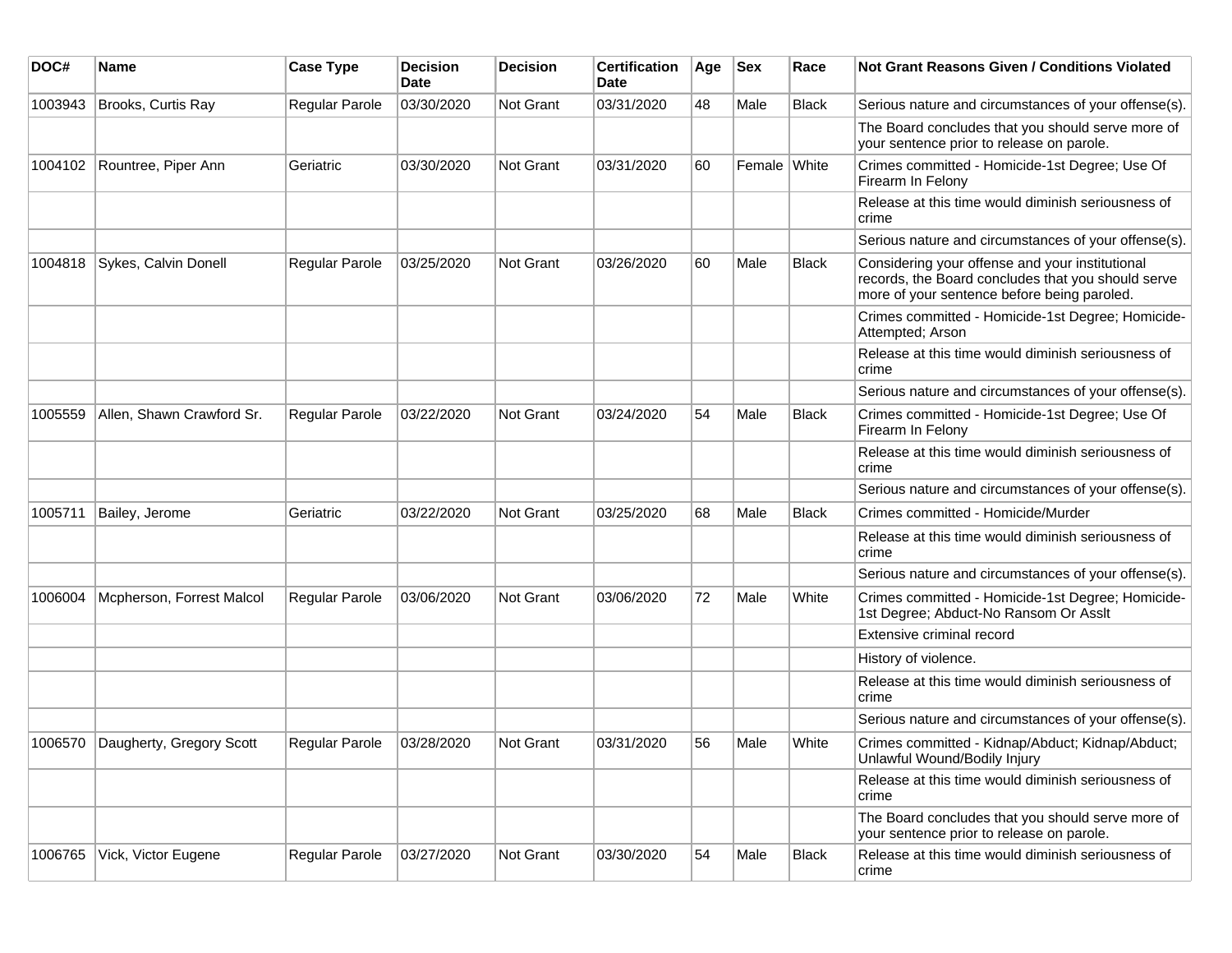| DOC#    | Name                      | <b>Case Type</b> | <b>Decision</b><br><b>Date</b> | <b>Decision</b>  | <b>Certification</b><br>Date | Age | <b>Sex</b> | Race         | Not Grant Reasons Given / Conditions Violated                                                                                                               |
|---------|---------------------------|------------------|--------------------------------|------------------|------------------------------|-----|------------|--------------|-------------------------------------------------------------------------------------------------------------------------------------------------------------|
| 1006765 | Vick, Victor Eugene       | Regular Parole   | 03/27/2020                     | Not Grant        | 03/30/2020                   | 54  | Male       | <b>Black</b> | Serious nature and circumstances of your offense(s).                                                                                                        |
| 1006988 | Thompson, Bobby Joe Jr.   | Regular Parole   | 03/30/2020                     | <b>Not Grant</b> | 03/31/2020                   | 54  | Male       | White        | Crimes committed - Homicide-1st Degree                                                                                                                      |
|         |                           |                  |                                |                  |                              |     |            |              | Release at this time would diminish seriousness of<br>crime                                                                                                 |
|         |                           |                  |                                |                  |                              |     |            |              | Serious nature and circumstances of your offense(s).                                                                                                        |
|         |                           |                  |                                |                  |                              |     |            |              | The Board concludes that you should serve more of<br>your sentence prior to release on parole.                                                              |
|         |                           |                  |                                |                  |                              |     |            |              | You need further participation in institutional work<br>and/or educational programs to indicate your positive<br>progression towards re-entry into society. |
| 1007454 | Withrow, Carl Eugene      | Geriatric        | 03/28/2020                     | Not Grant        | 03/31/2020                   | 66  | Male       | White        | Crimes committed - (Attempted)Robbery: On Or<br>Near Street; Robbery: On Or Near Street; Malicious<br>Wounding                                              |
|         |                           |                  |                                |                  |                              |     |            |              | Serious nature and circumstances of your offense(s).                                                                                                        |
|         |                           |                  |                                |                  |                              |     |            |              | The Board concludes that you should serve more of<br>your sentence prior to release on parole.                                                              |
|         |                           |                  |                                |                  |                              |     |            |              | You need further participation in institutional work<br>and/or educational programs to indicate your positive<br>progression towards re-entry into society. |
| 1007687 | Smith, Paul Daniel        | Regular Parole   | 03/28/2020                     | <b>Not Grant</b> | 03/31/2020                   | 56  | Male       | <b>Black</b> | Other                                                                                                                                                       |
|         |                           |                  |                                |                  |                              |     |            |              | Release at this time would diminish seriousness of<br>crime                                                                                                 |
|         |                           |                  |                                |                  |                              |     |            |              | Serious nature and circumstances of your offense(s).                                                                                                        |
|         |                           |                  |                                |                  |                              |     |            |              | You need further participation in institutional work<br>and/or educational programs to indicate your positive<br>progression towards re-entry into society. |
| 1007758 | Neighbors, George Hassell | Regular Parole   | 03/22/2020                     | <b>Not Grant</b> | 03/23/2020                   | 66  | Male       | White        | Crimes committed - Homicide/Murder                                                                                                                          |
|         |                           |                  |                                |                  |                              |     |            |              | Other                                                                                                                                                       |
|         |                           |                  |                                |                  |                              |     |            |              | Serious nature and circumstances of your offense(s).                                                                                                        |
|         |                           |                  |                                |                  |                              |     |            |              | The Board considers you to be a risk to the<br>community.                                                                                                   |
| 1007963 | Domio, Terrence Caliss    | Regular Parole   | 03/03/2020                     | <b>Not Grant</b> | 03/05/2020                   | 55  | Male       | <b>Black</b> | Crimes committed - Kidnap/Abduct; Kidnap/Abduct;<br>Sex Assault, Rape                                                                                       |
|         |                           |                  |                                |                  |                              |     |            |              | History of substance abuse.                                                                                                                                 |
|         |                           |                  |                                |                  |                              |     |            |              | Serious nature and circumstances of your offense(s).                                                                                                        |
|         |                           |                  |                                |                  |                              |     |            |              | The Board considers you to be a risk to the<br>community.                                                                                                   |
|         |                           |                  |                                |                  |                              |     |            |              | You need to show a longer period of stable<br>adjustment.                                                                                                   |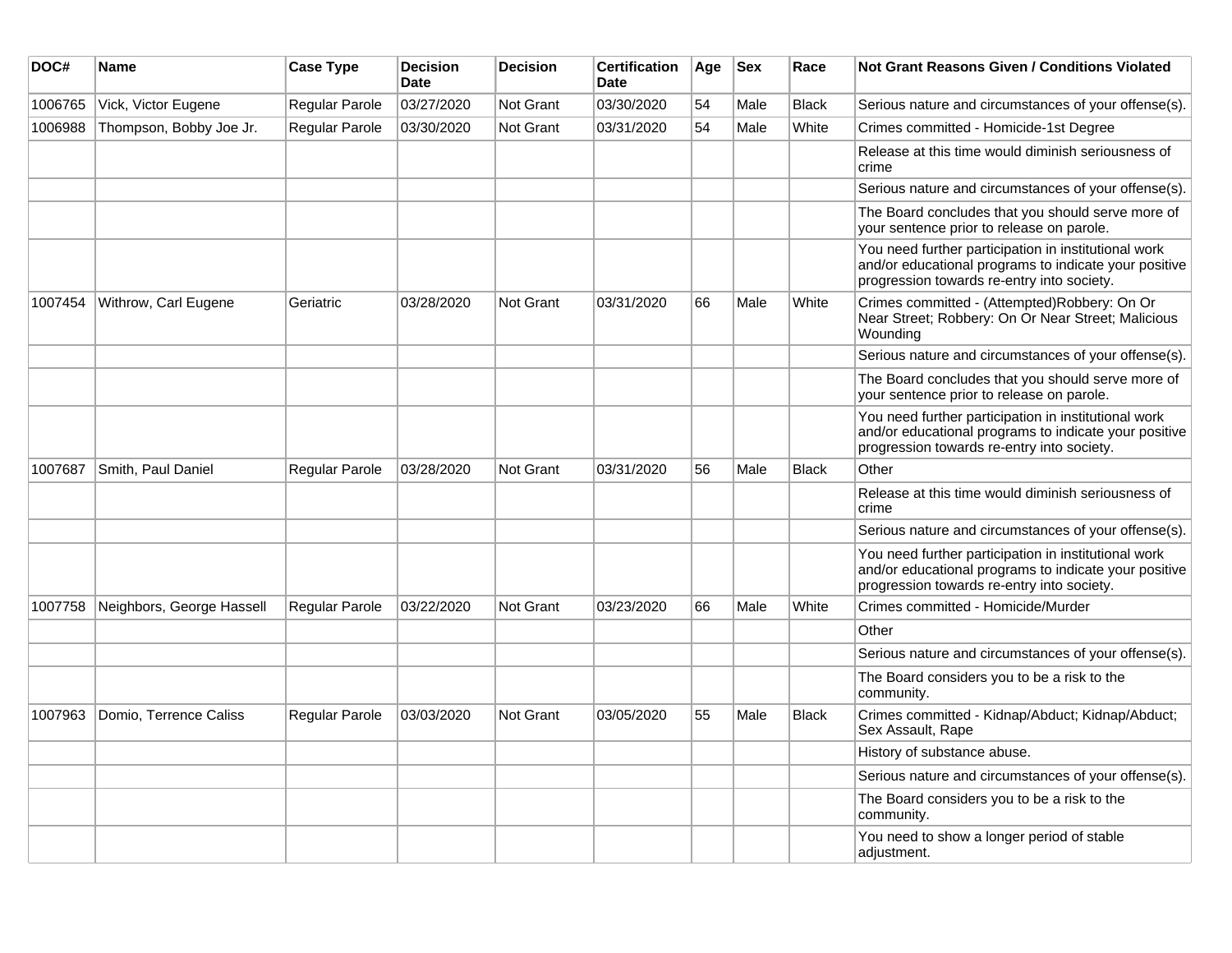| DOC#    | <b>Name</b>                                | <b>Case Type</b>      | <b>Decision</b><br><b>Date</b> | <b>Decision</b>  | <b>Certification</b><br>Date | Age | <b>Sex</b> | Race         | <b>Not Grant Reasons Given / Conditions Violated</b>                                                                                                  |
|---------|--------------------------------------------|-----------------------|--------------------------------|------------------|------------------------------|-----|------------|--------------|-------------------------------------------------------------------------------------------------------------------------------------------------------|
| 1008158 | Darden, Amos                               | Regular Parole        | 03/26/2020                     | Not Grant        | 03/27/2020                   | 67  | Male       | <b>Black</b> | Crimes committed - Kidnap/Abduct; Sex Assault,<br>Rape; Arson                                                                                         |
|         |                                            |                       |                                |                  |                              |     |            |              | Other                                                                                                                                                 |
|         |                                            |                       |                                |                  |                              |     |            |              | Release at this time would diminish seriousness of<br>crime                                                                                           |
|         |                                            |                       |                                |                  |                              |     |            |              | Serious nature and circumstances of your offense(s).                                                                                                  |
|         |                                            |                       |                                |                  |                              |     |            |              | Your prior failure(s) and/or convictions while under<br>community supervision indicate that you are unlikely<br>to comply with conditions of release. |
| 1008220 | Mayberry, Emmett Walker Jr. Regular Parole |                       | 03/22/2020                     | <b>Not Grant</b> | 03/23/2020                   | 63  | Male       | <b>Black</b> | Crimes committed - Homicide-Attempted; Abduct-No<br>Ransom Or Asslt; Sex Assault, Rape                                                                |
|         |                                            |                       |                                |                  |                              |     |            |              | Other                                                                                                                                                 |
| 1008347 | Wright, Calvin Bernard                     | Regular Parole        | 03/03/2020                     | <b>Not Grant</b> | 03/05/2020                   | 64  | Male       | <b>Black</b> | Crimes committed - Sex Assault, Rape; Sex Assault,<br>Rape; Sex Assault, Rape                                                                         |
|         |                                            |                       |                                |                  |                              |     |            |              | Release at this time would diminish seriousness of<br>crime                                                                                           |
|         |                                            |                       |                                |                  |                              |     |            |              | Serious nature and circumstances of your offense(s).                                                                                                  |
| 1008785 | Moxley, Richard Grant                      | Regular Parole        | 03/22/2020                     | Not Grant        | 03/23/2020                   | 63  | Male       | White        | Crimes committed - Abduct-No Ransom Or Asslt;<br>Abduct-No Ransom Or Asslt; Abduct-No Ransom Or<br>Assit                                              |
|         |                                            |                       |                                |                  |                              |     |            |              | Other                                                                                                                                                 |
|         |                                            |                       |                                |                  |                              |     |            |              | Serious nature and circumstances of your offense(s).                                                                                                  |
| 1008970 | Mara, Joseph James Sr.                     | Regular Parole        | 03/26/2020                     | <b>Not Grant</b> | 03/27/2020                   | 66  | Male       | White        | Release at this time would diminish seriousness of<br>crime                                                                                           |
|         |                                            |                       |                                |                  |                              |     |            |              | Serious nature and circumstances of your offense(s).                                                                                                  |
|         |                                            |                       |                                |                  |                              |     |            |              | The Board considers you to be a risk to the<br>community.                                                                                             |
|         |                                            |                       |                                |                  |                              |     |            |              | Your prior failure(s) and/or convictions while under<br>community supervision indicate that you are unlikely<br>to comply with conditions of release. |
| 1009027 | Driver, Randy Scott                        | <b>Regular Parole</b> | 03/28/2020                     | <b>Not Grant</b> | 03/31/2020                   | 54  | Male       | White        | Extensive criminal record                                                                                                                             |
|         |                                            |                       |                                |                  |                              |     |            |              | Poor institutional adjustment (for example,<br>motivation/attitude, unfavorable reports, lack of<br>program involvement, etc.)                        |
|         |                                            |                       |                                |                  |                              |     |            |              | Release at this time would diminish seriousness of<br>crime                                                                                           |
| 1009815 | Arrington, Robert Lee                      | Regular Parole        | 03/06/2020                     | <b>Not Grant</b> | 03/10/2020                   | 51  | Male       | <b>Black</b> | No Interest in Parole                                                                                                                                 |
| 1011378 | Gruetzmacher, William Gary                 | Regular Parole        | 03/27/2020                     | Not Grant        | 03/31/2020                   | 59  | Male       | White        | Crimes committed - Kidnap/Abduct; Sex Assault,<br>Rape; Malicious Wounding                                                                            |
|         |                                            |                       |                                |                  |                              |     |            |              | Release at this time would diminish seriousness of<br>crime                                                                                           |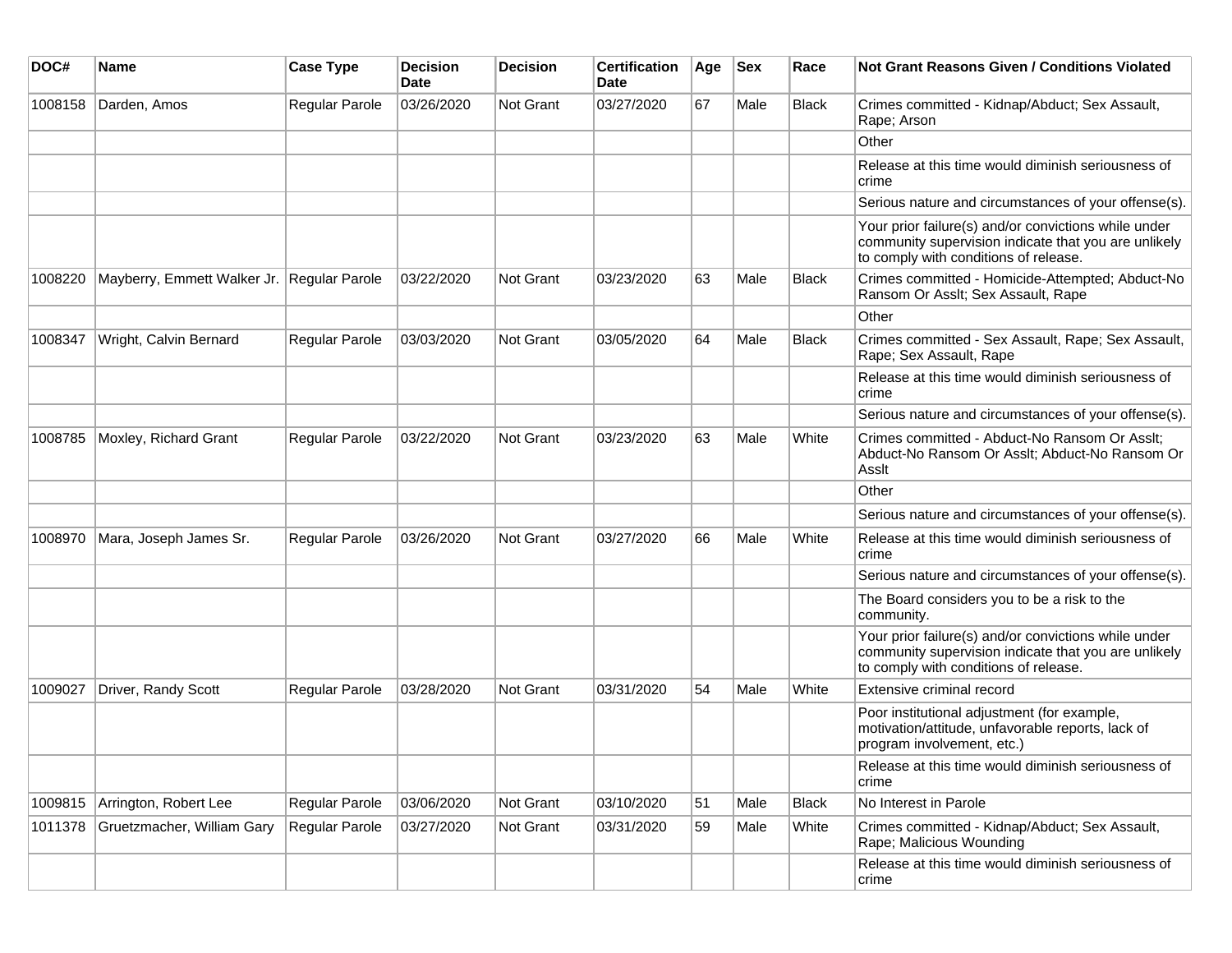| DOC#    | <b>Name</b>                               | <b>Case Type</b> | <b>Decision</b><br><b>Date</b> | <b>Decision</b> | <b>Certification</b><br><b>Date</b> | Age | <b>Sex</b> | Race         | <b>Not Grant Reasons Given / Conditions Violated</b>                                                                                                        |
|---------|-------------------------------------------|------------------|--------------------------------|-----------------|-------------------------------------|-----|------------|--------------|-------------------------------------------------------------------------------------------------------------------------------------------------------------|
| 1011378 | Gruetzmacher, William Gary                | Regular Parole   | 03/27/2020                     | Not Grant       | 03/31/2020                          | 59  | Male       | White        | Serious nature and circumstances of your offense(s).                                                                                                        |
| 1012505 | White, Terry Ralph                        | Regular Parole   | 03/22/2020                     | Not Grant       | 03/25/2020                          | 56  | Male       | White        | Crimes committed - Robbery; Arson                                                                                                                           |
|         |                                           |                  |                                |                 |                                     |     |            |              | Poor institutional adjustment (for example,<br>motivation/attitude, unfavorable reports, lack of<br>program involvement, etc.)                              |
|         |                                           |                  |                                |                 |                                     |     |            |              | The Board considers you to be a risk to the<br>community.                                                                                                   |
| 1012711 | Drumgoole, Dwaine Theadric Regular Parole |                  | 03/28/2020                     | Not Grant       | 03/31/2020                          | 47  | Male       | Black        | Considering your offense and your institutional<br>records, the Board concludes that you should serve<br>more of your sentence before being paroled.        |
|         |                                           |                  |                                |                 |                                     |     |            |              | Crimes committed - Homicide-1st Degree; Damage<br>Property; Use Of Firearm In Felony                                                                        |
|         |                                           |                  |                                |                 |                                     |     |            |              | Poor institutional adjustment (for example,<br>motivation/attitude, unfavorable reports, lack of<br>program involvement, etc.)                              |
|         |                                           |                  |                                |                 |                                     |     |            |              | Serious nature and circumstances of your offense(s).                                                                                                        |
| 1012773 | Mallory, Carlton Matthew                  | Geriatric        | 03/11/2020                     | Not Grant       | 03/13/2020                          | 65  | Male       | <b>Black</b> | Release at this time would diminish seriousness of<br>crime                                                                                                 |
|         |                                           |                  |                                |                 |                                     |     |            |              | Serious nature and circumstances of your offense(s).                                                                                                        |
|         |                                           |                  |                                |                 |                                     |     |            |              | Your prior failure(s) and/or convictions while under<br>community supervision indicate that you are unlikely<br>to comply with conditions of release.       |
| 1013853 | Bryant, John Wesley                       | Regular Parole   | 03/27/2020                     | Not Grant       | 03/31/2020                          | 65  | Male       | Black        | Extensive criminal record                                                                                                                                   |
|         |                                           |                  |                                |                 |                                     |     |            |              | Serious nature and circumstances of your offense(s).                                                                                                        |
|         |                                           |                  |                                |                 |                                     |     |            |              | You need further participation in institutional work<br>and/or educational programs to indicate your positive<br>progression towards re-entry into society. |
| 1014003 | Wheeler, Rowland A                        | Regular Parole   | 03/22/2020                     | Not Grant       | 03/25/2020                          | 62  | Male       | Black        | History of violence.                                                                                                                                        |
|         |                                           |                  |                                |                 |                                     |     |            |              | Release at this time would diminish seriousness of<br>crime                                                                                                 |
|         |                                           |                  |                                |                 |                                     |     |            |              | Serious nature and circumstances of your offense(s).                                                                                                        |
| 1014204 | Jenkins, Kevin Martin                     | Regular Parole   | 03/18/2020                     | Not Grant       | 03/19/2020                          | 46  | Male       | White        | Crimes committed - Homicide-1st Degree; Robbery;<br>Robbery                                                                                                 |
|         |                                           |                  |                                |                 |                                     |     |            |              | Serious nature and circumstances of your offense(s).                                                                                                        |
|         |                                           |                  |                                |                 |                                     |     |            |              | The Board considers you to be a risk to the<br>community.                                                                                                   |
|         |                                           |                  |                                |                 |                                     |     |            |              | Your prior failure(s) and/or convictions while under<br>community supervision indicate that you are unlikely<br>to comply with conditions of release.       |
|         |                                           |                  |                                |                 |                                     |     |            |              | Your record indicates a serious disregard for the<br>property rights of others.                                                                             |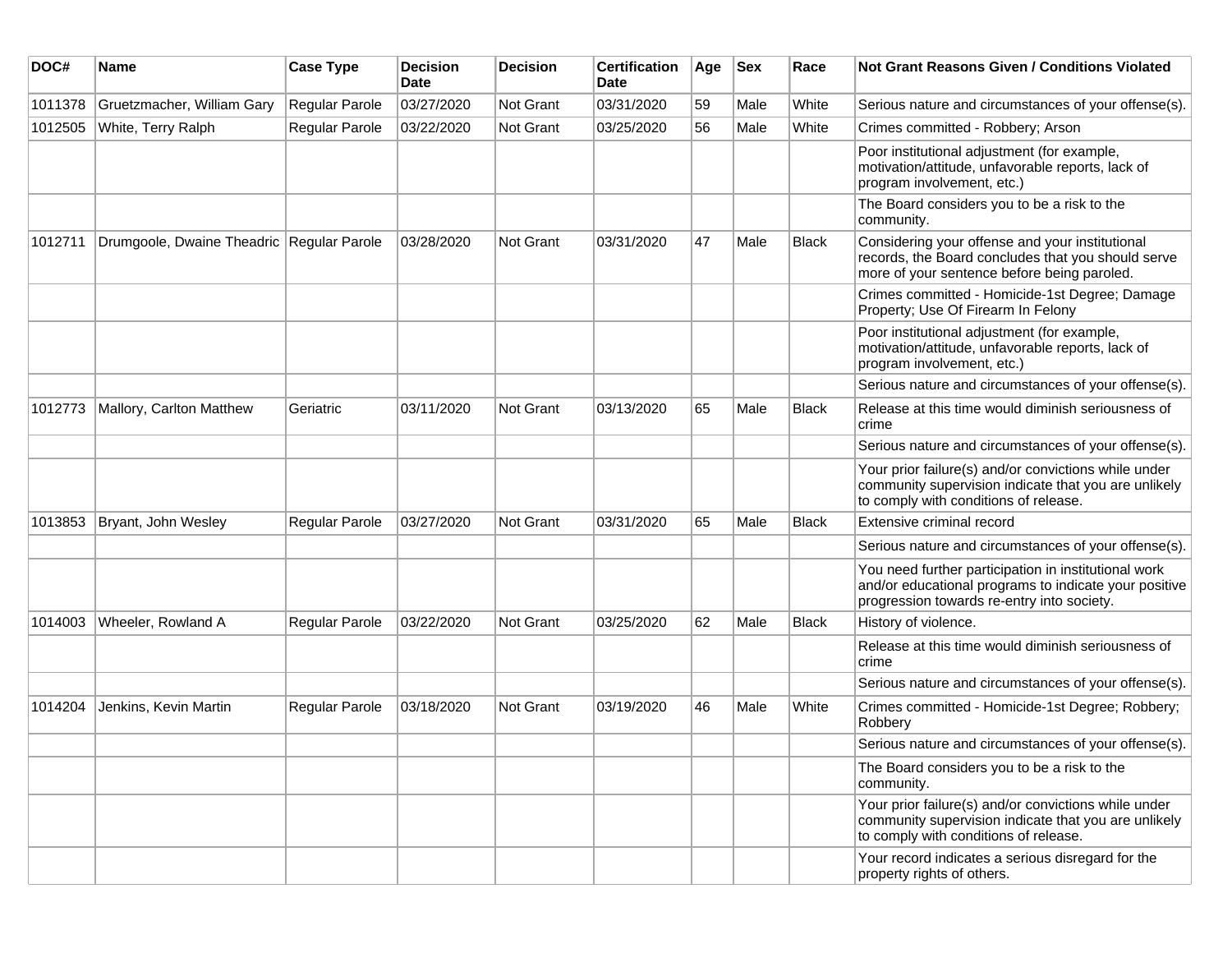| DOC#    | <b>Name</b>             | <b>Case Type</b>    | <b>Decision</b><br>Date | <b>Decision</b> | <b>Certification</b><br>Date | Age | Sex  | Race         | Not Grant Reasons Given / Conditions Violated                                                                                                         |
|---------|-------------------------|---------------------|-------------------------|-----------------|------------------------------|-----|------|--------------|-------------------------------------------------------------------------------------------------------------------------------------------------------|
| 1014456 | Gordon, Carl Dwayne     | Regular Parole      | 03/25/2020              | Not Grant       | 03/26/2020                   | 56  | Male | <b>Black</b> | No Interest in Parole                                                                                                                                 |
| 1014604 | Smith, Sylvester        | Regular Parole      | 03/22/2020              | Not Grant       | 03/27/2020                   | 47  | Male | <b>Black</b> | Extensive criminal record                                                                                                                             |
|         |                         |                     |                         |                 |                              |     |      |              | The Board concludes that you should serve more of<br>your sentence prior to release on parole.                                                        |
|         |                         |                     |                         |                 |                              |     |      |              | Your prior failure(s) and/or convictions while under<br>community supervision indicate that you are unlikely<br>to comply with conditions of release. |
|         |                         |                     |                         |                 |                              |     |      |              | Your record of institutional infractions indicates a<br>disregard for rules and that you are not ready to<br>conform to society.                      |
| 1014818 | Holman, Earl W          | Regular Parole      | 03/31/2020              | Not Grant       | 03/31/2020                   | 64  | Male | <b>Black</b> | Considering your offense and your institutional<br>records, the Board concludes that you should serve<br>more of your sentence before being paroled.  |
|         |                         |                     |                         |                 |                              |     |      |              | Crimes committed - Kidnap/Abduct; Sex Assault,<br>Rape; Forcible Sodomy                                                                               |
|         |                         |                     |                         |                 |                              |     |      |              | Serious nature and circumstances of your offense(s).                                                                                                  |
|         |                         |                     |                         |                 |                              |     |      |              | The Board concludes that you should serve more of<br>your sentence prior to release on parole.                                                        |
| 1015806 | Smith, Jonathan Lee     | Regular Parole      | 03/12/2020              | Not Grant       | 03/13/2020                   | 71  | Male | Black        | Extensive criminal record                                                                                                                             |
|         |                         |                     |                         |                 |                              |     |      |              | Release at this time would diminish seriousness of<br>crime                                                                                           |
|         |                         |                     |                         |                 |                              |     |      |              | You need to show a longer period of stable<br>adjustment.                                                                                             |
|         |                         |                     |                         |                 |                              |     |      |              | Your record indicates a serious disregard for the<br>property rights of others.                                                                       |
| 1016272 | Outlaw, Calvin Jerome   | <b>Board Review</b> | 03/17/2020              | Not Grant       | 03/17/2020                   | 44  | Male | <b>Black</b> | Extensive criminal record                                                                                                                             |
|         |                         |                     |                         |                 |                              |     |      |              | Release at this time would diminish seriousness of<br>crime                                                                                           |
|         |                         |                     |                         |                 |                              |     |      |              | Serious nature and circumstances of your offense(s).                                                                                                  |
| 1016760 | El-Shabazz, Mujib Nadic | Regular Parole      | 03/19/2020              | Not Grant       | 03/20/2020                   | 47  | Male | <b>Black</b> | Extensive criminal record                                                                                                                             |
|         |                         |                     |                         |                 |                              |     |      |              | Other                                                                                                                                                 |
|         |                         |                     |                         |                 |                              |     |      |              | The Board concludes that you should serve more of<br>your sentence prior to release on parole.                                                        |
|         |                         |                     |                         |                 |                              |     |      |              | The Board considers you to be a risk to the<br>community.                                                                                             |
| 1016925 | Cofer, Kenneth Devon    | Geriatric           | 03/30/2020              | Not Grant       | 03/31/2020                   | 60  | Male | <b>Black</b> | Extensive criminal record                                                                                                                             |
|         |                         |                     |                         |                 |                              |     |      |              | Release at this time would diminish seriousness of<br>crime                                                                                           |
|         |                         |                     |                         |                 |                              |     |      |              | Your prior failure(s) and/or convictions while under<br>community supervision indicate that you are unlikely<br>to comply with conditions of release. |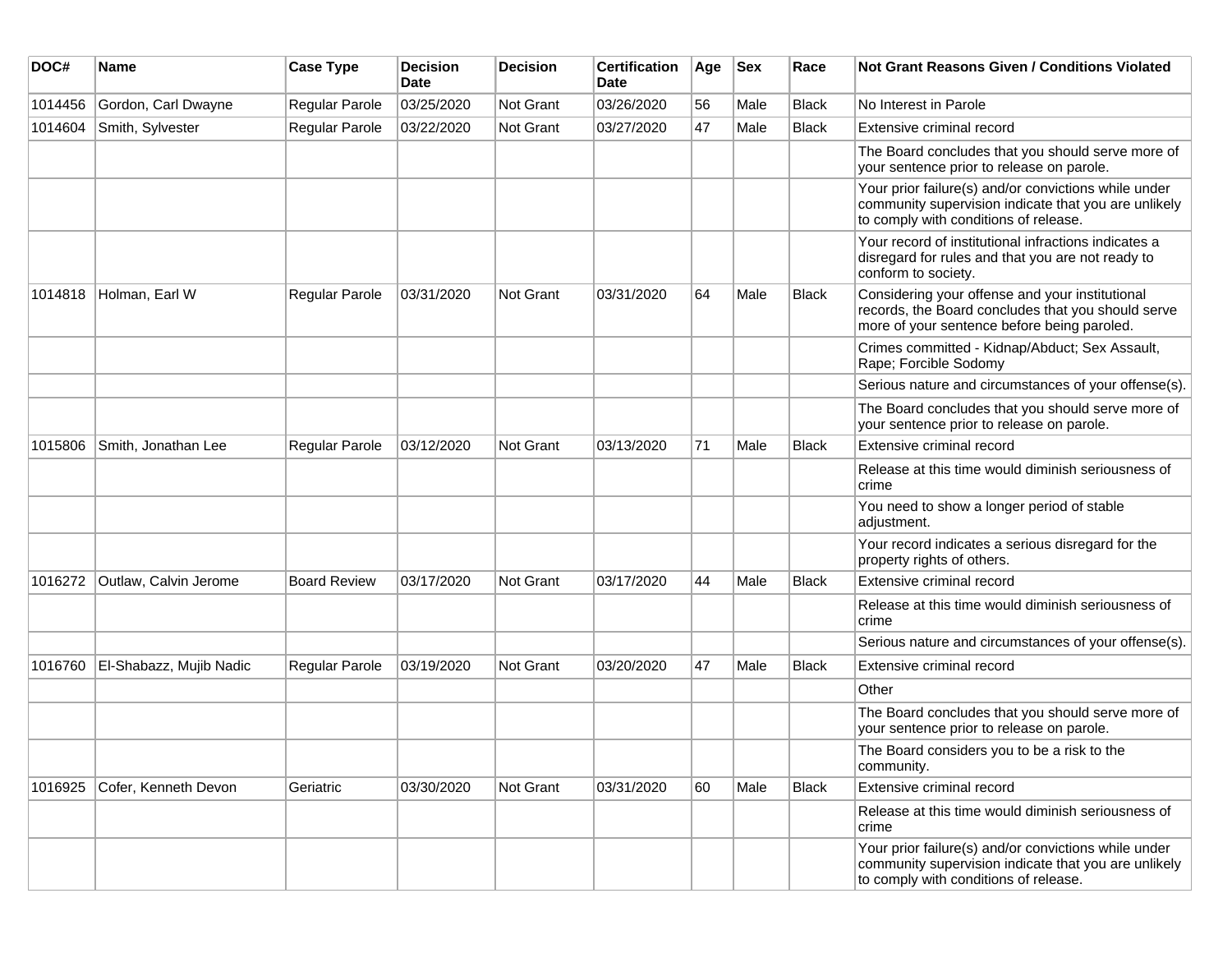| DOC#    | <b>Name</b>           | <b>Case Type</b>      | <b>Decision</b><br><b>Date</b> | <b>Decision</b> | <b>Certification</b><br>Date | Age | <b>Sex</b> | Race         | <b>Not Grant Reasons Given / Conditions Violated</b>                                                                                                  |
|---------|-----------------------|-----------------------|--------------------------------|-----------------|------------------------------|-----|------------|--------------|-------------------------------------------------------------------------------------------------------------------------------------------------------|
| 1018409 | Bradford, Robert      | Regular Parole        | 03/06/2020                     | Not Grant       | 03/06/2020                   | 68  | Male       | <b>Black</b> | Crimes committed - Sex Assault, Rape; Robbery;<br>Burglary                                                                                            |
|         |                       |                       |                                |                 |                              |     |            |              | Serious nature and circumstances of your offense(s).                                                                                                  |
|         |                       |                       |                                |                 |                              |     |            |              | Your prior failure(s) and/or convictions while under<br>community supervision indicate that you are unlikely<br>to comply with conditions of release. |
| 1018634 | Washington, Raymond L | Regular Parole        | 03/29/2020                     | Not Grant       | 03/31/2020                   | 63  | Male       | <b>Black</b> | Crimes committed - Arson; Arson; Contempt Of<br>Court                                                                                                 |
|         |                       |                       |                                |                 |                              |     |            |              | Extensive criminal record                                                                                                                             |
|         |                       |                       |                                |                 |                              |     |            |              | Serious nature and circumstances of your offense(s).                                                                                                  |
|         |                       |                       |                                |                 |                              |     |            |              | You need to show a longer period of stable<br>adjustment.                                                                                             |
| 1019849 | Ankney, Douglas Lynn  | Regular Parole        | 03/26/2020                     | Not Grant       | 03/30/2020                   | 55  | Male       | White        | Crimes committed - Homicide/Murder; Robbery;<br><b>Statutory Burglary</b>                                                                             |
|         |                       |                       |                                |                 |                              |     |            |              | Extensive criminal record                                                                                                                             |
|         |                       |                       |                                |                 |                              |     |            |              | Serious nature and circumstances of your offense(s).                                                                                                  |
|         |                       |                       |                                |                 |                              |     |            |              | The Board considers you to be a risk to the<br>community.                                                                                             |
| 1020190 | Rosa, Luis Angel      | <b>Regular Parole</b> | 03/07/2020                     | Not Grant       | 03/10/2020                   | 60  | Male       | White        | Extensive criminal record                                                                                                                             |
|         |                       |                       |                                |                 |                              |     |            |              | Serious nature and circumstances of your offense(s).                                                                                                  |
|         |                       |                       |                                |                 |                              |     |            |              | The Board concludes that you should serve more of<br>your sentence prior to release on parole.                                                        |
| 1020359 | Goode, Larry Lorenzo  | Regular Parole        | 03/26/2020                     | Not Grant       | 03/27/2020                   | 58  | Male       | <b>Black</b> | Considering your offense and your institutional<br>records, the Board concludes that you should serve<br>more of your sentence before being paroled.  |
|         |                       |                       |                                |                 |                              |     |            |              | History of violence.                                                                                                                                  |
|         |                       |                       |                                |                 |                              |     |            |              | You need to show a longer period of stable<br>adjustment.                                                                                             |
| 1020960 | Artis, John Jr.       | Geriatric             | 03/23/2020                     | Not Grant       | 03/27/2020                   | 66  | Male       | <b>Black</b> | Crimes committed - Malicious Wounding; Malicious<br>Wounding; Mayhem/Maiming                                                                          |
|         |                       |                       |                                |                 |                              |     |            |              | Release at this time would diminish seriousness of<br>crime                                                                                           |
|         |                       |                       |                                |                 |                              |     |            |              | Serious nature and circumstances of your offense(s).                                                                                                  |
| 1021993 | Denny, Michael James  | Geriatric             | 03/26/2020                     | Not Grant       | 03/31/2020                   | 60  | Male       | White        | Crimes committed - Homicide-1st Degree; Unlawful<br>Wound/Bodily Injury                                                                               |
|         |                       |                       |                                |                 |                              |     |            |              | Release at this time would diminish seriousness of<br>crime                                                                                           |
|         |                       |                       |                                |                 |                              |     |            |              | Serious nature and circumstances of your offense(s).                                                                                                  |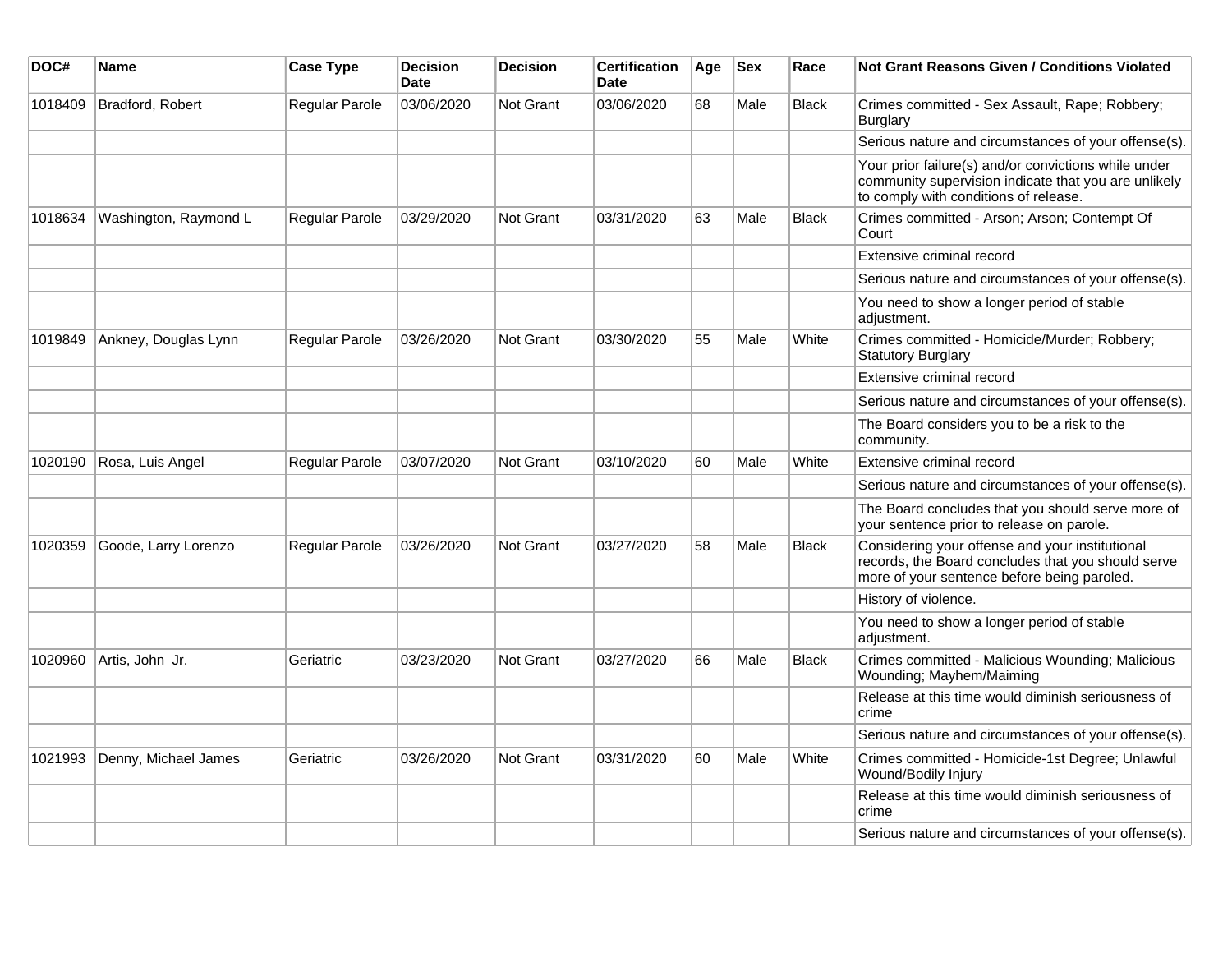| DOC#    | <b>Name</b>                   | <b>Case Type</b> | <b>Decision</b><br><b>Date</b> | Decision         | <b>Certification</b><br>Date | Age | <b>Sex</b> | Race         | Not Grant Reasons Given / Conditions Violated                                                                                                         |
|---------|-------------------------------|------------------|--------------------------------|------------------|------------------------------|-----|------------|--------------|-------------------------------------------------------------------------------------------------------------------------------------------------------|
| 1022044 | Johnson, Emmett Oliver        | Regular Parole   | 03/31/2020                     | <b>Not Grant</b> | 03/31/2020                   | 68  | Male       | <b>Black</b> | Considering your offense and your institutional<br>records, the Board concludes that you should serve<br>more of your sentence before being paroled.  |
|         |                               |                  |                                |                  |                              |     |            |              | Crimes committed - Homicide-1st Degree; Homicide-<br>1st Degree                                                                                       |
|         |                               |                  |                                |                  |                              |     |            |              | Poor institutional adjustment (for example,<br>motivation/attitude, unfavorable reports, lack of<br>program involvement, etc.)                        |
|         |                               |                  |                                |                  |                              |     |            |              | Serious nature and circumstances of your offense(s).                                                                                                  |
| 1022461 | Ballentine, John Frederic     | Regular Parole   | 03/31/2020                     | Not Grant        | 03/31/2020                   | 61  | Male       | White        | Crimes committed - Kidnap/Abduct; Rape-<br>Strongarm; Forcible Sodomy                                                                                 |
|         |                               |                  |                                |                  |                              |     |            |              | History of violence.                                                                                                                                  |
|         |                               |                  |                                |                  |                              |     |            |              | Release at this time would diminish seriousness of<br>crime                                                                                           |
|         |                               |                  |                                |                  |                              |     |            |              | Serious nature and circumstances of your offense(s).                                                                                                  |
| 1022601 | Thomas, Robert Lee            | Geriatric        | 03/21/2020                     | <b>Not Grant</b> | 03/24/2020                   | 66  | Male       | <b>Black</b> | History of violence.                                                                                                                                  |
|         |                               |                  |                                |                  |                              |     |            |              | Serious nature and circumstances of your offense(s).                                                                                                  |
|         |                               |                  |                                |                  |                              |     |            |              | The Board considers you to be a risk to the<br>community.                                                                                             |
| 1022666 | Wainwright, Ottis Lee         | Geriatric        | 03/26/2020                     | Not Grant        | 03/27/2020                   | 63  | Male       | <b>Black</b> | Crimes committed - Kidnap/Abduct; Sex Assault,<br>Rape; Robbery                                                                                       |
|         |                               |                  |                                |                  |                              |     |            |              | Extensive criminal record                                                                                                                             |
|         |                               |                  |                                |                  |                              |     |            |              | History of violence.                                                                                                                                  |
|         |                               |                  |                                |                  |                              |     |            |              | Serious nature and circumstances of your offense(s).                                                                                                  |
| 1023287 | Lawrence, Michael             | Geriatric        | 03/25/2020                     | Not Grant        | 03/27/2020                   | 62  | Male       | <b>Black</b> | Crimes committed - Sex Assault, Rape; Breaking<br>And Entering; Larc-Petty                                                                            |
|         |                               |                  |                                |                  |                              |     |            |              | Extensive criminal record                                                                                                                             |
|         |                               |                  |                                |                  |                              |     |            |              | Poor institutional adjustment (for example,<br>motivation/attitude, unfavorable reports, lack of<br>program involvement, etc.)                        |
|         |                               |                  |                                |                  |                              |     |            |              | Your prior failure(s) and/or convictions while under<br>community supervision indicate that you are unlikely<br>to comply with conditions of release. |
|         | 1023776 Hanna, Robert Michael | Regular Parole   | 03/02/2020                     | Not Grant        | 03/03/2020                   | 59  | Male       | White        | Serious nature and circumstances of your offense(s).                                                                                                  |
|         |                               |                  |                                |                  |                              |     |            |              | The Board considers you to be a risk to the<br>community.                                                                                             |
|         |                               |                  |                                |                  |                              |     |            |              | Your prior failure(s) and/or convictions while under<br>community supervision indicate that you are unlikely<br>to comply with conditions of release. |
| 1024381 | Fields, Victor                | Geriatric        | 03/26/2020                     | Not Grant        | 03/31/2020                   | 61  | Male       | Black        | Conviction of a new crime while incarcerated                                                                                                          |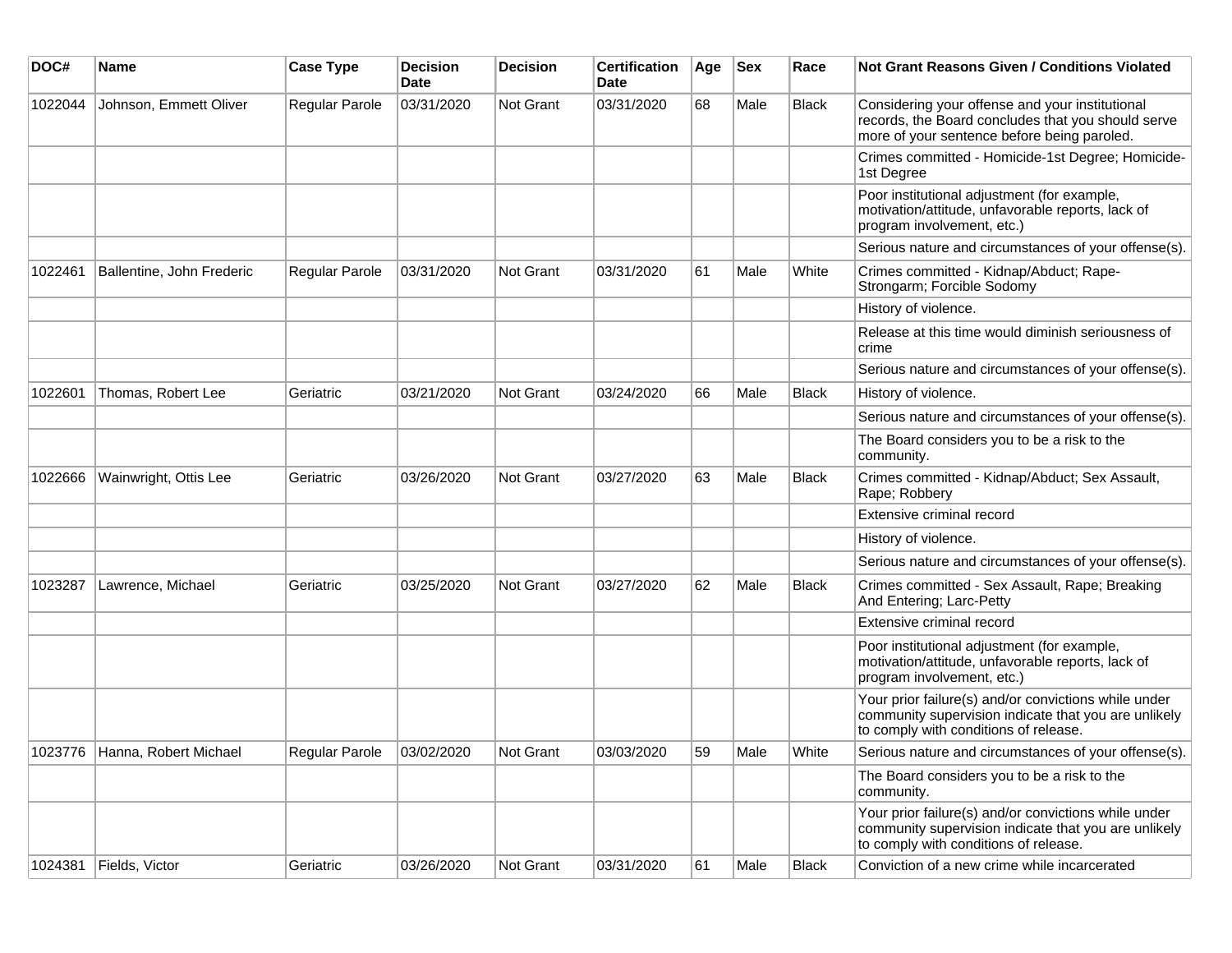| DOC#    | Name                            | <b>Case Type</b>    | <b>Decision</b><br><b>Date</b> | <b>Decision</b>  | <b>Certification</b><br><b>Date</b> | Age | <b>Sex</b> | Race         | <b>Not Grant Reasons Given / Conditions Violated</b>                                                                                                        |
|---------|---------------------------------|---------------------|--------------------------------|------------------|-------------------------------------|-----|------------|--------------|-------------------------------------------------------------------------------------------------------------------------------------------------------------|
| 1024381 | Fields, Victor                  | Geriatric           | 03/26/2020                     | Not Grant        | 03/31/2020                          | 61  | Male       | <b>Black</b> | Crimes committed - Homicide/Murder; Violating<br>Prison Rules; Use Of Firearm In Felony                                                                     |
|         |                                 |                     |                                |                  |                                     |     |            |              | Serious nature and circumstances of your offense(s).                                                                                                        |
| 1025782 | Smith, Christopher Manning      | <b>Board Review</b> | 03/22/2020                     | Not Grant        | 03/24/2020                          | 46  | Male       | White        | Extensive criminal record                                                                                                                                   |
|         |                                 |                     |                                |                  |                                     |     |            |              | Serious nature and circumstances of your offense(s).                                                                                                        |
|         |                                 |                     |                                |                  |                                     |     |            |              | The Board concludes that you should serve more of<br>your sentence prior to release on parole.                                                              |
|         |                                 |                     |                                |                  |                                     |     |            |              | Your prior failure(s) and/or convictions while under<br>community supervision indicate that you are unlikely<br>to comply with conditions of release.       |
| 1025934 | Palmer, Thomas Troy             | <b>Board Review</b> | 03/27/2020                     | Not Grant        | 03/31/2020                          | 54  | Male       | White        | Crimes committed - Homicide-Capital;<br>Kidnap/Abduct; Robbery                                                                                              |
|         |                                 |                     |                                |                  |                                     |     |            |              | Extensive criminal record                                                                                                                                   |
|         |                                 |                     |                                |                  |                                     |     |            |              | Release at this time would diminish seriousness of<br>crime                                                                                                 |
|         |                                 |                     |                                |                  |                                     |     |            |              | You need further participation in institutional work<br>and/or educational programs to indicate your positive<br>progression towards re-entry into society. |
| 1026717 | Boyd, Raphael J                 | Regular Parole      | 03/25/2020                     | Not Grant        | 03/27/2020                          | 59  | Male       | <b>Black</b> | Crimes committed - Kidnap/Abduct; Kidnap/Abduct;<br>Kidnap/Abduct                                                                                           |
|         |                                 |                     |                                |                  |                                     |     |            |              | Serious nature and circumstances of your offense(s).                                                                                                        |
|         |                                 |                     |                                |                  |                                     |     |            |              | You need further participation in institutional work<br>and/or educational programs to indicate your positive<br>progression towards re-entry into society. |
| 1026773 | Richards, Jimmy L               | Geriatric           | 03/30/2020                     | Not Grant        | 03/31/2020                          | 69  | Male       | White        | Crimes committed - Penetrate W/Inanimate Object;<br>Burglary; Possession Of Weapon                                                                          |
|         |                                 |                     |                                |                  |                                     |     |            |              | Extensive criminal record                                                                                                                                   |
|         |                                 |                     |                                |                  |                                     |     |            |              | The Board considers you to be a risk to the<br>community.                                                                                                   |
|         |                                 |                     |                                |                  |                                     |     |            |              | You need further participation in institutional work<br>and/or educational programs to indicate your positive<br>progression towards re-entry into society. |
|         |                                 |                     |                                |                  |                                     |     |            |              | Your prior failure(s) and/or convictions while under<br>community supervision indicate that you are unlikely<br>to comply with conditions of release.       |
| 1027889 | Brickhouse, Joseph<br>Roosevelt | Regular Parole      | 03/14/2020                     | <b>Not Grant</b> | 03/16/2020                          | 60  | Male       | <b>Black</b> | Crimes committed - Kidnap/Abduct; Sex Assault,<br>Rape; Aggravated Sexual Battery                                                                           |
|         |                                 |                     |                                |                  |                                     |     |            |              | Extensive criminal record                                                                                                                                   |
|         |                                 |                     |                                |                  |                                     |     |            |              | Serious nature and circumstances of your offense(s).                                                                                                        |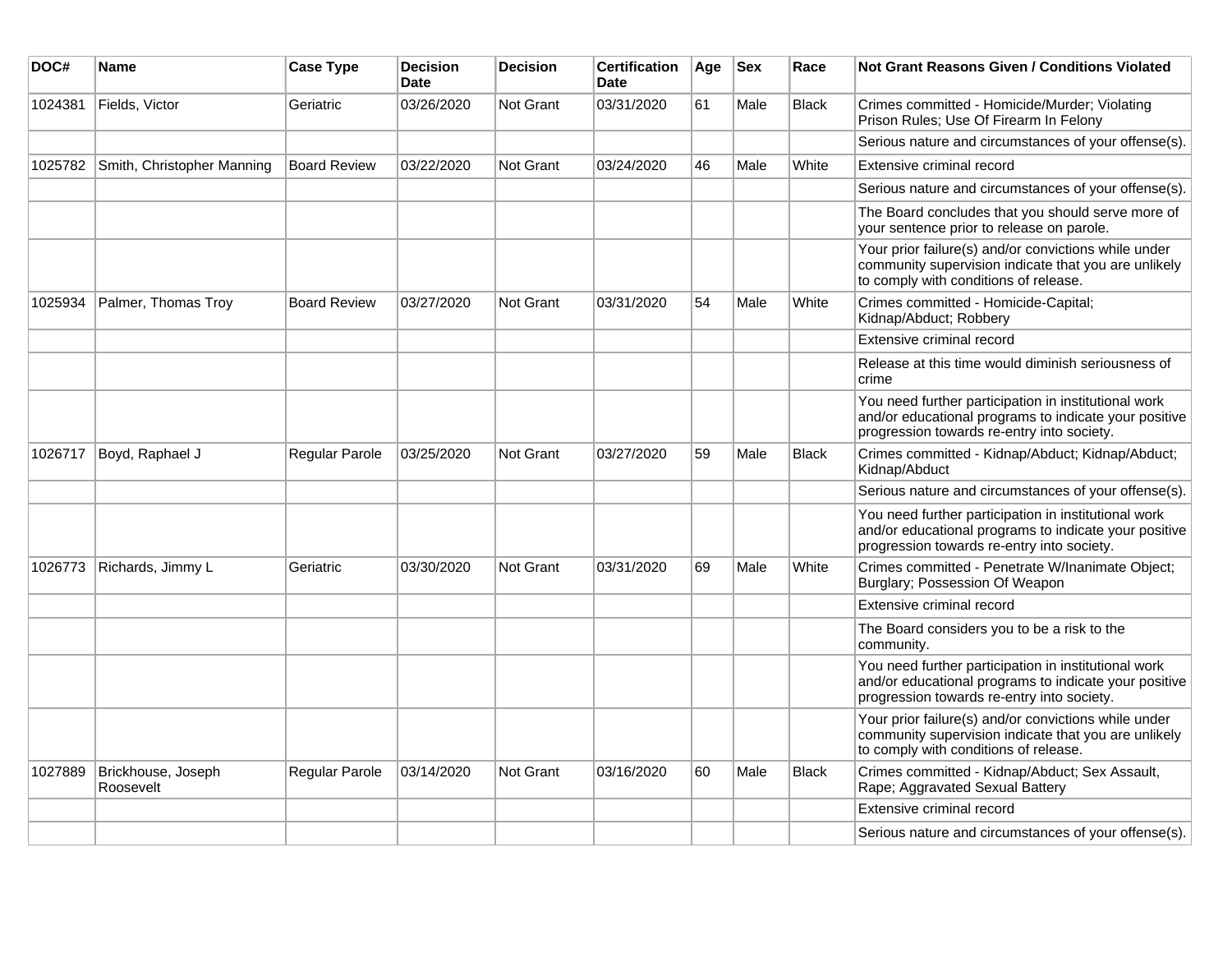| DOC#    | Name                            | <b>Case Type</b>    | <b>Decision</b><br><b>Date</b> | <b>Decision</b>  | <b>Certification</b><br>Date | Age | <b>Sex</b> | Race         | <b>Not Grant Reasons Given / Conditions Violated</b>                                                                                                  |
|---------|---------------------------------|---------------------|--------------------------------|------------------|------------------------------|-----|------------|--------------|-------------------------------------------------------------------------------------------------------------------------------------------------------|
| 1027889 | Brickhouse, Joseph<br>Roosevelt | Regular Parole      | 03/14/2020                     | Not Grant        | 03/16/2020                   | 60  | Male       | <b>Black</b> | Your prior failure(s) and/or convictions while under<br>community supervision indicate that you are unlikely<br>to comply with conditions of release. |
| 1028220 | Jordan, Ernest Edward           | Regular Parole      | 03/11/2020                     | Not Grant        | 03/13/2020                   | 58  | Male       | Black        | Crimes committed - Kidnap/Abduct; Sex Assault,<br>Rape; Robbery                                                                                       |
|         |                                 |                     |                                |                  |                              |     |            |              | History of violence.                                                                                                                                  |
|         |                                 |                     |                                |                  |                              |     |            |              | Serious nature and circumstances of your offense(s).                                                                                                  |
| 1028230 | Walton, Gregory Lynwood         | <b>Board Review</b> | 03/14/2020                     | <b>Not Grant</b> | 03/16/2020                   | 57  | Male       | <b>Black</b> | Conviction of a new crime while incarcerated                                                                                                          |
|         |                                 |                     |                                |                  |                              |     |            |              | Serious nature and circumstances of your offense(s).                                                                                                  |
|         |                                 |                     |                                |                  |                              |     |            |              | You need to show a longer period of stable<br>adjustment.                                                                                             |
|         |                                 |                     |                                |                  |                              |     |            |              | Your record of institutional infractions indicates a<br>disregard for rules and that you are not ready to<br>conform to society.                      |
| 1028801 | Brooks, Arthur Clements Jr.     | Geriatric           | 03/29/2020                     | <b>Not Grant</b> | 03/31/2020                   | 60  | Male       | White        | Crimes committed - Penetrate W/Inanimate Object;<br>Penetrate W/Inanimate Object; Penetrate<br>W/Inanimate Object                                     |
|         |                                 |                     |                                |                  |                              |     |            |              | Release at this time would diminish seriousness of<br>crime                                                                                           |
|         |                                 |                     |                                |                  |                              |     |            |              | Serious nature and circumstances of your offense(s).                                                                                                  |
| 1029793 | Sturdivant, Kenneth             | <b>Board Review</b> | 03/26/2020                     | Not Grant        | 03/31/2020                   | 67  | Male       | <b>Black</b> | Extensive criminal record                                                                                                                             |
|         |                                 |                     |                                |                  |                              |     |            |              | Other                                                                                                                                                 |
|         |                                 |                     |                                |                  |                              |     |            |              | Release at this time would diminish seriousness of<br>crime                                                                                           |
|         |                                 |                     |                                |                  |                              |     |            |              | Serious nature and circumstances of your offense(s).                                                                                                  |
| 1029844 | Moore, Wayne Melvin             | Regular Parole      | 03/19/2020                     | <b>Not Grant</b> | 03/20/2020                   | 58  | Male       | Black        | Crimes committed - Abduct-No Ransom Or Asslt;<br>Sex Assault, Rape; Sex Asslt-Sodomy-Woman                                                            |
|         |                                 |                     |                                |                  |                              |     |            |              | Serious nature and circumstances of your offense(s).                                                                                                  |
|         |                                 |                     |                                |                  |                              |     |            |              | The Board concludes that you should serve more of<br>your sentence prior to release on parole.                                                        |
| 1030222 | Oliver, Dan L                   | Geriatric           | 03/27/2020                     | <b>Not Grant</b> | 03/31/2020                   | 60  | Male       | Black        | Crimes committed - Kidnap/Abduct; Sex Assault,<br>Rape; Robbery                                                                                       |
|         |                                 |                     |                                |                  |                              |     |            |              | Extensive criminal record                                                                                                                             |
|         |                                 |                     |                                |                  |                              |     |            |              | Release at this time would diminish seriousness of<br>crime                                                                                           |
|         |                                 |                     |                                |                  |                              |     |            |              | Serious nature and circumstances of your offense(s).                                                                                                  |
| 1030295 | Frankie, Edward Thomas          | Regular Parole      | 03/21/2020                     | Not Grant        | 03/24/2020                   | 70  | Male       | White        | Extensive criminal record                                                                                                                             |
|         |                                 |                     |                                |                  |                              |     |            |              | Release at this time would diminish seriousness of<br>crime                                                                                           |
|         |                                 |                     |                                |                  |                              |     |            |              | Serious nature and circumstances of your offense(s).                                                                                                  |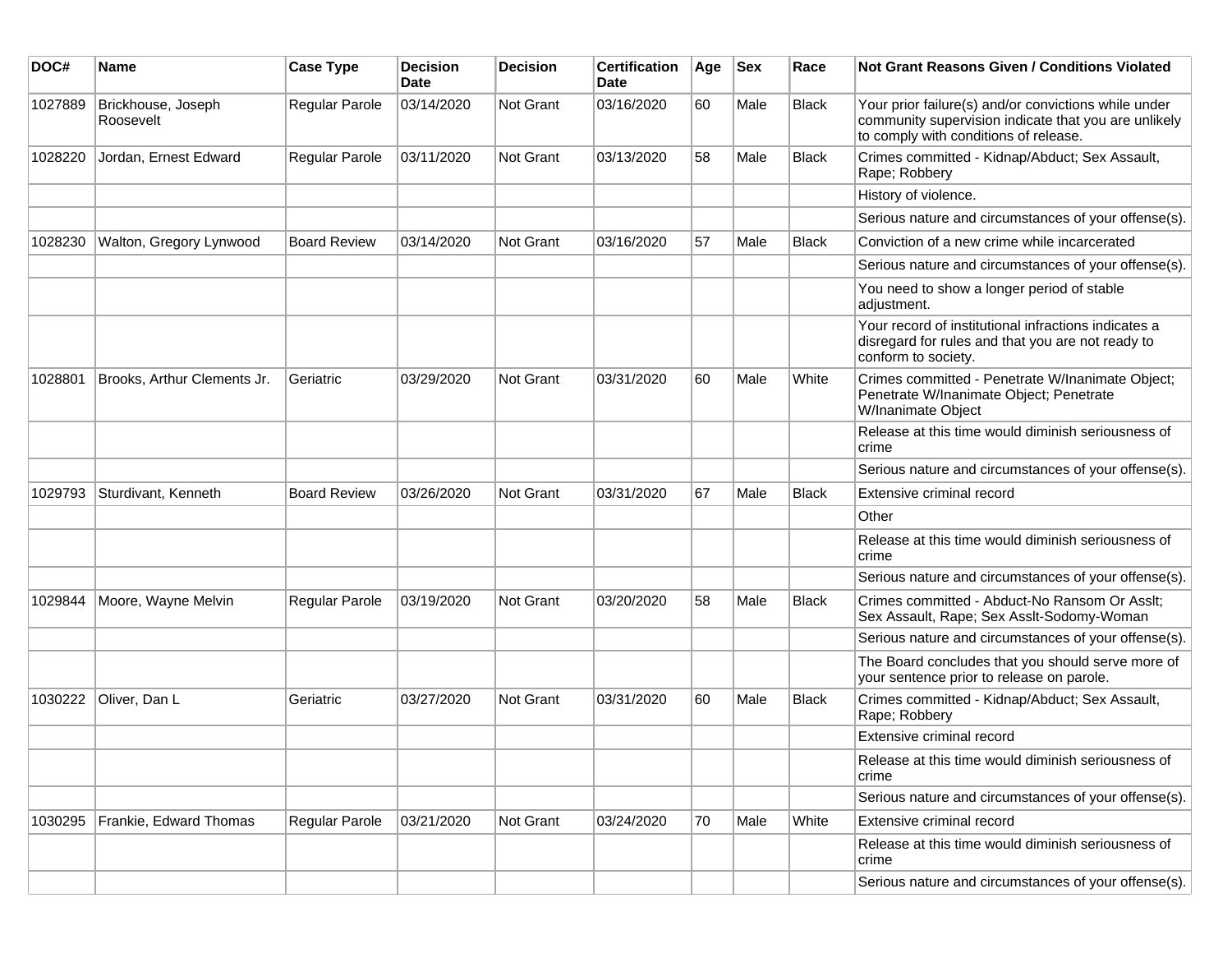| DOC#    | Name                     | <b>Case Type</b>      | <b>Decision</b><br>Date | <b>Decision</b>  | <b>Certification</b><br>Date | Age | Sex  | Race         | <b>Not Grant Reasons Given / Conditions Violated</b>                                                                                                        |
|---------|--------------------------|-----------------------|-------------------------|------------------|------------------------------|-----|------|--------------|-------------------------------------------------------------------------------------------------------------------------------------------------------------|
| 1031584 | Stratton, John Henry Jr. | Regular Parole        | 03/22/2020              | Not Grant        | 03/25/2020                   | 63  | Male | <b>Black</b> | Extensive criminal record                                                                                                                                   |
|         |                          |                       |                         |                  |                              |     |      |              | Release at this time would diminish seriousness of<br>crime                                                                                                 |
|         |                          |                       |                         |                  |                              |     |      |              | Serious nature and circumstances of your offense(s).                                                                                                        |
| 1031877 | Strait, Donald Everett   | Regular Parole        | 03/26/2020              | <b>Not Grant</b> | 03/30/2020                   | 64  | Male | White        | Crimes committed - Kidnap/Abduct; Sex Assault,<br>Rape; Sex Assault, Rape                                                                                   |
|         |                          |                       |                         |                  |                              |     |      |              | Extensive criminal record                                                                                                                                   |
|         |                          |                       |                         |                  |                              |     |      |              | Serious nature and circumstances of your offense(s).                                                                                                        |
| 1032041 | Kier, James Franklin     | <b>Regular Parole</b> | 03/28/2020              | Not Grant        | 03/31/2020                   | 63  | Male | <b>Black</b> | Crimes committed - Homicide/Murder; Homicide-<br>Attempted; Robbery                                                                                         |
|         |                          |                       |                         |                  |                              |     |      |              | Release at this time would diminish seriousness of<br>crime                                                                                                 |
|         |                          |                       |                         |                  |                              |     |      |              | Serious nature and circumstances of your offense(s).                                                                                                        |
| 1032353 | Brown, Hugh Joseph       | Regular Parole        | 03/26/2020              | <b>Not Grant</b> | 03/27/2020                   | 54  | Male | Black        | Crimes committed - Homicide-1st Degree; Use Of<br>Firearm In Felony                                                                                         |
|         |                          |                       |                         |                  |                              |     |      |              | Release at this time would diminish seriousness of<br>crime                                                                                                 |
|         |                          |                       |                         |                  |                              |     |      |              | Serious nature and circumstances of your offense(s).                                                                                                        |
| 1032650 | Slate, Buford R          | <b>Regular Parole</b> | 03/09/2020              | <b>Not Grant</b> | 03/10/2020                   | 75  | Male | White        | Crimes committed - Homicide-1st Degree; Weapon<br>Offense                                                                                                   |
|         |                          |                       |                         |                  |                              |     |      |              | Release at this time would diminish seriousness of<br>crime                                                                                                 |
|         |                          |                       |                         |                  |                              |     |      |              | Serious nature and circumstances of your offense(s).                                                                                                        |
| 1032818 | Hunter, Michael Tabb     | Regular Parole        | 03/26/2020              | <b>Not Grant</b> | 03/27/2020                   | 59  | Male | <b>Black</b> | Release at this time would diminish seriousness of<br>crime                                                                                                 |
|         |                          |                       |                         |                  |                              |     |      |              | Serious nature and circumstances of your offense(s).                                                                                                        |
|         |                          |                       |                         |                  |                              |     |      |              | Your prior failure(s) and/or convictions while under<br>community supervision indicate that you are unlikely<br>to comply with conditions of release.       |
| 1033034 | Collins, Maurice         | Regular Parole        | 03/26/2020              | Not Grant        | 03/27/2020                   | 60  | Male | <b>Black</b> | Serious nature and circumstances of your offense(s).                                                                                                        |
|         |                          |                       |                         |                  |                              |     |      |              | You need further participation in institutional work<br>and/or educational programs to indicate your positive<br>progression towards re-entry into society. |
|         |                          |                       |                         |                  |                              |     |      |              | Your prior failure(s) and/or convictions while under<br>community supervision indicate that you are unlikely<br>to comply with conditions of release.       |
| 1033886 | Frenzel, Theodore        | Regular Parole        | 03/07/2020              | Not Grant        | 03/10/2020                   | 57  | Male | White        | Conviction of a new crime while incarcerated                                                                                                                |
|         |                          |                       |                         |                  |                              |     |      |              | Extensive criminal record                                                                                                                                   |
|         |                          |                       |                         |                  |                              |     |      |              | History of substance abuse.                                                                                                                                 |
|         |                          |                       |                         |                  |                              |     |      |              | Serious nature and circumstances of your offense(s).                                                                                                        |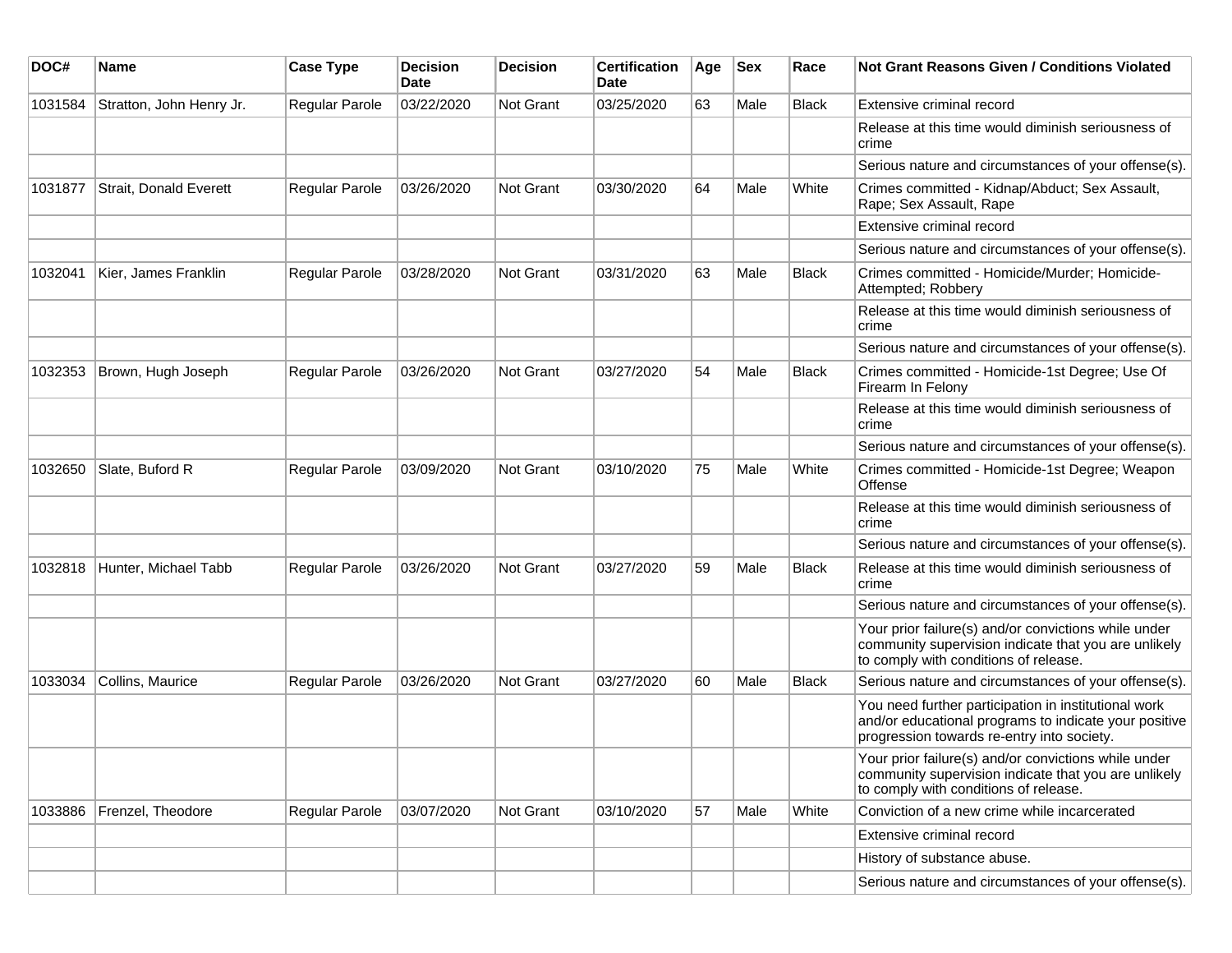| DOC#    | <b>Name</b>                  | <b>Case Type</b>      | <b>Decision</b><br><b>Date</b> | <b>Decision</b> | <b>Certification</b><br>Date | Age | <b>Sex</b> | Race         | <b>Not Grant Reasons Given / Conditions Violated</b>                                                                                                        |
|---------|------------------------------|-----------------------|--------------------------------|-----------------|------------------------------|-----|------------|--------------|-------------------------------------------------------------------------------------------------------------------------------------------------------------|
| 1033886 | Frenzel, Theodore            | Regular Parole        | 03/07/2020                     | Not Grant       | 03/10/2020                   | 57  | Male       | White        | You need further participation in institutional work<br>and/or educational programs to indicate your positive<br>progression towards re-entry into society. |
|         |                              |                       |                                |                 |                              |     |            |              | You need to show a longer period of stable<br>adjustment.                                                                                                   |
| 1034002 | Elmore, Waverly Clevelan III | Regular Parole        | 03/25/2020                     | Not Grant       | 03/26/2020                   | 50  | Male       | White        | Extensive criminal record                                                                                                                                   |
|         |                              |                       |                                |                 |                              |     |            |              | History of substance abuse.                                                                                                                                 |
|         |                              |                       |                                |                 |                              |     |            |              | You need to show a longer period of stable<br>adjustment.                                                                                                   |
|         |                              |                       |                                |                 |                              |     |            |              | Your prior failure(s) and/or convictions while under<br>community supervision indicate that you are unlikely<br>to comply with conditions of release.       |
| 1034560 | Wilkins, Michael Douglas     | <b>Regular Parole</b> | 03/11/2020                     | Not Grant       | 03/13/2020                   | 60  | Male       | White        | Crimes committed - Homicide/Murder; Robbery;<br><b>Burglary</b>                                                                                             |
|         |                              |                       |                                |                 |                              |     |            |              | Other                                                                                                                                                       |
|         |                              |                       |                                |                 |                              |     |            |              | Serious nature and circumstances of your offense(s).                                                                                                        |
|         |                              |                       |                                |                 |                              |     |            |              | Your prior failure(s) and/or convictions while under<br>community supervision indicate that you are unlikely<br>to comply with conditions of release.       |
| 1035075 | Speller, Reuben Daniel       | <b>Regular Parole</b> | 03/23/2020                     | Not Grant       | 03/24/2020                   | 69  | Male       | <b>Black</b> | Crimes committed - Homicide-1st Degree; Robbery;<br>Weapon Offense                                                                                          |
|         |                              |                       |                                |                 |                              |     |            |              | Extensive criminal record                                                                                                                                   |
|         |                              |                       |                                |                 |                              |     |            |              | Serious nature and circumstances of your offense(s).                                                                                                        |
|         |                              |                       |                                |                 |                              |     |            |              | Your prior failure(s) and/or convictions while under<br>community supervision indicate that you are unlikely<br>to comply with conditions of release.       |
| 1035335 | Layne, Roscoe                | Regular Parole        | 03/23/2020                     | Not Grant       | 03/26/2020                   | 68  | Male       | White        | Other                                                                                                                                                       |
|         |                              |                       |                                |                 |                              |     |            |              | Serious nature and circumstances of your offense(s).                                                                                                        |
| 1036272 | Spears, Benjamin F           | Regular Parole        | 03/20/2020                     | Not Grant       | 03/23/2020                   | 64  | Male       | <b>Black</b> | Crimes committed - Sex Assault, Rape; Sex Assault,<br>Rape; Statutory Burglary                                                                              |
|         |                              |                       |                                |                 |                              |     |            |              | Serious nature and circumstances of your offense(s).                                                                                                        |
|         |                              |                       |                                |                 |                              |     |            |              | Your prior failure(s) and/or convictions while under<br>community supervision indicate that you are unlikely<br>to comply with conditions of release.       |
| 1036510 | Bullock, James Henry         | Regular Parole        | 03/31/2020                     | Not Grant       | 03/31/2020                   | 47  | Male       | <b>Black</b> | Crimes committed - Murder: 2nd Degree; Drugs:<br>Sell/Provide For Resale Sch I Or Ii; Drugs:<br>Manuf/Distribute On Certain Properties                      |
|         |                              |                       |                                |                 |                              |     |            |              | Extensive criminal record                                                                                                                                   |
|         |                              |                       |                                |                 |                              |     |            |              | Serious nature and circumstances of your offense(s).                                                                                                        |
|         |                              |                       |                                |                 |                              |     |            |              | The Board concludes that you should serve more of<br>your sentence prior to release on parole.                                                              |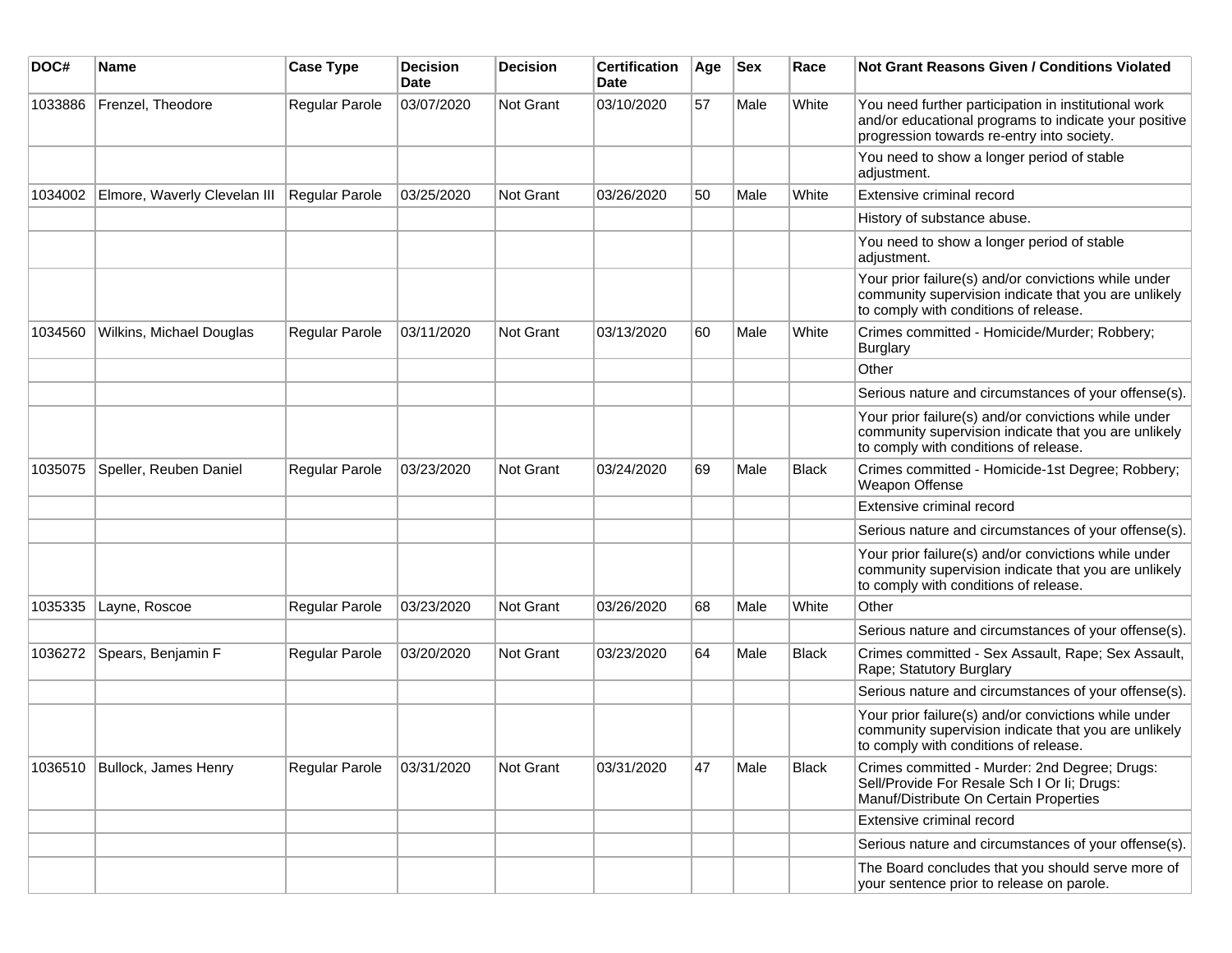| DOC#    | <b>Name</b>               | <b>Case Type</b>      | <b>Decision</b><br><b>Date</b> | <b>Decision</b> | <b>Certification</b><br><b>Date</b> | Age | <b>Sex</b> | Race         | Not Grant Reasons Given / Conditions Violated                                                                                                         |
|---------|---------------------------|-----------------------|--------------------------------|-----------------|-------------------------------------|-----|------------|--------------|-------------------------------------------------------------------------------------------------------------------------------------------------------|
| 1036510 | Bullock, James Henry      | Regular Parole        | 03/31/2020                     | Not Grant       | 03/31/2020                          | 47  | Male       | <b>Black</b> | Your prior failure(s) and/or convictions while under<br>community supervision indicate that you are unlikely<br>to comply with conditions of release. |
| 1036603 | Stubblefield, Danny       | <b>Regular Parole</b> | 03/27/2020                     | Not Grant       | 03/30/2020                          | 65  | Male       | <b>Black</b> | Extensive criminal record                                                                                                                             |
|         |                           |                       |                                |                 |                                     |     |            |              | Serious nature and circumstances of your offense(s).                                                                                                  |
| 1037060 | Martinson, Steven G       | Regular Parole        | 03/26/2020                     | Not Grant       | 03/27/2020                          | 55  | Male       | White        | Crimes committed - Forcible Sodomy; Forcible<br>Sodomy; Larc-Grand                                                                                    |
|         |                           |                       |                                |                 |                                     |     |            |              | Extensive criminal record                                                                                                                             |
|         |                           |                       |                                |                 |                                     |     |            |              | Serious nature and circumstances of your offense(s).                                                                                                  |
|         |                           |                       |                                |                 |                                     |     |            |              | The Board considers you to be a risk to the<br>community.                                                                                             |
| 1037696 | Coleman, William Delletre | Geriatric             | 03/25/2020                     | Not Grant       | 03/27/2020                          | 60  | Male       | White        | No Interest in Parole                                                                                                                                 |
| 1038127 | Delmontier, Jerome Allen  | Regular Parole        | 03/21/2020                     | Not Grant       | 03/23/2020                          | 60  | Male       | White        | History of substance abuse.                                                                                                                           |
|         |                           |                       |                                |                 |                                     |     |            |              | Release at this time would diminish seriousness of<br>crime                                                                                           |
|         |                           |                       |                                |                 |                                     |     |            |              | Serious nature and circumstances of your offense(s).                                                                                                  |
| 1038443 | Turner, Sylvester         | Geriatric             | 03/27/2020                     | Not Grant       | 03/30/2020                          | 60  | Male       | <b>Black</b> | Extensive criminal record                                                                                                                             |
|         |                           |                       |                                |                 |                                     |     |            |              | Serious nature and circumstances of your offense(s).                                                                                                  |
|         |                           |                       |                                |                 |                                     |     |            |              | Your prior failure(s) and/or convictions while under<br>community supervision indicate that you are unlikely<br>to comply with conditions of release. |
| 1038897 | Alston, Clarence          | <b>Regular Parole</b> | 03/29/2020                     | Not Grant       | 03/31/2020                          | 58  | Male       | <b>Black</b> | Crimes committed - Abduct-No Ransom Or Asslt;<br>Sex Assault, Rape; Sex Assault, Rape                                                                 |
|         |                           |                       |                                |                 |                                     |     |            |              | History of violence.                                                                                                                                  |
|         |                           |                       |                                |                 |                                     |     |            |              | Serious nature and circumstances of your offense(s).                                                                                                  |
| 1039487 | Simpson, Michael Lynn     | <b>Regular Parole</b> | 03/27/2020                     | Not Grant       | 03/31/2020                          | 58  | Male       | <b>Black</b> | Crimes committed - Homicide-Attempted; Sex<br>Assault, Rape; Robbery                                                                                  |
|         |                           |                       |                                |                 |                                     |     |            |              | History of violence.                                                                                                                                  |
|         |                           |                       |                                |                 |                                     |     |            |              | Release at this time would diminish seriousness of<br>crime                                                                                           |
|         |                           |                       |                                |                 |                                     |     |            |              | Serious nature and circumstances of your offense(s).                                                                                                  |
| 1039496 | Robinson, Clarence        | <b>Regular Parole</b> | 03/29/2020                     | Not Grant       | 03/31/2020                          | 66  | Male       | <b>Black</b> | Considering your offense and your institutional<br>records, the Board concludes that you should serve<br>more of your sentence before being paroled.  |
|         |                           |                       |                                |                 |                                     |     |            |              | History of substance abuse.                                                                                                                           |
|         |                           |                       |                                |                 |                                     |     |            |              | Release at this time would diminish seriousness of<br>crime                                                                                           |
|         |                           |                       |                                |                 |                                     |     |            |              | Serious nature and circumstances of your offense(s).                                                                                                  |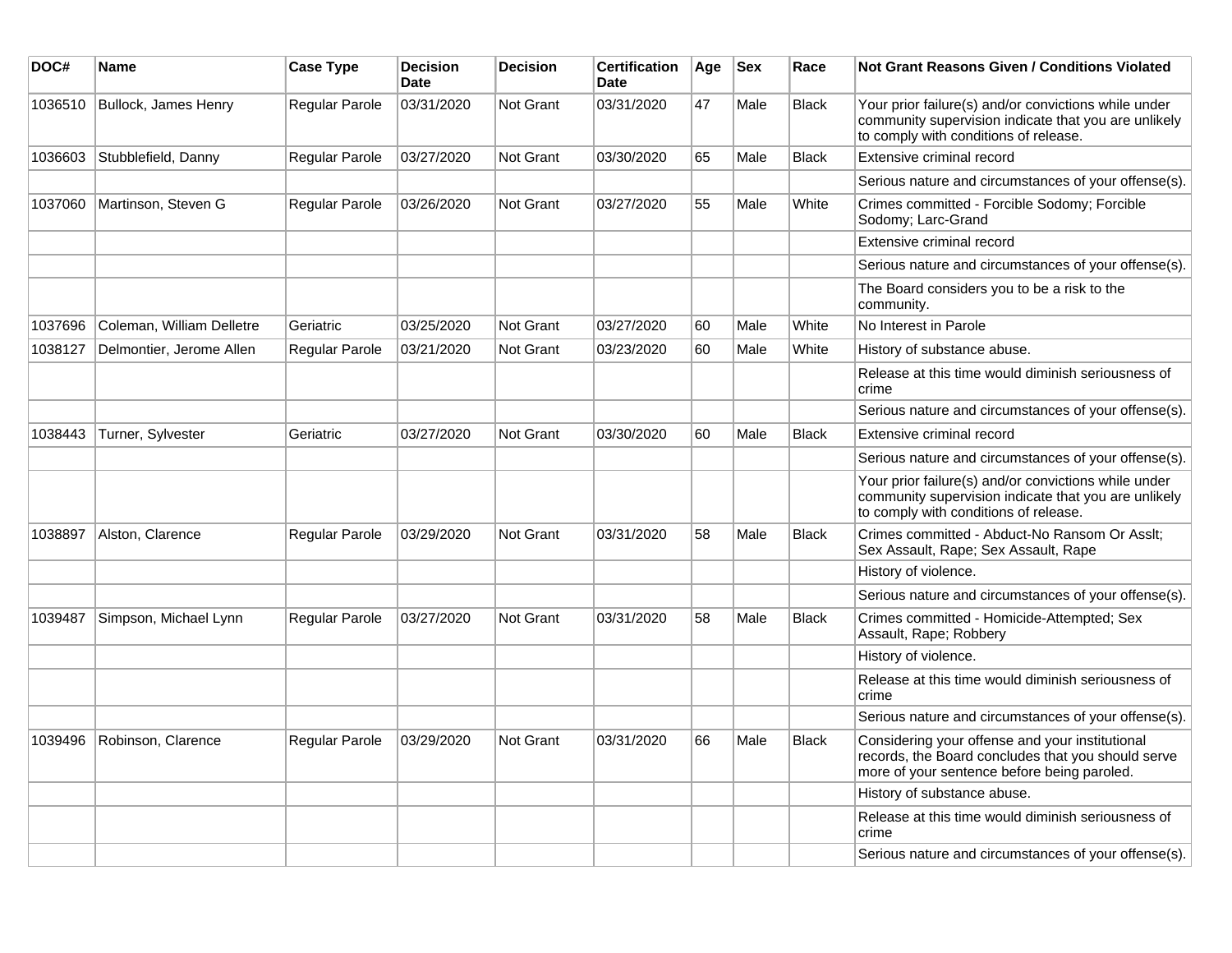| DOC#    | <b>Name</b>             | <b>Case Type</b>      | <b>Decision</b><br><b>Date</b> | <b>Decision</b>  | <b>Certification</b><br>Date | Age | <b>Sex</b> | Race         | <b>Not Grant Reasons Given / Conditions Violated</b>                                                                                                  |
|---------|-------------------------|-----------------------|--------------------------------|------------------|------------------------------|-----|------------|--------------|-------------------------------------------------------------------------------------------------------------------------------------------------------|
| 1039496 | Robinson, Clarence      | Regular Parole        | 03/29/2020                     | Not Grant        | 03/31/2020                   | 66  | Male       | <b>Black</b> | You need to show a longer period of stable<br>adjustment.                                                                                             |
| 1040588 | Foster, Darian Marcellu | Regular Parole        | 03/30/2020                     | Not Grant        | 03/31/2020                   | 59  | Male       | <b>Black</b> | Crimes committed - Abduct-No Ransom Or Asslt;<br>Sex Assault, Rape; Robbery                                                                           |
|         |                         |                       |                                |                  |                              |     |            |              | Serious nature and circumstances of your offense(s).                                                                                                  |
| 1041027 | Thinnes, Norbert Karl   | Geriatric             | 03/10/2020                     | <b>Not Grant</b> | 03/11/2020                   | 72  | Male       | White        | Crimes committed - Kidnap/Abduct; Malicious<br>Wounding; Breaking And Entering                                                                        |
|         |                         |                       |                                |                  |                              |     |            |              | Release at this time would diminish seriousness of<br>crime                                                                                           |
|         |                         |                       |                                |                  |                              |     |            |              | Serious nature and circumstances of your offense(s).                                                                                                  |
| 1041179 | Meyer, Jeffrey          | <b>Regular Parole</b> | 03/27/2020                     | <b>Not Grant</b> | 03/31/2020                   | 52  | Male       | Black        | Conviction of a new crime while incarcerated                                                                                                          |
|         |                         |                       |                                |                  |                              |     |            |              | Release at this time would diminish seriousness of<br>crime                                                                                           |
|         |                         |                       |                                |                  |                              |     |            |              | Serious nature and circumstances of your offense(s).                                                                                                  |
| 1042040 | Thompson, David P       | <b>Regular Parole</b> | 03/19/2020                     | <b>Not Grant</b> | 03/20/2020                   | 65  | Male       | <b>Black</b> | Crimes committed - Homicide-Capital; Homicide-1st<br>Degree; Homicide-1st Degree                                                                      |
|         |                         |                       |                                |                  |                              |     |            |              | Extensive criminal record                                                                                                                             |
|         |                         |                       |                                |                  |                              |     |            |              | Serious nature and circumstances of your offense(s).                                                                                                  |
| 1042263 | Brown, Louis            | Geriatric             | 03/26/2020                     | Not Grant        | 03/27/2020                   | 64  | Male       | Black        | Release at this time would diminish seriousness of<br>crime                                                                                           |
|         |                         |                       |                                |                  |                              |     |            |              | Serious nature and circumstances of your offense(s).                                                                                                  |
|         |                         |                       |                                |                  |                              |     |            |              | The Board concludes that you should serve more of<br>your sentence prior to release on parole.                                                        |
|         |                         |                       |                                |                  |                              |     |            |              | The Board considers you to be a risk to the<br>community.                                                                                             |
| 1042363 | Perdue, Melvin Douglas  | Regular Parole        | 03/05/2020                     | Not Grant        | 03/06/2020                   | 65  | Male       | Black        | Crimes committed - Robbery; Weapon Offense;<br>Simple Assault                                                                                         |
|         |                         |                       |                                |                  |                              |     |            |              | The Board considers you to be a risk to the<br>community.                                                                                             |
|         |                         |                       |                                |                  |                              |     |            |              | You need to show a longer period of stable<br>adjustment.                                                                                             |
|         |                         |                       |                                |                  |                              |     |            |              | Your prior failure(s) and/or convictions while under<br>community supervision indicate that you are unlikely<br>to comply with conditions of release. |
| 1043148 | Stamps, Gregory Jerome  | Regular Parole        | 03/16/2020                     | Not Grant        | 03/18/2020                   | 60  | Male       | <b>Black</b> | Extensive criminal record                                                                                                                             |
|         |                         |                       |                                |                  |                              |     |            |              | Other                                                                                                                                                 |
|         |                         |                       |                                |                  |                              |     |            |              | The Board considers you to be a risk to the<br>community.                                                                                             |
|         |                         |                       |                                |                  |                              |     |            |              | You need to show a longer period of stable<br>adjustment.                                                                                             |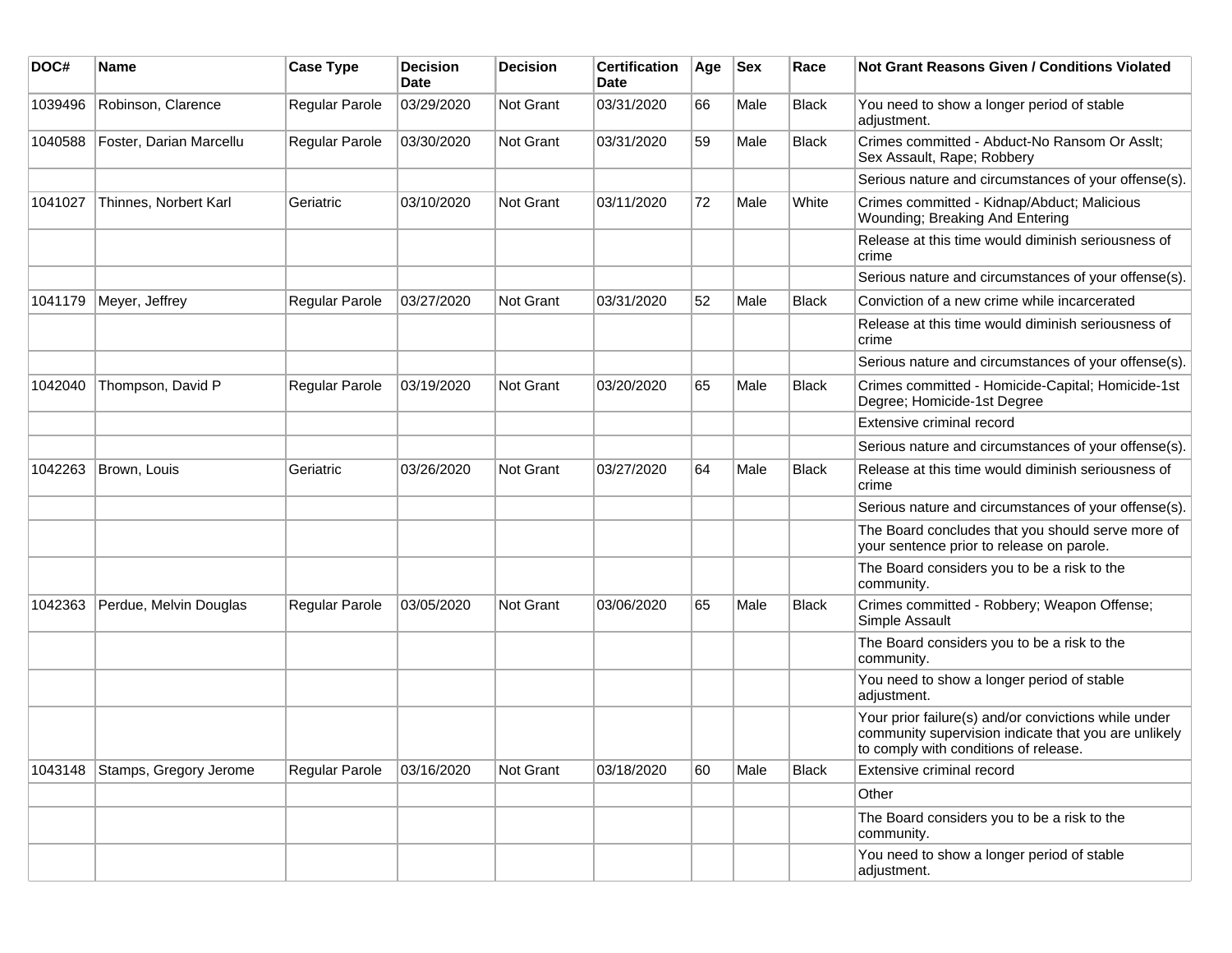| DOC#    | Name                         | <b>Case Type</b>      | <b>Decision</b><br><b>Date</b> | <b>Decision</b>  | <b>Certification</b><br>Date | Age | <b>Sex</b> | Race         | Not Grant Reasons Given / Conditions Violated                                                                                                         |
|---------|------------------------------|-----------------------|--------------------------------|------------------|------------------------------|-----|------------|--------------|-------------------------------------------------------------------------------------------------------------------------------------------------------|
| 1047556 | Brown, Donald Lee            | Geriatric             | 03/02/2020                     | Not Grant        | 03/03/2020                   | 61  | Male       | <b>Black</b> | History of violence.                                                                                                                                  |
|         |                              |                       |                                |                  |                              |     |            |              | Release at this time would diminish seriousness of<br>crime                                                                                           |
|         |                              |                       |                                |                  |                              |     |            |              | Your prior failure(s) and/or convictions while under<br>community supervision indicate that you are unlikely<br>to comply with conditions of release. |
| 1047627 | Holland, Clifton William Jr. | Regular Parole        | 03/26/2020                     | Not Grant        | 03/27/2020                   | 46  | Male       | <b>Black</b> | Extensive criminal record                                                                                                                             |
|         |                              |                       |                                |                  |                              |     |            |              | History of violence.                                                                                                                                  |
|         |                              |                       |                                |                  |                              |     |            |              | Poor institutional adjustment (for example,<br>motivation/attitude, unfavorable reports, lack of<br>program involvement, etc.)                        |
|         |                              |                       |                                |                  |                              |     |            |              | You need to show a longer period of stable<br>adjustment.                                                                                             |
|         |                              |                       |                                |                  |                              |     |            |              | Your prior failure(s) and/or convictions while under<br>community supervision indicate that you are unlikely<br>to comply with conditions of release. |
| 1047777 | Seibert, Douglas Bruce       | Regular Parole        | 03/26/2020                     | Not Grant        | 03/27/2020                   | 70  | Male       | White        | Crimes committed - Aggravated Sexual Battery;<br>Aggravated Sexual Battery; Aggravated Sexual<br><b>Battery</b>                                       |
|         |                              |                       |                                |                  |                              |     |            |              | Serious nature and circumstances of your offense(s).                                                                                                  |
|         |                              |                       |                                |                  |                              |     |            |              | The Board considers you to be a risk to the<br>community.                                                                                             |
| 1047847 | Grigsby, Dan Richard         | <b>Regular Parole</b> | 03/26/2020                     | Not Grant        | 03/27/2020                   | 68  | Male       | White        | Release at this time would diminish seriousness of<br>crime                                                                                           |
|         |                              |                       |                                |                  |                              |     |            |              | Serious nature and circumstances of your offense(s).                                                                                                  |
| 1048227 | Clanton, Denzell Lamont      | Regular Parole        | 03/24/2020                     | <b>Not Grant</b> | 03/26/2020                   | 46  | Male       | <b>Black</b> | Crimes committed - Homicide-1st Degree; Failure To<br>Appear; Use Of Firearm In Felony                                                                |
|         |                              |                       |                                |                  |                              |     |            |              | Extensive criminal record                                                                                                                             |
|         |                              |                       |                                |                  |                              |     |            |              | Release at this time would diminish seriousness of<br>crime                                                                                           |
|         |                              |                       |                                |                  |                              |     |            |              | The Board concludes that you should serve more of<br>your sentence prior to release on parole.                                                        |
| 1048283 | Mcarthur, Jeffery C          | <b>Regular Parole</b> | 03/26/2020                     | Not Grant        | 03/31/2020                   | 53  | Male       | White        | Crimes committed - Malicious Wounding; Malicious<br>Wounding; Malicious Wounding                                                                      |
|         |                              |                       |                                |                  |                              |     |            |              | The Board concludes that you should serve more of<br>your sentence prior to release on parole.                                                        |
| 1049021 | Rowley, John Thomas Jr.      | <b>Regular Parole</b> | 03/14/2020                     | Not Grant        | 03/16/2020                   | 49  | Male       | White        | Crimes committed - Wounding - Attempted;<br>(Attempted)Malicious Wounding; Breaking And<br>Entering                                                   |
|         |                              |                       |                                |                  |                              |     |            |              | Extensive criminal record                                                                                                                             |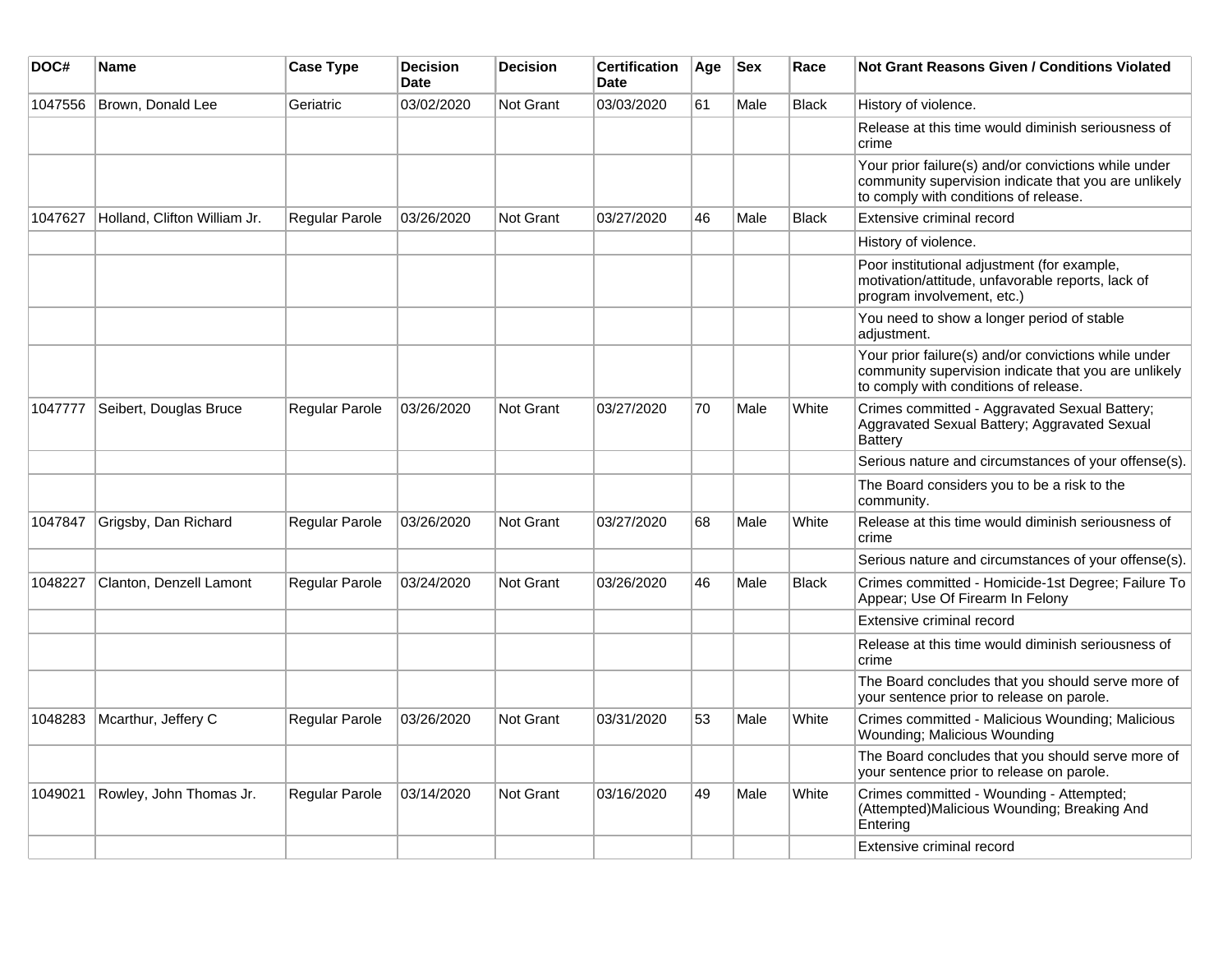| DOC#    | <b>Name</b>             | <b>Case Type</b>      | <b>Decision</b><br>Date | <b>Decision</b> | <b>Certification</b><br>Date | Age | <b>Sex</b> | Race         | Not Grant Reasons Given / Conditions Violated                                                                                                               |
|---------|-------------------------|-----------------------|-------------------------|-----------------|------------------------------|-----|------------|--------------|-------------------------------------------------------------------------------------------------------------------------------------------------------------|
| 1049021 | Rowley, John Thomas Jr. | Regular Parole        | 03/14/2020              | Not Grant       | 03/16/2020                   | 49  | Male       | White        | The Board concludes that you should serve more of<br>your sentence prior to release on parole.                                                              |
|         |                         |                       |                         |                 |                              |     |            |              | You need further participation in institutional work<br>and/or educational programs to indicate your positive<br>progression towards re-entry into society. |
|         |                         |                       |                         |                 |                              |     |            |              | Your prior failure(s) and/or convictions while under<br>community supervision indicate that you are unlikely<br>to comply with conditions of release.       |
|         |                         |                       |                         |                 |                              |     |            |              | Your record indicates a serious disregard for the<br>property rights of others.                                                                             |
| 1049145 | Gentry, Joel David      | Regular Parole        | 03/24/2020              | Not Grant       | 03/26/2020                   | 58  | Male       | White        | Crimes committed - Homicide-1st Degree                                                                                                                      |
|         |                         |                       |                         |                 |                              |     |            |              | Release at this time would diminish seriousness of<br>crime                                                                                                 |
|         |                         |                       |                         |                 |                              |     |            |              | Serious nature and circumstances of your offense(s).                                                                                                        |
| 1049937 | Witcher, Otis Wayne     | <b>Regular Parole</b> | 03/25/2020              | Not Grant       | 03/26/2020                   | 49  | Male       | <b>Black</b> | Crimes committed - Homicide-1st Degree; Homicide-<br>Vol Manslaughter; Use Of Firearm In Felony                                                             |
|         |                         |                       |                         |                 |                              |     |            |              | Serious nature and circumstances of your offense(s).                                                                                                        |
|         |                         |                       |                         |                 |                              |     |            |              | The Board concludes that you should serve more of<br>your sentence prior to release on parole.                                                              |
|         |                         |                       |                         |                 |                              |     |            |              | You need further participation in institutional work<br>and/or educational programs to indicate your positive<br>progression towards re-entry into society. |
|         |                         |                       |                         |                 |                              |     |            |              | You need to show a longer period of stable<br>adjustment.                                                                                                   |
| 1050928 | Dennis, Timothy A       | Regular Parole        | 03/26/2020              | Not Grant       | 03/27/2020                   | 50  | Male       | <b>Black</b> | Extensive criminal record                                                                                                                                   |
|         |                         |                       |                         |                 |                              |     |            |              | Release at this time would diminish seriousness of<br>crime                                                                                                 |
|         |                         |                       |                         |                 |                              |     |            |              | The Board concludes that you should serve more of<br>your sentence prior to release on parole.                                                              |
|         |                         |                       |                         |                 |                              |     |            |              | The Board considers you to be a risk to the<br>community.                                                                                                   |
| 1051074 | Howard, Douglas Scott   | <b>Regular Parole</b> | 03/31/2020              | Not Grant       | 03/31/2020                   | 52  | Male       | White        | Crimes committed - Forcible Sodomy; Forcible<br>Sodomy; Forcible Sodomy                                                                                     |
|         |                         |                       |                         |                 |                              |     |            |              | Serious nature and circumstances of your offense(s).                                                                                                        |
|         |                         |                       |                         |                 |                              |     |            |              | The Board considers you to be a risk to the<br>community.                                                                                                   |
| 1051504 | Lee, Samuel M           | <b>Regular Parole</b> | 03/24/2020              | Not Grant       | 03/26/2020                   | 60  | Male       | Black        | Crimes committed - Homicide-1st Degree; Homicide-<br>Attempted; Homicide-Attempted                                                                          |
|         |                         |                       |                         |                 |                              |     |            |              | Release at this time would diminish seriousness of<br>crime                                                                                                 |
|         |                         |                       |                         |                 |                              |     |            |              | Serious nature and circumstances of your offense(s).                                                                                                        |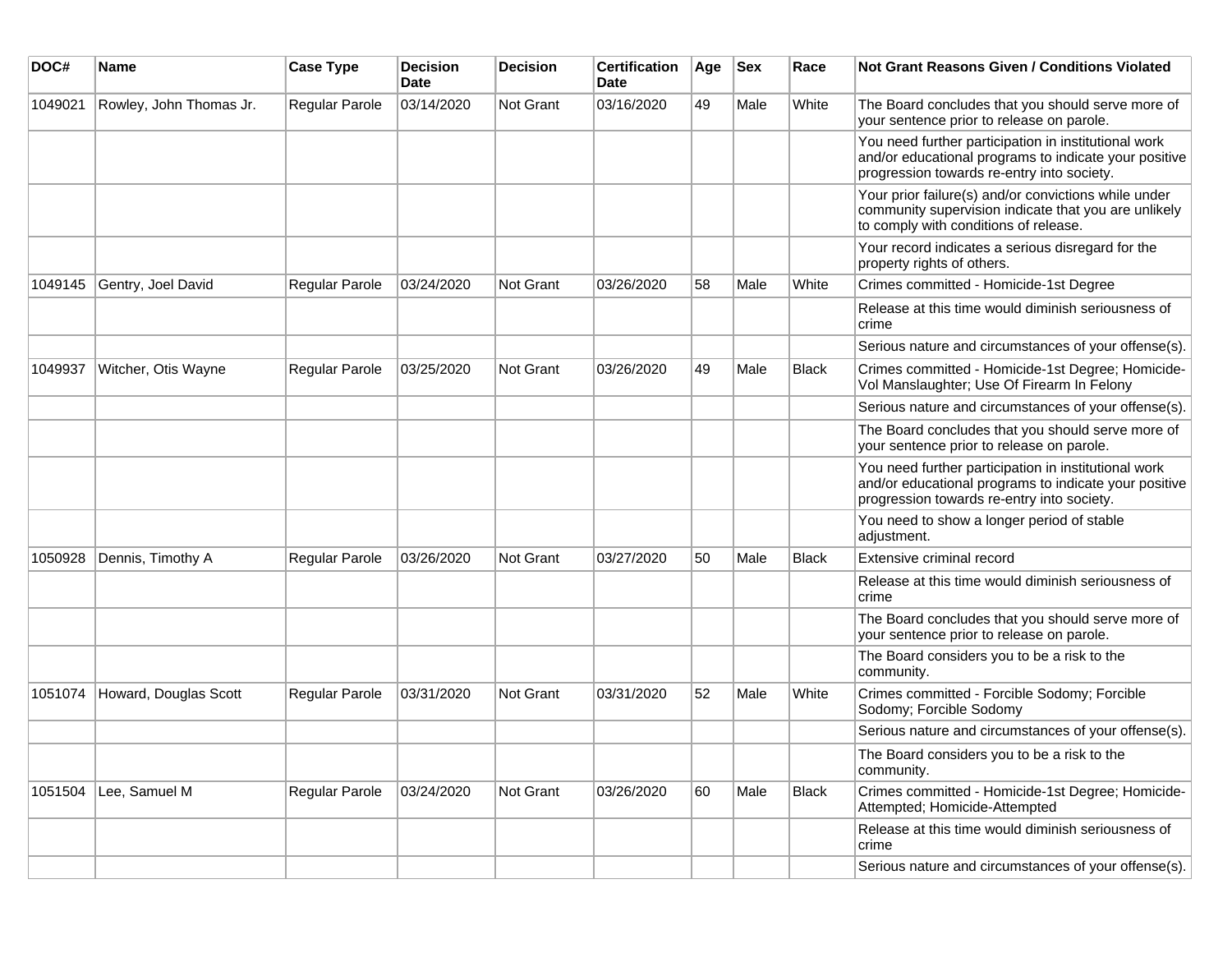| DOC#    | Name                           | <b>Case Type</b>      | <b>Decision</b><br>Date | <b>Decision</b>  | <b>Certification</b><br><b>Date</b> | Age | <b>Sex</b> | Race         | <b>Not Grant Reasons Given / Conditions Violated</b>                                                                                                  |
|---------|--------------------------------|-----------------------|-------------------------|------------------|-------------------------------------|-----|------------|--------------|-------------------------------------------------------------------------------------------------------------------------------------------------------|
| 1051617 | Daughtry, William Fitzgera     | <b>Regular Parole</b> | 03/28/2020              | Not Grant        | 03/31/2020                          | 56  | Male       | <b>Black</b> | Conviction of a new crime while incarcerated                                                                                                          |
|         |                                |                       |                         |                  |                                     |     |            |              | Crimes committed - Kidnap/Abduct; Robbery;<br>Robbery                                                                                                 |
|         |                                |                       |                         |                  |                                     |     |            |              | History of violence.                                                                                                                                  |
|         |                                |                       |                         |                  |                                     |     |            |              | The Board concludes that you should serve more of<br>your sentence prior to release on parole.                                                        |
|         |                                |                       |                         |                  |                                     |     |            |              | You need to show a longer period of stable<br>adjustment.                                                                                             |
| 1051672 | Sutphin, Dennis Wayne          | <b>Regular Parole</b> | 03/11/2020              | <b>Not Grant</b> | 03/13/2020                          | 53  | Male       | White        | Extensive criminal record                                                                                                                             |
|         |                                |                       |                         |                  |                                     |     |            |              | Serious nature and circumstances of your offense(s).                                                                                                  |
|         |                                |                       |                         |                  |                                     |     |            |              | You need to show a longer period of stable<br>adjustment.                                                                                             |
|         |                                |                       |                         |                  |                                     |     |            |              | Your prior failure(s) and/or convictions while under<br>community supervision indicate that you are unlikely<br>to comply with conditions of release. |
| 1052667 | Bryant, William Cecil III      | Regular Parole        | 03/05/2020              | Not Grant        | 03/05/2020                          | 44  | Male       | White        | Crimes committed - Homicide-1st Degree                                                                                                                |
|         |                                |                       |                         |                  |                                     |     |            |              | Release at this time would diminish seriousness of<br>crime                                                                                           |
|         |                                |                       |                         |                  |                                     |     |            |              | Serious nature and circumstances of your offense(s).                                                                                                  |
| 1052794 | Shelton, Alfonzo               | Regular Parole        | 03/26/2020              | Not Grant        | 03/27/2020                          | 49  | Male       | Black        | Considering your offense and your institutional<br>records, the Board concludes that you should serve<br>more of your sentence before being paroled.  |
|         |                                |                       |                         |                  |                                     |     |            |              | Extensive criminal record                                                                                                                             |
|         |                                |                       |                         |                  |                                     |     |            |              | Your prior failure(s) and/or convictions while under<br>community supervision indicate that you are unlikely<br>to comply with conditions of release. |
| 1052815 | Harris, James William          | <b>Regular Parole</b> | 03/24/2020              | <b>Not Grant</b> | 03/26/2020                          | 55  | Male       | Black        | Conviction of a new crime while incarcerated                                                                                                          |
|         |                                |                       |                         |                  |                                     |     |            |              | The Board concludes that you should serve more of<br>your sentence prior to release on parole.                                                        |
|         |                                |                       |                         |                  |                                     |     |            |              | Your prior failure(s) and/or convictions while under<br>community supervision indicate that you are unlikely<br>to comply with conditions of release. |
| 1052921 | Williams, Barry Beroan         | <b>Regular Parole</b> | 03/20/2020              | Not Grant        | 03/23/2020                          | 52  | Male       | <b>Black</b> | Crimes committed - Homicide/Murder; Robbery;<br>Robbery                                                                                               |
|         |                                |                       |                         |                  |                                     |     |            |              | Release at this time would diminish seriousness of<br>crime                                                                                           |
|         |                                |                       |                         |                  |                                     |     |            |              | Serious nature and circumstances of your offense(s).                                                                                                  |
|         |                                |                       |                         |                  |                                     |     |            |              | You need to show a longer period of stable<br>adjustment.                                                                                             |
|         | 1053113 Whetzel, Lloyd Raymond | Regular Parole        | 03/29/2020              | Not Grant        | 03/31/2020                          | 67  | Male       | White        | Crimes committed - Homicide-1st Degree                                                                                                                |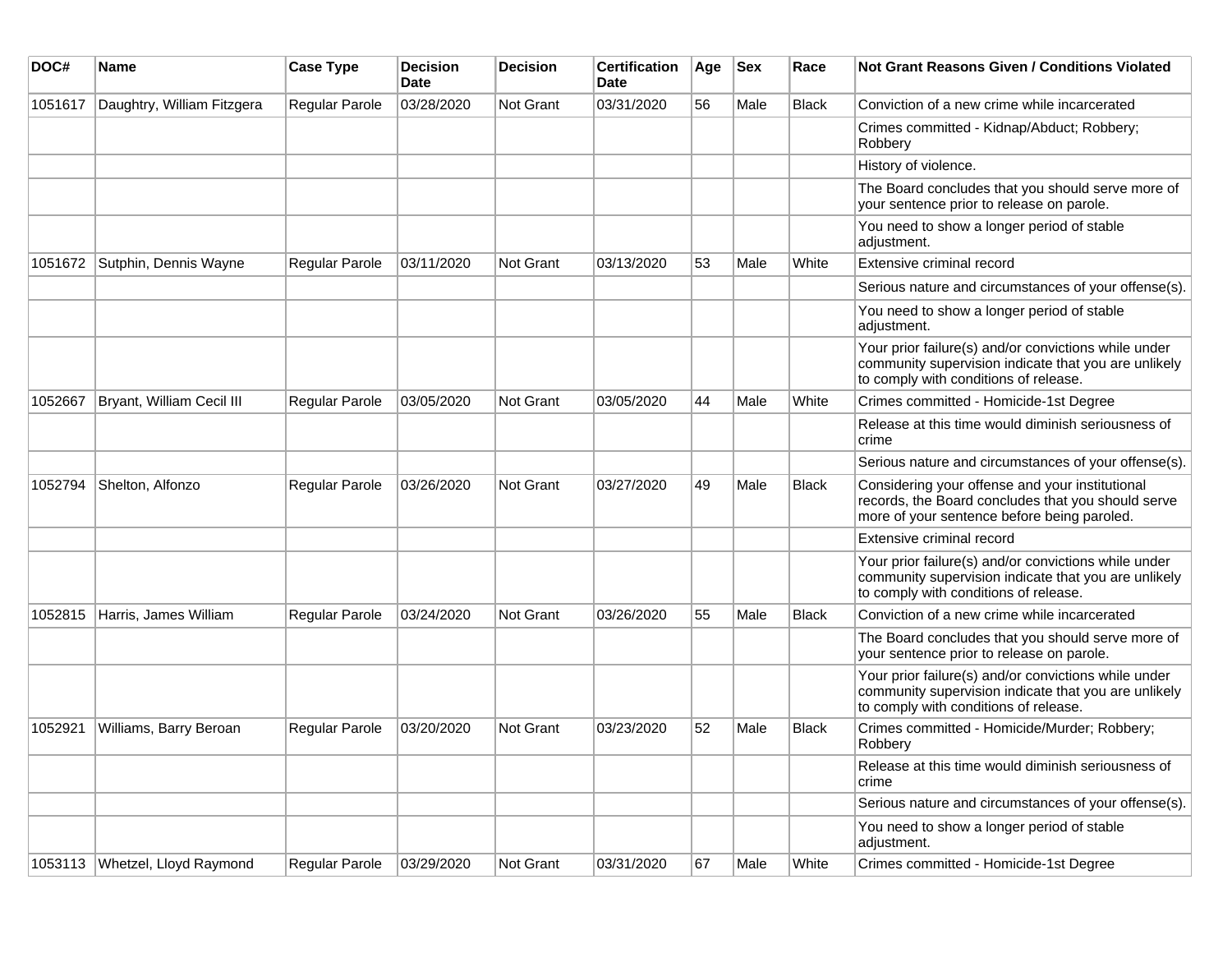| DOC#    | <b>Name</b>               | <b>Case Type</b> | <b>Decision</b><br>Date | <b>Decision</b>  | <b>Certification</b><br>Date | Age | Sex  | Race         | Not Grant Reasons Given / Conditions Violated                                                                                                                             |
|---------|---------------------------|------------------|-------------------------|------------------|------------------------------|-----|------|--------------|---------------------------------------------------------------------------------------------------------------------------------------------------------------------------|
| 1053113 | Whetzel, Lloyd Raymond    | Regular Parole   | 03/29/2020              | Not Grant        | 03/31/2020                   | 67  | Male | White        | Serious nature and circumstances of your offense(s).                                                                                                                      |
| 1054042 | Hoggard, John William III | Regular Parole   | 03/11/2020              | <b>Not Grant</b> | 03/11/2020                   | 65  | Male | White        | No Interest in Parole                                                                                                                                                     |
| 1054157 | Ferrell, Cecial           | Regular Parole   | 03/23/2020              | <b>Not Grant</b> | 03/26/2020                   | 62  | Male | <b>Black</b> | Crimes committed - Homicide-2Nd-Degree;<br>Homicide-2Nd-Degree; Malicious Wounding                                                                                        |
|         |                           |                  |                         |                  |                              |     |      |              | Release at this time would diminish seriousness of<br>crime                                                                                                               |
|         |                           |                  |                         |                  |                              |     |      |              | Serious nature and circumstances of your offense(s).                                                                                                                      |
| 1055046 | Wyche, Nathan             | Geriatric        | 03/22/2020              | <b>Not Grant</b> | 03/24/2020                   | 61  | Male | Black        | Extensive criminal record                                                                                                                                                 |
|         |                           |                  |                         |                  |                              |     |      |              | Other                                                                                                                                                                     |
|         |                           |                  |                         |                  |                              |     |      |              | The Board considers you to be a risk to the<br>community.                                                                                                                 |
|         |                           |                  |                         |                  |                              |     |      |              | Your prior failure(s) and/or convictions while under<br>community supervision indicate that you are unlikely<br>to comply with conditions of release.                     |
| 1056793 | Harris, Stanley R         | Regular Parole   | 03/17/2020              | <b>Not Grant</b> | 03/18/2020                   | 70  | Male | Black        | Crimes committed - Rape: Victim Mental<br>Incapacity/Helplessness; Aggravated Sexual<br>Battery:Parent/Etc W/Chld13-17;<br>Adultery/Fornication: Incest W/ Child 13 - 17Y |
| 1057281 | Donald, Howard Lee Jr.    | Regular Parole   | 03/27/2020              | <b>Not Grant</b> | 03/31/2020                   | 65  | Male | Black        | Crimes committed - Homicide-Attempted; Homicide-<br>Attempted; Homicide-Attempted                                                                                         |
|         |                           |                  |                         |                  |                              |     |      |              | Extensive criminal record                                                                                                                                                 |
|         |                           |                  |                         |                  |                              |     |      |              | Your prior failure(s) and/or convictions while under<br>community supervision indicate that you are unlikely<br>to comply with conditions of release.                     |
| 1057364 | Edmond, George Tyrone     | Geriatric        | 03/14/2020              | <b>Not Grant</b> | 03/16/2020                   | 60  | Male | Black        | Crimes committed - Forcible Sodomy; Forcible<br>Sodomy; Robbery                                                                                                           |
|         |                           |                  |                         |                  |                              |     |      |              | Serious nature and circumstances of your offense(s).                                                                                                                      |
|         |                           |                  |                         |                  |                              |     |      |              | Your prior failure(s) and/or convictions while under<br>community supervision indicate that you are unlikely<br>to comply with conditions of release.                     |
| 1057726 | Smith, Anthony            | Regular Parole   | 03/28/2020              | <b>Not Grant</b> | 03/31/2020                   | 45  | Male | <b>Black</b> | Crimes committed - Homicide-1st Degree; Robbery;<br>Robbery                                                                                                               |
|         |                           |                  |                         |                  |                              |     |      |              | Extensive criminal record                                                                                                                                                 |
|         |                           |                  |                         |                  |                              |     |      |              | Serious nature and circumstances of your offense(s).                                                                                                                      |
| 1058416 | Pettus, Lloyd Eugene      | Regular Parole   | 03/26/2020              | Not Grant        | 03/30/2020                   | 63  | Male | Black        | Crimes committed - Homicide-1st Degree                                                                                                                                    |
|         |                           |                  |                         |                  |                              |     |      |              | Release at this time would diminish seriousness of<br>crime                                                                                                               |
|         |                           |                  |                         |                  |                              |     |      |              | Serious nature and circumstances of your offense(s).                                                                                                                      |
|         |                           |                  |                         |                  |                              |     |      |              | The Board concludes that you should serve more of<br>your sentence prior to release on parole.                                                                            |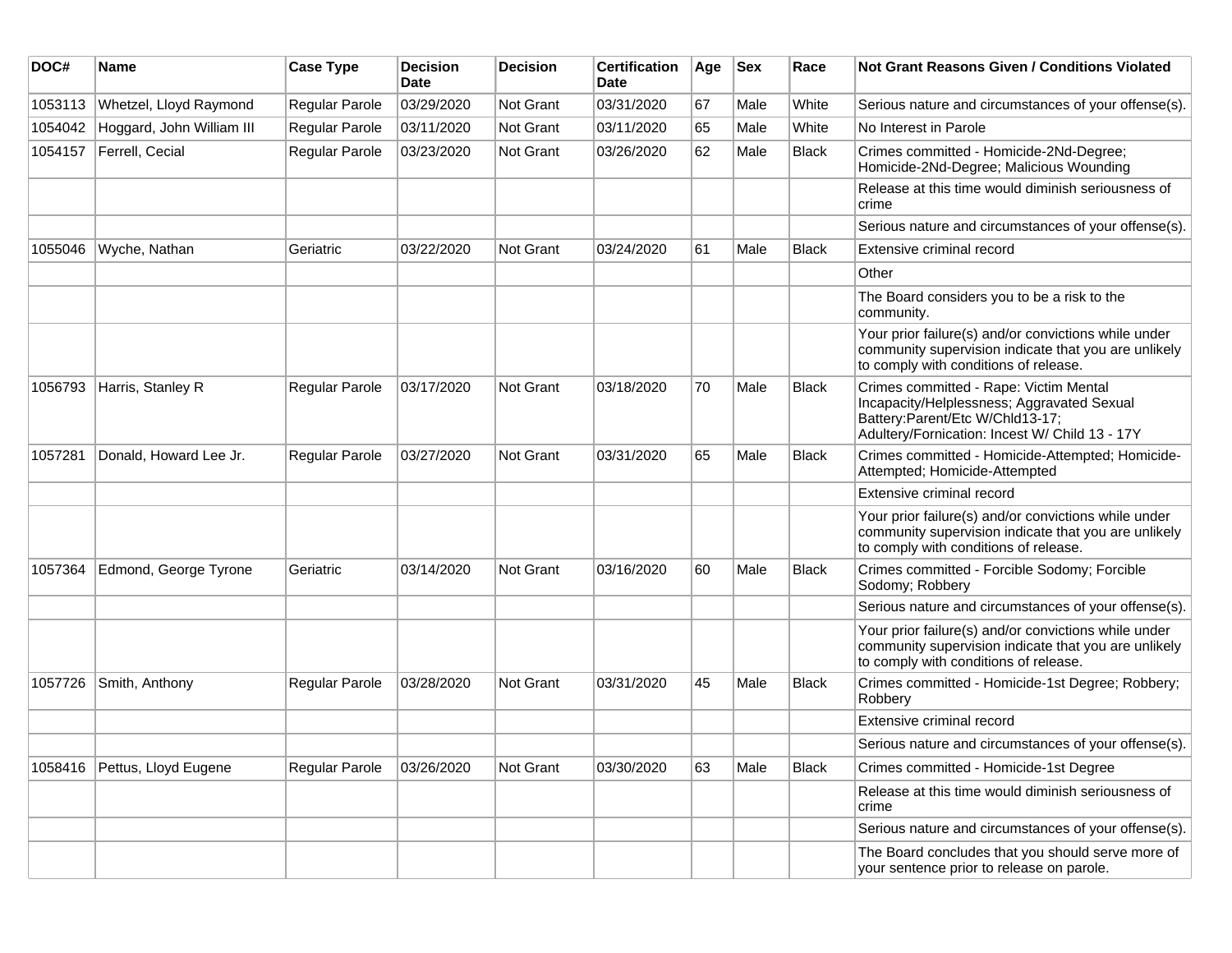| DOC#    | Name                    | <b>Case Type</b>    | <b>Decision</b><br>Date | <b>Decision</b> | <b>Certification</b><br>Date | Age | <b>Sex</b> | Race         | <b>Not Grant Reasons Given / Conditions Violated</b>                                                                                                        |
|---------|-------------------------|---------------------|-------------------------|-----------------|------------------------------|-----|------------|--------------|-------------------------------------------------------------------------------------------------------------------------------------------------------------|
| 1058726 | Crouch, Tracy S         | Regular Parole      | 03/02/2020              | Not Grant       | 03/04/2020                   | 58  | Male       | White        | Crimes committed - Cocaine-Possess; Cocaine-<br>Possess; Drugs: Distrib/PWI Marijuana >1/2 Oz To 5<br>Lbs                                                   |
|         |                         |                     |                         |                 |                              |     |            |              | History of substance abuse.                                                                                                                                 |
|         |                         |                     |                         |                 |                              |     |            |              | Release at this time would diminish seriousness of<br>crime                                                                                                 |
|         |                         |                     |                         |                 |                              |     |            |              | Serious nature and circumstances of your offense(s).                                                                                                        |
|         |                         |                     |                         |                 |                              |     |            |              | You need to show a longer period of stable<br>adjustment.                                                                                                   |
| 1058940 | White, Darryll Melvin   | <b>Board Review</b> | 03/27/2020              | Not Grant       | 03/31/2020                   | 60  | Male       | Black        | Crimes committed - Burglary; Burglary; Statutory<br>Burglary                                                                                                |
|         |                         |                     |                         |                 |                              |     |            |              | History of substance abuse.                                                                                                                                 |
|         |                         |                     |                         |                 |                              |     |            |              | You need to show a longer period of stable<br>adjustment.                                                                                                   |
| 1059068 | Prizzi, Michael Vincent | Regular Parole      | 03/20/2020              | Not Grant       | 03/23/2020                   | 61  | Male       | White        | Release at this time would diminish seriousness of<br>crime                                                                                                 |
|         |                         |                     |                         |                 |                              |     |            |              | Serious nature and circumstances of your offense(s).                                                                                                        |
|         |                         |                     |                         |                 |                              |     |            |              | You need further participation in institutional work<br>and/or educational programs to indicate your positive<br>progression towards re-entry into society. |
|         |                         |                     |                         |                 |                              |     |            |              | Your prior failure(s) and/or convictions while under<br>community supervision indicate that you are unlikely<br>to comply with conditions of release.       |
| 1059214 | Ware, James Stewart III | Regular Parole      | 03/10/2020              | Not Grant       | 03/11/2020                   | 54  | Male       | <b>Black</b> | Extensive criminal record                                                                                                                                   |
|         |                         |                     |                         |                 |                              |     |            |              | Serious nature and circumstances of your offense(s).                                                                                                        |
|         |                         |                     |                         |                 |                              |     |            |              | The Board concludes that you should serve more of<br>your sentence prior to release on parole.                                                              |
|         |                         |                     |                         |                 |                              |     |            |              | You need to show a longer period of stable<br>adjustment.                                                                                                   |
|         |                         |                     |                         |                 |                              |     |            |              | Your record indicates a serious disregard for the<br>property rights of others.                                                                             |
| 1059285 | Jackson, Donald C       | Geriatric           | 03/31/2020              | Not Grant       | 03/31/2020                   | 60  | Male       | <b>Black</b> | Crimes committed - Robbery; Robbery; Robbery                                                                                                                |
|         |                         |                     |                         |                 |                              |     |            |              | Extensive criminal record                                                                                                                                   |
|         |                         |                     |                         |                 |                              |     |            |              | History of violence.                                                                                                                                        |
|         |                         |                     |                         |                 |                              |     |            |              | Release at this time would diminish seriousness of<br>crime                                                                                                 |
|         |                         |                     |                         |                 |                              |     |            |              | Serious nature and circumstances of your offense(s).                                                                                                        |
|         |                         |                     |                         |                 |                              |     |            |              | You need further participation in institutional work<br>and/or educational programs to indicate your positive<br>progression towards re-entry into society. |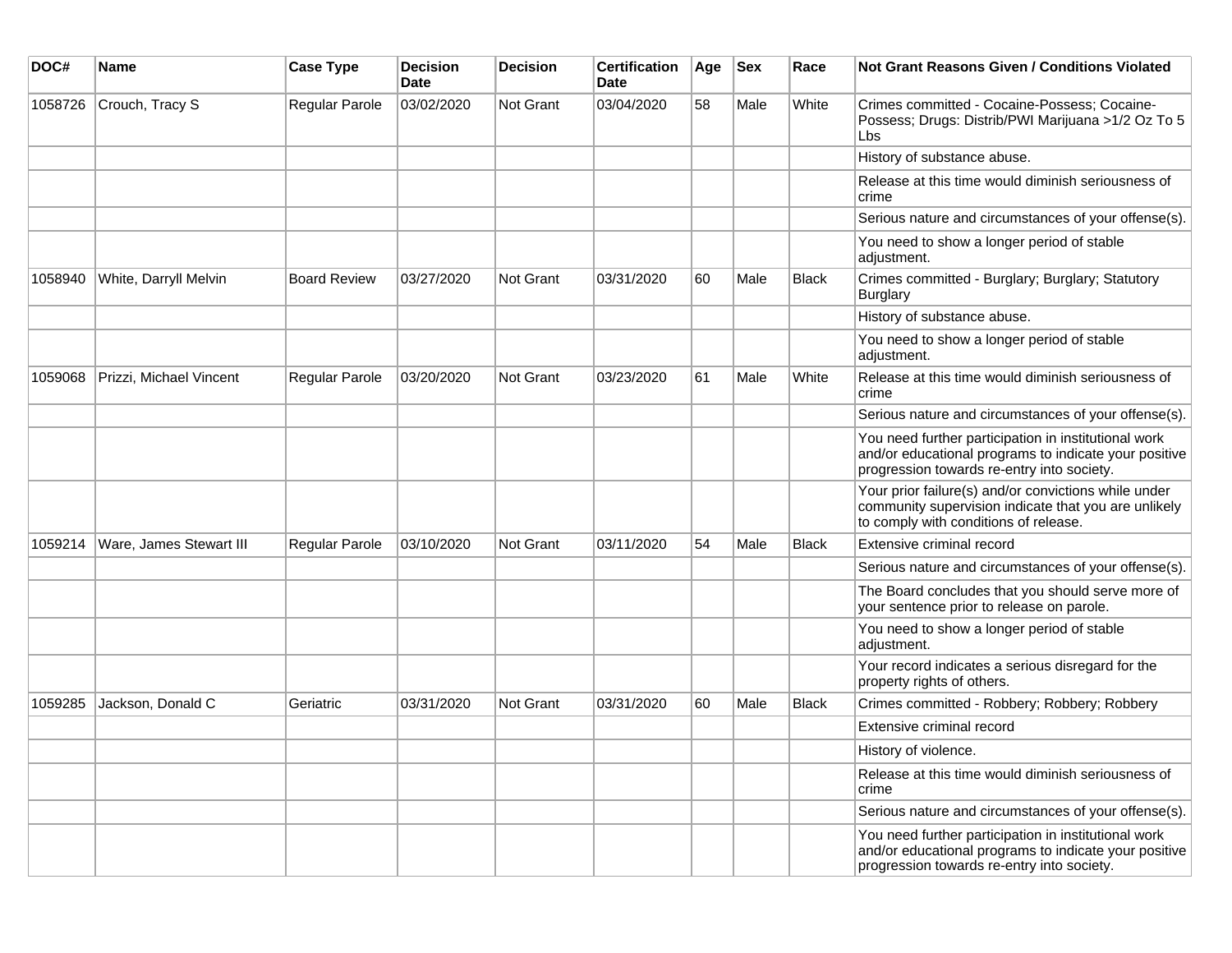| DOC#    | <b>Name</b>                   | <b>Case Type</b> | <b>Decision</b><br><b>Date</b> | <b>Decision</b> | <b>Certification</b><br>Date | Age | <b>Sex</b> | Race         | Not Grant Reasons Given / Conditions Violated                                                                                                                         |
|---------|-------------------------------|------------------|--------------------------------|-----------------|------------------------------|-----|------------|--------------|-----------------------------------------------------------------------------------------------------------------------------------------------------------------------|
| 1059285 | Jackson, Donald C             | Geriatric        | 03/31/2020                     | Not Grant       | 03/31/2020                   | 60  | Male       | <b>Black</b> | Your record of institutional infractions indicates a<br>disregard for rules and that you are not ready to<br>conform to society.                                      |
| 1060315 | Jones, Melvin                 | Regular Parole   | 03/21/2020                     | Not Grant       | 03/24/2020                   | 60  | Male       | <b>Black</b> | Extensive criminal record                                                                                                                                             |
|         |                               |                  |                                |                 |                              |     |            |              | The Board concludes that you should serve more of<br>your sentence prior to release on parole.                                                                        |
|         |                               |                  |                                |                 |                              |     |            |              | You need further participation in institutional work<br>and/or educational programs to indicate your positive<br>progression towards re-entry into society.           |
|         |                               |                  |                                |                 |                              |     |            |              | Your prior failure(s) and/or convictions while under<br>community supervision indicate that you are unlikely<br>to comply with conditions of release.                 |
| 1060929 | Hawkins, BaruchYah<br>BedeYah | Regular Parole   | 03/18/2020                     | Not Grant       | 03/18/2020                   | 58  | Male       | White        | Crimes committed - Homicide-1st Degree; Controlled<br>Drugs - Sell; Controlled Drugs - Sell                                                                           |
|         |                               |                  |                                |                 |                              |     |            |              | Release at this time would diminish seriousness of<br>crime                                                                                                           |
|         |                               |                  |                                |                 |                              |     |            |              | Serious nature and circumstances of your offense(s).                                                                                                                  |
| 1061058 | Wiggins, Michael Dwaine       | Regular Parole   | 03/26/2020                     | Not Grant       | 03/27/2020                   | 58  | Male       | Black        | Serious nature and circumstances of your offense(s).                                                                                                                  |
|         |                               |                  |                                |                 |                              |     |            |              | The Board concludes that you should serve more of<br>your sentence prior to release on parole.                                                                        |
|         |                               |                  |                                |                 |                              |     |            |              | Your prior failure(s) and/or convictions while under<br>community supervision indicate that you are unlikely<br>to comply with conditions of release.                 |
| 1061462 | Brandon, Terry Eugene         | Geriatric        | 03/27/2020                     | Not Grant       | 03/31/2020                   | 65  | Male       | <b>Black</b> | Crimes committed - Shoplift: Alter Price Tags/Etc <<br>\$200 (3rd Off); Shoplift/Altr Price/Conceal/Xfer<br>Goods <\$200; Grand Larceny: >=\$200 Not From A<br>Person |
|         |                               |                  |                                |                 |                              |     |            |              | Extensive criminal record                                                                                                                                             |
|         |                               |                  |                                |                 |                              |     |            |              | History of substance abuse.                                                                                                                                           |
|         |                               |                  |                                |                 |                              |     |            |              | You need further participation in institutional work<br>and/or educational programs to indicate your positive<br>progression towards re-entry into society.           |
| 1061842 | Humphrey, Lionel William      | Regular Parole   | 03/20/2020                     | Not Grant       | 03/23/2020                   | 73  | Male       | <b>Black</b> | Crimes committed - Heroin-Sell; Heroin-Sell;<br>Cocaine-Sell                                                                                                          |
|         |                               |                  |                                |                 |                              |     |            |              | You need further participation in institutional work<br>and/or educational programs to indicate your positive<br>progression towards re-entry into society.           |
|         |                               |                  |                                |                 |                              |     |            |              | You need to show a longer period of stable<br>adjustment.                                                                                                             |
| 1062119 | White, Billy Boyd             | Regular Parole   | 03/26/2020                     | Not Grant       | 03/27/2020                   | 60  | Male       | Black        | Considering your offense and your institutional<br>records, the Board concludes that you should serve<br>more of your sentence before being paroled.                  |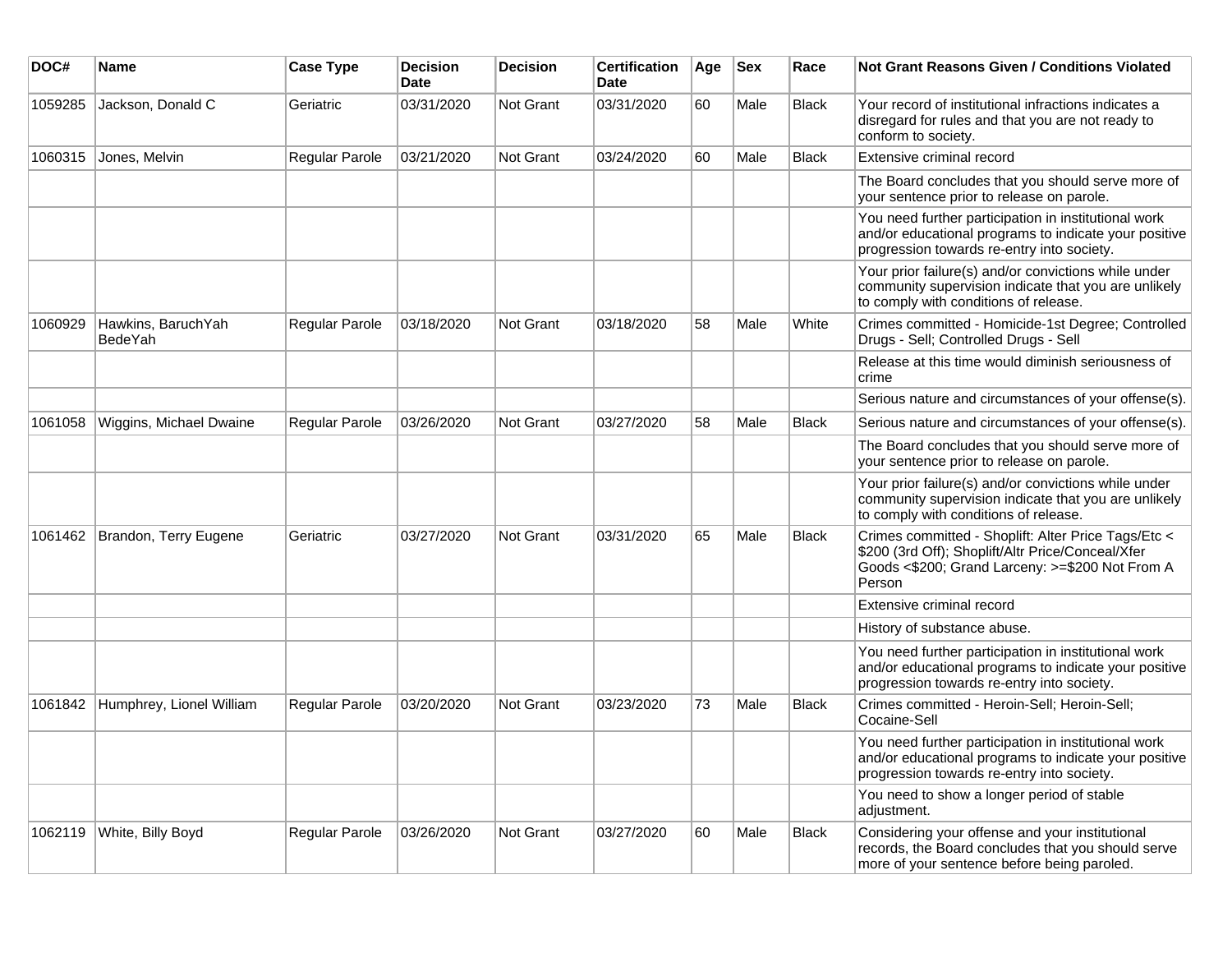| DOC#    | Name                          | <b>Case Type</b>      | <b>Decision</b><br>Date | <b>Decision</b>  | <b>Certification</b><br>Date | Age | <b>Sex</b> | Race         | Not Grant Reasons Given / Conditions Violated                                                                                                               |
|---------|-------------------------------|-----------------------|-------------------------|------------------|------------------------------|-----|------------|--------------|-------------------------------------------------------------------------------------------------------------------------------------------------------------|
| 1062119 | White, Billy Boyd             | Regular Parole        | 03/26/2020              | <b>Not Grant</b> | 03/27/2020                   | 60  | Male       | <b>Black</b> | Crimes committed - Sex Assault, Rape; Burglary                                                                                                              |
|         |                               |                       |                         |                  |                              |     |            |              | Serious nature and circumstances of your offense(s).                                                                                                        |
|         |                               |                       |                         |                  |                              |     |            |              | You need to show a longer period of stable<br>adjustment.                                                                                                   |
| 1062263 | Schroeder, Eric Christia      | <b>Regular Parole</b> | 03/26/2020              | <b>Not Grant</b> | 03/27/2020                   | 48  | Male       | White        | Crimes committed - Homicide-1st Degree                                                                                                                      |
|         |                               |                       |                         |                  |                              |     |            |              | Release at this time would diminish seriousness of<br>crime                                                                                                 |
|         |                               |                       |                         |                  |                              |     |            |              | Serious nature and circumstances of your offense(s).                                                                                                        |
| 1062869 | Allen, Gregory Andre          | <b>Regular Parole</b> | 03/24/2020              | <b>Not Grant</b> | 03/27/2020                   | 48  | Male       | <b>Black</b> | Crimes committed - Homicide-1st Degree; Homicide-<br>1st Degree; Homicide-1st Degree                                                                        |
|         |                               |                       |                         |                  |                              |     |            |              | Extensive criminal record                                                                                                                                   |
|         |                               |                       |                         |                  |                              |     |            |              | Release at this time would diminish seriousness of<br>crime                                                                                                 |
| 1063409 | Rogers, Rocky Dale            | Regular Parole        | 03/29/2020              | <b>Not Grant</b> | 03/31/2020                   | 54  | Male       | White        | Crimes committed - Homicide-1st Degree; Sex<br>Assault, Rape; Robbery                                                                                       |
|         |                               |                       |                         |                  |                              |     |            |              | You need further participation in institutional work<br>and/or educational programs to indicate your positive<br>progression towards re-entry into society. |
|         |                               |                       |                         |                  |                              |     |            |              | You need to show a longer period of stable<br>adjustment.                                                                                                   |
| 1063808 | Pack, Kenneth Ray             | Regular Parole        | 03/25/2020              | <b>Not Grant</b> | 03/26/2020                   | 70  | Male       | White        | Crimes committed - Sex Assault, Rape; Sex Assault,<br>Rape; Robbery                                                                                         |
|         |                               |                       |                         |                  |                              |     |            |              | History of violence.                                                                                                                                        |
|         |                               |                       |                         |                  |                              |     |            |              | Release at this time would diminish seriousness of<br>crime                                                                                                 |
|         |                               |                       |                         |                  |                              |     |            |              | Serious nature and circumstances of your offense(s).                                                                                                        |
| 1064227 | Chavis, Corey                 | <b>Regular Parole</b> | 03/19/2020              | <b>Not Grant</b> | 03/20/2020                   | 42  | Male       | <b>Black</b> | Release at this time would diminish seriousness of<br>crime                                                                                                 |
|         |                               |                       |                         |                  |                              |     |            |              | The Board concludes that you should serve more of<br>your sentence prior to release on parole.                                                              |
|         |                               |                       |                         |                  |                              |     |            |              | You need to show a longer period of stable<br>adjustment.                                                                                                   |
| 1064510 | <b>Worley, Wesley Farrell</b> | Geriatric             | 03/26/2020              | <b>Not Grant</b> | 03/27/2020                   | 60  | Male       | White        | Extensive criminal record                                                                                                                                   |
|         |                               |                       |                         |                  |                              |     |            |              | The Board concludes that you should serve more of<br>your sentence prior to release on parole.                                                              |
|         |                               |                       |                         |                  |                              |     |            |              | You need to show a longer period of stable<br>adjustment.                                                                                                   |
|         |                               |                       |                         |                  |                              |     |            |              | Your record indicates a serious disregard for the<br>property rights of others.                                                                             |
| 1065935 | Perry, Jesse Elbert Jr.       | Regular Parole        | 03/29/2020              | Not Grant        | 03/31/2020                   | 48  | Male       | White        | Crimes committed - Homicide-1st Degree; Burglary;<br>Burglary                                                                                               |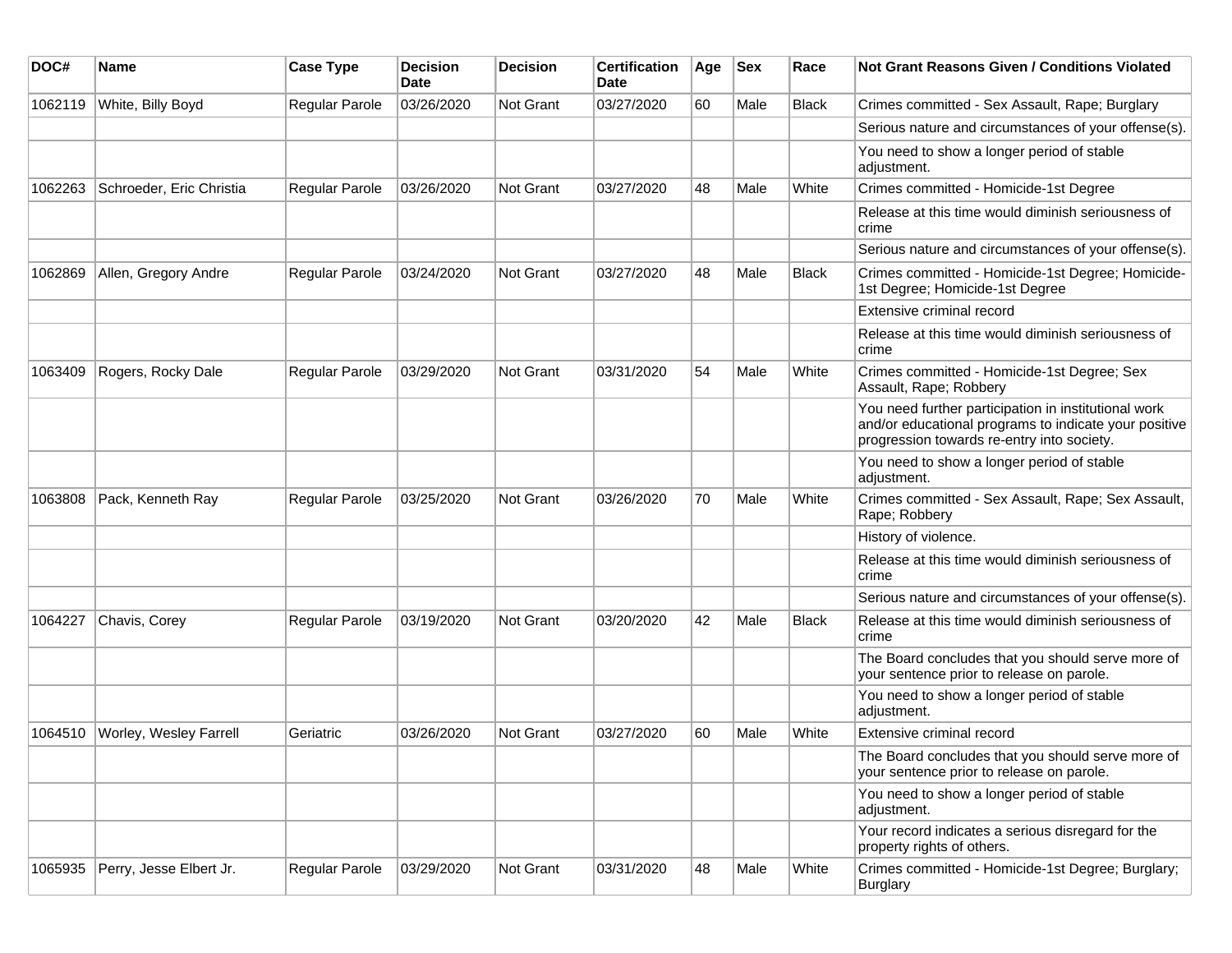| DOC#    | <b>Name</b>                    | <b>Case Type</b>      | <b>Decision</b><br><b>Date</b> | <b>Decision</b>  | <b>Certification</b><br>Date | Age | <b>Sex</b> | Race         | Not Grant Reasons Given / Conditions Violated                                                                                                         |
|---------|--------------------------------|-----------------------|--------------------------------|------------------|------------------------------|-----|------------|--------------|-------------------------------------------------------------------------------------------------------------------------------------------------------|
| 1065935 | Perry, Jesse Elbert Jr.        | Regular Parole        | 03/29/2020                     | Not Grant        | 03/31/2020                   | 48  | Male       | White        | Serious nature and circumstances of your offense(s).                                                                                                  |
|         |                                |                       |                                |                  |                              |     |            |              | The Board concludes that you should serve more of<br>your sentence prior to release on parole.                                                        |
| 1066046 | Lane, James Lee                | Regular Parole        | 03/02/2020                     | Not Grant        | 03/04/2020                   | 57  | Male       | White        | Extensive criminal record                                                                                                                             |
|         |                                |                       |                                |                  |                              |     |            |              | Release at this time would diminish seriousness of<br>crime                                                                                           |
| 1066290 | Diggs, Darryl Demetrus         | <b>Regular Parole</b> | 03/07/2020                     | Not Grant        | 03/10/2020                   | 57  | Male       | <b>Black</b> | Crimes committed - Kidnap/Abduct; Forcible<br>Sodomy; Forcible Sodomy                                                                                 |
|         |                                |                       |                                |                  |                              |     |            |              | Release at this time would diminish seriousness of<br>crime                                                                                           |
|         |                                |                       |                                |                  |                              |     |            |              | Serious nature and circumstances of your offense(s).                                                                                                  |
|         |                                |                       |                                |                  |                              |     |            |              | The Board considers you to be a risk to the<br>community.                                                                                             |
|         |                                |                       |                                |                  |                              |     |            |              | Your prior failure(s) and/or convictions while under<br>community supervision indicate that you are unlikely<br>to comply with conditions of release. |
| 1066880 | Clement, James Edward          | Regular Parole        | 03/29/2020                     | Not Grant        | 03/31/2020                   | 45  | Male       | <b>Black</b> | Considering your offense and your institutional<br>records, the Board concludes that you should serve<br>more of your sentence before being paroled.  |
|         |                                |                       |                                |                  |                              |     |            |              | History of violence.                                                                                                                                  |
|         |                                |                       |                                |                  |                              |     |            |              | Serious nature and circumstances of your offense(s).                                                                                                  |
|         |                                |                       |                                |                  |                              |     |            |              | The Board concludes that you should serve more of<br>your sentence prior to release on parole.                                                        |
|         |                                |                       |                                |                  |                              |     |            |              | You need to show a longer period of stable<br>adjustment.                                                                                             |
| 1067781 | Hunt, Vincent Edward           | Regular Parole        | 03/06/2020                     | Not Grant        | 03/10/2020                   | 47  | Male       | <b>Black</b> | Crimes committed - Sex Assault, Rape; Robbery;<br>Robberv                                                                                             |
|         |                                |                       |                                |                  |                              |     |            |              | Release at this time would diminish seriousness of<br>crime                                                                                           |
|         |                                |                       |                                |                  |                              |     |            |              | Serious nature and circumstances of your offense(s).                                                                                                  |
|         |                                |                       |                                |                  |                              |     |            |              | The Board concludes that you should serve more of<br>your sentence prior to release on parole.                                                        |
| 1067786 | BenYisrael, YeneGeta<br>Rahiym | Regular Parole        | 03/31/2020                     | <b>Not Grant</b> | 03/31/2020                   | 49  | Male       | <b>Black</b> | Crimes committed - Homicide-Capital;<br>Kidnap/Abduct; Sex Assault, Rape                                                                              |
|         |                                |                       |                                |                  |                              |     |            |              | History of violence.                                                                                                                                  |
|         |                                |                       |                                |                  |                              |     |            |              | Serious nature and circumstances of your offense(s).                                                                                                  |
| 1068156 | White, Anthony Ernest          | <b>Regular Parole</b> | 03/14/2020                     | <b>Not Grant</b> | 03/16/2020                   | 59  | Male       | <b>Black</b> | Release at this time would diminish seriousness of<br>crime                                                                                           |
|         |                                |                       |                                |                  |                              |     |            |              | Serious nature and circumstances of your offense(s).                                                                                                  |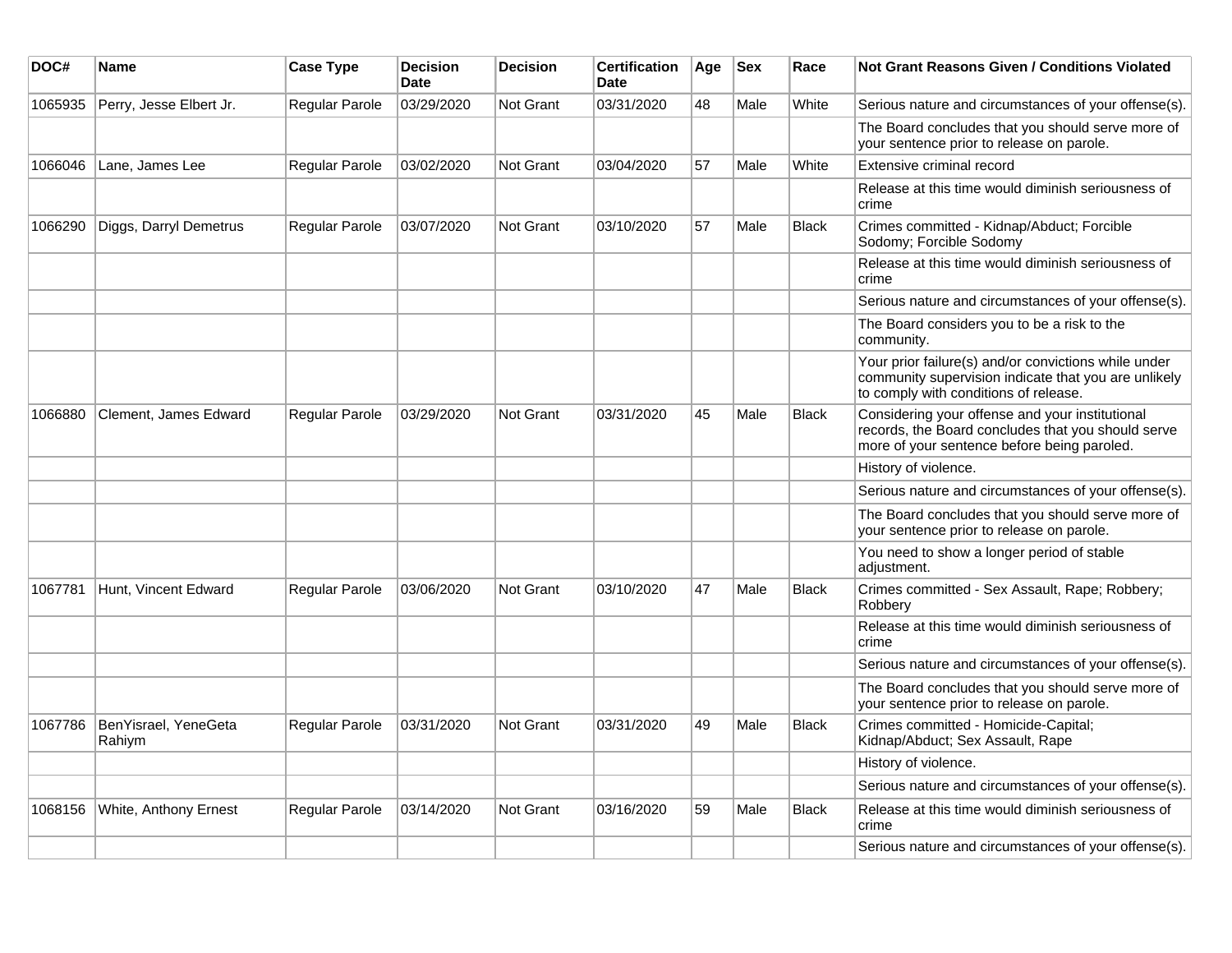| DOC#    | <b>Name</b>            | <b>Case Type</b> | <b>Decision</b><br><b>Date</b> | <b>Decision</b> | <b>Certification</b><br>Date | Age | <b>Sex</b>   | Race         | Not Grant Reasons Given / Conditions Violated                                                                                                               |
|---------|------------------------|------------------|--------------------------------|-----------------|------------------------------|-----|--------------|--------------|-------------------------------------------------------------------------------------------------------------------------------------------------------------|
| 1068156 | White, Anthony Ernest  | Regular Parole   | 03/14/2020                     | Not Grant       | 03/16/2020                   | 59  | Male         | <b>Black</b> | The Board concludes that you should serve more of<br>your sentence prior to release on parole.                                                              |
| 1068569 | Riley, Gary Don        | Regular Parole   | 03/06/2020                     | Not Grant       | 03/06/2020                   | 56  | Male         | White        | Crimes committed - Aggravated Sexual Battery;<br>Forcible Sodomy; Forcible Sodomy                                                                           |
|         |                        |                  |                                |                 |                              |     |              |              | Release at this time would diminish seriousness of<br>crime                                                                                                 |
|         |                        |                  |                                |                 |                              |     |              |              | Serious nature and circumstances of your offense(s).                                                                                                        |
|         |                        |                  |                                |                 |                              |     |              |              | You need further participation in institutional work<br>and/or educational programs to indicate your positive<br>progression towards re-entry into society. |
| 1068584 | Newell, Robert William | Regular Parole   | 03/31/2020                     | Not Grant       | 03/31/2020                   | 71  | Male         | White        | Crimes committed - Kidnap/Abduct; Kidnap -<br>Attempted; Sex Assault, Rape                                                                                  |
|         |                        |                  |                                |                 |                              |     |              |              | Extensive criminal record                                                                                                                                   |
|         |                        |                  |                                |                 |                              |     |              |              | Serious nature and circumstances of your offense(s).                                                                                                        |
|         |                        |                  |                                |                 |                              |     |              |              | You need further participation in institutional work<br>and/or educational programs to indicate your positive<br>progression towards re-entry into society. |
|         |                        |                  |                                |                 |                              |     |              |              | You need to show a longer period of stable<br>adjustment.                                                                                                   |
| 1068800 | Darden, Antoine Nathan | Regular Parole   | 03/31/2020                     | Not Grant       | 03/31/2020                   | 43  | Male         | <b>Black</b> | Crimes committed - Aggravated Sexual Battery;<br>Aggravated Sexual Battery; Forcible Sodomy                                                                 |
|         |                        |                  |                                |                 |                              |     |              |              | Serious nature and circumstances of your offense(s).                                                                                                        |
|         |                        |                  |                                |                 |                              |     |              |              | The Board concludes that you should serve more of<br>your sentence prior to release on parole.                                                              |
| 1069461 | Thacker, Danny Ray     | Regular Parole   | 03/25/2020                     | Not Grant       | 03/26/2020                   | 69  | Male         | White        | Crimes committed - Homicide-1st Degree;<br>Kidnap/Abduct; Malicious Wounding                                                                                |
|         |                        |                  |                                |                 |                              |     |              |              | History of violence.                                                                                                                                        |
|         |                        |                  |                                |                 |                              |     |              |              | Serious nature and circumstances of your offense(s).                                                                                                        |
|         |                        |                  |                                |                 |                              |     |              |              | Your prior failure(s) and/or convictions while under<br>community supervision indicate that you are unlikely<br>to comply with conditions of release.       |
| 1069816 | Berry, Michael Allen   | Regular Parole   | 03/25/2020                     | Not Grant       | 03/27/2020                   | 55  | Male         | White        | Crimes committed - Sex Assault, Rape; Sex Assault,<br>Rape; Sodomy                                                                                          |
|         |                        |                  |                                |                 |                              |     |              |              | Serious nature and circumstances of your offense(s).                                                                                                        |
|         |                        |                  |                                |                 |                              |     |              |              | The Board considers you to be a risk to the<br>community.                                                                                                   |
| 1070148 | Winston, Connie Renee  | Regular Parole   | 03/31/2020                     | Not Grant       | 03/31/2020                   | 55  | Female Black |              | Crimes committed - Robbery; Malicious Wounding;<br>Use Of Firearm In Felony                                                                                 |
|         |                        |                  |                                |                 |                              |     |              |              | Release at this time would diminish seriousness of<br>crime                                                                                                 |
|         |                        |                  |                                |                 |                              |     |              |              | Serious nature and circumstances of your offense(s).                                                                                                        |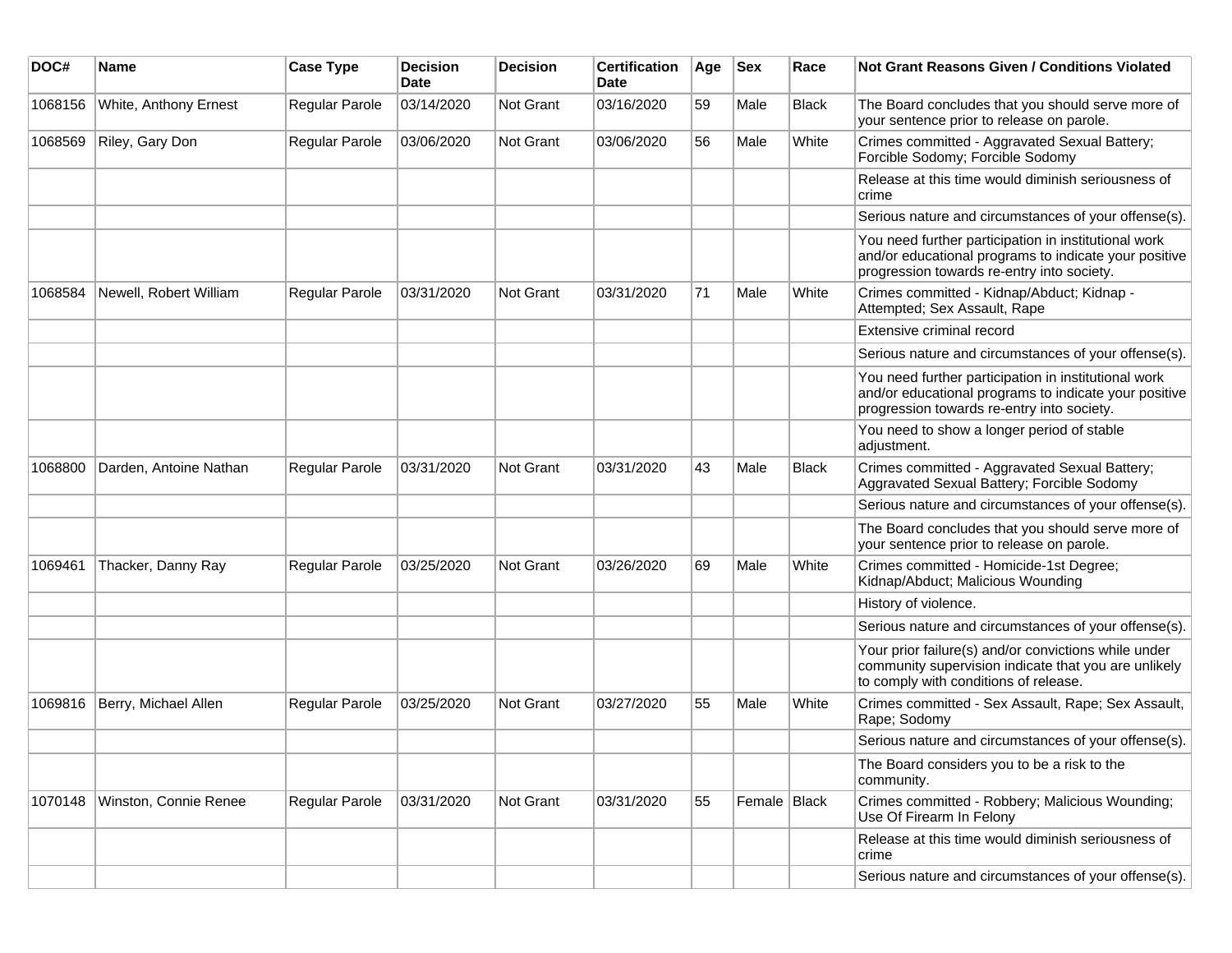| DOC#    | <b>Name</b>             | <b>Case Type</b>      | <b>Decision</b><br>Date | <b>Decision</b>  | <b>Certification</b><br>Date | Age | <b>Sex</b>   | Race         | Not Grant Reasons Given / Conditions Violated                                                                                                               |
|---------|-------------------------|-----------------------|-------------------------|------------------|------------------------------|-----|--------------|--------------|-------------------------------------------------------------------------------------------------------------------------------------------------------------|
| 1070148 | Winston, Connie Renee   | <b>Regular Parole</b> | 03/31/2020              | Not Grant        | 03/31/2020                   | 55  | Female Black |              | The Board concludes that you should serve more of<br>your sentence prior to release on parole.                                                              |
| 1070170 | Paris, Raymond          | Regular Parole        | 03/24/2020              | <b>Not Grant</b> | 03/26/2020                   | 61  | Male         | <b>Black</b> | Crimes committed - Kidnap/Abduct; Kidnap/Abduct;<br>Robbery                                                                                                 |
|         |                         |                       |                         |                  |                              |     |              |              | Extensive criminal record                                                                                                                                   |
|         |                         |                       |                         |                  |                              |     |              |              | History of violence.                                                                                                                                        |
|         |                         |                       |                         |                  |                              |     |              |              | Your prior failure(s) and/or convictions while under<br>community supervision indicate that you are unlikely<br>to comply with conditions of release.       |
| 1070562 | Smith, Robert Lee       | Regular Parole        | 03/26/2020              | Not Grant        | 03/27/2020                   | 63  | Male         | <b>Black</b> | Crimes committed - Homicide-1st Degree; Sex<br>Assault, Rape                                                                                                |
|         |                         |                       |                         |                  |                              |     |              |              | Extensive criminal record                                                                                                                                   |
|         |                         |                       |                         |                  |                              |     |              |              | History of violence.                                                                                                                                        |
|         |                         |                       |                         |                  |                              |     |              |              | Serious nature and circumstances of your offense(s).                                                                                                        |
| 1070639 | Batten, William Gregory | Geriatric             | 03/21/2020              | <b>Not Grant</b> | 03/25/2020                   | 61  | Male         | White        | Release at this time would diminish seriousness of<br>crime                                                                                                 |
|         |                         |                       |                         |                  |                              |     |              |              | Serious nature and circumstances of your offense(s).                                                                                                        |
|         |                         |                       |                         |                  |                              |     |              |              | The Board concludes that you should serve more of<br>your sentence prior to release on parole.                                                              |
|         |                         |                       |                         |                  |                              |     |              |              | You need further participation in institutional work<br>and/or educational programs to indicate your positive<br>progression towards re-entry into society. |
| 1071567 | Wright, George L        | Regular Parole        | 03/22/2020              | Not Grant        | 03/26/2020                   | 52  | Male         | <b>Black</b> | Crimes committed - Homicide-1st Degree; Use Of<br>Firearm In Felony                                                                                         |
|         |                         |                       |                         |                  |                              |     |              |              | Release at this time would diminish seriousness of<br>crime                                                                                                 |
|         |                         |                       |                         |                  |                              |     |              |              | Serious nature and circumstances of your offense(s).                                                                                                        |
| 1071898 | Crayton, Sean           | Regular Parole        | 03/09/2020              | <b>Not Grant</b> | 03/10/2020                   | 45  | Male         | <b>Black</b> | Release at this time would diminish seriousness of<br>crime                                                                                                 |
|         |                         |                       |                         |                  |                              |     |              |              | Serious nature and circumstances of your offense(s).                                                                                                        |
|         |                         |                       |                         |                  |                              |     |              |              | The Board concludes that you should serve more of<br>your sentence prior to release on parole.                                                              |
| 1072573 | Houser, Michael James   | <b>Regular Parole</b> | 03/26/2020              | Not Grant        | 03/31/2020                   | 49  | Male         | White        | Considering your offense and your institutional<br>records, the Board concludes that you should serve<br>more of your sentence before being paroled.        |
|         |                         |                       |                         |                  |                              |     |              |              | Crimes committed - Homicide-1st Degree; Robbery;<br>Robbery                                                                                                 |
|         |                         |                       |                         |                  |                              |     |              |              | Extensive criminal record                                                                                                                                   |
| 1072697 | Angus, Victor Eugene    | Regular Parole        | 03/24/2020              | Not Grant        | 03/26/2020                   | 70  | Male         | White        | Release at this time would diminish seriousness of<br>crime                                                                                                 |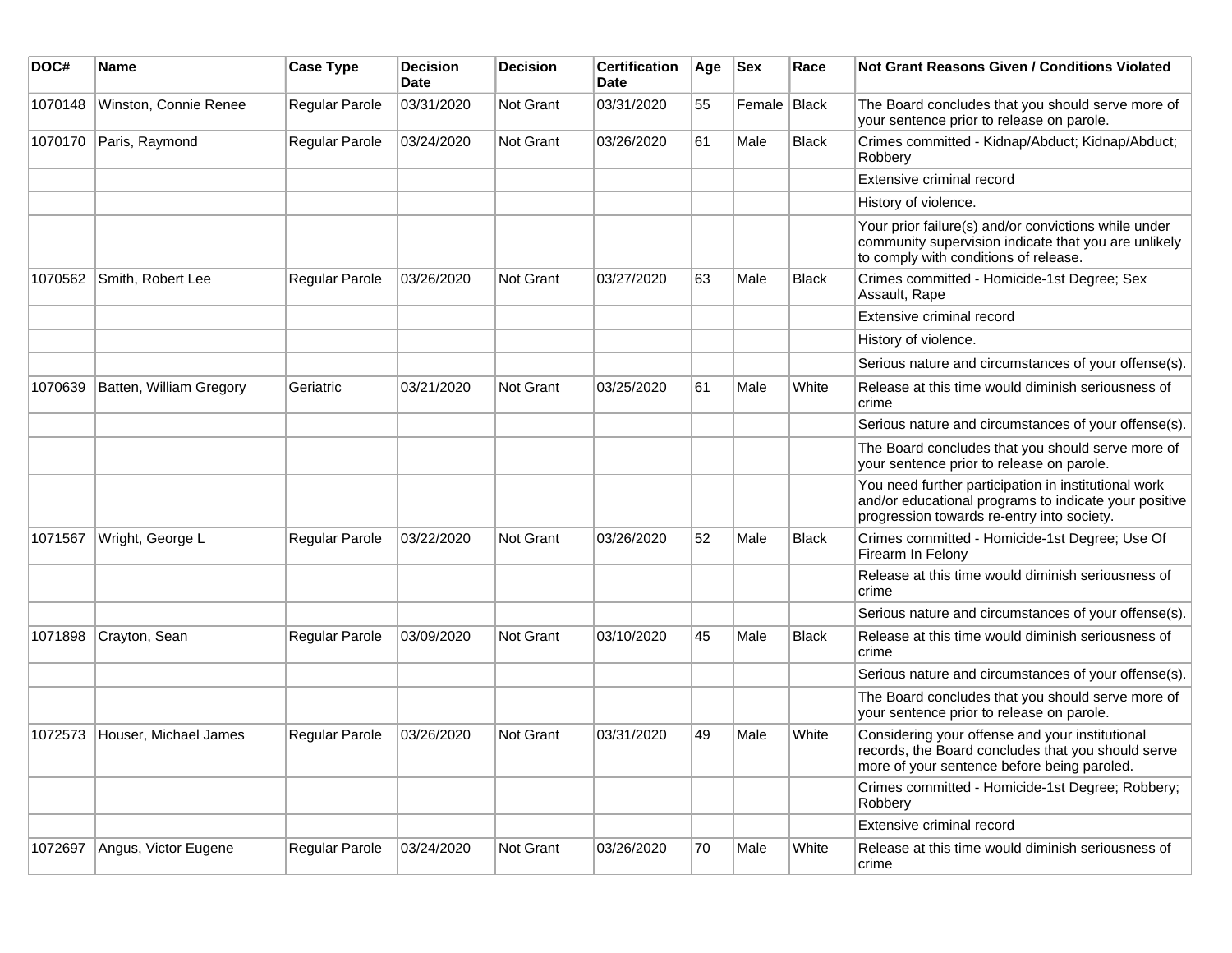| DOC#    | <b>Name</b>                | <b>Case Type</b>      | <b>Decision</b><br><b>Date</b> | <b>Decision</b> | <b>Certification</b><br>Date | Age | <b>Sex</b> | Race         | Not Grant Reasons Given / Conditions Violated                                                                                                               |
|---------|----------------------------|-----------------------|--------------------------------|-----------------|------------------------------|-----|------------|--------------|-------------------------------------------------------------------------------------------------------------------------------------------------------------|
| 1072697 | Angus, Victor Eugene       | Regular Parole        | 03/24/2020                     | Not Grant       | 03/26/2020                   | 70  | Male       | White        | Serious nature and circumstances of your offense(s).                                                                                                        |
|         |                            |                       |                                |                 |                              |     |            |              | The Board concludes that you should serve more of<br>your sentence prior to release on parole.                                                              |
| 1073463 | Gunn, Hildred Willie       | Regular Parole        | 03/23/2020                     | Not Grant       | 03/26/2020                   | 59  | Male       | <b>Black</b> | Crimes committed - Robbery; Malicious Wounding;<br>Cocaine-Possess                                                                                          |
|         |                            |                       |                                |                 |                              |     |            |              | Poor institutional adjustment (for example,<br>motivation/attitude, unfavorable reports, lack of<br>program involvement, etc.)                              |
|         |                            |                       |                                |                 |                              |     |            |              | Serious nature and circumstances of your offense(s).                                                                                                        |
|         |                            |                       |                                |                 |                              |     |            |              | You need to show a longer period of stable<br>adjustment.                                                                                                   |
| 1073868 | Stephens, Paul Myron       | Regular Parole        | 03/30/2020                     | Not Grant       | 03/31/2020                   | 61  | Male       | White        | No Interest in Parole                                                                                                                                       |
| 1074432 | Winston, Larry Donnell     | Regular Parole        | 03/26/2020                     | Not Grant       | 03/27/2020                   | 69  | Male       | <b>Black</b> | Crimes committed - Kidnap/Abduct; Kidnap/Abduct;<br>Sex Assault, Rape                                                                                       |
|         |                            |                       |                                |                 |                              |     |            |              | Extensive criminal record                                                                                                                                   |
|         |                            |                       |                                |                 |                              |     |            |              | Your prior failure(s) and/or convictions while under<br>community supervision indicate that you are unlikely<br>to comply with conditions of release.       |
| 1074975 | Jones, Freddie Douglas Jr. | Geriatric             | 03/27/2020                     | Not Grant       | 03/31/2020                   | 61  | Male       | <b>Black</b> | Crimes committed - Sex Assault, Rape; Assault And<br><b>Battery</b>                                                                                         |
|         |                            |                       |                                |                 |                              |     |            |              | History of violence.                                                                                                                                        |
|         |                            |                       |                                |                 |                              |     |            |              | Release at this time would diminish seriousness of<br>crime                                                                                                 |
| 1075456 | Johnson, Maurice C         | <b>Regular Parole</b> | 03/21/2020                     | Not Grant       | 03/23/2020                   | 53  | Male       | <b>Black</b> | Considering your offense and your institutional<br>records, the Board concludes that you should serve<br>more of your sentence before being paroled.        |
|         |                            |                       |                                |                 |                              |     |            |              | Conviction of a new crime while incarcerated                                                                                                                |
|         |                            |                       |                                |                 |                              |     |            |              | Crimes committed - Abduct-No Ransom Or Asslt;<br>Abduct-No Ransom Or Asslt; Sex Assault, Rape                                                               |
|         |                            |                       |                                |                 |                              |     |            |              | Serious nature and circumstances of your offense(s).                                                                                                        |
| 1075677 | Callis, Stanley J          | Regular Parole        | 03/27/2020                     | Not Grant       | 03/31/2020                   | 79  | Male       | <b>Black</b> | Crimes committed - Homicide/Murder; Homicide-<br>2Nd-Degree; Abduct-No Ransom Or Asslt                                                                      |
|         |                            |                       |                                |                 |                              |     |            |              | Release at this time would diminish seriousness of<br>crime                                                                                                 |
| 1076537 | Smith, Antonio             | Regular Parole        | 03/28/2020                     | Not Grant       | 03/31/2020                   | 46  | Male       | <b>Black</b> | Extensive criminal record                                                                                                                                   |
|         |                            |                       |                                |                 |                              |     |            |              | History of substance abuse.                                                                                                                                 |
|         |                            |                       |                                |                 |                              |     |            |              | You need further participation in institutional work<br>and/or educational programs to indicate your positive<br>progression towards re-entry into society. |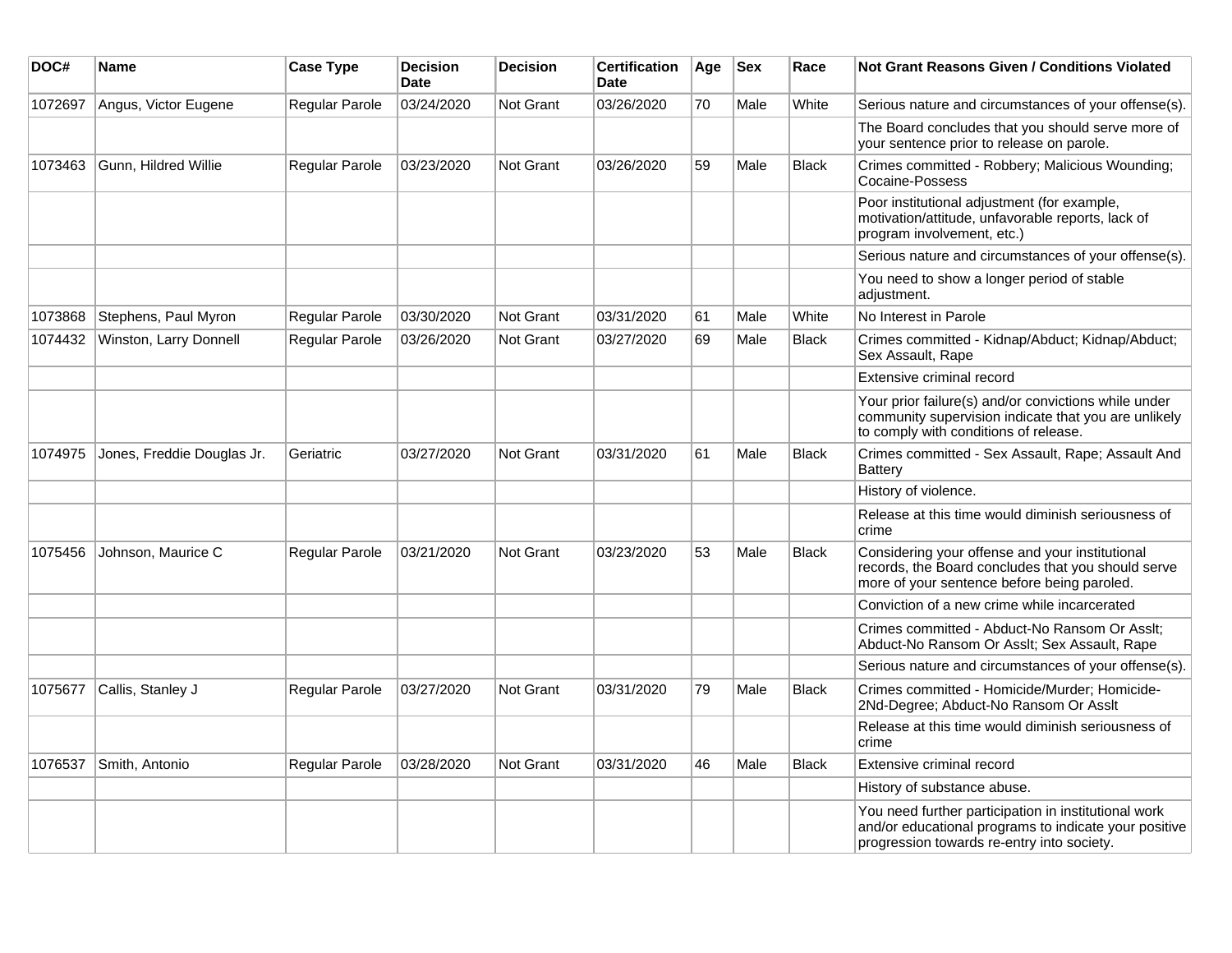| DOC#    | <b>Name</b>               | <b>Case Type</b> | <b>Decision</b><br>Date | <b>Decision</b> | <b>Certification</b><br>Date | Age | <b>Sex</b> | Race         | Not Grant Reasons Given / Conditions Violated                                                                                                               |
|---------|---------------------------|------------------|-------------------------|-----------------|------------------------------|-----|------------|--------------|-------------------------------------------------------------------------------------------------------------------------------------------------------------|
| 1076537 | Smith, Antonio            | Regular Parole   | 03/28/2020              | Not Grant       | 03/31/2020                   | 46  | Male       | <b>Black</b> | Your record of institutional infractions indicates a<br>disregard for rules and that you are not ready to<br>conform to society.                            |
| 1077383 | Culp, Robert John         | Regular Parole   | 03/29/2020              | Not Grant       | 03/31/2020                   | 54  | Male       | White        | Crimes committed - Robbery; Robbery; Sodomy - No<br>Force                                                                                                   |
|         |                           |                  |                         |                 |                              |     |            |              | Extensive criminal record                                                                                                                                   |
|         |                           |                  |                         |                 |                              |     |            |              | Serious nature and circumstances of your offense(s).                                                                                                        |
| 1077479 | Arnold, Willie Edward Jr. | Geriatric        | 03/27/2020              | Not Grant       | 03/31/2020                   | 62  | Male       | <b>Black</b> | Extensive criminal record                                                                                                                                   |
|         |                           |                  |                         |                 |                              |     |            |              | Poor institutional adjustment (for example,<br>motivation/attitude, unfavorable reports, lack of<br>program involvement, etc.)                              |
|         |                           |                  |                         |                 |                              |     |            |              | You need further participation in institutional work<br>and/or educational programs to indicate your positive<br>progression towards re-entry into society. |
|         |                           |                  |                         |                 |                              |     |            |              | Your prior failure(s) and/or convictions while under<br>community supervision indicate that you are unlikely<br>to comply with conditions of release.       |
| 1077537 | Davis, Leon Wesley        | Regular Parole   | 03/05/2020              | Not Grant       | 03/06/2020                   | 56  | Male       | <b>Black</b> | Crimes committed - Kidnap/Abduct; Abduct-No<br>Ransom Or Asslt; Sex Assault, Rape                                                                           |
|         |                           |                  |                         |                 |                              |     |            |              | Extensive criminal record                                                                                                                                   |
| 1078373 | Mizzell, Norman R Jr.     | Regular Parole   | 03/05/2020              | Not Grant       | 03/06/2020                   | 60  | Male       | <b>Black</b> | Other                                                                                                                                                       |
|         |                           |                  |                         |                 |                              |     |            |              | Release at this time would diminish seriousness of<br>crime                                                                                                 |
|         |                           |                  |                         |                 |                              |     |            |              | Serious nature and circumstances of your offense(s).                                                                                                        |
|         |                           |                  |                         |                 |                              |     |            |              | The Board concludes that you should serve more of<br>your sentence prior to release on parole.                                                              |
| 1078555 | Green, William            | Geriatric        | 03/22/2020              | Not Grant       | 03/27/2020                   | 68  | Male       | <b>Black</b> | Release at this time would diminish seriousness of<br>crime                                                                                                 |
|         |                           |                  |                         |                 |                              |     |            |              | Serious nature and circumstances of your offense(s).                                                                                                        |
|         |                           |                  |                         |                 |                              |     |            |              | The Board considers you to be a risk to the<br>community.                                                                                                   |
| 1078961 | Vaughn, Kelvin Eugene     | Geriatric        | 03/05/2020              | Not Grant       | 03/06/2020                   | 60  | Male       | <b>Black</b> | Crimes committed - Homicide/Murder; Attempted<br>Capital Murder; Attempted Capital Murder                                                                   |
|         |                           |                  |                         |                 |                              |     |            |              | Release at this time would diminish seriousness of<br>crime                                                                                                 |
|         |                           |                  |                         |                 |                              |     |            |              | Serious nature and circumstances of your offense(s).                                                                                                        |
| 1079050 | King, Leroy               | Regular Parole   | 03/27/2020              | Not Grant       | 03/31/2020                   | 56  | Male       | Black        | Crimes committed - Sex Assault, Rape; Robbery;<br>Malicious Wounding                                                                                        |
|         |                           |                  |                         |                 |                              |     |            |              | Other                                                                                                                                                       |
|         |                           |                  |                         |                 |                              |     |            |              | Serious nature and circumstances of your offense(s).                                                                                                        |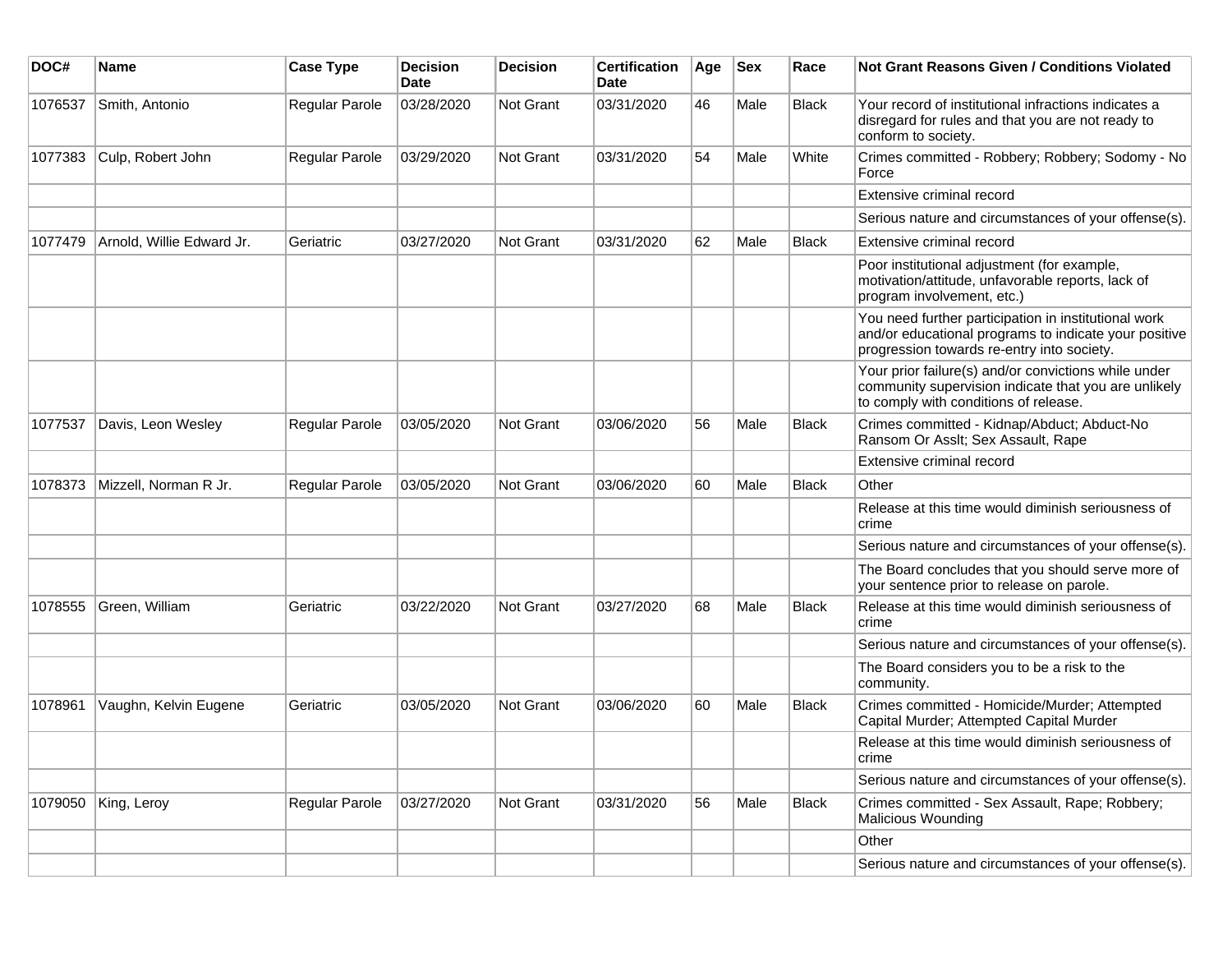| DOC#    | Name                             | <b>Case Type</b>      | <b>Decision</b><br><b>Date</b> | <b>Decision</b>  | <b>Certification</b><br>Date | Age | <b>Sex</b> | Race         | Not Grant Reasons Given / Conditions Violated                                                                                                        |
|---------|----------------------------------|-----------------------|--------------------------------|------------------|------------------------------|-----|------------|--------------|------------------------------------------------------------------------------------------------------------------------------------------------------|
| 1079050 | King, Leroy                      | <b>Regular Parole</b> | 03/27/2020                     | Not Grant        | 03/31/2020                   | 56  | Male       | <b>Black</b> | The Board considers you to be a risk to the<br>community.                                                                                            |
| 1079666 | Moore, Robert Lee                | Geriatric             | 03/27/2020                     | <b>Not Grant</b> | 03/31/2020                   | 65  | Male       | White        | Extensive criminal record                                                                                                                            |
|         |                                  |                       |                                |                  |                              |     |            |              | Serious nature and circumstances of your offense(s).                                                                                                 |
|         |                                  |                       |                                |                  |                              |     |            |              | The Board concludes that you should serve more of<br>your sentence prior to release on parole.                                                       |
|         |                                  |                       |                                |                  |                              |     |            |              | The Board considers you to be a risk to the<br>community.                                                                                            |
| 1079961 | Simpson, Michael C               | Geriatric             | 03/27/2020                     | <b>Not Grant</b> | 03/31/2020                   | 60  | Male       | <b>Black</b> | Extensive criminal record                                                                                                                            |
|         |                                  |                       |                                |                  |                              |     |            |              | History of substance abuse.                                                                                                                          |
|         |                                  |                       |                                |                  |                              |     |            |              | Release at this time would diminish seriousness of<br>crime                                                                                          |
|         |                                  |                       |                                |                  |                              |     |            |              | Serious nature and circumstances of your offense(s).                                                                                                 |
| 1079992 | Vaughan, Christopher<br>Columbus | Geriatric             | 03/20/2020                     | Not Grant        | 03/23/2020                   | 64  | Male       | <b>Black</b> | Crimes committed - Penetrate W/Inanimate Object;<br>Forcible Sodomy                                                                                  |
|         |                                  |                       |                                |                  |                              |     |            |              | Release at this time would diminish seriousness of<br>crime                                                                                          |
| 1080221 | Gallahan, Solomon Lee            | Regular Parole        | 03/28/2020                     | <b>Not Grant</b> | 03/31/2020                   | 64  | Male       | White        | Crimes committed - Kidnap/Abduct; Penetrate<br>W/Inanimate Object; Forcible Sodomy                                                                   |
|         |                                  |                       |                                |                  |                              |     |            |              | History of violence.                                                                                                                                 |
|         |                                  |                       |                                |                  |                              |     |            |              | Serious nature and circumstances of your offense(s).                                                                                                 |
| 1080907 | Accordino, William Juan          | <b>Regular Parole</b> | 03/14/2020                     | Not Grant        | 03/16/2020                   | 49  | Male       | White        | Considering your offense and your institutional<br>records, the Board concludes that you should serve<br>more of your sentence before being paroled. |
|         |                                  |                       |                                |                  |                              |     |            |              | Crimes committed - Forcible Sodomy; Forcible<br>Sodomy; Sex Offense - Attempted                                                                      |
|         |                                  |                       |                                |                  |                              |     |            |              | Serious nature and circumstances of your offense(s).                                                                                                 |
| 1082216 | Washington, Vichael Trent        | Regular Parole        | 03/24/2020                     | <b>Not Grant</b> | 03/27/2020                   | 62  | Male       | Black        | Crimes committed - Homicide/Murder; Malicious<br>Wounding; Use Of Firearm In Felony                                                                  |
|         |                                  |                       |                                |                  |                              |     |            |              | History of violence.                                                                                                                                 |
|         |                                  |                       |                                |                  |                              |     |            |              | Release at this time would diminish seriousness of<br>crime                                                                                          |
| 1082232 | Oliver, Anthony Louis            | Regular Parole        | 03/03/2020                     | <b>Not Grant</b> | 03/05/2020                   | 56  | Male       | White        | Serious nature and circumstances of your offense(s).                                                                                                 |
|         |                                  |                       |                                |                  |                              |     |            |              | The Board concludes that you should serve more of<br>your sentence prior to release on parole.                                                       |
| 1083076 | Reynolds, Ricky Page             | Regular Parole        | 03/24/2020                     | <b>Not Grant</b> | 03/27/2020                   | 54  | Male       | Black        | Extensive criminal record                                                                                                                            |
|         |                                  |                       |                                |                  |                              |     |            |              | The Board concludes that you should serve more of<br>your sentence prior to release on parole.                                                       |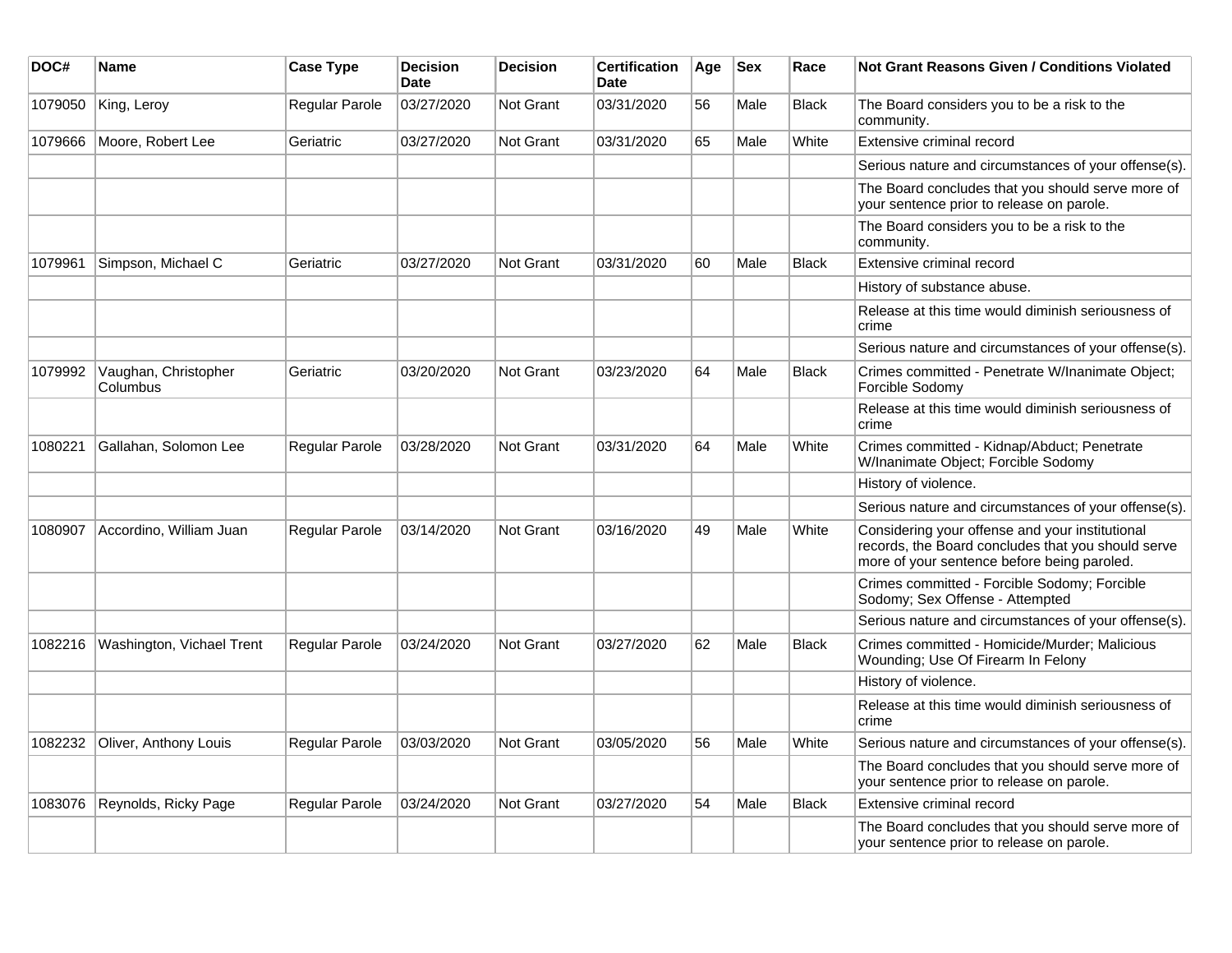| DOC#    | Name                   | <b>Case Type</b>      | <b>Decision</b><br><b>Date</b> | <b>Decision</b>  | <b>Certification</b><br><b>Date</b> | Age | <b>Sex</b> | Race         | <b>Not Grant Reasons Given / Conditions Violated</b>                                                                                                        |
|---------|------------------------|-----------------------|--------------------------------|------------------|-------------------------------------|-----|------------|--------------|-------------------------------------------------------------------------------------------------------------------------------------------------------------|
| 1083076 | Reynolds, Ricky Page   | <b>Regular Parole</b> | 03/24/2020                     | Not Grant        | 03/27/2020                          | 54  | Male       | <b>Black</b> | You need further participation in institutional work<br>and/or educational programs to indicate your positive<br>progression towards re-entry into society. |
|         |                        |                       |                                |                  |                                     |     |            |              | Your record indicates a serious disregard for the<br>property rights of others.                                                                             |
| 1084048 | Willis, Darrell W      | Regular Parole        | 03/27/2020                     | <b>Not Grant</b> | 03/30/2020                          | 65  | Male       | White        | Extensive criminal record                                                                                                                                   |
|         |                        |                       |                                |                  |                                     |     |            |              | Release at this time would diminish seriousness of<br>crime                                                                                                 |
|         |                        |                       |                                |                  |                                     |     |            |              | Serious nature and circumstances of your offense(s).                                                                                                        |
|         |                        |                       |                                |                  |                                     |     |            |              | The Board considers you to be a risk to the<br>community.                                                                                                   |
| 1084126 | Anderson, Eugene       | Regular Parole        | 03/21/2020                     | <b>Not Grant</b> | 03/24/2020                          | 73  | Male       | <b>Black</b> | Crimes committed - Homicide-1st Degree; Robbery;<br>Malicious Wounding                                                                                      |
|         |                        |                       |                                |                  |                                     |     |            |              | History of violence.                                                                                                                                        |
|         |                        |                       |                                |                  |                                     |     |            |              | Release at this time would diminish seriousness of<br>crime                                                                                                 |
|         |                        |                       |                                |                  |                                     |     |            |              | The Board considers you to be a risk to the<br>community.                                                                                                   |
| 1084415 | Leneave, Daniel Norman | Geriatric             | 03/23/2020                     | Not Grant        | 03/24/2020                          | 60  | Male       | White        | Crimes committed - Homicide-2Nd-Degree;<br>Controlled Drugs - Sell; Controlled Drugs - Sell                                                                 |
|         |                        |                       |                                |                  |                                     |     |            |              | Release at this time would diminish seriousness of<br>crime                                                                                                 |
|         |                        |                       |                                |                  |                                     |     |            |              | The Board concludes that you should serve more of<br>your sentence prior to release on parole.                                                              |
| 1085060 | Hairston, Ralph        | <b>Regular Parole</b> | 03/22/2020                     | Not Grant        | 03/26/2020                          | 65  | Male       | <b>Black</b> | Crimes committed - Homicide/Murder;<br>Homicide/Murder; Robbery                                                                                             |
|         |                        |                       |                                |                  |                                     |     |            |              | Serious nature and circumstances of your offense(s).                                                                                                        |
|         |                        |                       |                                |                  |                                     |     |            |              | The Board concludes that you should serve more of<br>your sentence prior to release on parole.                                                              |
| 1085150 | Brown, Willie          | Regular Parole        | 03/16/2020                     | Not Grant        | 03/18/2020                          | 64  | Male       | <b>Black</b> | Extensive criminal record                                                                                                                                   |
|         |                        |                       |                                |                  |                                     |     |            |              | You need to show a longer period of stable<br>adjustment.                                                                                                   |
|         |                        |                       |                                |                  |                                     |     |            |              | Your prior failure(s) and/or convictions while under<br>community supervision indicate that you are unlikely<br>to comply with conditions of release.       |
|         |                        |                       |                                |                  |                                     |     |            |              | Your record of institutional infractions indicates a<br>disregard for rules and that you are not ready to<br>conform to society.                            |
| 1085655 | Johnson, James W       | Regular Parole        | 03/03/2020                     | <b>Not Grant</b> | 03/05/2020                          | 56  | Male       | <b>Black</b> | Extensive criminal record                                                                                                                                   |
|         |                        |                       |                                |                  |                                     |     |            |              | Serious nature and circumstances of your offense(s).                                                                                                        |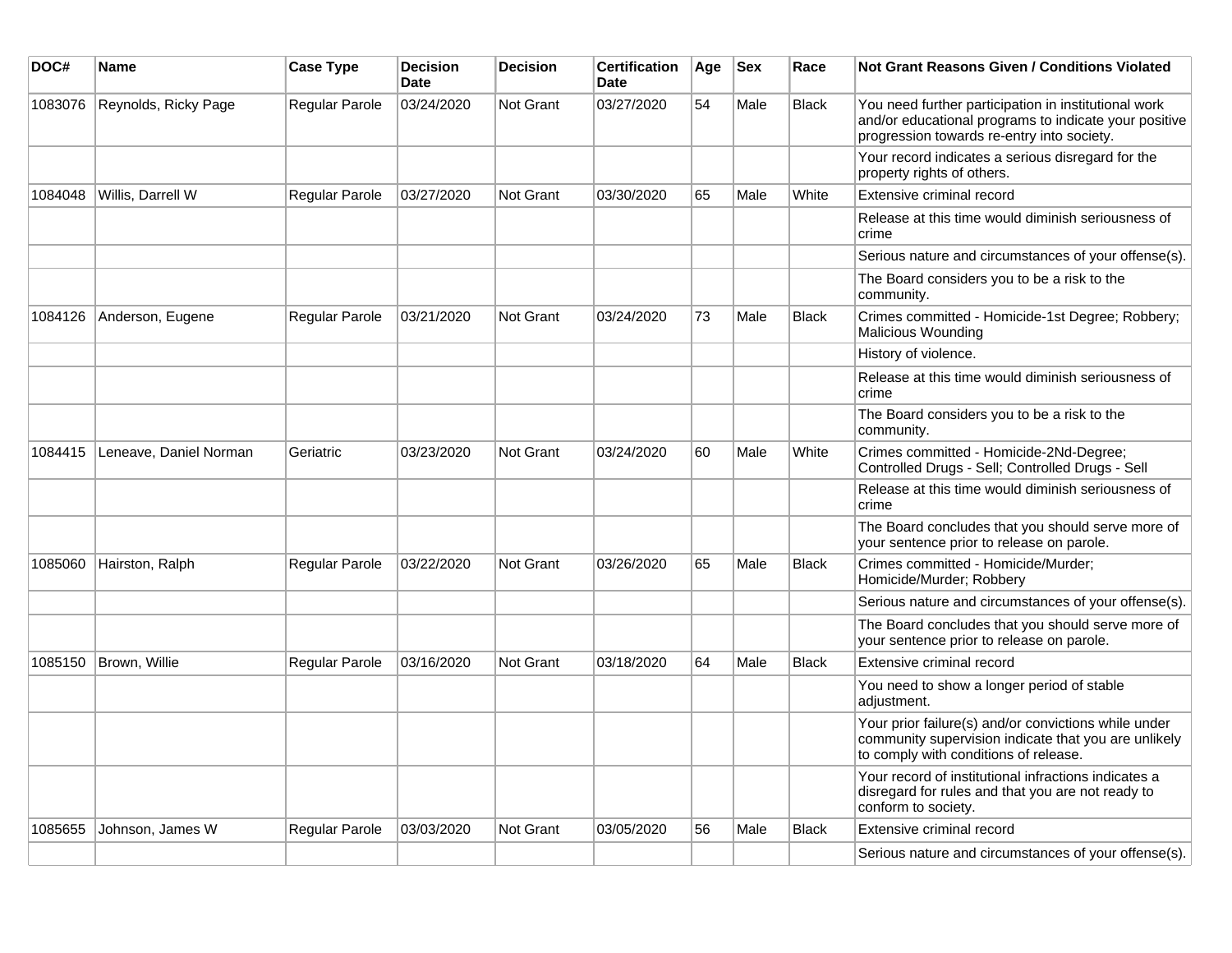| DOC#    | <b>Name</b>                | <b>Case Type</b>      | <b>Decision</b><br>Date | <b>Decision</b> | <b>Certification</b><br>Date | Age | <b>Sex</b> | Race  | <b>Not Grant Reasons Given / Conditions Violated</b>                                                                                                  |
|---------|----------------------------|-----------------------|-------------------------|-----------------|------------------------------|-----|------------|-------|-------------------------------------------------------------------------------------------------------------------------------------------------------|
| 1085655 | Johnson, James W           | <b>Regular Parole</b> | 03/03/2020              | Not Grant       | 03/05/2020                   | 56  | Male       | Black | The Board considers you to be a risk to the<br>community.                                                                                             |
|         |                            |                       |                         |                 |                              |     |            |       | Your record of institutional infractions indicates a<br>disregard for rules and that you are not ready to<br>conform to society.                      |
| 1086535 | Gammon, William Spencer    | Regular Parole        | 03/11/2020              | Not Grant       | 03/11/2020                   | 45  | Male       | White | Other                                                                                                                                                 |
|         |                            |                       |                         |                 |                              |     |            |       | Release at this time would diminish seriousness of<br>crime                                                                                           |
|         |                            |                       |                         |                 |                              |     |            |       | Serious nature and circumstances of your offense(s).                                                                                                  |
| 1086878 | Hendrix, John A            | Regular Parole        | 03/02/2020              | Not Grant       | 03/05/2020                   | 43  | Male       | Black | Extensive criminal record                                                                                                                             |
|         |                            |                       |                         |                 |                              |     |            |       | The Board concludes that you should serve more of<br>your sentence prior to release on parole.                                                        |
|         |                            |                       |                         |                 |                              |     |            |       | Your prior failure(s) and/or convictions while under<br>community supervision indicate that you are unlikely<br>to comply with conditions of release. |
| 1087444 | Parker, Andre Anthony      | Regular Parole        | 03/11/2020              | Not Grant       | 03/13/2020                   | 56  | Male       | Black | Poor institutional adjustment (for example,<br>motivation/attitude, unfavorable reports, lack of<br>program involvement, etc.)                        |
|         |                            |                       |                         |                 |                              |     |            |       | Serious nature and circumstances of your offense(s).                                                                                                  |
|         |                            |                       |                         |                 |                              |     |            |       | The Board concludes that you should serve more of<br>your sentence prior to release on parole.                                                        |
|         |                            |                       |                         |                 |                              |     |            |       | You need to show a longer period of stable<br>adjustment.                                                                                             |
|         |                            |                       |                         |                 |                              |     |            |       | Your prior failure(s) and/or convictions while under<br>community supervision indicate that you are unlikely<br>to comply with conditions of release. |
| 1087540 | Eberwien, Everett M        | Geriatric             | 03/02/2020              | Not Grant       | 03/03/2020                   | 76  | Male       | White | Release at this time would diminish seriousness of<br>crime                                                                                           |
|         |                            |                       |                         |                 |                              |     |            |       | Serious nature and circumstances of your offense(s).                                                                                                  |
|         |                            |                       |                         |                 |                              |     |            |       | The Board considers you to be a risk to the<br>community.                                                                                             |
| 1088025 | Fitzpatrick, Thomas Edward | Geriatric             | 03/24/2020              | Not Grant       | 03/26/2020                   | 66  | Male       | White | Crimes committed - Kidnap/Abduct; Penetrate<br>W/Inanimate Object; Penetrate W/Inanimate Object                                                       |
|         |                            |                       |                         |                 |                              |     |            |       | The Board concludes that you should serve more of<br>your sentence prior to release on parole.                                                        |
|         |                            |                       |                         |                 |                              |     |            |       | The Board considers you to be a risk to the<br>community.                                                                                             |
| 1088180 | Holley, Albert             | Regular Parole        | 03/19/2020              | Not Grant       | 03/20/2020                   | 67  | Male       | Black | Crimes committed - Homicide/Murder;<br>Mayhem/Maiming                                                                                                 |
|         |                            |                       |                         |                 |                              |     |            |       | Serious nature and circumstances of your offense(s).                                                                                                  |
|         |                            |                       |                         |                 |                              |     |            |       | The Board concludes that you should serve more of<br>your sentence prior to release on parole.                                                        |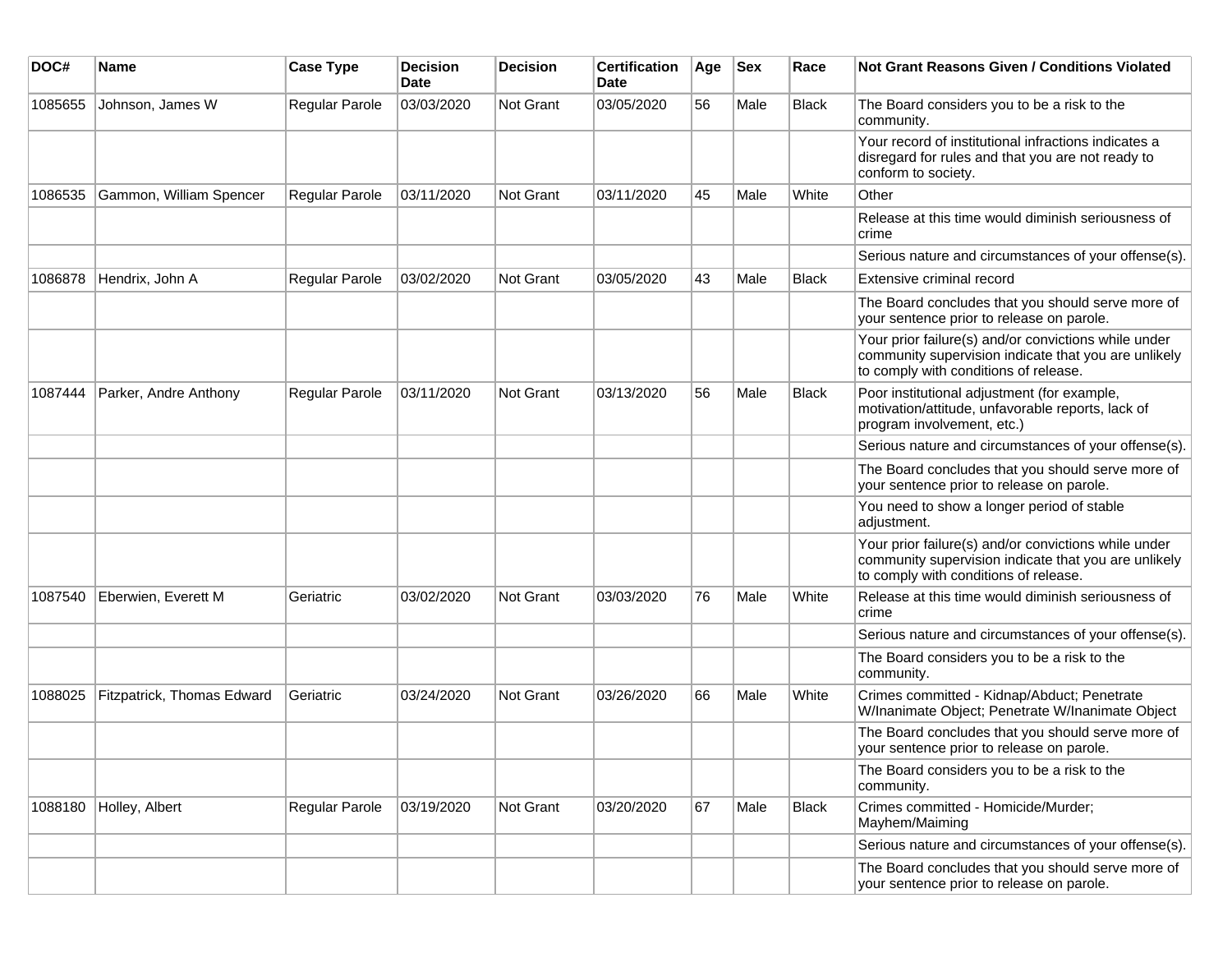| DOC#    | <b>Name</b>                    | <b>Case Type</b>      | <b>Decision</b><br><b>Date</b> | <b>Decision</b> | <b>Certification</b><br>Date | Age | <b>Sex</b> | Race         | <b>Not Grant Reasons Given / Conditions Violated</b>                                                                                                        |
|---------|--------------------------------|-----------------------|--------------------------------|-----------------|------------------------------|-----|------------|--------------|-------------------------------------------------------------------------------------------------------------------------------------------------------------|
| 1088830 | Crews, George Kelly            | Geriatric             | 03/26/2020                     | Not Grant       | 03/30/2020                   | 63  | Male       | White        | Crimes committed - Homicide-2Nd-Degree;<br>Malicious Wounding; Malicious Wounding                                                                           |
|         |                                |                       |                                |                 |                              |     |            |              | Release at this time would diminish seriousness of<br>crime                                                                                                 |
|         |                                |                       |                                |                 |                              |     |            |              | Serious nature and circumstances of your offense(s).                                                                                                        |
| 1089104 | <b>Russell, Richard Lonell</b> | Regular Parole        | 03/26/2020                     | Not Grant       | 03/27/2020                   | 56  | Male       | <b>Black</b> | Crimes committed - Aggravated Sexual Battery:<br>Victim <13 Yrs                                                                                             |
|         |                                |                       |                                |                 |                              |     |            |              | The Board concludes that you should serve more of<br>your sentence prior to release on parole.                                                              |
|         |                                |                       |                                |                 |                              |     |            |              | You need further participation in institutional work<br>and/or educational programs to indicate your positive<br>progression towards re-entry into society. |
|         |                                |                       |                                |                 |                              |     |            |              | Your prior failure(s) and/or convictions while under<br>community supervision indicate that you are unlikely<br>to comply with conditions of release.       |
| 1089542 | Wimbush, Paul Michael          | Regular Parole        | 03/26/2020                     | Not Grant       | 03/30/2020                   | 63  | Male       | <b>Black</b> | Crimes committed - Homicide/Murder; Use Of<br>Firearm In Felony                                                                                             |
|         |                                |                       |                                |                 |                              |     |            |              | Release at this time would diminish seriousness of<br>crime                                                                                                 |
|         |                                |                       |                                |                 |                              |     |            |              | Serious nature and circumstances of your offense(s).                                                                                                        |
|         |                                |                       |                                |                 |                              |     |            |              | You need further participation in institutional work<br>and/or educational programs to indicate your positive<br>progression towards re-entry into society. |
| 1090175 | Townes, Walter Maurice         | Regular Parole        | 02/29/2020                     | Not Grant       | 03/02/2020                   | 49  | Male       | <b>Black</b> | Crimes committed - Homicide/Murder;<br>Homicide/Murder; Mayhem/Maiming                                                                                      |
|         |                                |                       |                                |                 |                              |     |            |              | Extensive criminal record                                                                                                                                   |
|         |                                |                       |                                |                 |                              |     |            |              | Release at this time would diminish seriousness of<br>crime                                                                                                 |
|         |                                |                       |                                |                 |                              |     |            |              | Serious nature and circumstances of your offense(s).                                                                                                        |
| 1091294 | Patterson, Paul Edward         | <b>Regular Parole</b> | 03/27/2020                     | Not Grant       | 03/31/2020                   | 67  | Male       | White        | Extensive criminal record                                                                                                                                   |
|         |                                |                       |                                |                 |                              |     |            |              | Serious nature and circumstances of your offense(s).                                                                                                        |
|         |                                |                       |                                |                 |                              |     |            |              | The Board considers you to be a risk to the<br>community.                                                                                                   |
|         |                                |                       |                                |                 |                              |     |            |              | Your prior failure(s) and/or convictions while under<br>community supervision indicate that you are unlikely<br>to comply with conditions of release.       |
| 1091323 | Williams, John Bennie          | Regular Parole        | 03/20/2020                     | Not Grant       | 03/23/2020                   | 87  | Male       | Black        | Crimes committed - Homicide-1st Degree                                                                                                                      |
|         |                                |                       |                                |                 |                              |     |            |              | Extensive criminal record                                                                                                                                   |
|         |                                |                       |                                |                 |                              |     |            |              | Other                                                                                                                                                       |
|         |                                |                       |                                |                 |                              |     |            |              | Release at this time would diminish seriousness of<br>crime                                                                                                 |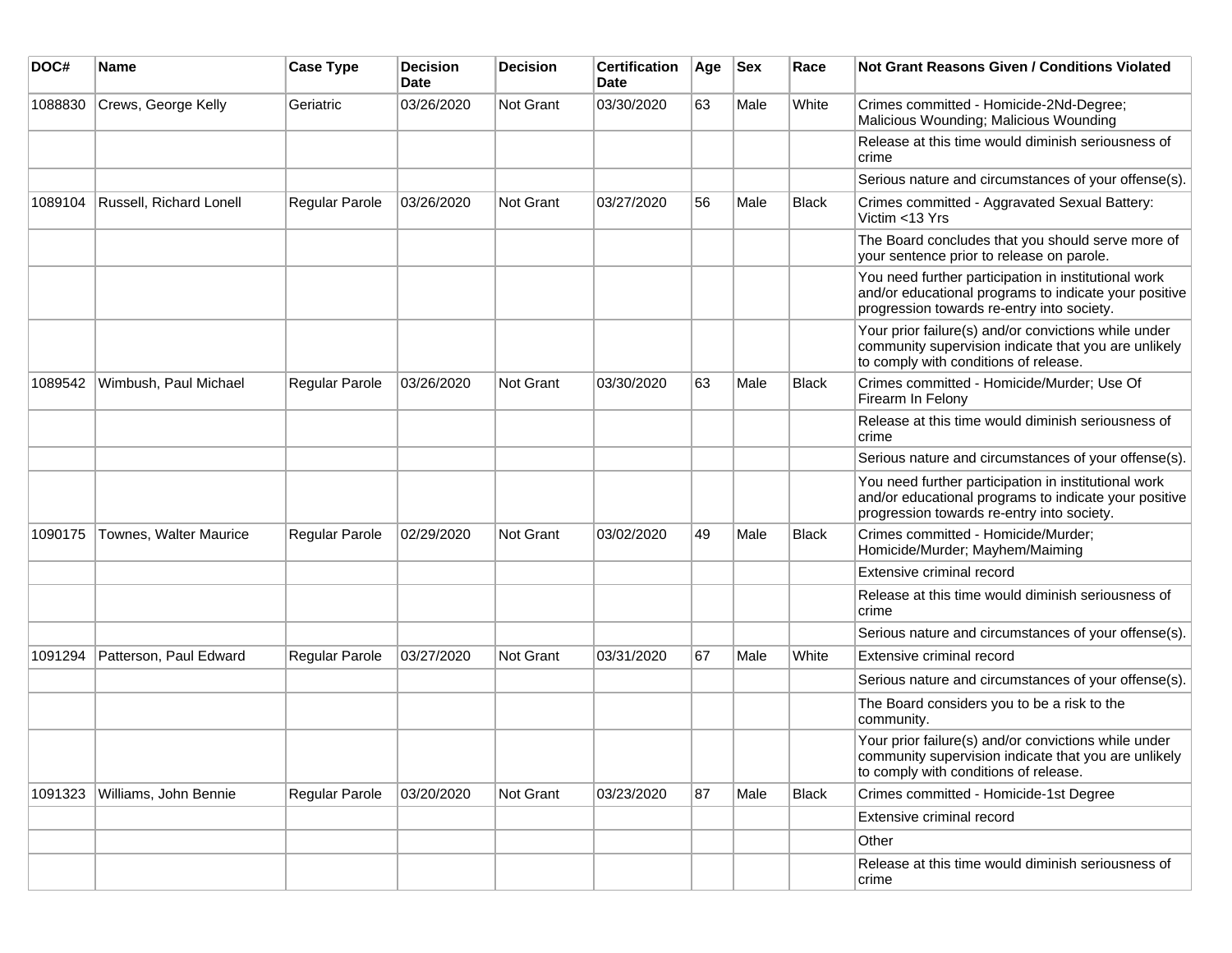| DOC#    | <b>Name</b>                        | <b>Case Type</b>      | <b>Decision</b><br>Date | <b>Decision</b> | <b>Certification</b><br><b>Date</b> | Age | <b>Sex</b> | Race         | Not Grant Reasons Given / Conditions Violated                                                                                                         |
|---------|------------------------------------|-----------------------|-------------------------|-----------------|-------------------------------------|-----|------------|--------------|-------------------------------------------------------------------------------------------------------------------------------------------------------|
| 1091686 | Goins, Henry Lee                   | Regular Parole        | 03/24/2020              | Not Grant       | 03/26/2020                          | 65  | Male       | Black        | Crimes committed - Homicide-Capital; Robbery;<br><b>Malicious Wounding</b>                                                                            |
|         |                                    |                       |                         |                 |                                     |     |            |              | History of violence.                                                                                                                                  |
|         |                                    |                       |                         |                 |                                     |     |            |              | Release at this time would diminish seriousness of<br>crime                                                                                           |
|         |                                    |                       |                         |                 |                                     |     |            |              | Serious nature and circumstances of your offense(s).                                                                                                  |
| 1091810 | Rexrode, Joe Delbert Jr.           | <b>Regular Parole</b> | 03/18/2020              | Not Grant       | 03/19/2020                          | 59  | Male       | White        | Crimes committed - Sex Asslt-Attempted Rape;<br>Robbery; Burglary                                                                                     |
|         |                                    |                       |                         |                 |                                     |     |            |              | Extensive criminal record                                                                                                                             |
|         |                                    |                       |                         |                 |                                     |     |            |              | History of violence.                                                                                                                                  |
| 1092273 | Smith, Antonio Lamont              | <b>Regular Parole</b> | 03/26/2020              | Not Grant       | 03/31/2020                          | 49  | Male       | <b>Black</b> | Crimes committed - Murder: 1st Degree; Heroin-<br>Possess; Heroin-Possess                                                                             |
|         |                                    |                       |                         |                 |                                     |     |            |              | History of violence.                                                                                                                                  |
|         |                                    |                       |                         |                 |                                     |     |            |              | Serious nature and circumstances of your offense(s).                                                                                                  |
|         |                                    |                       |                         |                 |                                     |     |            |              | You need to show a longer period of stable<br>adjustment.                                                                                             |
|         |                                    |                       |                         |                 |                                     |     |            |              | Your prior failure(s) and/or convictions while under<br>community supervision indicate that you are unlikely<br>to comply with conditions of release. |
| 1092301 | Logan, George Samuel               | Geriatric             | 03/10/2020              | Not Grant       | 03/11/2020                          | 64  | Male       | <b>Black</b> | Release at this time would diminish seriousness of<br>crime                                                                                           |
|         |                                    |                       |                         |                 |                                     |     |            |              | Serious nature and circumstances of your offense(s).                                                                                                  |
| 1092408 | Reed, Samuel Toney                 | Geriatric             | 03/26/2020              | Not Grant       | 03/27/2020                          | 64  | Male       | <b>Black</b> | Crimes committed - Homicide-2Nd-Degree; Carnal<br>Knowledge; Possess Firearm-Felon                                                                    |
|         |                                    |                       |                         |                 |                                     |     |            |              | Release at this time would diminish seriousness of<br>crime                                                                                           |
|         |                                    |                       |                         |                 |                                     |     |            |              | Serious nature and circumstances of your offense(s).                                                                                                  |
| 1092602 | Billmyer, John Joseph Jr.          | <b>Regular Parole</b> | 03/31/2020              | Not Grant       | 03/31/2020                          | 57  | Male       | White        | History of violence.                                                                                                                                  |
|         |                                    |                       |                         |                 |                                     |     |            |              | Other                                                                                                                                                 |
|         |                                    |                       |                         |                 |                                     |     |            |              | Release at this time would diminish seriousness of<br>crime                                                                                           |
|         |                                    |                       |                         |                 |                                     |     |            |              | Serious nature and circumstances of your offense(s).                                                                                                  |
|         | 1093695   Brown, Lorenzo James Jr. | Geriatric             | 03/29/2020              | Not Grant       | 03/31/2020                          | 69  | Male       | Black        | Crimes committed - Sex Assault, Rape; Robbery;<br>Assault: On Law Enf/Judge/DOC/Fire/Emerg Person                                                     |
|         |                                    |                       |                         |                 |                                     |     |            |              | Extensive criminal record                                                                                                                             |
|         |                                    |                       |                         |                 |                                     |     |            |              | Serious nature and circumstances of your offense(s).                                                                                                  |
|         |                                    |                       |                         |                 |                                     |     |            |              | Your prior failure(s) and/or convictions while under<br>community supervision indicate that you are unlikely<br>to comply with conditions of release. |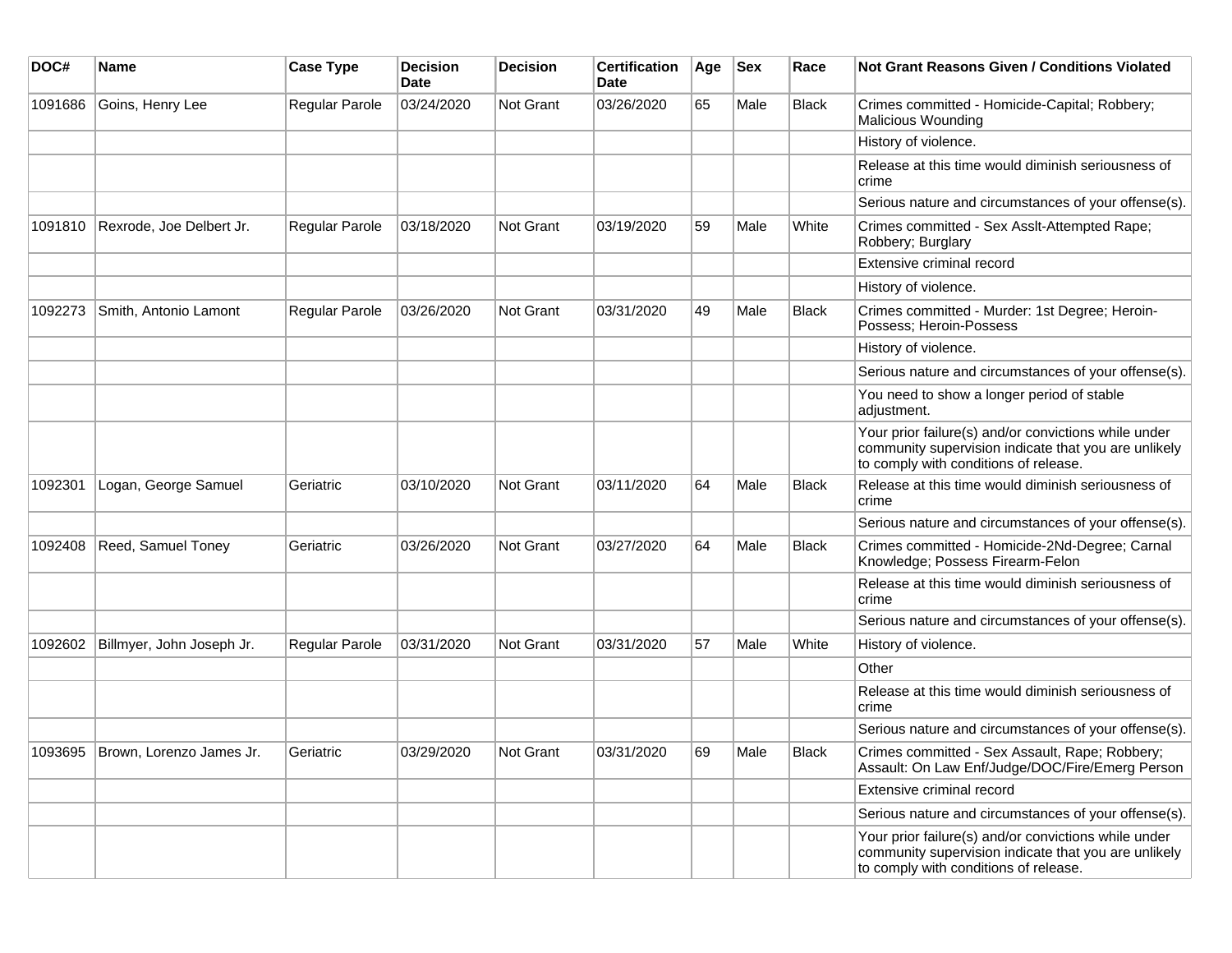| DOC#    | <b>Name</b>            | <b>Case Type</b> | <b>Decision</b><br><b>Date</b> | <b>Decision</b>  | <b>Certification</b><br>Date | Age | <b>Sex</b> | Race         | <b>Not Grant Reasons Given / Conditions Violated</b>                                                                                                        |
|---------|------------------------|------------------|--------------------------------|------------------|------------------------------|-----|------------|--------------|-------------------------------------------------------------------------------------------------------------------------------------------------------------|
| 1094389 | Linder, Timothy        | Regular Parole   | 03/02/2020                     | Not Grant        | 03/05/2020                   | 58  | Male       | White        | Crimes committed - Sodomy: By Force Or Victim<br>Helplessness; Sodomy: By Force Or Victim<br>Helplessness; Indecent Liberties: W/Child By<br>Parent/Etc     |
|         |                        |                  |                                |                  |                              |     |            |              | Serious nature and circumstances of your offense(s).                                                                                                        |
|         |                        |                  |                                |                  |                              |     |            |              | The Board considers you to be a risk to the<br>community.                                                                                                   |
| 1094575 | Dalton, David Matthew  | Regular Parole   | 03/27/2020                     | Not Grant        | 03/31/2020                   | 47  | Male       | White        | Extensive criminal record                                                                                                                                   |
|         |                        |                  |                                |                  |                              |     |            |              | Release at this time would diminish seriousness of<br>crime                                                                                                 |
|         |                        |                  |                                |                  |                              |     |            |              | Serious nature and circumstances of your offense(s).                                                                                                        |
| 1094578 | Harvin, Andre Russell  | Regular Parole   | 03/06/2020                     | Not Grant        | 03/06/2020                   | 61  | Male       | <b>Black</b> | Extensive criminal record                                                                                                                                   |
|         |                        |                  |                                |                  |                              |     |            |              | Serious nature and circumstances of your offense(s).                                                                                                        |
|         |                        |                  |                                |                  |                              |     |            |              | The Board considers you to be a risk to the<br>community.                                                                                                   |
|         |                        |                  |                                |                  |                              |     |            |              | Your prior failure(s) and/or convictions while under<br>community supervision indicate that you are unlikely<br>to comply with conditions of release.       |
| 1094738 | Taylor, Lemuel O       | Regular Parole   | 03/28/2020                     | Not Grant        | 03/31/2020                   | 44  | Male       | <b>Black</b> | Extensive criminal record                                                                                                                                   |
|         |                        |                  |                                |                  |                              |     |            |              | Other                                                                                                                                                       |
|         |                        |                  |                                |                  |                              |     |            |              | You need to show a longer period of stable<br>adjustment.                                                                                                   |
| 1095074 | Reid, Luchion          | Regular Parole   | 03/17/2020                     | Not Grant        | 03/18/2020                   | 56  | Male       | <b>Black</b> | Considering your offense and your institutional<br>records, the Board concludes that you should serve<br>more of your sentence before being paroled.        |
|         |                        |                  |                                |                  |                              |     |            |              | Release at this time would diminish seriousness of<br>crime                                                                                                 |
|         |                        |                  |                                |                  |                              |     |            |              | Serious nature and circumstances of your offense(s).                                                                                                        |
| 1096688 | Cowan, Ronald Lee      | Regular Parole   | 03/11/2020                     | Not Grant        | 03/13/2020                   | 65  | Male       | Black        | Crimes committed - Homicide-1st Degree;<br>Kidnap/Abduct; Kidnap/Abduct                                                                                     |
|         |                        |                  |                                |                  |                              |     |            |              | You need further participation in institutional work<br>and/or educational programs to indicate your positive<br>progression towards re-entry into society. |
|         |                        |                  |                                |                  |                              |     |            |              | Your prior failure(s) and/or convictions while under<br>community supervision indicate that you are unlikely<br>to comply with conditions of release.       |
| 1097159 | Dillard, Timothy Wayne | Regular Parole   | 03/06/2020                     | <b>Not Grant</b> | 03/10/2020                   | 48  | Male       | <b>Black</b> | Extensive criminal record                                                                                                                                   |
|         |                        |                  |                                |                  |                              |     |            |              | You need to show a longer period of stable<br>adjustment.                                                                                                   |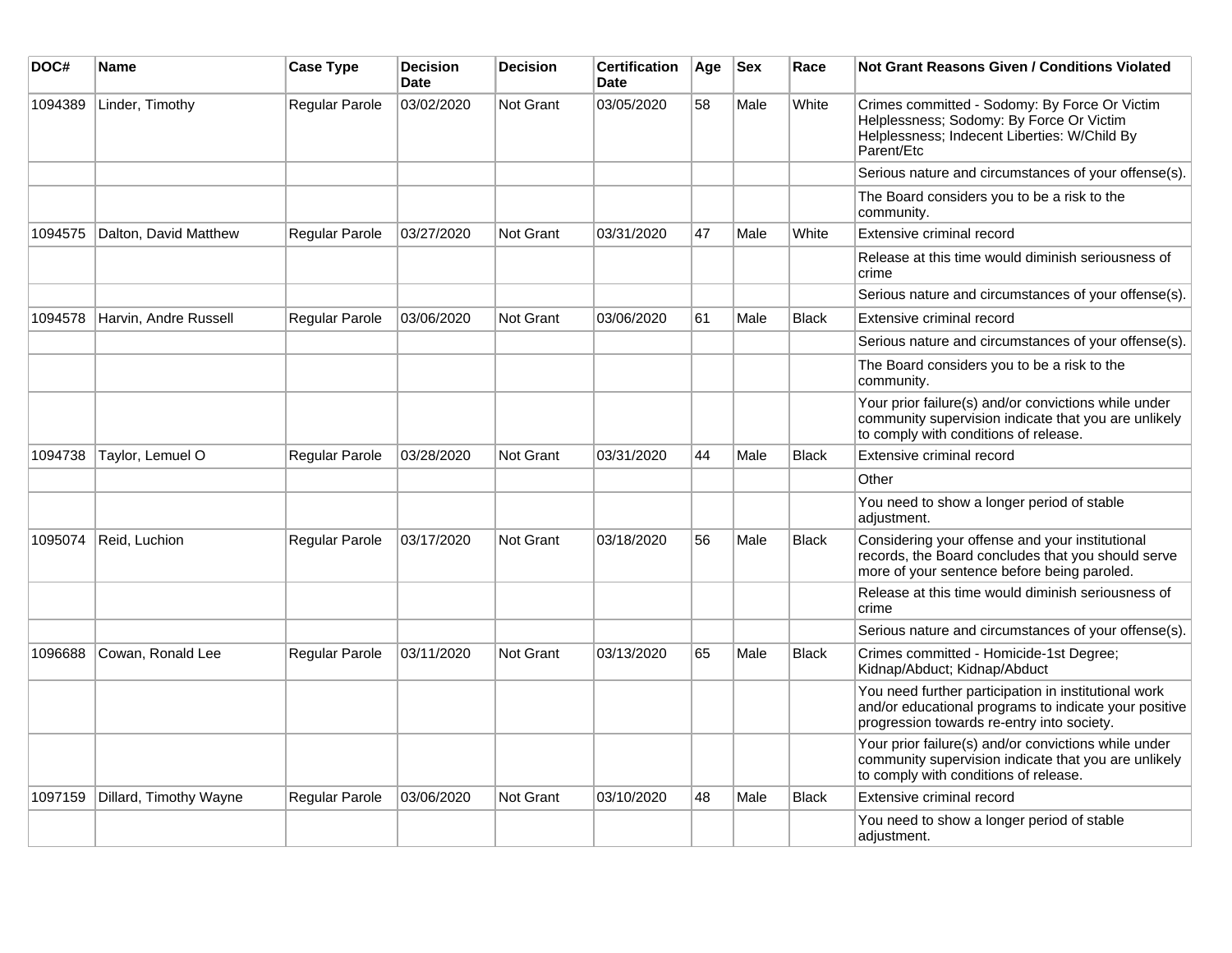| DOC#    | Name                    | <b>Case Type</b>      | <b>Decision</b><br>Date | <b>Decision</b> | <b>Certification</b><br>Date | Age | <b>Sex</b> | Race         | <b>Not Grant Reasons Given / Conditions Violated</b>                                                                                                        |
|---------|-------------------------|-----------------------|-------------------------|-----------------|------------------------------|-----|------------|--------------|-------------------------------------------------------------------------------------------------------------------------------------------------------------|
| 1097159 | Dillard, Timothy Wayne  | Regular Parole        | 03/06/2020              | Not Grant       | 03/10/2020                   | 48  | Male       | <b>Black</b> | Your prior failure(s) and/or convictions while under<br>community supervision indicate that you are unlikely<br>to comply with conditions of release.       |
| 1097285 | Lucifere, Cyrus Angeles | Regular Parole        | 03/26/2020              | Not Grant       | 03/27/2020                   | 56  | Male       | Black        | Crimes committed - Kidnap/Abduct; Malicious<br>Wounding; Use Of Firearm In Felony                                                                           |
|         |                         |                       |                         |                 |                              |     |            |              | History of violence.                                                                                                                                        |
|         |                         |                       |                         |                 |                              |     |            |              | Serious nature and circumstances of your offense(s).                                                                                                        |
| 1098248 | Deloatch, Mark Curtis   | Regular Parole        | 03/19/2020              | Not Grant       | 03/20/2020                   | 62  | Male       | <b>Black</b> | Crimes committed - Forcible Sodomy; Sex Asslt-<br>Attempted Rape; Mayhem/Maiming                                                                            |
|         |                         |                       |                         |                 |                              |     |            |              | The Board concludes that you should serve more of<br>your sentence prior to release on parole.                                                              |
|         |                         |                       |                         |                 |                              |     |            |              | The Board considers you to be a risk to the<br>community.                                                                                                   |
|         |                         |                       |                         |                 |                              |     |            |              | You need further participation in institutional work<br>and/or educational programs to indicate your positive<br>progression towards re-entry into society. |
| 1099586 | Farish, Raymond Eugene  | <b>Regular Parole</b> | 03/18/2020              | Not Grant       | 03/19/2020                   | 60  | Male       | White        | Crimes committed - Sex Assault, Rape; Sodomy;<br>Parole Violation                                                                                           |
|         |                         |                       |                         |                 |                              |     |            |              | Release at this time would diminish seriousness of<br>crime                                                                                                 |
|         |                         |                       |                         |                 |                              |     |            |              | The Board concludes that you should serve more of<br>your sentence prior to release on parole.                                                              |
|         |                         |                       |                         |                 |                              |     |            |              | Your prior failure(s) and/or convictions while under<br>community supervision indicate that you are unlikely<br>to comply with conditions of release.       |
| 1100711 | Leary, David Alan Jr.   | <b>Regular Parole</b> | 03/22/2020              | Not Grant       | 03/26/2020                   | 59  | Male       | White        | Crimes committed - Malicious Wounding; Malicious<br><b>Wounding; Cocaine-Possess</b>                                                                        |
|         |                         |                       |                         |                 |                              |     |            |              | Release at this time would diminish seriousness of<br>crime                                                                                                 |
|         |                         |                       |                         |                 |                              |     |            |              | The Board concludes that you should serve more of<br>your sentence prior to release on parole.                                                              |
| 1101279 | White, Thomas Mccray    | <b>Regular Parole</b> | 03/31/2020              | Not Grant       | 03/31/2020                   | 57  | Male       | <b>Black</b> | Crimes committed - Kidnap/Abduct; Robbery;<br>Robbery                                                                                                       |
|         |                         |                       |                         |                 |                              |     |            |              | Poor institutional adjustment (for example,<br>motivation/attitude, unfavorable reports, lack of<br>program involvement, etc.)                              |
|         |                         |                       |                         |                 |                              |     |            |              | Release at this time would diminish seriousness of<br>crime                                                                                                 |
|         |                         |                       |                         |                 |                              |     |            |              | Your record of institutional infractions indicates a<br>disregard for rules and that you are not ready to<br>conform to society.                            |
| 1101860 | Robinson, Rodney        | Regular Parole        | 03/31/2020              | Not Grant       | 03/31/2020                   | 63  | Male       | Black        | Crimes committed - Homicide-1st Degree; Sex<br>Assault, Rape; Burglary                                                                                      |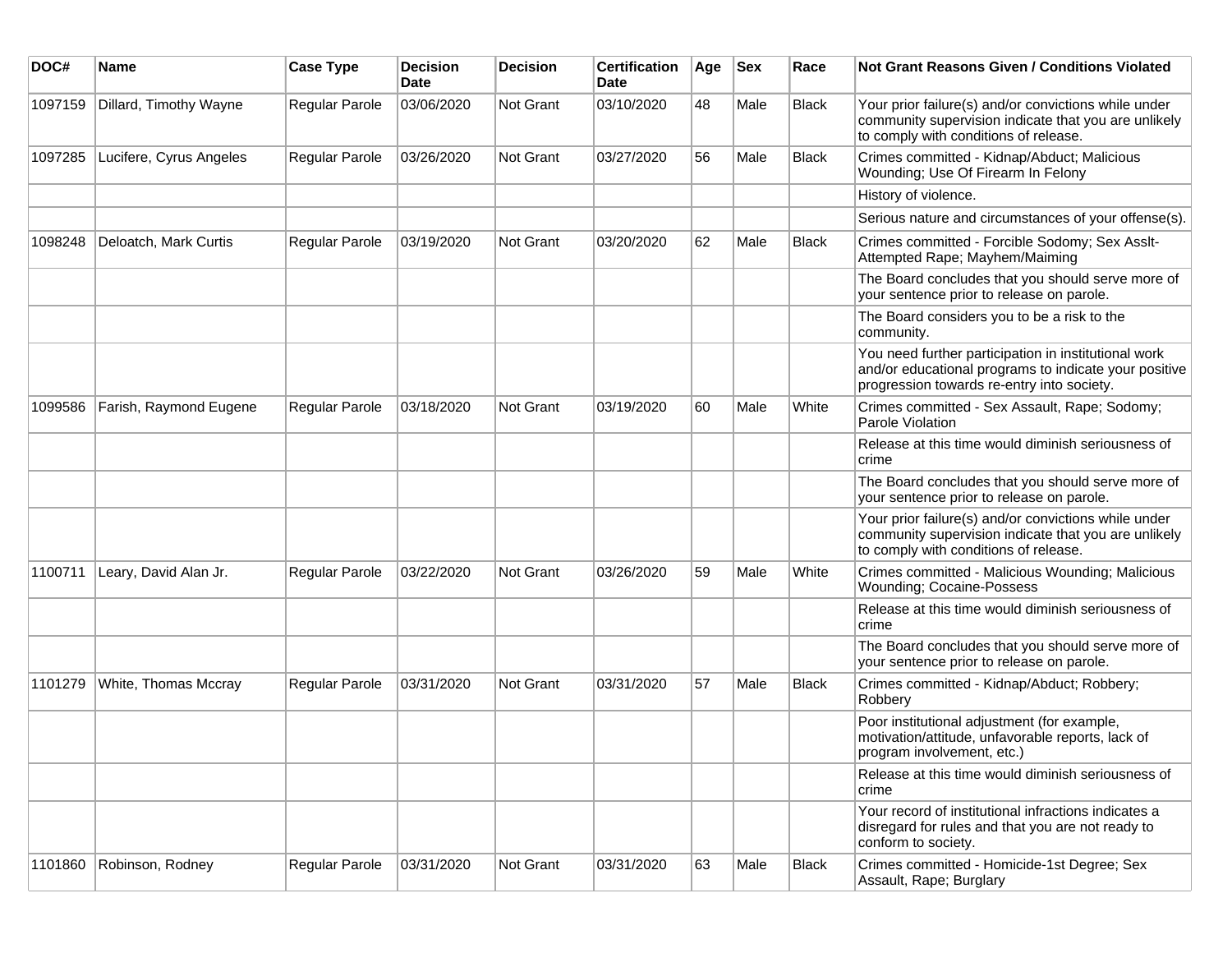| DOC#    | Name                     | <b>Case Type</b>      | <b>Decision</b><br>Date | <b>Decision</b>  | <b>Certification</b><br>Date | Age | <b>Sex</b> | Race         | Not Grant Reasons Given / Conditions Violated                                                                                                               |
|---------|--------------------------|-----------------------|-------------------------|------------------|------------------------------|-----|------------|--------------|-------------------------------------------------------------------------------------------------------------------------------------------------------------|
| 1101860 | Robinson, Rodney         | Regular Parole        | 03/31/2020              | Not Grant        | 03/31/2020                   | 63  | Male       | Black        | Release at this time would diminish seriousness of<br>crime                                                                                                 |
|         |                          |                       |                         |                  |                              |     |            |              | Serious nature and circumstances of your offense(s).                                                                                                        |
|         |                          |                       |                         |                  |                              |     |            |              | You need further participation in institutional work<br>and/or educational programs to indicate your positive<br>progression towards re-entry into society. |
| 1102401 | Shareef, Hassan          | <b>Regular Parole</b> | 03/21/2020              | Not Grant        | 03/23/2020                   | 72  | Male       | <b>Black</b> | Crimes committed - Homicide/Murder; Robbery                                                                                                                 |
|         |                          |                       |                         |                  |                              |     |            |              | Serious nature and circumstances of your offense(s).                                                                                                        |
|         |                          |                       |                         |                  |                              |     |            |              | You need to show a longer period of stable<br>adjustment.                                                                                                   |
| 1103007 | Bartlett, Thomas Milton  | <b>Regular Parole</b> | 03/31/2020              | <b>Not Grant</b> | 03/31/2020                   | 41  | Male       | <b>Black</b> | Crimes committed - Kidnap/Abduct; Unlawful<br>Wound/Bodily Injury; Unlawful Wound/Bodily Injury                                                             |
|         |                          |                       |                         |                  |                              |     |            |              | Poor institutional adjustment (for example,<br>motivation/attitude, unfavorable reports, lack of<br>program involvement, etc.)                              |
|         |                          |                       |                         |                  |                              |     |            |              | The Board concludes that you should serve more of<br>your sentence prior to release on parole.                                                              |
| 1103720 | Bolen, Joseph III        | <b>Regular Parole</b> | 03/24/2020              | Not Grant        | 03/27/2020                   | 62  | Male       | White        | Crimes committed - Robbery; Robbery; Robbery                                                                                                                |
|         |                          |                       |                         |                  |                              |     |            |              | Serious nature and circumstances of your offense(s).                                                                                                        |
| 1105052 | Dixon, Richard Antonio   | Regular Parole        | 03/26/2020              | Not Grant        | 03/31/2020                   | 50  | Male       | <b>Black</b> | Release at this time would diminish seriousness of<br>crime                                                                                                 |
|         |                          |                       |                         |                  |                              |     |            |              | Serious nature and circumstances of your offense(s).                                                                                                        |
|         |                          |                       |                         |                  |                              |     |            |              | The Board concludes that you should serve more of<br>your sentence prior to release on parole.                                                              |
|         |                          |                       |                         |                  |                              |     |            |              | You need further participation in institutional work<br>and/or educational programs to indicate your positive<br>progression towards re-entry into society. |
| 1105248 | Fullard, Earl Kenneth    | Geriatric             | 03/26/2020              | Not Grant        | 03/31/2020                   | 73  | Male       | Black        | Crimes committed - Kidnap/Abduct; Penetrate<br>W/Inanimate Object                                                                                           |
|         |                          |                       |                         |                  |                              |     |            |              | Extensive criminal record                                                                                                                                   |
|         |                          |                       |                         |                  |                              |     |            |              | Release at this time would diminish seriousness of<br>crime                                                                                                 |
| 1106095 | Mcclain, Dennis          | <b>Regular Parole</b> | 03/25/2020              | Not Grant        | 03/26/2020                   | 49  | Male       | <b>Black</b> | Crimes committed - Homicide/Murder; Robbery;<br><b>Burglary</b>                                                                                             |
|         |                          |                       |                         |                  |                              |     |            |              | Extensive criminal record                                                                                                                                   |
|         |                          |                       |                         |                  |                              |     |            |              | Release at this time would diminish seriousness of<br>crime                                                                                                 |
|         |                          |                       |                         |                  |                              |     |            |              | You need to show a longer period of stable<br>adjustment.                                                                                                   |
| 1106646 | Weatherman, Ronnie Allen | Regular Parole        | 03/21/2020              | Not Grant        | 03/24/2020                   | 50  | Male       | White        | Crimes committed - Homicide-Capital; Robbery; Use<br>Of Firearm In Felony                                                                                   |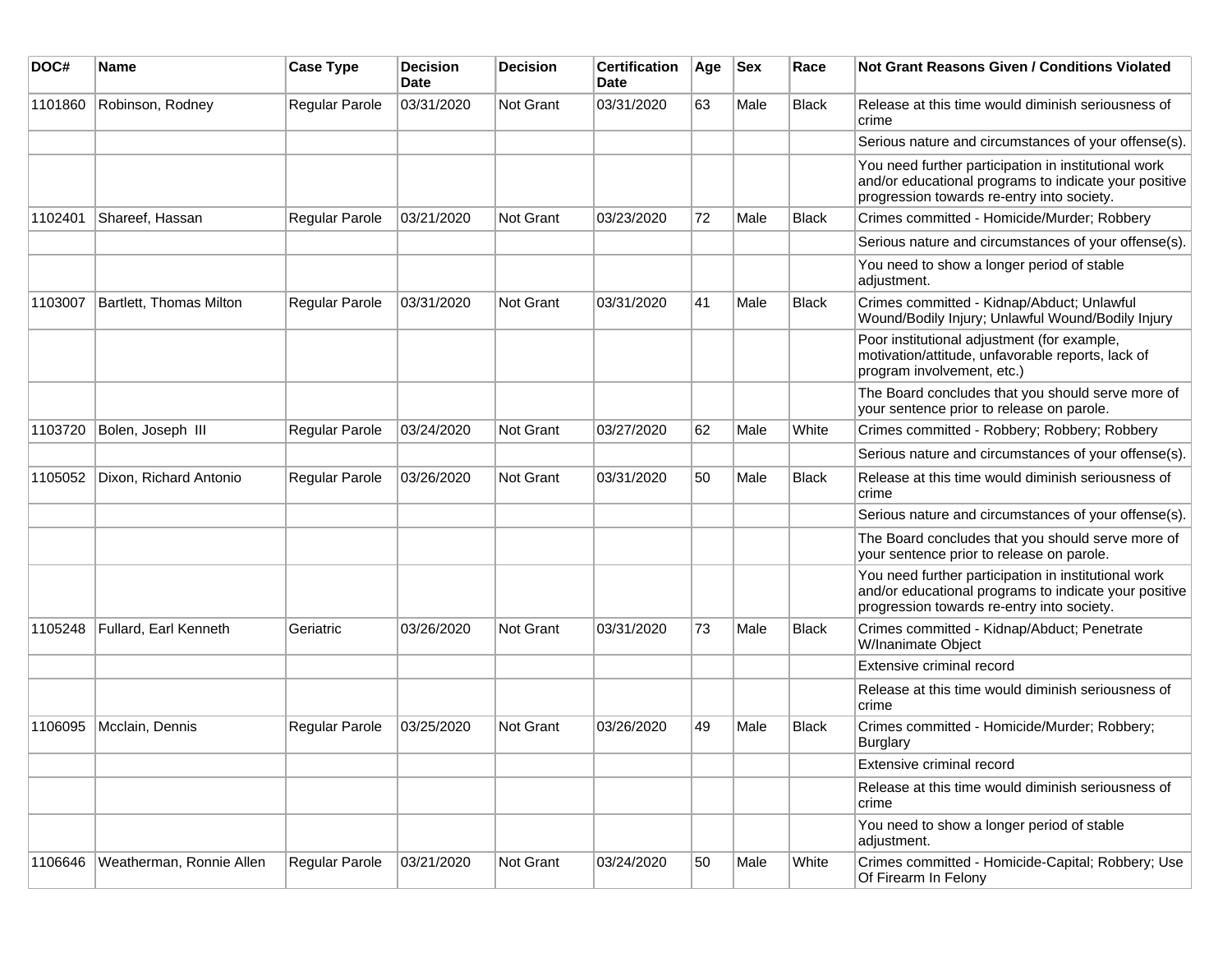| DOC#    | Name                        | <b>Case Type</b>      | <b>Decision</b><br>Date | <b>Decision</b>  | <b>Certification</b><br>Date | Age | <b>Sex</b> | Race         | <b>Not Grant Reasons Given / Conditions Violated</b>                                                                                                  |
|---------|-----------------------------|-----------------------|-------------------------|------------------|------------------------------|-----|------------|--------------|-------------------------------------------------------------------------------------------------------------------------------------------------------|
| 1106646 | Weatherman, Ronnie Allen    | <b>Regular Parole</b> | 03/21/2020              | Not Grant        | 03/24/2020                   | 50  | Male       | White        | Release at this time would diminish seriousness of<br>crime                                                                                           |
|         |                             |                       |                         |                  |                              |     |            |              | Serious nature and circumstances of your offense(s).                                                                                                  |
|         |                             |                       |                         |                  |                              |     |            |              | The Board concludes that you should serve more of<br>your sentence prior to release on parole.                                                        |
| 1107867 | Riley, Charles Richard      | <b>Regular Parole</b> | 03/30/2020              | Not Grant        | 03/31/2020                   | 58  | Male       | White        | Crimes committed - Kidnap/Abduct; Sex Assault,<br>Rape; Sex Assault, Rape                                                                             |
|         |                             |                       |                         |                  |                              |     |            |              | Release at this time would diminish seriousness of<br>crime                                                                                           |
| 1107873 | Shabazz, Yahweh<br>Muhammed | <b>Regular Parole</b> | 03/26/2020              | Not Grant        | 03/27/2020                   | 51  | Male       | <b>Black</b> | Conviction of a new crime while incarcerated                                                                                                          |
|         |                             |                       |                         |                  |                              |     |            |              | Crimes committed - Homicide-Capital; Robbery;<br><b>Statutory Burglary</b>                                                                            |
|         |                             |                       |                         |                  |                              |     |            |              | Serious nature and circumstances of your offense(s).                                                                                                  |
|         |                             |                       |                         |                  |                              |     |            |              | You need to show a longer period of stable<br>adjustment.                                                                                             |
|         |                             |                       |                         |                  |                              |     |            |              | Your record of institutional infractions indicates a<br>disregard for rules and that you are not ready to<br>conform to society.                      |
| 1108726 | Lawson, Craig Jay           | Regular Parole        | 03/24/2020              | Not Grant        | 03/26/2020                   | 68  | Male       | White        | Crimes committed - Aggravated Sexual Battery;<br>Aggravated Sexual Battery; Aggravated Sexual<br>Battery                                              |
|         |                             |                       |                         |                  |                              |     |            |              | Release at this time would diminish seriousness of<br>crime                                                                                           |
|         |                             |                       |                         |                  |                              |     |            |              | Serious nature and circumstances of your offense(s).                                                                                                  |
|         |                             |                       |                         |                  |                              |     |            |              | The Board concludes that you should serve more of<br>your sentence prior to release on parole.                                                        |
| 1109069 | Jones, William Ernest Jr.   | <b>Regular Parole</b> | 03/10/2020              | <b>Not Grant</b> | 03/11/2020                   | 56  | Male       | Black        | Extensive criminal record                                                                                                                             |
|         |                             |                       |                         |                  |                              |     |            |              | Your prior failure(s) and/or convictions while under<br>community supervision indicate that you are unlikely<br>to comply with conditions of release. |
| 1110356 | Muhammad, Wakid Imam        | <b>Regular Parole</b> | 03/21/2020              | <b>Not Grant</b> | 03/24/2020                   | 57  | Male       | <b>Black</b> | Crimes committed - Kidnap/Abduct; Sex Assault,<br>Rape; Forcible Sodomy                                                                               |
|         |                             |                       |                         |                  |                              |     |            |              | Release at this time would diminish seriousness of<br>crime                                                                                           |
|         |                             |                       |                         |                  |                              |     |            |              | Serious nature and circumstances of your offense(s).                                                                                                  |
|         |                             |                       |                         |                  |                              |     |            |              | You need to show a longer period of stable<br>adjustment.                                                                                             |
| 1111197 | Spencer, Donald Lee         | Regular Parole        | 03/26/2020              | Not Grant        | 03/27/2020                   | 63  | Male       | White        | Crimes committed - Kidnap/Abduct; Kidnap/Abduct;<br><b>Aggravated Sexual Battery</b>                                                                  |
| 1111663 | Cruz, Martin Santos         | Regular Parole        | 03/26/2020              | Not Grant        | 03/30/2020                   | 56  | Male       | White        | Crimes committed - Sex Assault, Rape; Statutory<br>Burglary; Statutory Burglary                                                                       |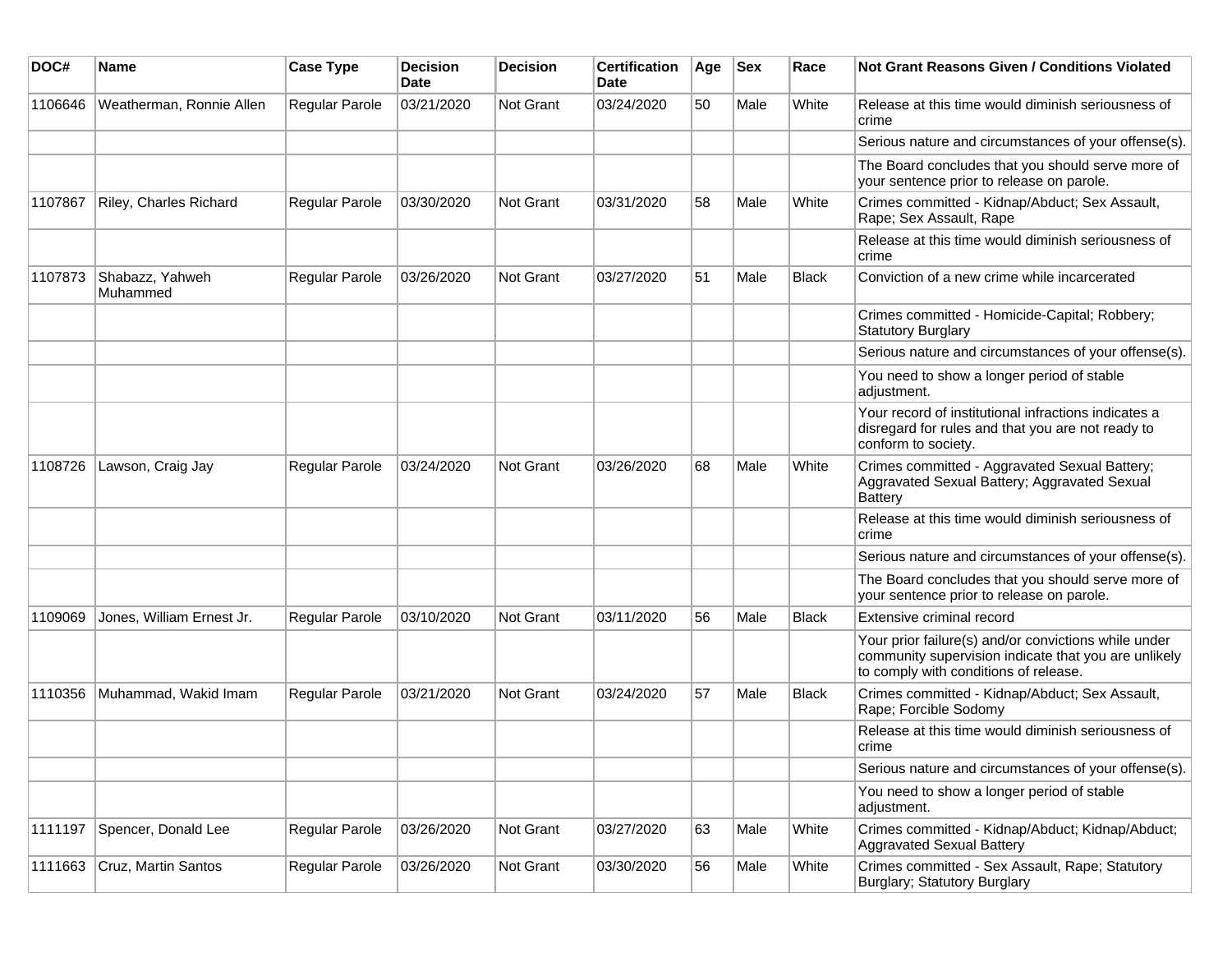| DOC#    | Name                     | <b>Case Type</b>      | <b>Decision</b><br><b>Date</b> | <b>Decision</b>  | <b>Certification</b><br><b>Date</b> | Age | <b>Sex</b> | Race                            | Not Grant Reasons Given / Conditions Violated                                                                                                         |
|---------|--------------------------|-----------------------|--------------------------------|------------------|-------------------------------------|-----|------------|---------------------------------|-------------------------------------------------------------------------------------------------------------------------------------------------------|
| 1111663 | Cruz, Martin Santos      | Regular Parole        | 03/26/2020                     | Not Grant        | 03/30/2020                          | 56  | Male       | White                           | The Board concludes that you should serve more of<br>your sentence prior to release on parole.                                                        |
|         |                          |                       |                                |                  |                                     |     |            |                                 | Your record of institutional infractions indicates a<br>disregard for rules and that you are not ready to<br>conform to society.                      |
| 1112627 | Nowell, James Louis III  | Regular Parole        | 03/11/2020                     | Not Grant        | 03/13/2020                          | 46  | Male       | <b>Black</b>                    | Extensive criminal record                                                                                                                             |
|         |                          |                       |                                |                  |                                     |     |            |                                 | The Board considers you to be a risk to the<br>community.                                                                                             |
|         |                          |                       |                                |                  |                                     |     |            |                                 | You need to show a longer period of stable<br>adjustment.                                                                                             |
|         |                          |                       |                                |                  |                                     |     |            |                                 | Your prior failure(s) and/or convictions while under<br>community supervision indicate that you are unlikely<br>to comply with conditions of release. |
| 1112944 | Johnson, Joey Gerard     | Geriatric             | 03/21/2020                     | Not Grant        | 03/24/2020                          | 60  | Male       | <b>Black</b>                    | Extensive criminal record                                                                                                                             |
|         |                          |                       |                                |                  |                                     |     |            |                                 | Other                                                                                                                                                 |
|         |                          |                       |                                |                  |                                     |     |            |                                 | Release at this time would diminish seriousness of<br>crime                                                                                           |
| 1112965 | Feldbauer, Stephen Mark  | Geriatric             | 03/25/2020                     | Not Grant        | 03/27/2020                          | 60  | Male       | White                           | Crimes committed - Sodomy                                                                                                                             |
|         |                          |                       |                                |                  |                                     |     |            |                                 | Release at this time would diminish seriousness of<br>crime                                                                                           |
|         |                          |                       |                                |                  |                                     |     |            |                                 | Serious nature and circumstances of your offense(s).                                                                                                  |
| 1113005 | Khan, Nadeem Ahmed       | Regular Parole        | 03/26/2020                     | <b>Not Grant</b> | 03/27/2020                          | 51  | Male       | Asian or<br>Pacific<br>Islander | Conviction of a new crime while incarcerated                                                                                                          |
|         |                          |                       |                                |                  |                                     |     |            |                                 | Extensive criminal record                                                                                                                             |
|         |                          |                       |                                |                  |                                     |     |            |                                 | Serious nature and circumstances of your offense(s).                                                                                                  |
|         |                          |                       |                                |                  |                                     |     |            |                                 | The Board considers you to be a risk to the<br>community.                                                                                             |
| 1113486 | Muhammad, Willard Mutaal | Regular Parole        | 03/22/2020                     | <b>Not Grant</b> | 03/24/2020                          | 63  | Male       | <b>Black</b>                    | Crimes committed - Sex Assault, Rape; Forcible<br>Sodomy; Forcible Sodomy                                                                             |
|         |                          |                       |                                |                  |                                     |     |            |                                 | Other                                                                                                                                                 |
|         |                          |                       |                                |                  |                                     |     |            |                                 | Release at this time would diminish seriousness of<br>crime                                                                                           |
|         |                          |                       |                                |                  |                                     |     |            |                                 | Serious nature and circumstances of your offense(s).                                                                                                  |
| 1113548 | Foster, Darryl Eugene    | <b>Regular Parole</b> | 03/27/2020                     | Not Grant        | 03/31/2020                          | 53  | Male       | <b>Black</b>                    | Release at this time would diminish seriousness of<br>crime                                                                                           |
|         |                          |                       |                                |                  |                                     |     |            |                                 | Serious nature and circumstances of your offense(s).                                                                                                  |
|         |                          |                       |                                |                  |                                     |     |            |                                 | The Board concludes that you should serve more of<br>your sentence prior to release on parole.                                                        |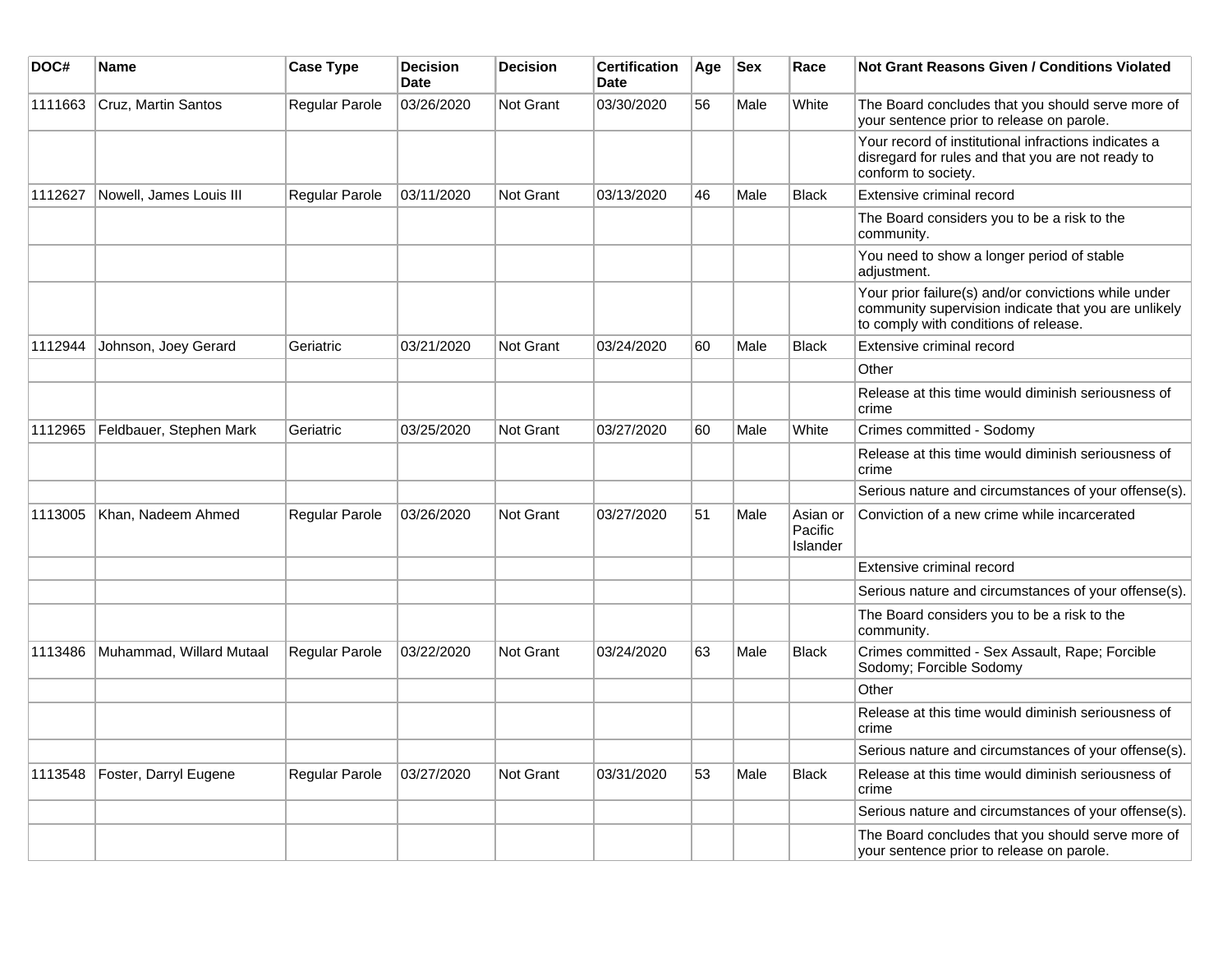| DOC#    | <b>Name</b>               | <b>Case Type</b> | <b>Decision</b><br><b>Date</b> | <b>Decision</b>  | <b>Certification</b><br><b>Date</b> | Age | <b>Sex</b> | Race         | <b>Not Grant Reasons Given / Conditions Violated</b>                                                                                                        |
|---------|---------------------------|------------------|--------------------------------|------------------|-------------------------------------|-----|------------|--------------|-------------------------------------------------------------------------------------------------------------------------------------------------------------|
| 1113548 | Foster, Darryl Eugene     | Regular Parole   | 03/27/2020                     | Not Grant        | 03/31/2020                          | 53  | Male       | <b>Black</b> | You need further participation in institutional work<br>and/or educational programs to indicate your positive<br>progression towards re-entry into society. |
| 1113925 | Creasy, Richard O         | Regular Parole   | 03/21/2020                     | Not Grant        | 03/23/2020                          | 54  | Male       | White        | Extensive criminal record                                                                                                                                   |
|         |                           |                  |                                |                  |                                     |     |            |              | Serious nature and circumstances of your offense(s).                                                                                                        |
| 1115065 | Hayes, Jimmy Lee          | Regular Parole   | 03/27/2020                     | <b>Not Grant</b> | 03/31/2020                          | 47  | Male       | <b>Black</b> | Release at this time would diminish seriousness of<br>crime                                                                                                 |
|         |                           |                  |                                |                  |                                     |     |            |              | Serious nature and circumstances of your offense(s).                                                                                                        |
|         |                           |                  |                                |                  |                                     |     |            |              | The Board concludes that you should serve more of<br>your sentence prior to release on parole.                                                              |
|         |                           |                  |                                |                  |                                     |     |            |              | You need further participation in institutional work<br>and/or educational programs to indicate your positive<br>progression towards re-entry into society. |
| 1115175 | Wright, Clarence Lee      | Regular Parole   | 03/05/2020                     | <b>Not Grant</b> | 03/06/2020                          | 63  | Male       | <b>Black</b> | Crimes committed - Kidnap/Abduct; Kidnap/Abduct;<br>Abduction: By Force, Intimidation Or Deception                                                          |
|         |                           |                  |                                |                  |                                     |     |            |              | History of violence.                                                                                                                                        |
|         |                           |                  |                                |                  |                                     |     |            |              | Release at this time would diminish seriousness of<br>crime                                                                                                 |
|         |                           |                  |                                |                  |                                     |     |            |              | Your prior failure(s) and/or convictions while under<br>community supervision indicate that you are unlikely<br>to comply with conditions of release.       |
| 1115321 | Askew, Darnell            | Regular Parole   | 03/26/2020                     | Not Grant        | 03/27/2020                          | 60  | Male       | <b>Black</b> | Crimes committed - Kidnap/Abduct; Kidnap/Abduct;<br>Sex Assault, Rape                                                                                       |
|         |                           |                  |                                |                  |                                     |     |            |              | History of substance abuse.                                                                                                                                 |
|         |                           |                  |                                |                  |                                     |     |            |              | Serious nature and circumstances of your offense(s).                                                                                                        |
| 1115743 | <b>Tyree, Willie Carl</b> | Regular Parole   | 03/27/2020                     | <b>Not Grant</b> | 03/30/2020                          | 45  | Male       | <b>Black</b> | Extensive criminal record                                                                                                                                   |
|         |                           |                  |                                |                  |                                     |     |            |              | The Board considers you to be a risk to the<br>community.                                                                                                   |
|         |                           |                  |                                |                  |                                     |     |            |              | You need to show a longer period of stable<br>adjustment.                                                                                                   |
|         |                           |                  |                                |                  |                                     |     |            |              | Your prior failure(s) and/or convictions while under<br>community supervision indicate that you are unlikely<br>to comply with conditions of release.       |
| 1116066 | Mccotter, William Scott   | Regular Parole   | 02/29/2020                     | <b>Not Grant</b> | 03/02/2020                          | 51  | Male       | White        | Crimes committed - Kidnap/Abduct; Unlawful<br>Wound/Bodily Injury                                                                                           |
|         |                           |                  |                                |                  |                                     |     |            |              | Release at this time would diminish seriousness of<br>crime                                                                                                 |
|         |                           |                  |                                |                  |                                     |     |            |              | Serious nature and circumstances of your offense(s).                                                                                                        |
|         |                           |                  |                                |                  |                                     |     |            |              | The Board considers you to be a risk to the<br>community.                                                                                                   |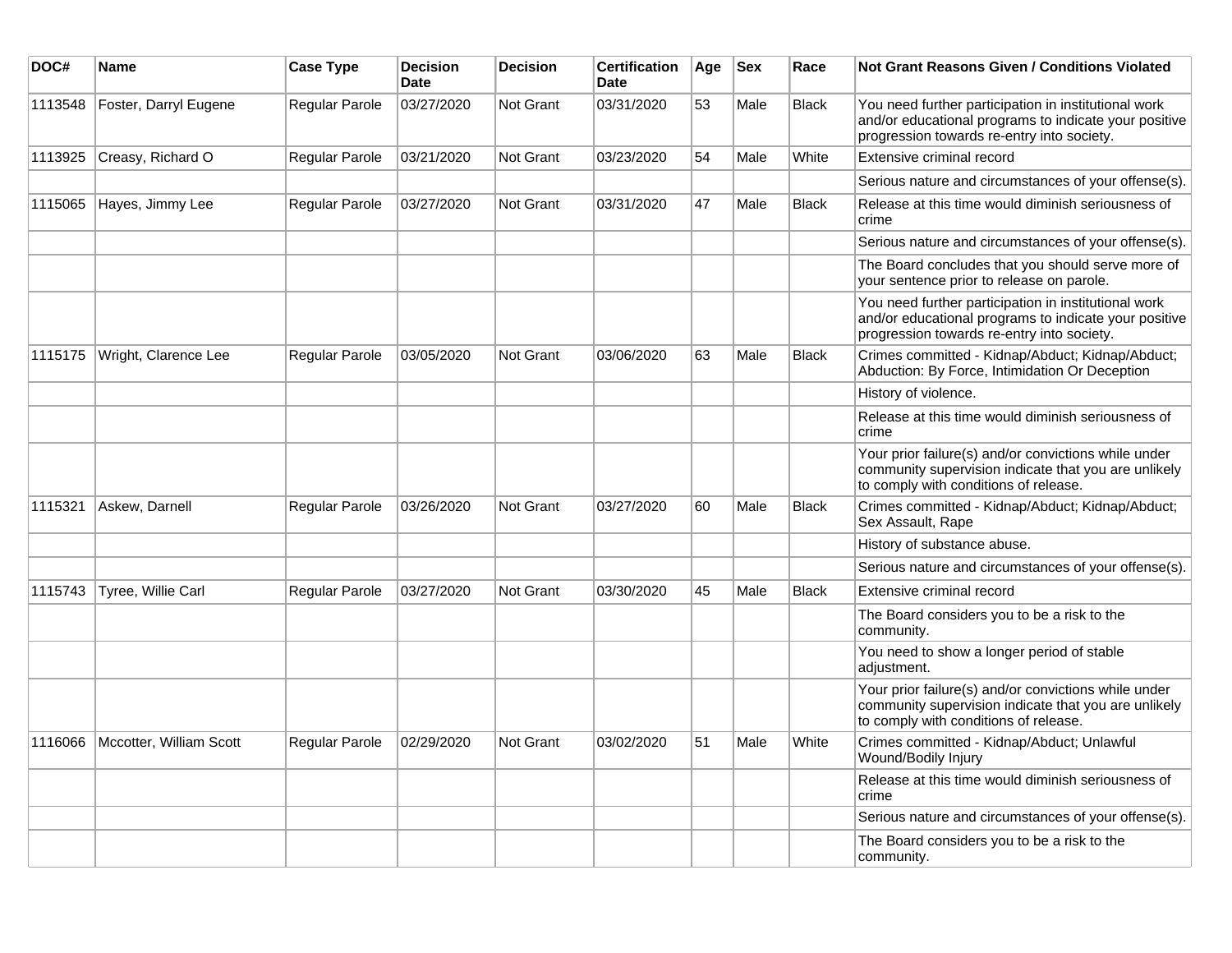| DOC#    | <b>Name</b>               | <b>Case Type</b> | <b>Decision</b><br><b>Date</b> | <b>Decision</b>  | <b>Certification</b><br><b>Date</b> | Age | <b>Sex</b> | Race         | <b>Not Grant Reasons Given / Conditions Violated</b>                                                                                                        |
|---------|---------------------------|------------------|--------------------------------|------------------|-------------------------------------|-----|------------|--------------|-------------------------------------------------------------------------------------------------------------------------------------------------------------|
| 1116367 | Canaday, Kevin Wayne      | Regular Parole   | 03/26/2020                     | Not Grant        | 03/27/2020                          | 52  | Male       | <b>Black</b> | Considering your offense and your institutional<br>records, the Board concludes that you should serve<br>more of your sentence before being paroled.        |
|         |                           |                  |                                |                  |                                     |     |            |              | Crimes committed - Forcible Sodomy; Cocaine-<br>Possess; Violation Drug Control Act                                                                         |
|         |                           |                  |                                |                  |                                     |     |            |              | Extensive criminal record                                                                                                                                   |
|         |                           |                  |                                |                  |                                     |     |            |              | The Board considers you to be a risk to the<br>community.                                                                                                   |
|         |                           |                  |                                |                  |                                     |     |            |              | Your prior failure(s) and/or convictions while under<br>community supervision indicate that you are unlikely<br>to comply with conditions of release.       |
| 1116541 | Mayberry, Richard Douglas | Regular Parole   | 03/17/2020                     | Not Grant        | 03/18/2020                          | 53  | Male       | White        | Serious nature and circumstances of your offense(s).                                                                                                        |
|         |                           |                  |                                |                  |                                     |     |            |              | The Board considers you to be a risk to the<br>community.                                                                                                   |
|         |                           |                  |                                |                  |                                     |     |            |              | You need further participation in institutional work<br>and/or educational programs to indicate your positive<br>progression towards re-entry into society. |
| 1116695 | Bane, Robert Allen        | Regular Parole   | 03/27/2020                     | Not Grant        | 03/31/2020                          | 56  | Male       | White        | Release at this time would diminish seriousness of<br>crime                                                                                                 |
|         |                           |                  |                                |                  |                                     |     |            |              | Serious nature and circumstances of your offense(s).                                                                                                        |
|         |                           |                  |                                |                  |                                     |     |            |              | The Board concludes that you should serve more of<br>your sentence prior to release on parole.                                                              |
|         |                           |                  |                                |                  |                                     |     |            |              | The Board considers you to be a risk to the<br>community.                                                                                                   |
|         |                           |                  |                                |                  |                                     |     |            |              | You need further participation in institutional work<br>and/or educational programs to indicate your positive<br>progression towards re-entry into society. |
| 1117860 | Hill, David T             | Regular Parole   | 03/26/2020                     | <b>Not Grant</b> | 03/27/2020                          | 53  | Male       | <b>Black</b> | Considering your offense and your institutional<br>records, the Board concludes that you should serve<br>more of your sentence before being paroled.        |
|         |                           |                  |                                |                  |                                     |     |            |              | Extensive criminal record                                                                                                                                   |
|         |                           |                  |                                |                  |                                     |     |            |              | The Board concludes that you should serve more of<br>your sentence prior to release on parole.                                                              |
|         |                           |                  |                                |                  |                                     |     |            |              | You need to show a longer period of stable<br>adjustment.                                                                                                   |
|         |                           |                  |                                |                  |                                     |     |            |              | Your prior failure(s) and/or convictions while under<br>community supervision indicate that you are unlikely<br>to comply with conditions of release.       |
| 1117996 | Chase, Wayne Allen        | Regular Parole   | 03/26/2020                     | <b>Not Grant</b> | 03/27/2020                          | 58  | Male       | White        | Serious nature and circumstances of your offense(s).                                                                                                        |
|         |                           |                  |                                |                  |                                     |     |            |              | The Board considers you to be a risk to the<br>community.                                                                                                   |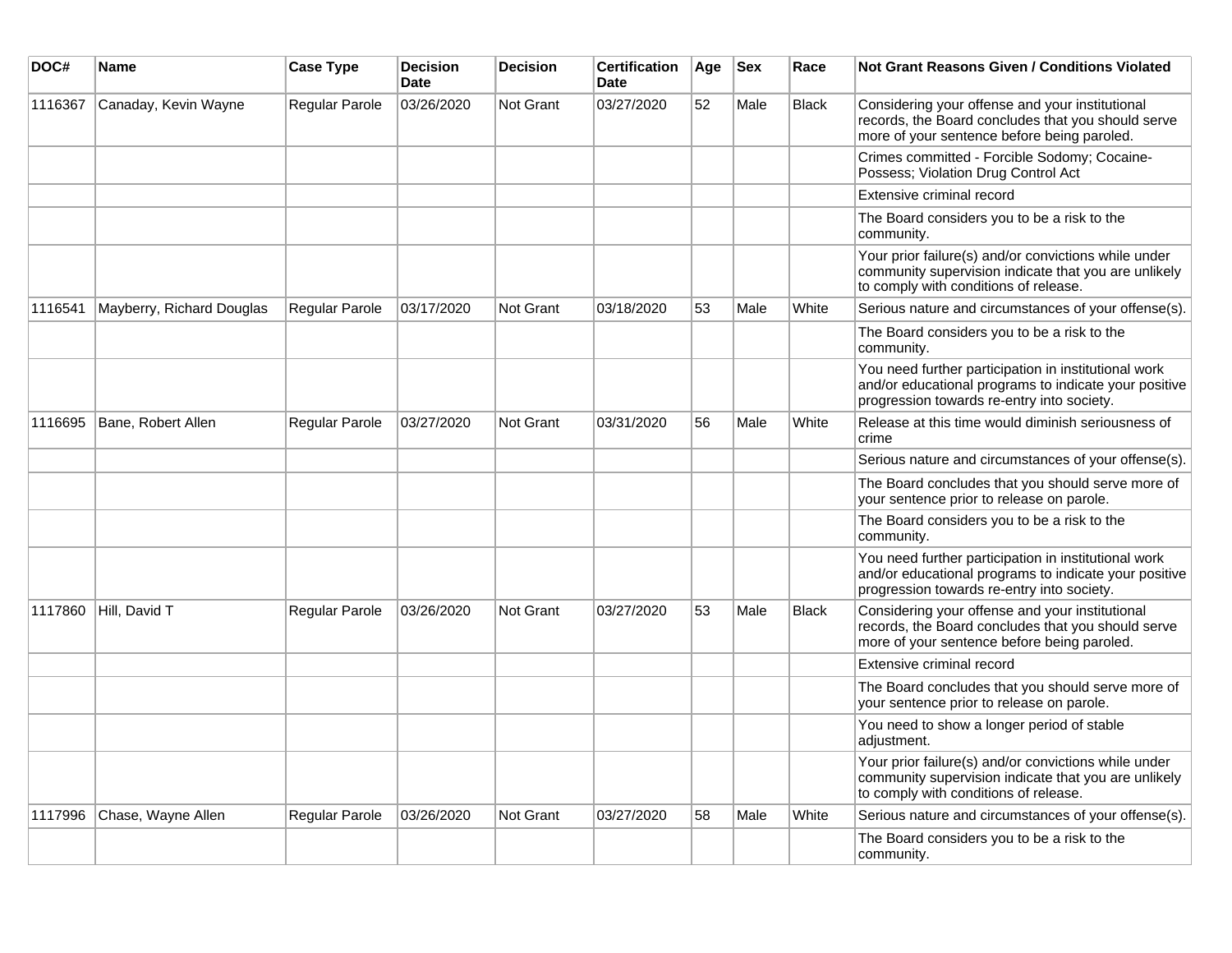| DOC#    | Name                            | <b>Case Type</b> | <b>Decision</b><br><b>Date</b> | <b>Decision</b>  | <b>Certification</b><br><b>Date</b> | Age | <b>Sex</b> | Race         | <b>Not Grant Reasons Given / Conditions Violated</b>                                                                                                        |
|---------|---------------------------------|------------------|--------------------------------|------------------|-------------------------------------|-----|------------|--------------|-------------------------------------------------------------------------------------------------------------------------------------------------------------|
| 1117996 | Chase, Wayne Allen              | Regular Parole   | 03/26/2020                     | Not Grant        | 03/27/2020                          | 58  | Male       | White        | You need to show a longer period of stable<br>adjustment.                                                                                                   |
| 1118194 | Braxton, Christopher<br>Darlawn | Regular Parole   | 03/31/2020                     | <b>Not Grant</b> | 03/31/2020                          | 54  | Male       | <b>Black</b> | Extensive criminal record                                                                                                                                   |
|         |                                 |                  |                                |                  |                                     |     |            |              | Serious nature and circumstances of your offense(s).                                                                                                        |
|         |                                 |                  |                                |                  |                                     |     |            |              | The Board concludes that you should serve more of<br>your sentence prior to release on parole.                                                              |
|         |                                 |                  |                                |                  |                                     |     |            |              | You need to show a longer period of stable<br>adjustment.                                                                                                   |
|         |                                 |                  |                                |                  |                                     |     |            |              | Your prior failure(s) and/or convictions while under<br>community supervision indicate that you are unlikely<br>to comply with conditions of release.       |
| 1118233 | Redinger, John A                | Regular Parole   | 03/21/2020                     | Not Grant        | 03/24/2020                          | 68  | Male       | White        | Crimes committed - Homicide-1st Degree; Larc-<br>Grand                                                                                                      |
|         |                                 |                  |                                |                  |                                     |     |            |              | Serious nature and circumstances of your offense(s).                                                                                                        |
|         |                                 |                  |                                |                  |                                     |     |            |              | The Board concludes that you should serve more of<br>your sentence prior to release on parole.                                                              |
| 1118811 | Abdullah, Sadat Muhammad        | Geriatric        | 03/27/2020                     | Not Grant        | 03/30/2020                          | 65  | Male       | <b>Black</b> | Crimes committed - Heroin-Sell; Cocaine-Sell;<br>Cocaine-Sell                                                                                               |
|         |                                 |                  |                                |                  |                                     |     |            |              | Serious nature and circumstances of your offense(s).                                                                                                        |
| 1118821 | Gause, Herbert                  | Regular Parole   | 03/11/2020                     | Not Grant        | 03/13/2020                          | 68  | Male       | <b>Black</b> | Crimes committed - Homicide-2Nd-Degree; Larc-<br>Petty 3Rd/Subsequent Off                                                                                   |
|         |                                 |                  |                                |                  |                                     |     |            |              | Extensive criminal record                                                                                                                                   |
|         |                                 |                  |                                |                  |                                     |     |            |              | The Board considers you to be a risk to the<br>community.                                                                                                   |
| 1119817 | Cox, Keith Lynorris             | Regular Parole   | 03/28/2020                     | <b>Not Grant</b> | 03/31/2020                          | 52  | Male       | <b>Black</b> | Crimes committed - Homicide/Murder; Homicide-<br>Capital; Robbery                                                                                           |
|         |                                 |                  |                                |                  |                                     |     |            |              | Serious nature and circumstances of your offense(s).                                                                                                        |
|         |                                 |                  |                                |                  |                                     |     |            |              | You need to show a longer period of stable<br>adjustment.                                                                                                   |
| 1121617 | Spain, Loshon Roberto           | Regular Parole   | 03/24/2020                     | Not Grant        | 03/26/2020                          | 48  | Male       | <b>Black</b> | Conviction of a new crime while incarcerated                                                                                                                |
|         |                                 |                  |                                |                  |                                     |     |            |              | Crimes committed - Kidnap/Abduct; Kidnap Minor<br>For Ransom; Sex Assault, Rape                                                                             |
|         |                                 |                  |                                |                  |                                     |     |            |              | Serious nature and circumstances of your offense(s).                                                                                                        |
|         |                                 |                  |                                |                  |                                     |     |            |              | The Board concludes that you should serve more of<br>your sentence prior to release on parole.                                                              |
|         |                                 |                  |                                |                  |                                     |     |            |              | You need further participation in institutional work<br>and/or educational programs to indicate your positive<br>progression towards re-entry into society. |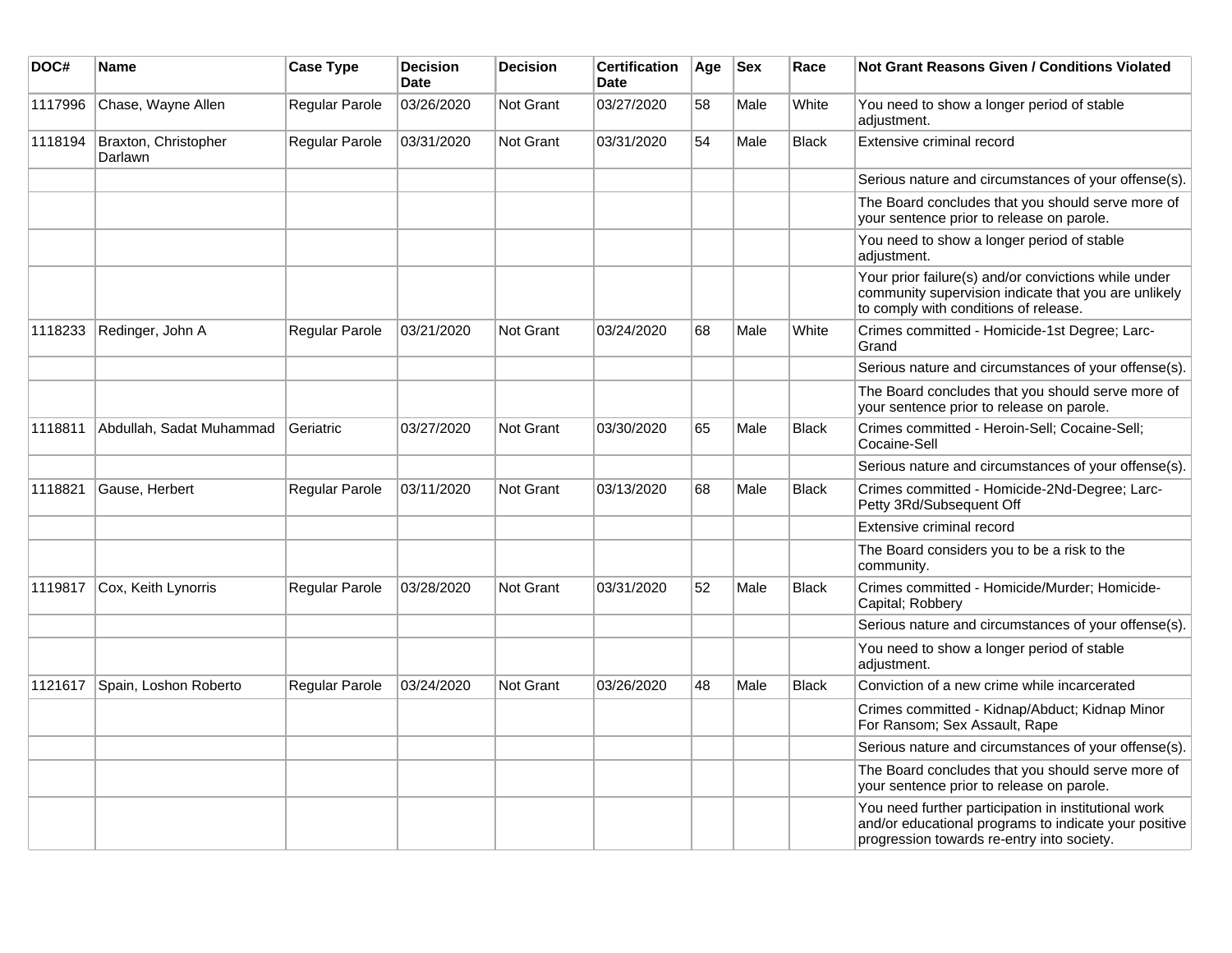| DOC#    | <b>Name</b>                 | <b>Case Type</b>      | <b>Decision</b><br><b>Date</b> | <b>Decision</b>  | <b>Certification</b><br>Date | Age | <b>Sex</b> | Race         | <b>Not Grant Reasons Given / Conditions Violated</b>                                                                                                        |
|---------|-----------------------------|-----------------------|--------------------------------|------------------|------------------------------|-----|------------|--------------|-------------------------------------------------------------------------------------------------------------------------------------------------------------|
| 1122050 | Mullen, Robert Eugene       | Geriatric             | 03/23/2020                     | <b>Not Grant</b> | 03/26/2020                   | 67  | Male       | White        | Crimes committed - Sodomy: Victim <13 Yrs;<br>Aggravated Sexual Battery: Victim <13 Yrs;<br>Aggravated Sexual Battery: Victim <13 Yrs                       |
|         |                             |                       |                                |                  |                              |     |            |              | Release at this time would diminish seriousness of<br>crime                                                                                                 |
|         |                             |                       |                                |                  |                              |     |            |              | Serious nature and circumstances of your offense(s).                                                                                                        |
|         |                             |                       |                                |                  |                              |     |            |              | The Board considers you to be a risk to the<br>community.                                                                                                   |
| 1122246 | Jackson, Samuel Lee         | Regular Parole        | 03/22/2020                     | <b>Not Grant</b> | 03/24/2020                   | 67  | Male       | Black        | Crimes committed - Kidnap/Abduct; Sex Assault,<br>Rape; Aggravated Sexual Battery                                                                           |
|         |                             |                       |                                |                  |                              |     |            |              | Extensive criminal record                                                                                                                                   |
|         |                             |                       |                                |                  |                              |     |            |              | Release at this time would diminish seriousness of<br>crime                                                                                                 |
|         |                             |                       |                                |                  |                              |     |            |              | Serious nature and circumstances of your offense(s).                                                                                                        |
| 1122447 | Davis, James Henry          | <b>Regular Parole</b> | 03/27/2020                     | <b>Not Grant</b> | 03/31/2020                   | 63  | Male       | <b>Black</b> | Extensive criminal record                                                                                                                                   |
|         |                             |                       |                                |                  |                              |     |            |              | History of violence.                                                                                                                                        |
|         |                             |                       |                                |                  |                              |     |            |              | Serious nature and circumstances of your offense(s).                                                                                                        |
|         |                             |                       |                                |                  |                              |     |            |              | You need further participation in institutional work<br>and/or educational programs to indicate your positive<br>progression towards re-entry into society. |
| 1123080 | King, Theodore Mckinley     | <b>Regular Parole</b> | 03/05/2020                     | <b>Not Grant</b> | 03/06/2020                   | 53  | Male       | <b>Black</b> | Crimes committed - Kidnap/Abduct; Sex Assault,<br>Rape; Robbery                                                                                             |
|         |                             |                       |                                |                  |                              |     |            |              | Extensive criminal record                                                                                                                                   |
|         |                             |                       |                                |                  |                              |     |            |              | The Board considers you to be a risk to the<br>community.                                                                                                   |
|         |                             |                       |                                |                  |                              |     |            |              | You need to show a longer period of stable<br>adjustment.                                                                                                   |
| 1123258 | Kolb, Douglas Jay           | Regular Parole        | 03/19/2020                     | <b>Not Grant</b> | 03/20/2020                   | 67  | Male       | White        | Crimes committed - Homicide-1st Degree; Robbery;<br>Drugs: Sell/Provide For Resale Sch I Or Ii                                                              |
|         |                             |                       |                                |                  |                              |     |            |              | Extensive criminal record                                                                                                                                   |
|         |                             |                       |                                |                  |                              |     |            |              | The Board concludes that you should serve more of<br>your sentence prior to release on parole.                                                              |
|         |                             |                       |                                |                  |                              |     |            |              | Your prior failure(s) and/or convictions while under<br>community supervision indicate that you are unlikely<br>to comply with conditions of release.       |
|         | 1123352 Marcotte, Alan John | Regular Parole        | 03/30/2020                     | Not Grant        | 03/31/2020                   | 53  | Male       | White        | Release at this time would diminish seriousness of<br>crime                                                                                                 |
|         |                             |                       |                                |                  |                              |     |            |              | Serious nature and circumstances of your offense(s).                                                                                                        |
| 1123522 | Nall, Michael C             | Regular Parole        | 03/27/2020                     | Not Grant        | 03/31/2020                   | 57  | Male       | Black        | Crimes committed - Homicide-1st Degree; Malicious<br>Wounding; Malicious Wounding                                                                           |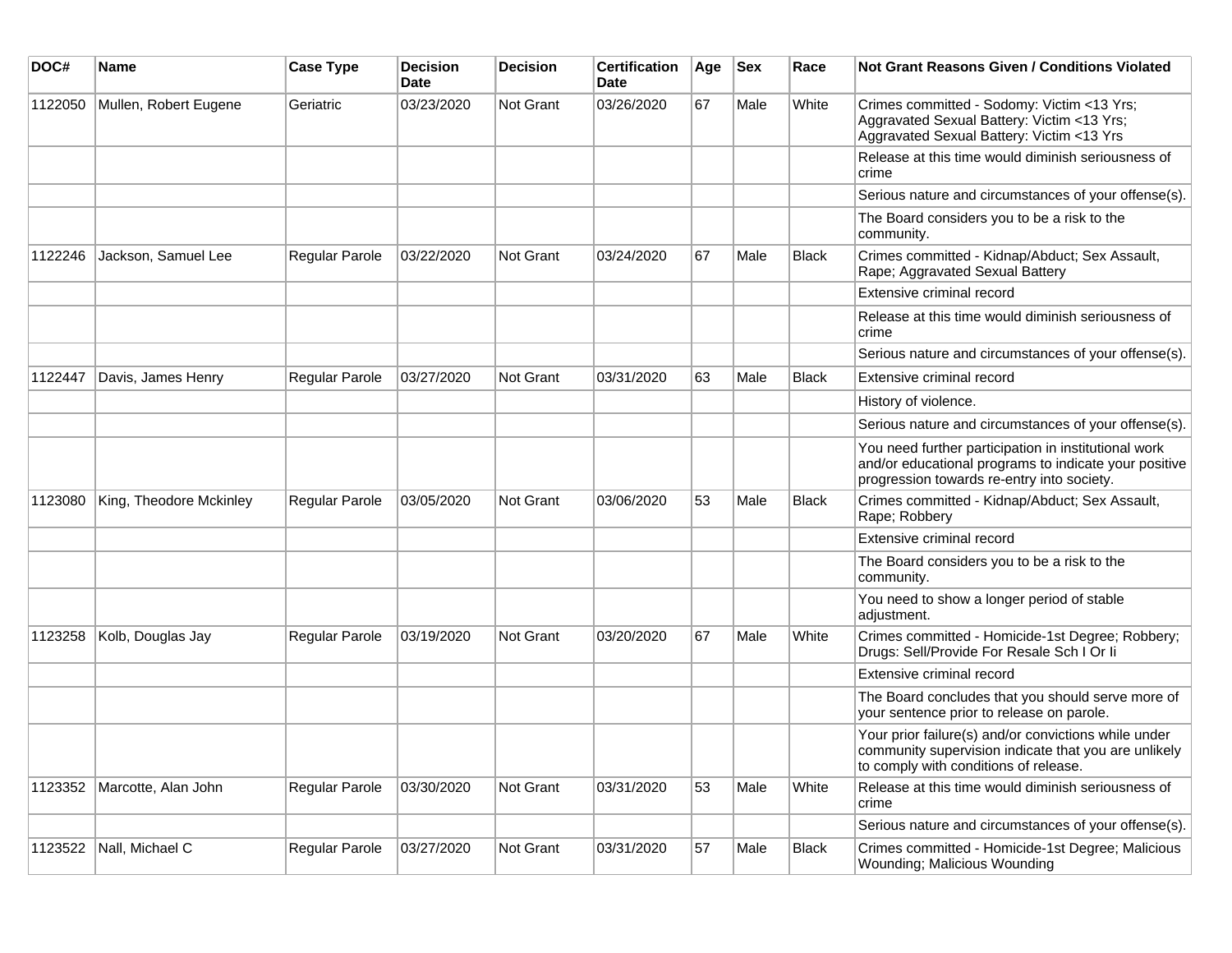| DOC#    | <b>Name</b>                | <b>Case Type</b>      | <b>Decision</b><br><b>Date</b> | <b>Decision</b> | <b>Certification</b><br>Date | Age | <b>Sex</b> | Race         | Not Grant Reasons Given / Conditions Violated                                                                                                               |
|---------|----------------------------|-----------------------|--------------------------------|-----------------|------------------------------|-----|------------|--------------|-------------------------------------------------------------------------------------------------------------------------------------------------------------|
| 1123522 | Nall, Michael C            | Regular Parole        | 03/27/2020                     | Not Grant       | 03/31/2020                   | 57  | Male       | Black        | Release at this time would diminish seriousness of<br>crime                                                                                                 |
|         |                            |                       |                                |                 |                              |     |            |              | Serious nature and circumstances of your offense(s).                                                                                                        |
| 1123524 | Al-Azim, Raheem Shakur     | Regular Parole        | 03/20/2020                     | Not Grant       | 03/23/2020                   | 51  | Male       | <b>Black</b> | Release at this time would diminish seriousness of<br>crime                                                                                                 |
|         |                            |                       |                                |                 |                              |     |            |              | Serious nature and circumstances of your offense(s).                                                                                                        |
| 1123791 | Pryear, Tyrone Jr.         | Regular Parole        | 03/31/2020                     | Not Grant       | 03/31/2020                   | 45  | Male       | <b>Black</b> | Crimes committed - Homicide-1st Degree; Use Of<br>Firearm In Felony; Assault And Battery                                                                    |
|         |                            |                       |                                |                 |                              |     |            |              | Extensive criminal record                                                                                                                                   |
|         |                            |                       |                                |                 |                              |     |            |              | Poor institutional adjustment (for example,<br>motivation/attitude, unfavorable reports, lack of<br>program involvement, etc.)                              |
|         |                            |                       |                                |                 |                              |     |            |              | Serious nature and circumstances of your offense(s).                                                                                                        |
| 1125202 | Todd, John Randall         | Regular Parole        | 02/29/2020                     | Not Grant       | 03/02/2020                   | 54  | Male       | White        | Crimes committed - Arson; Arson; Breaking And<br>Entering                                                                                                   |
|         |                            |                       |                                |                 |                              |     |            |              | The Board concludes that you should serve more of<br>your sentence prior to release on parole.                                                              |
|         |                            |                       |                                |                 |                              |     |            |              | You need further participation in institutional work<br>and/or educational programs to indicate your positive<br>progression towards re-entry into society. |
| 1125800 | Defriece, Lamonte Franklin | Geriatric             | 03/11/2020                     | Not Grant       | 03/13/2020                   | 61  | Male       | White        | Conviction of a new crime while incarcerated                                                                                                                |
|         |                            |                       |                                |                 |                              |     |            |              | Crimes committed - Homicide-2Nd-Degree; Unlawful<br>Wounding                                                                                                |
|         |                            |                       |                                |                 |                              |     |            |              | History of violence.                                                                                                                                        |
|         |                            |                       |                                |                 |                              |     |            |              | Release at this time would diminish seriousness of<br>crime                                                                                                 |
| 1126760 | Turner, Johnny Lemuel      | <b>Regular Parole</b> | 03/22/2020                     | Not Grant       | 03/26/2020                   | 59  | Male       | <b>Black</b> | Considering your offense and your institutional<br>records, the Board concludes that you should serve<br>more of your sentence before being paroled.        |
|         |                            |                       |                                |                 |                              |     |            |              | Extensive criminal record                                                                                                                                   |
|         |                            |                       |                                |                 |                              |     |            |              | The Board considers you to be a risk to the<br>community.                                                                                                   |
|         |                            |                       |                                |                 |                              |     |            |              | You need to show a longer period of stable<br>adjustment.                                                                                                   |
| 1127054 | Wyrick, Howard Wayne       | Regular Parole        | 03/14/2020                     | Not Grant       | 03/16/2020                   | 57  | Male       | White        | Crimes committed - Sex Assault, Rape; Forcible<br>Sodomy; Forcible Sodomy                                                                                   |
|         |                            |                       |                                |                 |                              |     |            |              | Serious nature and circumstances of your offense(s).                                                                                                        |
|         |                            |                       |                                |                 |                              |     |            |              | The Board considers you to be a risk to the<br>community.                                                                                                   |
| 1127088 | Jenkins, Jerry Durant      | Regular Parole        | 03/21/2020                     | Not Grant       | 03/24/2020                   | 59  | Male       | Black        | Crimes committed - Kidnap/Abduct; Sex Assault,<br>Rape; Robbery                                                                                             |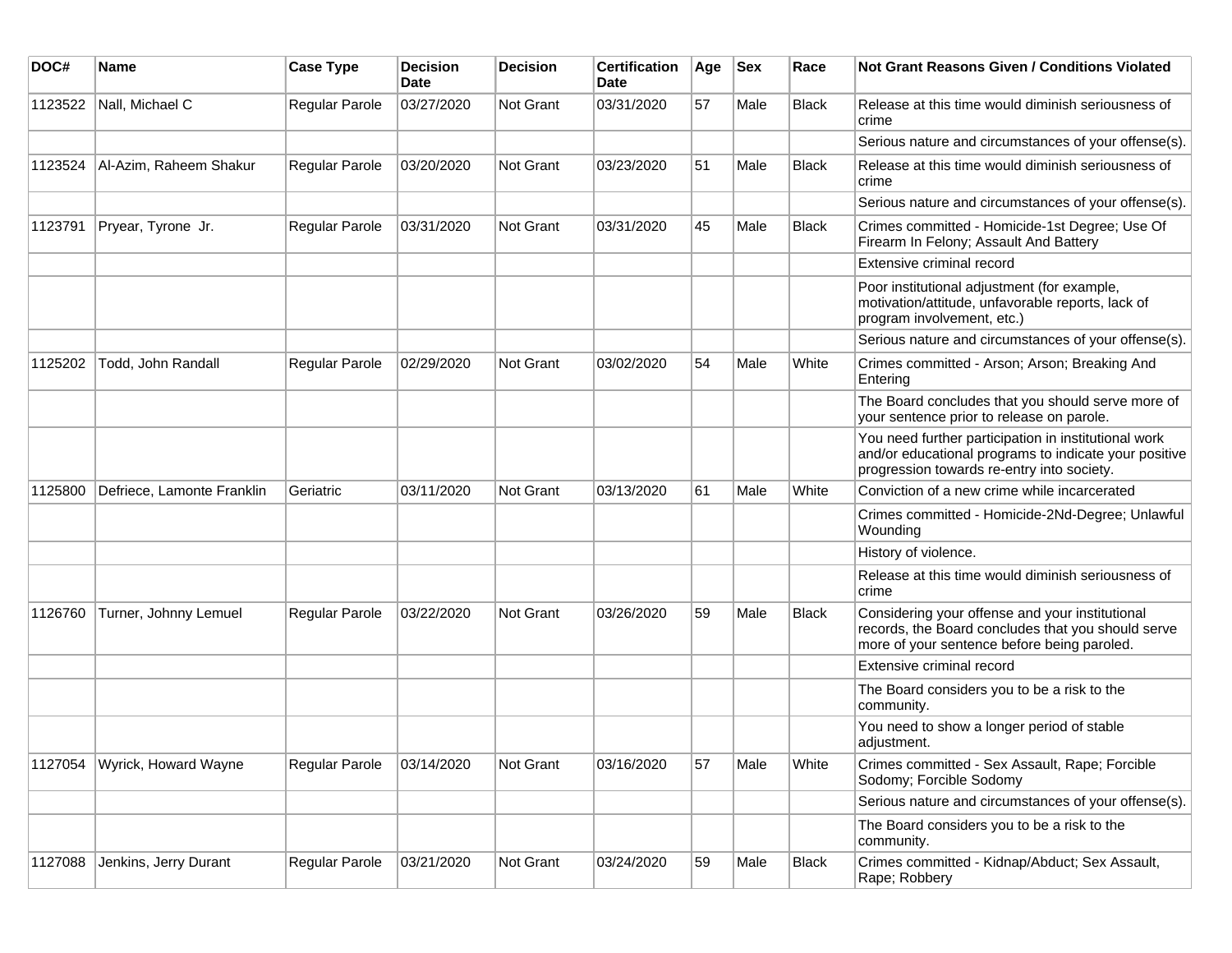| DOC#    | Name                  | <b>Case Type</b>      | <b>Decision</b><br>Date | <b>Decision</b> | <b>Certification</b><br>Date | Age | <b>Sex</b> | Race         | Not Grant Reasons Given / Conditions Violated                                                                                                                         |
|---------|-----------------------|-----------------------|-------------------------|-----------------|------------------------------|-----|------------|--------------|-----------------------------------------------------------------------------------------------------------------------------------------------------------------------|
| 1127088 | Jenkins, Jerry Durant | Regular Parole        | 03/21/2020              | Not Grant       | 03/24/2020                   | 59  | Male       | <b>Black</b> | History of violence.                                                                                                                                                  |
|         |                       |                       |                         |                 |                              |     |            |              | The Board concludes that you should serve more of<br>your sentence prior to release on parole.                                                                        |
|         |                       |                       |                         |                 |                              |     |            |              | The Board considers you to be a risk to the<br>community.                                                                                                             |
| 1128576 | Casey, Donald Eugene  | Geriatric             | 03/26/2020              | Not Grant       | 03/31/2020                   | 65  | Male       | White        | Serious nature and circumstances of your offense(s).                                                                                                                  |
|         |                       |                       |                         |                 |                              |     |            |              | The Board considers you to be a risk to the<br>community.                                                                                                             |
| 1130336 | Jones, George Lee     | Geriatric             | 03/26/2020              | Not Grant       | 03/27/2020                   | 85  | Male       | <b>Black</b> | Crimes committed - Rape: Intercourse W/ Victim <13<br>Yrs; Aggravated Sexual Battery: Victim <13 Yrs;<br>(Attempted)Sodomy: By Force Or Victim<br><b>Helplessness</b> |
|         |                       |                       |                         |                 |                              |     |            |              | Release at this time would diminish seriousness of<br>crime                                                                                                           |
|         |                       |                       |                         |                 |                              |     |            |              | Serious nature and circumstances of your offense(s).                                                                                                                  |
| 1130790 | Jimenez, Jovino       | Geriatric             | 03/29/2020              | Not Grant       | 03/31/2020                   | 62  | Male       | White        | Extensive criminal record                                                                                                                                             |
|         |                       |                       |                         |                 |                              |     |            |              | Release at this time would diminish seriousness of<br>crime                                                                                                           |
|         |                       |                       |                         |                 |                              |     |            |              | Serious nature and circumstances of your offense(s).                                                                                                                  |
| 1130856 | Moore, Dwan Jose      | Regular Parole        | 03/27/2020              | Not Grant       | 03/31/2020                   | 66  | Male       | <b>Black</b> | Crimes committed - Homicide/Murder                                                                                                                                    |
|         |                       |                       |                         |                 |                              |     |            |              | The Board concludes that you should serve more of<br>your sentence prior to release on parole.                                                                        |
|         |                       |                       |                         |                 |                              |     |            |              | You need further participation in institutional work<br>and/or educational programs to indicate your positive<br>progression towards re-entry into society.           |
|         |                       |                       |                         |                 |                              |     |            |              | You need to show a longer period of stable<br>adjustment.                                                                                                             |
| 1131371 | Doyle, Charles Lloyd  | <b>Regular Parole</b> | 03/29/2020              | Not Grant       | 03/31/2020                   | 47  | Male       | <b>Black</b> | Extensive criminal record                                                                                                                                             |
|         |                       |                       |                         |                 |                              |     |            |              | History of violence.                                                                                                                                                  |
|         |                       |                       |                         |                 |                              |     |            |              | Release at this time would diminish seriousness of<br>crime                                                                                                           |
|         |                       |                       |                         |                 |                              |     |            |              | The Board concludes that you should serve more of<br>your sentence prior to release on parole.                                                                        |
|         |                       |                       |                         |                 |                              |     |            |              | Your prior failure(s) and/or convictions while under<br>community supervision indicate that you are unlikely<br>to comply with conditions of release.                 |
| 1131482 | Hooper, Craig Aaron   | <b>Regular Parole</b> | 03/28/2020              | Not Grant       | 03/31/2020                   | 60  | Male       | White        | Crimes committed - Statutory Burglary; Statutory<br>Burglary; Statutory Burglary                                                                                      |
|         |                       |                       |                         |                 |                              |     |            |              | History of violence.                                                                                                                                                  |
|         |                       |                       |                         |                 |                              |     |            |              | Serious nature and circumstances of your offense(s).                                                                                                                  |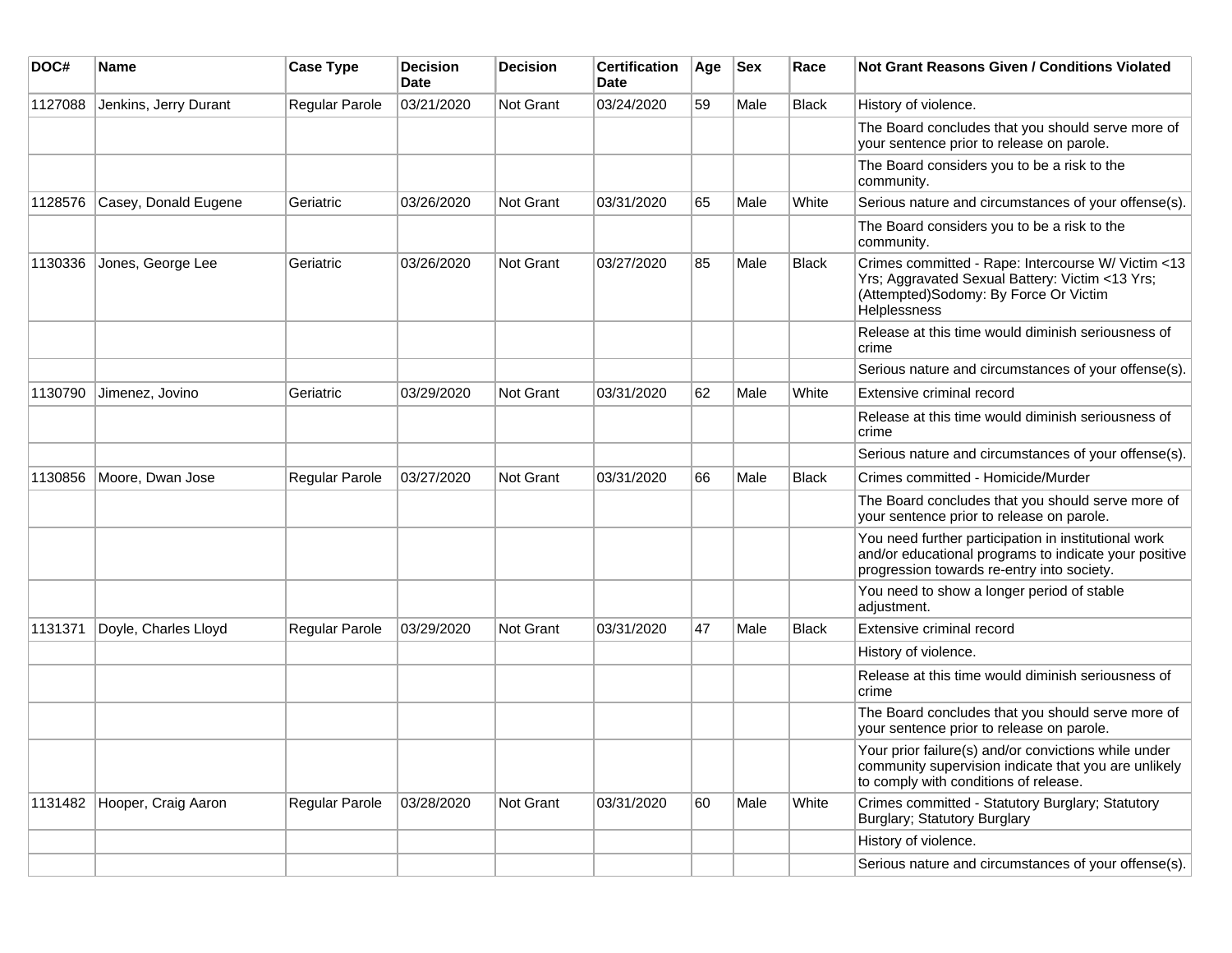| DOC#    | <b>Name</b>            | <b>Case Type</b>      | <b>Decision</b><br><b>Date</b> | <b>Decision</b> | <b>Certification</b><br>Date | Age | <b>Sex</b> | Race         | Not Grant Reasons Given / Conditions Violated                                                                                                         |
|---------|------------------------|-----------------------|--------------------------------|-----------------|------------------------------|-----|------------|--------------|-------------------------------------------------------------------------------------------------------------------------------------------------------|
| 1131482 | Hooper, Craig Aaron    | Regular Parole        | 03/28/2020                     | Not Grant       | 03/31/2020                   | 60  | Male       | White        | Your record indicates a serious disregard for the<br>property rights of others.                                                                       |
| 1131653 | Sheppard, Anthony Wade | Regular Parole        | 03/30/2020                     | Not Grant       | 03/31/2020                   | 51  | Male       | White        | Crimes committed - Sex Assault, Rape; Malicious<br>Wounding; Larc-Grand                                                                               |
|         |                        |                       |                                |                 |                              |     |            |              | Release at this time would diminish seriousness of<br>crime                                                                                           |
| 1132893 | Nappier, Michael       | Geriatric             | 03/24/2020                     | Not Grant       | 03/26/2020                   | 77  | Male       | White        | Extensive criminal record                                                                                                                             |
|         |                        |                       |                                |                 |                              |     |            |              | History of violence.                                                                                                                                  |
|         |                        |                       |                                |                 |                              |     |            |              | Serious nature and circumstances of your offense(s).                                                                                                  |
|         |                        |                       |                                |                 |                              |     |            |              | The Board considers you to be a risk to the<br>community.                                                                                             |
| 1133657 | Smith, Charles Frank   | Regular Parole        | 03/26/2020                     | Not Grant       | 03/31/2020                   | 61  | Male       | <b>Black</b> | Extensive criminal record                                                                                                                             |
|         |                        |                       |                                |                 |                              |     |            |              | Other                                                                                                                                                 |
|         |                        |                       |                                |                 |                              |     |            |              | Serious nature and circumstances of your offense(s).                                                                                                  |
|         |                        |                       |                                |                 |                              |     |            |              | Your prior failure(s) and/or convictions while under<br>community supervision indicate that you are unlikely<br>to comply with conditions of release. |
| 1134116 | Ali, Azar              | Regular Parole        | 03/30/2020                     | Not Grant       | 03/31/2020                   | 53  | Male       | Black        | Crimes committed - Homicide-1st Degree; Robbery;<br>Use Of Firearm In Felony                                                                          |
|         |                        |                       |                                |                 |                              |     |            |              | Serious nature and circumstances of your offense(s).                                                                                                  |
|         |                        |                       |                                |                 |                              |     |            |              | The Board concludes that you should serve more of<br>your sentence prior to release on parole.                                                        |
|         |                        |                       |                                |                 |                              |     |            |              | The Board considers you to be a risk to the<br>community.                                                                                             |
| 1134243 | Larson, Stephen J      | Regular Parole        | 03/26/2020                     | Not Grant       | 03/26/2020                   | 64  | Male       | White        | Other                                                                                                                                                 |
|         |                        |                       |                                |                 |                              |     |            |              | Serious nature and circumstances of your offense(s).                                                                                                  |
| 1135561 | Cooley, George Edward  | <b>Regular Parole</b> | 03/16/2020                     | Not Grant       | 03/18/2020                   | 82  | Male       | <b>Black</b> | Crimes committed - Sex Assault, Rape; Sex Assault,<br>Rape; Robbery                                                                                   |
|         |                        |                       |                                |                 |                              |     |            |              | Other                                                                                                                                                 |
|         |                        |                       |                                |                 |                              |     |            |              | Serious nature and circumstances of your offense(s).                                                                                                  |
| 1135684 | Nelson, Donald Edward  | <b>Regular Parole</b> | 03/27/2020                     | Not Grant       | 03/31/2020                   | 71  | Male       | <b>Black</b> | Crimes committed - Sex Assault, Rape; Sex Assault,<br>Rape; Sex Assault, Rape                                                                         |
|         |                        |                       |                                |                 |                              |     |            |              | Serious nature and circumstances of your offense(s).                                                                                                  |
| 1135803 | Reyes, Nicolas         | <b>Regular Parole</b> | 03/03/2020                     | Not Grant       | 03/04/2020                   | 55  | Male       | White        | Serious nature and circumstances of your offense(s).                                                                                                  |
|         |                        |                       |                                |                 |                              |     |            |              | The Board concludes that you should serve more of<br>your sentence prior to release on parole.                                                        |
|         |                        |                       |                                |                 |                              |     |            |              | The Board considers you to be a risk to the<br>community.                                                                                             |
| 1137517 | Travers, Michael Ervin | Regular Parole        | 03/31/2020                     | Not Grant       | 03/31/2020                   | 60  | Male       | White        | Extensive criminal record                                                                                                                             |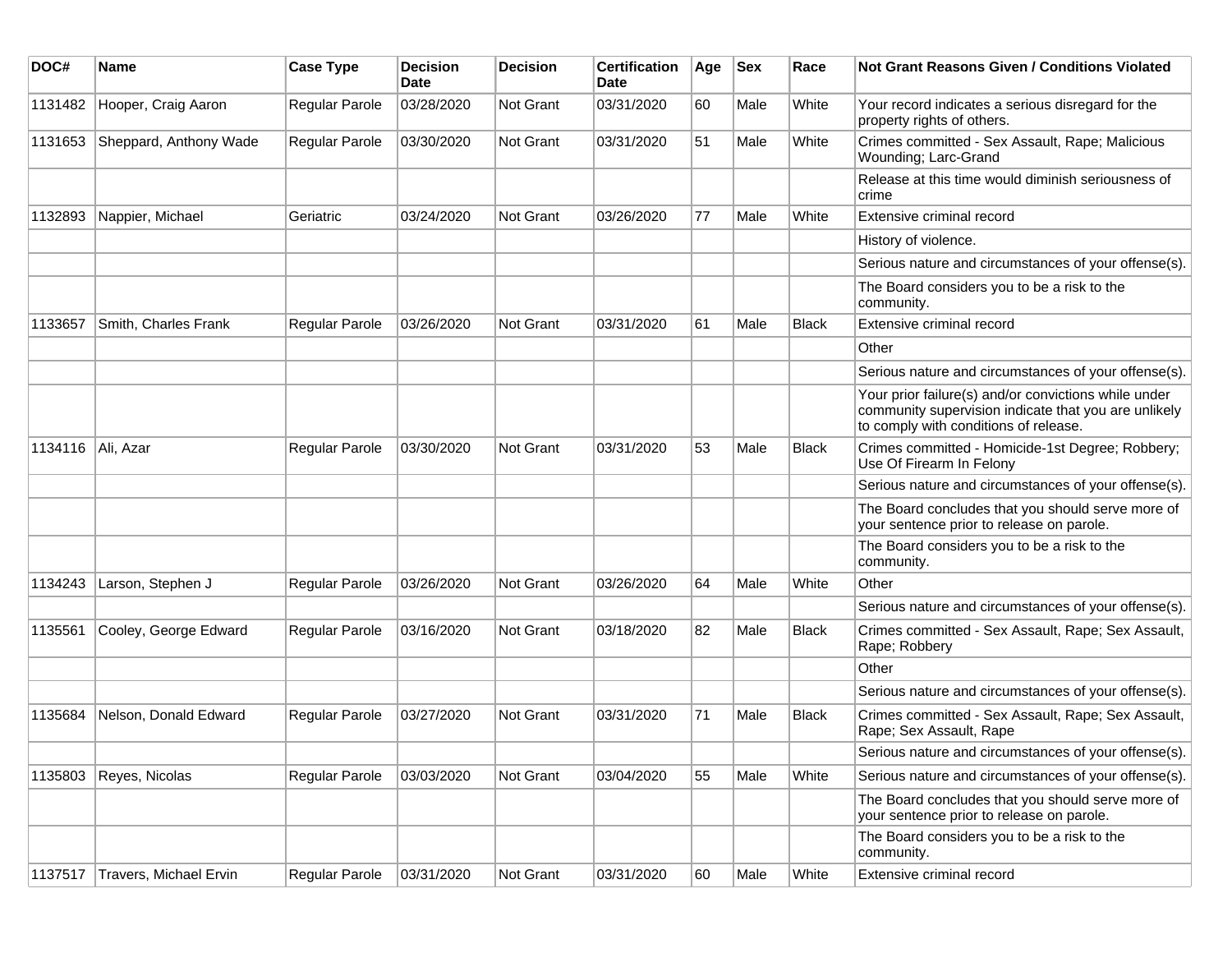| DOC#    | <b>Name</b>             | <b>Case Type</b>      | <b>Decision</b><br>Date | <b>Decision</b>  | <b>Certification</b><br>Date | Age | <b>Sex</b> | Race         | <b>Not Grant Reasons Given / Conditions Violated</b>                                                                                                  |
|---------|-------------------------|-----------------------|-------------------------|------------------|------------------------------|-----|------------|--------------|-------------------------------------------------------------------------------------------------------------------------------------------------------|
| 1137517 | Travers, Michael Ervin  | <b>Regular Parole</b> | 03/31/2020              | Not Grant        | 03/31/2020                   | 60  | Male       | White        | Release at this time would diminish seriousness of<br>crime                                                                                           |
|         |                         |                       |                         |                  |                              |     |            |              | Serious nature and circumstances of your offense(s).                                                                                                  |
| 1137564 | Wilson, Charles Edward  | Regular Parole        | 03/31/2020              | <b>Not Grant</b> | 03/31/2020                   | 74  | Male       | Black        | Extensive criminal record                                                                                                                             |
|         |                         |                       |                         |                  |                              |     |            |              | Other                                                                                                                                                 |
|         |                         |                       |                         |                  |                              |     |            |              | Serious nature and circumstances of your offense(s).                                                                                                  |
|         |                         |                       |                         |                  |                              |     |            |              | Your prior failure(s) and/or convictions while under<br>community supervision indicate that you are unlikely<br>to comply with conditions of release. |
| 1138699 | Hunley, Robert James    | Regular Parole        | 03/26/2020              | Not Grant        | 03/27/2020                   | 77  | Male       | White        | Crimes committed - Abduct-No Ransom Or Asslt;<br>Abduct-No Ransom Or Asslt; Sex Assault, Rape                                                         |
|         |                         |                       |                         |                  |                              |     |            |              | Other                                                                                                                                                 |
|         |                         |                       |                         |                  |                              |     |            |              | Poor institutional adjustment (for example,<br>motivation/attitude, unfavorable reports, lack of<br>program involvement, etc.)                        |
|         |                         |                       |                         |                  |                              |     |            |              | Your prior failure(s) and/or convictions while under<br>community supervision indicate that you are unlikely<br>to comply with conditions of release. |
| 1139133 | Fisher, Bruce           | Regular Parole        | 03/03/2020              | <b>Not Grant</b> | 03/04/2020                   | 58  | Male       | White        | Crimes committed - Homicide-1st Degree; Robbery;<br><b>Burglary</b>                                                                                   |
|         |                         |                       |                         |                  |                              |     |            |              | Release at this time would diminish seriousness of<br>crime                                                                                           |
|         |                         |                       |                         |                  |                              |     |            |              | Serious nature and circumstances of your offense(s).                                                                                                  |
|         |                         |                       |                         |                  |                              |     |            |              | The Board concludes that you should serve more of<br>your sentence prior to release on parole.                                                        |
| 1139234 | Brown, Leonard          | Geriatric             | 03/31/2020              | Not Grant        | 03/31/2020                   | 60  | Male       | <b>Black</b> | Extensive criminal record                                                                                                                             |
|         |                         |                       |                         |                  |                              |     |            |              | Release at this time would diminish seriousness of<br>crime                                                                                           |
|         |                         |                       |                         |                  |                              |     |            |              | Serious nature and circumstances of your offense(s).                                                                                                  |
|         |                         |                       |                         |                  |                              |     |            |              | The Board concludes that you should serve more of<br>your sentence prior to release on parole.                                                        |
|         |                         |                       |                         |                  |                              |     |            |              | Your prior failure(s) and/or convictions while under<br>community supervision indicate that you are unlikely<br>to comply with conditions of release. |
|         |                         |                       |                         |                  |                              |     |            |              | Your record of institutional infractions indicates a<br>disregard for rules and that you are not ready to<br>conform to society.                      |
| 1139313 | Pritchard, Larry Donald | Regular Parole        | 03/26/2020              | <b>Not Grant</b> | 03/27/2020                   | 64  | Male       | Black        | Crimes committed - Homicide/Murder; Arson                                                                                                             |
|         |                         |                       |                         |                  |                              |     |            |              | Release at this time would diminish seriousness of<br>crime                                                                                           |
|         |                         |                       |                         |                  |                              |     |            |              | Serious nature and circumstances of your offense(s).                                                                                                  |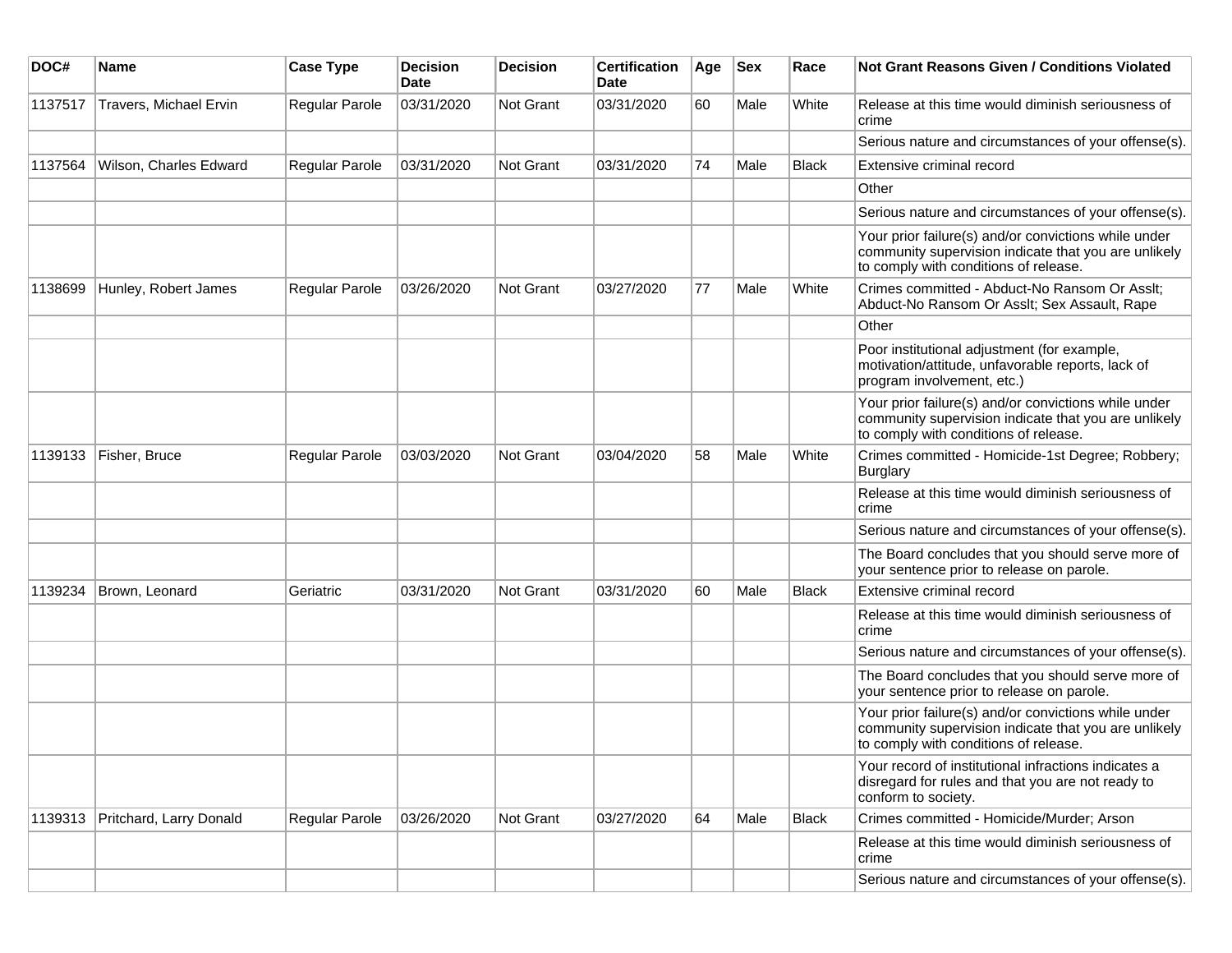| DOC#    | Name                      | <b>Case Type</b> | Decision<br><b>Date</b> | Decision         | <b>Certification</b><br><b>Date</b> | Age | <b>Sex</b> | Race         | Not Grant Reasons Given / Conditions Violated                                                                                                               |
|---------|---------------------------|------------------|-------------------------|------------------|-------------------------------------|-----|------------|--------------|-------------------------------------------------------------------------------------------------------------------------------------------------------------|
| 1139573 | Mckinzie, Alfred Lee      | Regular Parole   | 03/03/2020              | Not Grant        | 03/04/2020                          | 66  | Male       | <b>Black</b> | Considering your offense and your institutional<br>records, the Board concludes that you should serve<br>more of your sentence before being paroled.        |
|         |                           |                  |                         |                  |                                     |     |            |              | Extensive criminal record                                                                                                                                   |
|         |                           |                  |                         |                  |                                     |     |            |              | History of substance abuse.                                                                                                                                 |
|         |                           |                  |                         |                  |                                     |     |            |              | The Board considers you to be a risk to the<br>community.                                                                                                   |
|         |                           |                  |                         |                  |                                     |     |            |              | You need further participation in institutional work<br>and/or educational programs to indicate your positive<br>progression towards re-entry into society. |
|         |                           |                  |                         |                  |                                     |     |            |              | Your prior failure(s) and/or convictions while under<br>community supervision indicate that you are unlikely<br>to comply with conditions of release.       |
| 1139662 | Lewis, Henry William      | Regular Parole   | 03/27/2020              | Not Grant        | 03/31/2020                          | 62  | Male       | <b>Black</b> | Crimes committed - Felony Assault; Statutory<br>Burglary; Statutory Burglary                                                                                |
|         |                           |                  |                         |                  |                                     |     |            |              | The Board concludes that you should serve more of<br>your sentence prior to release on parole.                                                              |
|         |                           |                  |                         |                  |                                     |     |            |              | You need further participation in institutional work<br>and/or educational programs to indicate your positive<br>progression towards re-entry into society. |
| 1139786 | Sorrell, Marvin Theodore  | Regular Parole   | 03/10/2020              | <b>Not Grant</b> | 03/10/2020                          | 63  | Male       | <b>Black</b> | Extensive criminal record                                                                                                                                   |
|         |                           |                  |                         |                  |                                     |     |            |              | Other                                                                                                                                                       |
|         |                           |                  |                         |                  |                                     |     |            |              | The Board considers you to be a risk to the<br>community.                                                                                                   |
|         |                           |                  |                         |                  |                                     |     |            |              | Your prior failure(s) and/or convictions while under<br>community supervision indicate that you are unlikely<br>to comply with conditions of release.       |
| 1140293 | Brown, James Everette Jr. | Regular Parole   | 03/06/2020              | Not Grant        | 03/10/2020                          | 53  | Male       | White        | No Interest in Parole                                                                                                                                       |
| 1140357 | Wiggins, Reginald Allen   | Regular Parole   | 03/02/2020              | <b>Not Grant</b> | 03/04/2020                          | 49  | Male       | <b>Black</b> | Extensive criminal record                                                                                                                                   |
|         |                           |                  |                         |                  |                                     |     |            |              | Release at this time would diminish seriousness of<br>crime                                                                                                 |
|         |                           |                  |                         |                  |                                     |     |            |              | You need further participation in institutional work<br>and/or educational programs to indicate your positive<br>progression towards re-entry into society. |
|         |                           |                  |                         |                  |                                     |     |            |              | Your prior failure(s) and/or convictions while under<br>community supervision indicate that you are unlikely<br>to comply with conditions of release.       |
| 1140531 | Scott, Raymond Randolph   | Geriatric        | 03/27/2020              | Not Grant        | 03/31/2020                          | 62  | Male       | <b>Black</b> | Extensive criminal record                                                                                                                                   |
|         |                           |                  |                         |                  |                                     |     |            |              | Serious nature and circumstances of your offense(s).                                                                                                        |
|         |                           |                  |                         |                  |                                     |     |            |              | The Board considers you to be a risk to the<br>community.                                                                                                   |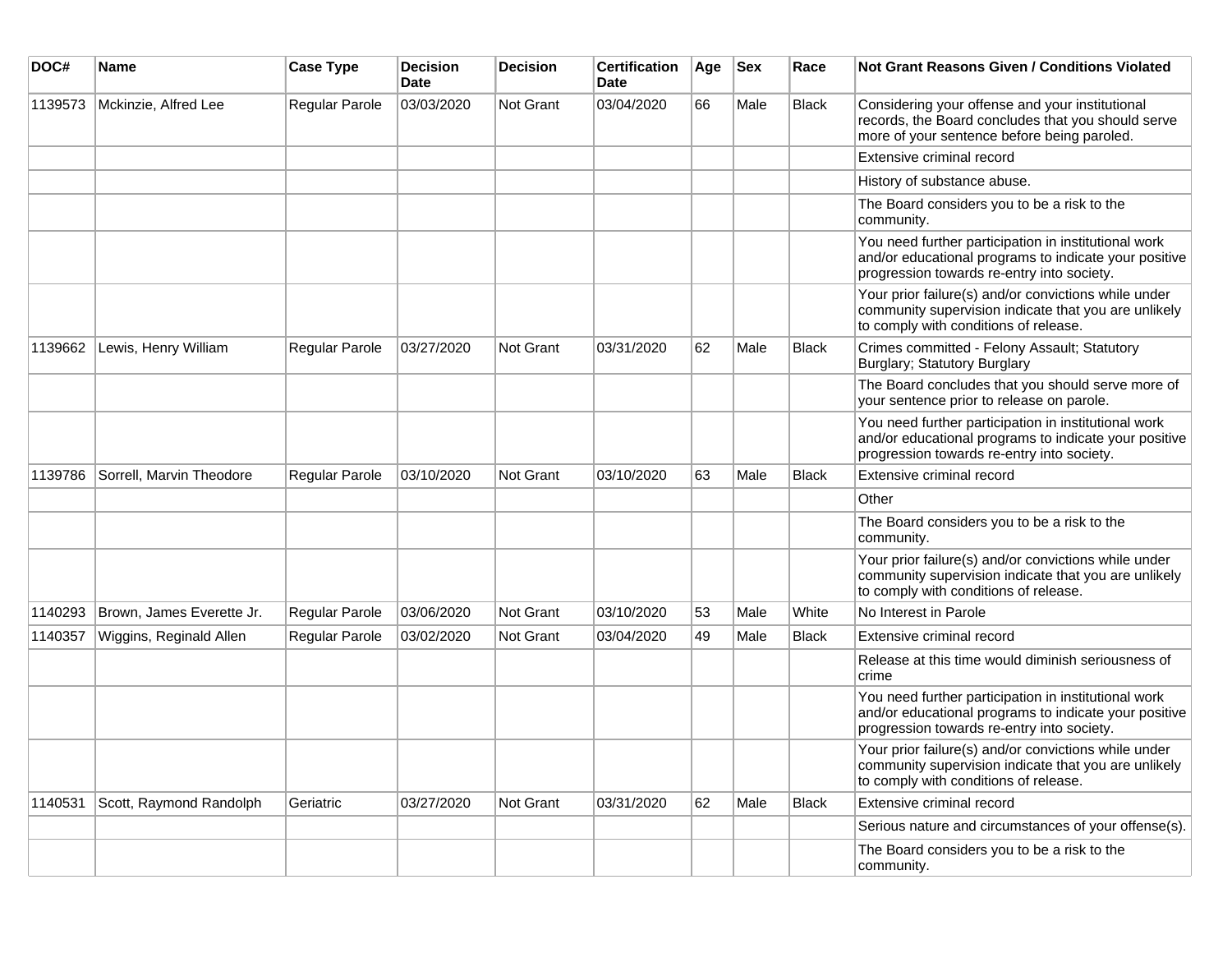| DOC#    | <b>Name</b>               | <b>Case Type</b> | <b>Decision</b><br>Date | <b>Decision</b>  | <b>Certification</b><br>Date | Age | <b>Sex</b> | Race         | Not Grant Reasons Given / Conditions Violated                                                                                                         |
|---------|---------------------------|------------------|-------------------------|------------------|------------------------------|-----|------------|--------------|-------------------------------------------------------------------------------------------------------------------------------------------------------|
| 1141190 | Roberson, Vance Eugene    | Regular Parole   | 03/26/2020              | <b>Not Grant</b> | 03/27/2020                   | 60  | Male       | <b>Black</b> | Conviction of a new crime while incarcerated                                                                                                          |
|         |                           |                  |                         |                  |                              |     |            |              | Crimes committed - Robbery; Robbery; Assault: On<br>Law Enf/Judge/DOC/Fire/Emerg Person                                                               |
|         |                           |                  |                         |                  |                              |     |            |              | Your prior failure(s) and/or convictions while under<br>community supervision indicate that you are unlikely<br>to comply with conditions of release. |
|         |                           |                  |                         |                  |                              |     |            |              | Your record of institutional infractions indicates a<br>disregard for rules and that you are not ready to<br>conform to society.                      |
| 1141319 | Davis, Noah               | Regular Parole   | 03/27/2020              | Not Grant        | 03/31/2020                   | 54  | Male       | Black        | Crimes committed - Homicide/Murder; Abduct-No<br>Ransom Or Asslt; Robbery                                                                             |
|         |                           |                  |                         |                  |                              |     |            |              | Extensive criminal record                                                                                                                             |
|         |                           |                  |                         |                  |                              |     |            |              | Release at this time would diminish seriousness of<br>crime                                                                                           |
|         |                           |                  |                         |                  |                              |     |            |              | Serious nature and circumstances of your offense(s).                                                                                                  |
|         |                           |                  |                         |                  |                              |     |            |              | The Board concludes that you should serve more of<br>your sentence prior to release on parole.                                                        |
| 1141865 | Butler, Samuel Ray        | Regular Parole   | 03/28/2020              | Not Grant        | 03/31/2020                   | 71  | Male       | White        | Release at this time would diminish seriousness of<br>crime                                                                                           |
|         |                           |                  |                         |                  |                              |     |            |              | Serious nature and circumstances of your offense(s).                                                                                                  |
| 1142417 | Roy, Michael Lee          | Regular Parole   | 03/27/2020              | <b>Not Grant</b> | 03/31/2020                   | 64  | Male       | <b>Black</b> | Crimes committed - Sex Assault, Rape; Sex Assault,<br>Rape; Unlawful Wound/Bodily Injury                                                              |
|         |                           |                  |                         |                  |                              |     |            |              | Extensive criminal record                                                                                                                             |
|         |                           |                  |                         |                  |                              |     |            |              | Your prior failure(s) and/or convictions while under<br>community supervision indicate that you are unlikely<br>to comply with conditions of release. |
| 1142540 | Valentine, Julius Houston | Geriatric        | 03/11/2020              | <b>Not Grant</b> | 03/13/2020                   | 64  | Male       | Black        | Crimes committed - Sex Assault, Rape; Robbery -<br>Attempted; Malicious Wounding                                                                      |
|         |                           |                  |                         |                  |                              |     |            |              | Extensive criminal record                                                                                                                             |
|         |                           |                  |                         |                  |                              |     |            |              | History of violence.                                                                                                                                  |
|         |                           |                  |                         |                  |                              |     |            |              | Release at this time would diminish seriousness of<br>crime                                                                                           |
|         |                           |                  |                         |                  |                              |     |            |              | Your prior failure(s) and/or convictions while under<br>community supervision indicate that you are unlikely<br>to comply with conditions of release. |
| 1143110 | Wilson, David Carlton     | Regular Parole   | 03/27/2020              | Not Grant        | 03/31/2020                   | 62  | Male       | Black        | Conviction of a new crime while incarcerated                                                                                                          |
|         |                           |                  |                         |                  |                              |     |            |              | Crimes committed - Abduct-No Ransom Or Asslt;<br>Abduct-No Ransom Or Asslt; Abduct-No Ransom Or<br>Asslt                                              |
|         |                           |                  |                         |                  |                              |     |            |              | Extensive criminal record                                                                                                                             |
|         |                           |                  |                         |                  |                              |     |            |              | Serious nature and circumstances of your offense(s).                                                                                                  |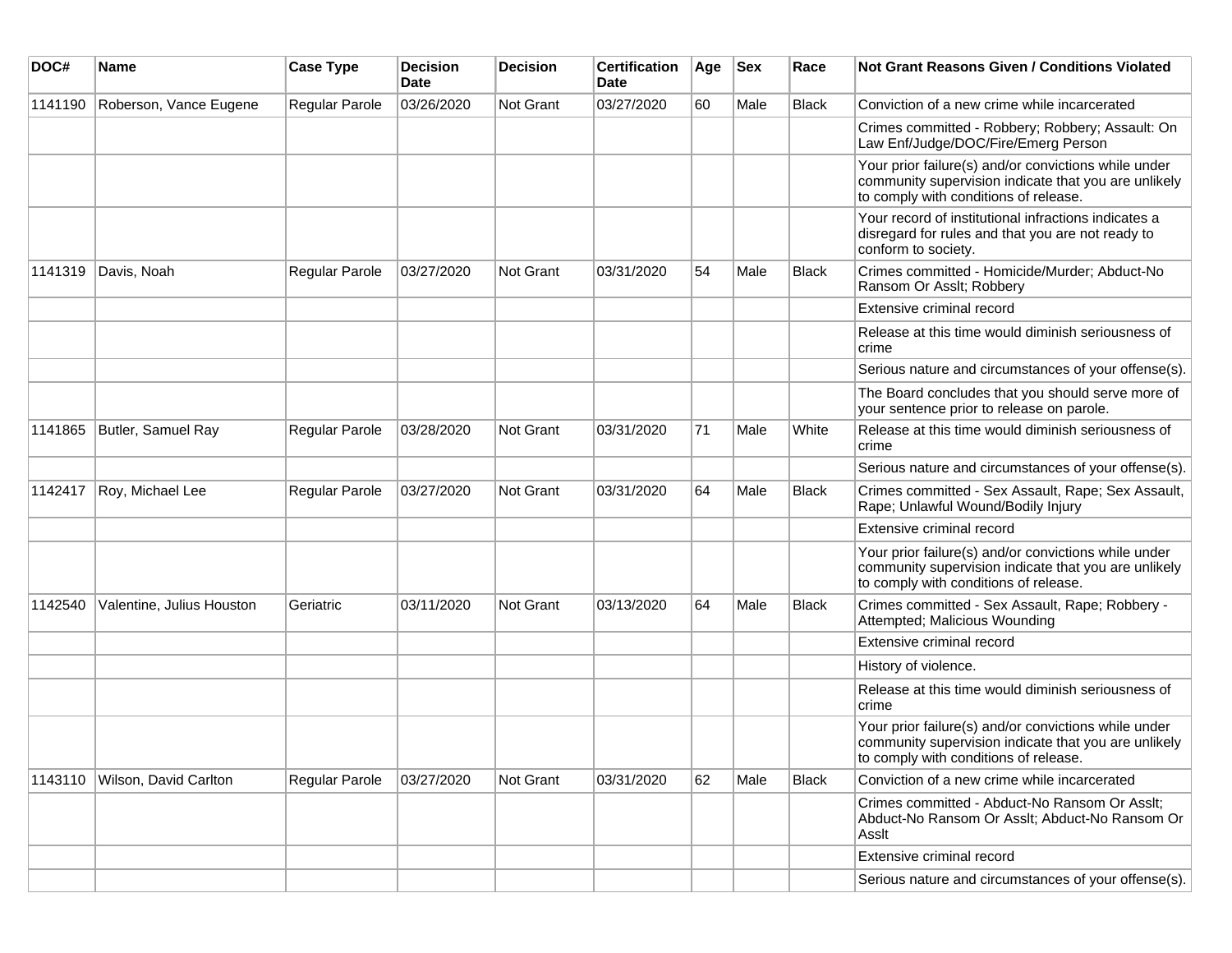| DOC#    | Name                        | <b>Case Type</b> | <b>Decision</b><br><b>Date</b> | <b>Decision</b>  | <b>Certification</b><br>Date | Age | <b>Sex</b> | Race         | Not Grant Reasons Given / Conditions Violated                                                                                                               |
|---------|-----------------------------|------------------|--------------------------------|------------------|------------------------------|-----|------------|--------------|-------------------------------------------------------------------------------------------------------------------------------------------------------------|
| 1143796 | Deffinbaugh, Dale Thomas    | Regular Parole   | 03/02/2020                     | Not Grant        | 03/04/2020                   | 55  | Male       | White        | Crimes committed - Kidnap/Abduct; Kidnap/Abduct;<br>Kidnap/Abduct                                                                                           |
|         |                             |                  |                                |                  |                              |     |            |              | Other                                                                                                                                                       |
|         |                             |                  |                                |                  |                              |     |            |              | Release at this time would diminish seriousness of<br>crime                                                                                                 |
|         |                             |                  |                                |                  |                              |     |            |              | Serious nature and circumstances of your offense(s).                                                                                                        |
| 1144187 | Wilson, Clarence Arthur Jr. | Regular Parole   | 03/27/2020                     | <b>Not Grant</b> | 03/31/2020                   | 66  | Male       | <b>Black</b> | Crimes committed - Robbery; Indecent Exposure;<br>Indecent Exposure                                                                                         |
|         |                             |                  |                                |                  |                              |     |            |              | The Board considers you to be a risk to the<br>community.                                                                                                   |
|         |                             |                  |                                |                  |                              |     |            |              | You need further participation in institutional work<br>and/or educational programs to indicate your positive<br>progression towards re-entry into society. |
| 1144754 | Mack, David Lamont          | Regular Parole   | 03/31/2020                     | <b>Not Grant</b> | 03/31/2020                   | 52  | Male       | <b>Black</b> | Extensive criminal record                                                                                                                                   |
|         |                             |                  |                                |                  |                              |     |            |              | Serious nature and circumstances of your offense(s).                                                                                                        |
|         |                             |                  |                                |                  |                              |     |            |              | You need further participation in institutional work<br>and/or educational programs to indicate your positive<br>progression towards re-entry into society. |
|         |                             |                  |                                |                  |                              |     |            |              | You need to show a longer period of stable<br>adjustment.                                                                                                   |
|         |                             |                  |                                |                  |                              |     |            |              | Your prior failure(s) and/or convictions while under<br>community supervision indicate that you are unlikely<br>to comply with conditions of release.       |
| 1145104 | Holmes, Jerome              | Regular Parole   | 03/23/2020                     | <b>Not Grant</b> | 03/26/2020                   | 54  | Male       | <b>Black</b> | Crimes committed - Kidnap/Abduct; Sex Assault,<br>Rape; Forgery                                                                                             |
|         |                             |                  |                                |                  |                              |     |            |              | The Board concludes that you should serve more of<br>your sentence prior to release on parole.                                                              |
|         |                             |                  |                                |                  |                              |     |            |              | Your prior failure(s) and/or convictions while under<br>community supervision indicate that you are unlikely<br>to comply with conditions of release.       |
| 1145181 | Jones, Trible Lee III       | Regular Parole   | 03/31/2020                     | Not Grant        | 03/31/2020                   | 53  | Male       | <b>Black</b> | Release at this time would diminish seriousness of<br>crime                                                                                                 |
|         |                             |                  |                                |                  |                              |     |            |              | Serious nature and circumstances of your offense(s).                                                                                                        |
|         |                             |                  |                                |                  |                              |     |            |              | You need to show a longer period of stable<br>adjustment.                                                                                                   |
| 1145798 | Branch, Robert              | Regular Parole   | 03/10/2020                     | Not Grant        | 03/11/2020                   | 62  | Male       | <b>Black</b> | Crimes committed - Kidnap Minor To Sexually Asslt;<br>Sex Assault, Rape; Forcible Sodomy                                                                    |
|         |                             |                  |                                |                  |                              |     |            |              | Serious nature and circumstances of your offense(s).                                                                                                        |
| 1145946 | Garcia, Edwin               | Regular Parole   | 03/18/2020                     | Not Grant        | 03/19/2020                   | 59  | Male       | White        | Crimes committed - Homicide-1st Degree; Escape;<br>Possession Of Weapon                                                                                     |
|         |                             |                  |                                |                  |                              |     |            |              | Release at this time would diminish seriousness of<br>crime                                                                                                 |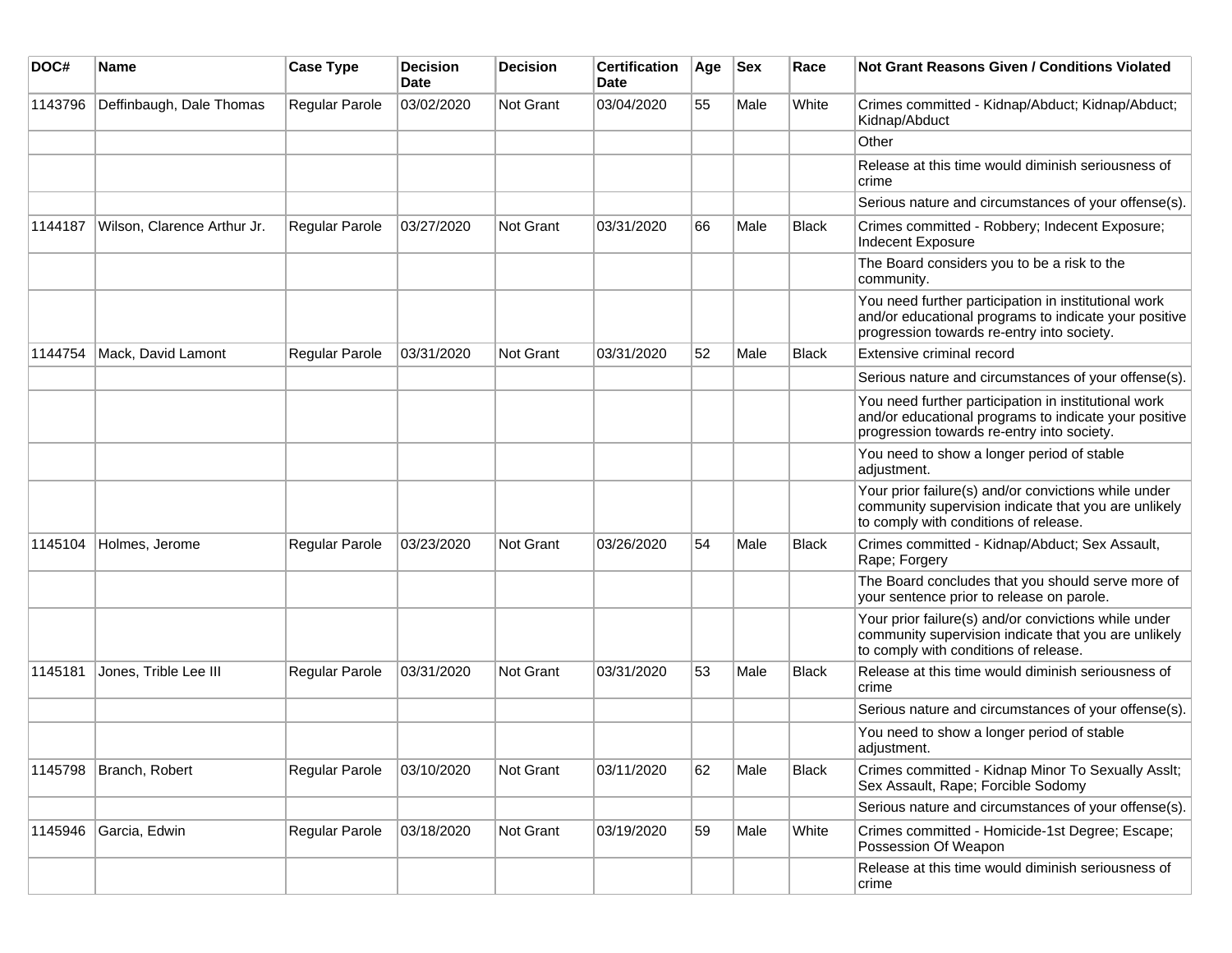| DOC#    | Name                     | <b>Case Type</b>      | <b>Decision</b><br><b>Date</b> | <b>Decision</b> | <b>Certification</b><br><b>Date</b> | Age | <b>Sex</b> | Race         | <b>Not Grant Reasons Given / Conditions Violated</b>                                                                                                  |
|---------|--------------------------|-----------------------|--------------------------------|-----------------|-------------------------------------|-----|------------|--------------|-------------------------------------------------------------------------------------------------------------------------------------------------------|
| 1145946 | Garcia, Edwin            | Regular Parole        | 03/18/2020                     | Not Grant       | 03/19/2020                          | 59  | Male       | White        | Serious nature and circumstances of your offense(s).                                                                                                  |
| 1146147 | Church, Daniel Henderson | Regular Parole        | 03/26/2020                     | Not Grant       | 03/27/2020                          | 56  | Male       | White        | Extensive criminal record                                                                                                                             |
|         |                          |                       |                                |                 |                                     |     |            |              | Release at this time would diminish seriousness of<br>crime                                                                                           |
|         |                          |                       |                                |                 |                                     |     |            |              | The Board concludes that you should serve more of<br>your sentence prior to release on parole.                                                        |
|         |                          |                       |                                |                 |                                     |     |            |              | The Board considers you to be a risk to the<br>community.                                                                                             |
| 1146220 | Brereton, Wesley Orgyle  | Regular Parole        | 03/28/2020                     | Not Grant       | 03/31/2020                          | 55  | Male       | <b>Black</b> | Crimes committed - Robbery; Robbery; Robbery                                                                                                          |
|         |                          |                       |                                |                 |                                     |     |            |              | Serious nature and circumstances of your offense(s).                                                                                                  |
|         |                          |                       |                                |                 |                                     |     |            |              | The Board concludes that you should serve more of<br>your sentence prior to release on parole.                                                        |
|         |                          |                       |                                |                 |                                     |     |            |              | Your record indicates a serious disregard for the<br>property rights of others.                                                                       |
| 1146554 | Carter, Perry Nelson     | <b>Regular Parole</b> | 03/22/2020                     | Not Grant       | 03/26/2020                          | 63  | Male       | <b>Black</b> | Considering your offense and your institutional<br>records, the Board concludes that you should serve<br>more of your sentence before being paroled.  |
|         |                          |                       |                                |                 |                                     |     |            |              | Extensive criminal record                                                                                                                             |
|         |                          |                       |                                |                 |                                     |     |            |              | Serious nature and circumstances of your offense(s).                                                                                                  |
|         |                          |                       |                                |                 |                                     |     |            |              | Your record of institutional infractions indicates a<br>disregard for rules and that you are not ready to<br>conform to society.                      |
| 1147188 | Hiltner, Michael William | <b>Regular Parole</b> | 03/06/2020                     | Not Grant       | 03/10/2020                          | 48  | Male       | White        | Considering your offense and your institutional<br>records, the Board concludes that you should serve<br>more of your sentence before being paroled.  |
|         |                          |                       |                                |                 |                                     |     |            |              | Extensive criminal record                                                                                                                             |
|         |                          |                       |                                |                 |                                     |     |            |              | Your prior failure(s) and/or convictions while under<br>community supervision indicate that you are unlikely<br>to comply with conditions of release. |
| 1147517 | Hunt, William T Jr.      | Regular Parole        | 03/29/2020                     | Not Grant       | 03/31/2020                          | 66  | Male       | <b>Black</b> | Extensive criminal record                                                                                                                             |
|         |                          |                       |                                |                 |                                     |     |            |              | Release at this time would diminish seriousness of<br>crime                                                                                           |
|         |                          |                       |                                |                 |                                     |     |            |              | Serious nature and circumstances of your offense(s).                                                                                                  |
|         |                          |                       |                                |                 |                                     |     |            |              | You need to show a longer period of stable<br>adjustment.                                                                                             |
| 1147531 | Evans, Chiles Oliver     | Geriatric             | 03/21/2020                     | Not Grant       | 03/27/2020                          | 73  | Male       | White        | Crimes committed - Homicide-1st Degree; Abduct-<br>No Ransom Or Asslt; Robbery                                                                        |
|         |                          |                       |                                |                 |                                     |     |            |              | History of violence.                                                                                                                                  |
|         |                          |                       |                                |                 |                                     |     |            |              | Other                                                                                                                                                 |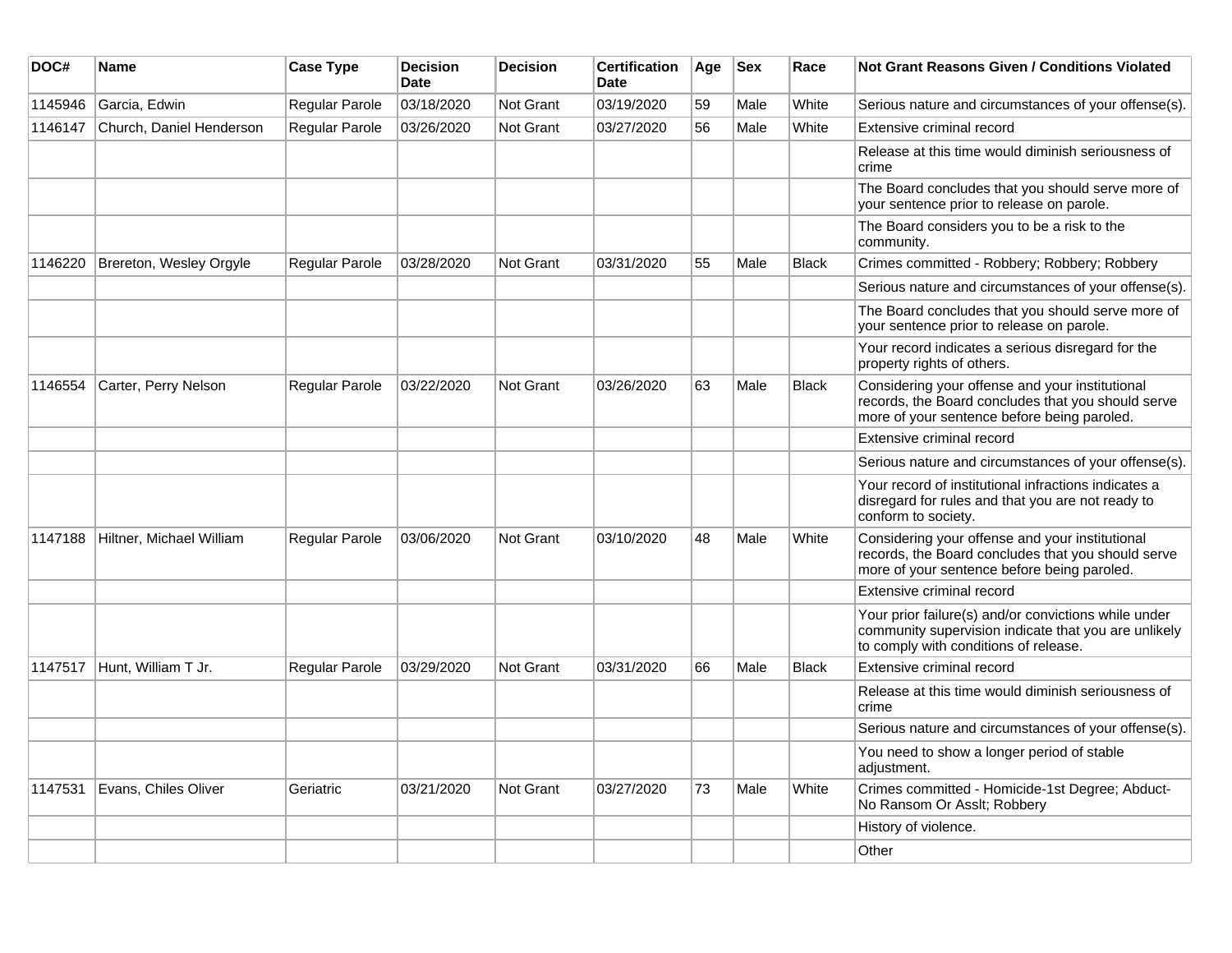| DOC#    | <b>Name</b>                    | <b>Case Type</b> | <b>Decision</b><br><b>Date</b> | <b>Decision</b>  | <b>Certification</b><br><b>Date</b> | Age | <b>Sex</b> | Race         | <b>Not Grant Reasons Given / Conditions Violated</b>                                                                                                        |
|---------|--------------------------------|------------------|--------------------------------|------------------|-------------------------------------|-----|------------|--------------|-------------------------------------------------------------------------------------------------------------------------------------------------------------|
| 1147531 | Evans, Chiles Oliver           | Geriatric        | 03/21/2020                     | Not Grant        | 03/27/2020                          | 73  | Male       | White        | Release at this time would diminish seriousness of<br>crime                                                                                                 |
| 1148442 | Dolan, James Edward            | Regular Parole   | 03/05/2020                     | Not Grant        | 03/06/2020                          | 65  | Male       | White        | Crimes committed - Kidnap/Abduct; Abduct-No<br>Ransom Or Asslt; Robbery                                                                                     |
|         |                                |                  |                                |                  |                                     |     |            |              | Extensive criminal record                                                                                                                                   |
|         |                                |                  |                                |                  |                                     |     |            |              | Release at this time would diminish seriousness of<br>crime                                                                                                 |
|         |                                |                  |                                |                  |                                     |     |            |              | Serious nature and circumstances of your offense(s).                                                                                                        |
| 1148709 | Boykins, Glenn Dwight          | Regular Parole   | 03/25/2020                     | Not Grant        | 03/26/2020                          | 66  | Male       | <b>Black</b> | Crimes committed - Kidnap/Abduct; Sex Assault,<br>Rape; Sex Assault, Rape                                                                                   |
|         |                                |                  |                                |                  |                                     |     |            |              | Serious nature and circumstances of your offense(s).                                                                                                        |
| 1148920 | Griffin, Craig Deon            | Regular Parole   | 03/09/2020                     | Not Grant        | 03/10/2020                          | 50  | Male       | <b>Black</b> | Crimes committed - Robbery: Business W/ Use Of<br>Gun Or Simulated Gun; Robbery - Attempted;<br>Robbery - Attempted                                         |
|         |                                |                  |                                |                  |                                     |     |            |              | Extensive criminal record                                                                                                                                   |
|         |                                |                  |                                |                  |                                     |     |            |              | History of violence.                                                                                                                                        |
|         |                                |                  |                                |                  |                                     |     |            |              | You need further participation in institutional work<br>and/or educational programs to indicate your positive<br>progression towards re-entry into society. |
|         |                                |                  |                                |                  |                                     |     |            |              | Your prior failure(s) and/or convictions while under<br>community supervision indicate that you are unlikely<br>to comply with conditions of release.       |
| 1149139 | Yowel, Habakkuk Ezekiel<br>Ben | Regular Parole   | 03/26/2020                     | Not Grant        | 03/27/2020                          | 60  | Male       | <b>Black</b> | Extensive criminal record                                                                                                                                   |
|         |                                |                  |                                |                  |                                     |     |            |              | Other                                                                                                                                                       |
|         |                                |                  |                                |                  |                                     |     |            |              | You need further participation in institutional work<br>and/or educational programs to indicate your positive<br>progression towards re-entry into society. |
|         |                                |                  |                                |                  |                                     |     |            |              | Your prior failure(s) and/or convictions while under<br>community supervision indicate that you are unlikely<br>to comply with conditions of release.       |
| 1149485 | Jones, Jerry Earl              | Geriatric        | 03/06/2020                     | Not Grant        | 03/06/2020                          | 67  | Male       | <b>Black</b> | Considering your offense and your institutional<br>records, the Board concludes that you should serve<br>more of your sentence before being paroled.        |
|         |                                |                  |                                |                  |                                     |     |            |              | Crimes committed - Abduct-No Ransom Or Asslt;<br>Abduct-No Ransom Or Asslt; Abduct-No Ransom Or<br>Asslt                                                    |
|         |                                |                  |                                |                  |                                     |     |            |              | Extensive criminal record                                                                                                                                   |
|         |                                |                  |                                |                  |                                     |     |            |              | History of violence.                                                                                                                                        |
| 1149489 | Hughes, Douglas Gage Jr.       | Regular Parole   | 03/21/2020                     | <b>Not Grant</b> | 03/24/2020                          | 55  | Male       | White        | Serious nature and circumstances of your offense(s).                                                                                                        |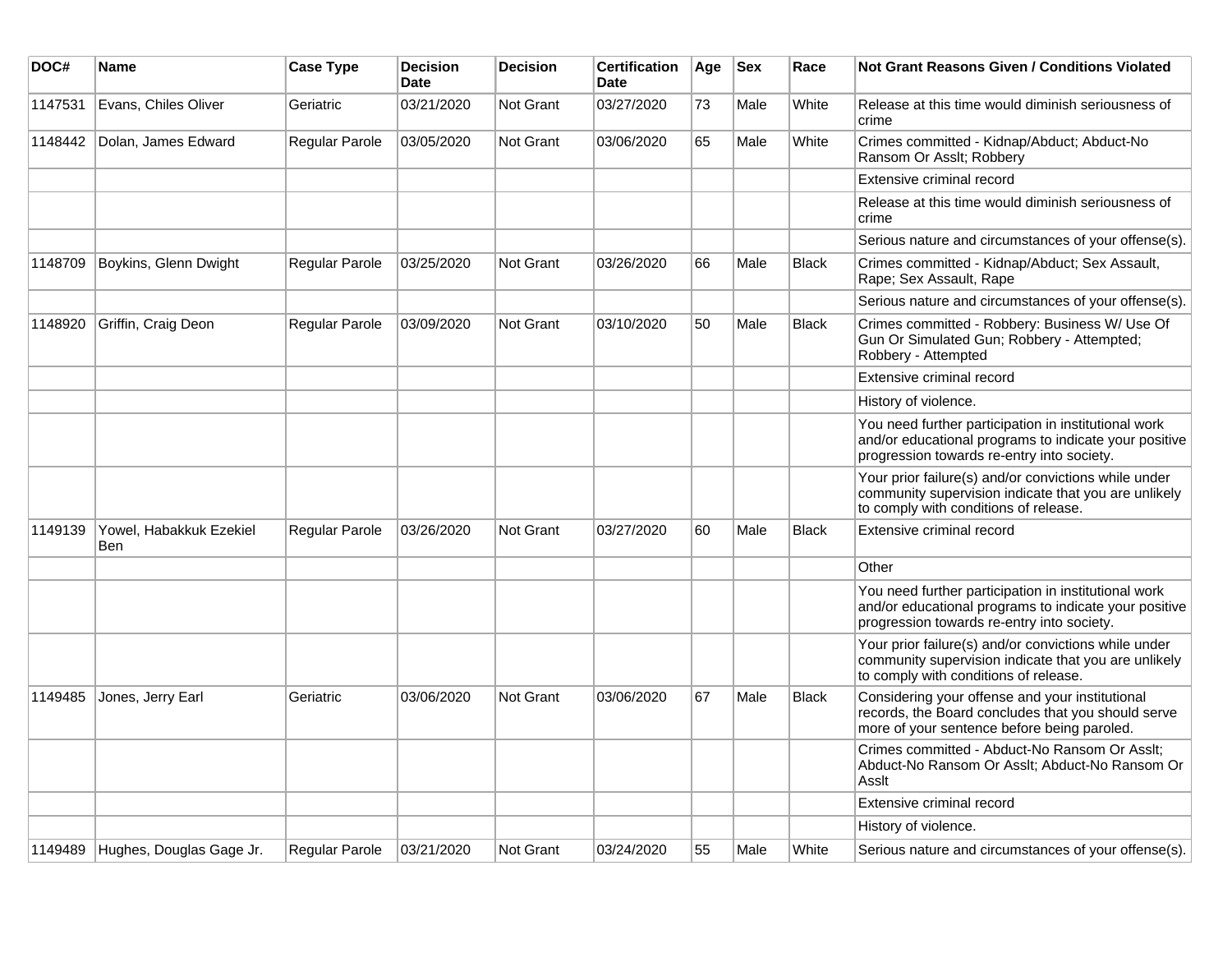| DOC#    | Name                          | <b>Case Type</b> | <b>Decision</b><br>Date | <b>Decision</b>  | <b>Certification</b><br>Date | Age | <b>Sex</b> | Race         | <b>Not Grant Reasons Given / Conditions Violated</b>                                                                                                  |
|---------|-------------------------------|------------------|-------------------------|------------------|------------------------------|-----|------------|--------------|-------------------------------------------------------------------------------------------------------------------------------------------------------|
| 1149489 | Hughes, Douglas Gage Jr.      | Regular Parole   | 03/21/2020              | Not Grant        | 03/24/2020                   | 55  | Male       | White        | The Board concludes that you should serve more of<br>your sentence prior to release on parole.                                                        |
|         |                               |                  |                         |                  |                              |     |            |              | The Board considers you to be a risk to the<br>community.                                                                                             |
| 1149797 | Akers, Charles Rufus          | Regular Parole   | 03/28/2020              | Not Grant        | 03/30/2020                   | 67  | Male       | White        | Crimes committed - Homicide-1st Degree                                                                                                                |
|         |                               |                  |                         |                  |                              |     |            |              | Serious nature and circumstances of your offense(s).                                                                                                  |
| 1151231 | Lafon, John David             | Regular Parole   | 03/31/2020              | <b>Not Grant</b> | 03/31/2020                   | 60  | Male       | White        | Crimes committed - Homicide-1st Degree;<br>Kidnap/Abduct; Arson                                                                                       |
|         |                               |                  |                         |                  |                              |     |            |              | Extensive criminal record                                                                                                                             |
|         |                               |                  |                         |                  |                              |     |            |              | Serious nature and circumstances of your offense(s).                                                                                                  |
| 1151751 | Echols, Roy Franklin Jr.      | Geriatric        | 03/26/2020              | <b>Not Grant</b> | 03/30/2020                   | 60  | Male       | White        | Crimes committed - Homicide/Murder; Homicide-1st<br>Degree; Malicious Wounding                                                                        |
|         |                               |                  |                         |                  |                              |     |            |              | Release at this time would diminish seriousness of<br>crime                                                                                           |
|         |                               |                  |                         |                  |                              |     |            |              | Serious nature and circumstances of your offense(s).                                                                                                  |
| 1151920 | Keys, David Lee Sr.           | Regular Parole   | 03/26/2020              | <b>Not Grant</b> | 03/31/2020                   | 54  | Male       | Black        | Extensive criminal record                                                                                                                             |
|         |                               |                  |                         |                  |                              |     |            |              | The Board concludes that you should serve more of<br>your sentence prior to release on parole.                                                        |
|         |                               |                  |                         |                  |                              |     |            |              | The Board considers you to be a risk to the<br>community.                                                                                             |
|         |                               |                  |                         |                  |                              |     |            |              | Your prior failure(s) and/or convictions while under<br>community supervision indicate that you are unlikely<br>to comply with conditions of release. |
| 1152051 | Bragg, Edward Lebron          | Geriatric        | 03/20/2020              | Not Grant        | 03/25/2020                   | 60  | Male       | <b>Black</b> | Crimes committed - Sex Assault, Rape; Sex Assault,<br>Rape; Aggravated Sexual Battery                                                                 |
|         |                               |                  |                         |                  |                              |     |            |              | Serious nature and circumstances of your offense(s).                                                                                                  |
|         |                               |                  |                         |                  |                              |     |            |              | The Board considers you to be a risk to the<br>community.                                                                                             |
| 1152580 | Carter, Richard Hamilton Jr.  | Regular Parole   | 03/31/2020              | <b>Not Grant</b> | 03/31/2020                   | 49  | Male       | White        | Crimes committed - Sex Assault, Rape; Robbery;<br>Burglary                                                                                            |
|         |                               |                  |                         |                  |                              |     |            |              | Extensive criminal record                                                                                                                             |
|         |                               |                  |                         |                  |                              |     |            |              | Release at this time would diminish seriousness of<br>crime                                                                                           |
|         | 1153070 Carter, William Dewey | Regular Parole   | 03/16/2020              | Not Grant        | 03/18/2020                   | 61  | Male       | <b>Black</b> | Crimes committed - Kidnap/Abduct; Kidnap/Abduct;<br>Sex Assault, Rape                                                                                 |
|         |                               |                  |                         |                  |                              |     |            |              | Extensive criminal record                                                                                                                             |
|         |                               |                  |                         |                  |                              |     |            |              | The Board considers you to be a risk to the<br>community.                                                                                             |
| 1154393 | Vines, William L              | Regular Parole   | 03/21/2020              | Not Grant        | 03/24/2020                   | 51  | Male       | Black        | Crimes committed - Kidnap/Abduct; Kidnap/Abduct;<br>Forcible Sodomy                                                                                   |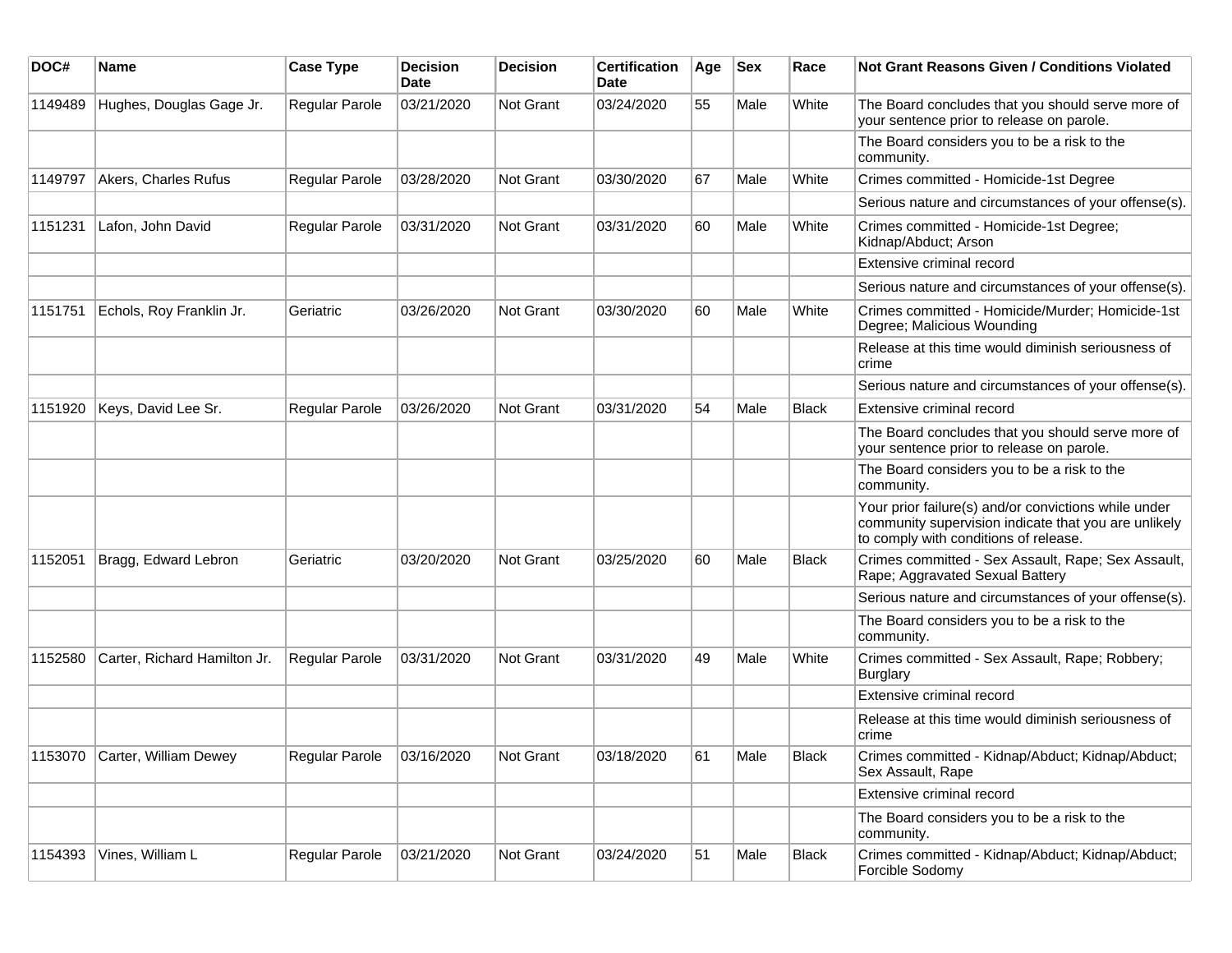| DOC#    | <b>Name</b>                    | <b>Case Type</b> | <b>Decision</b><br>Date | <b>Decision</b> | <b>Certification</b><br>Date | Age | <b>Sex</b> | Race         | Not Grant Reasons Given / Conditions Violated                                                                                                               |
|---------|--------------------------------|------------------|-------------------------|-----------------|------------------------------|-----|------------|--------------|-------------------------------------------------------------------------------------------------------------------------------------------------------------|
| 1154393 | Vines, William L               | Regular Parole   | 03/21/2020              | Not Grant       | 03/24/2020                   | 51  | Male       | Black        | The Board considers you to be a risk to the<br>community.                                                                                                   |
|         |                                |                  |                         |                 |                              |     |            |              | You need further participation in institutional work<br>and/or educational programs to indicate your positive<br>progression towards re-entry into society. |
| 1154578 | Smith, Joseph Mullen           | Regular Parole   | 03/21/2020              | Not Grant       | 03/24/2020                   | 50  | Male       | White        | Crimes committed - Kidnap/Abduct; Larc-Grand;<br><b>Grand Larceny Auto</b>                                                                                  |
|         |                                |                  |                         |                 |                              |     |            |              | Serious nature and circumstances of your offense(s).                                                                                                        |
|         |                                |                  |                         |                 |                              |     |            |              | You need to show a longer period of stable<br>adjustment.                                                                                                   |
| 1155419 | Tucker, Troy Scott             | Regular Parole   | 03/31/2020              | Not Grant       | 03/31/2020                   | 45  | Male       | <b>Black</b> | Extensive criminal record                                                                                                                                   |
|         |                                |                  |                         |                 |                              |     |            |              | Release at this time would diminish seriousness of<br>crime                                                                                                 |
|         |                                |                  |                         |                 |                              |     |            |              | You need further participation in institutional work<br>and/or educational programs to indicate your positive<br>progression towards re-entry into society. |
| 1155473 | Bedsole, Clark C               | Regular Parole   | 03/18/2020              | Not Grant       | 03/19/2020                   | 72  | Male       | White        | Crimes committed - Homicide-Capital; Use Of<br>Firearm In Felony                                                                                            |
|         |                                |                  |                         |                 |                              |     |            |              | Release at this time would diminish seriousness of<br>crime                                                                                                 |
|         |                                |                  |                         |                 |                              |     |            |              | Serious nature and circumstances of your offense(s).                                                                                                        |
| 1156050 | Jackson, Paul Francis          | Regular Parole   | 03/20/2020              | Not Grant       | 03/24/2020                   | 63  | Male       | White        | Crimes committed - Homicide-1st Degree                                                                                                                      |
|         |                                |                  |                         |                 |                              |     |            |              | Release at this time would diminish seriousness of<br>crime                                                                                                 |
|         |                                |                  |                         |                 |                              |     |            |              | Serious nature and circumstances of your offense(s).                                                                                                        |
| 1156246 | Barrett, Thomas A              | Regular Parole   | 03/05/2020              | Not Grant       | 03/06/2020                   | 53  | Male       | <b>Black</b> | Extensive criminal record                                                                                                                                   |
|         |                                |                  |                         |                 |                              |     |            |              | Release at this time would diminish seriousness of<br>crime                                                                                                 |
|         |                                |                  |                         |                 |                              |     |            |              | You need further participation in institutional work<br>and/or educational programs to indicate your positive<br>progression towards re-entry into society. |
|         |                                |                  |                         |                 |                              |     |            |              | You need to show a longer period of stable<br>adjustment.                                                                                                   |
|         | 1156710   Lawson, Robert Wayne | Regular Parole   | 03/26/2020              | Not Grant       | 03/27/2020                   | 50  | Male       | White        | History of violence.                                                                                                                                        |
|         |                                |                  |                         |                 |                              |     |            |              | Serious nature and circumstances of your offense(s).                                                                                                        |
| 1156904 | Addair, Charles Bradley        | Geriatric        | 03/19/2020              | Not Grant       | 03/20/2020                   | 63  | Male       | White        | Crimes committed - Kidnap/Abduct; Sex Assault,<br>Rape                                                                                                      |
|         |                                |                  |                         |                 |                              |     |            |              | Release at this time would diminish seriousness of<br>crime                                                                                                 |
|         |                                |                  |                         |                 |                              |     |            |              | Serious nature and circumstances of your offense(s).                                                                                                        |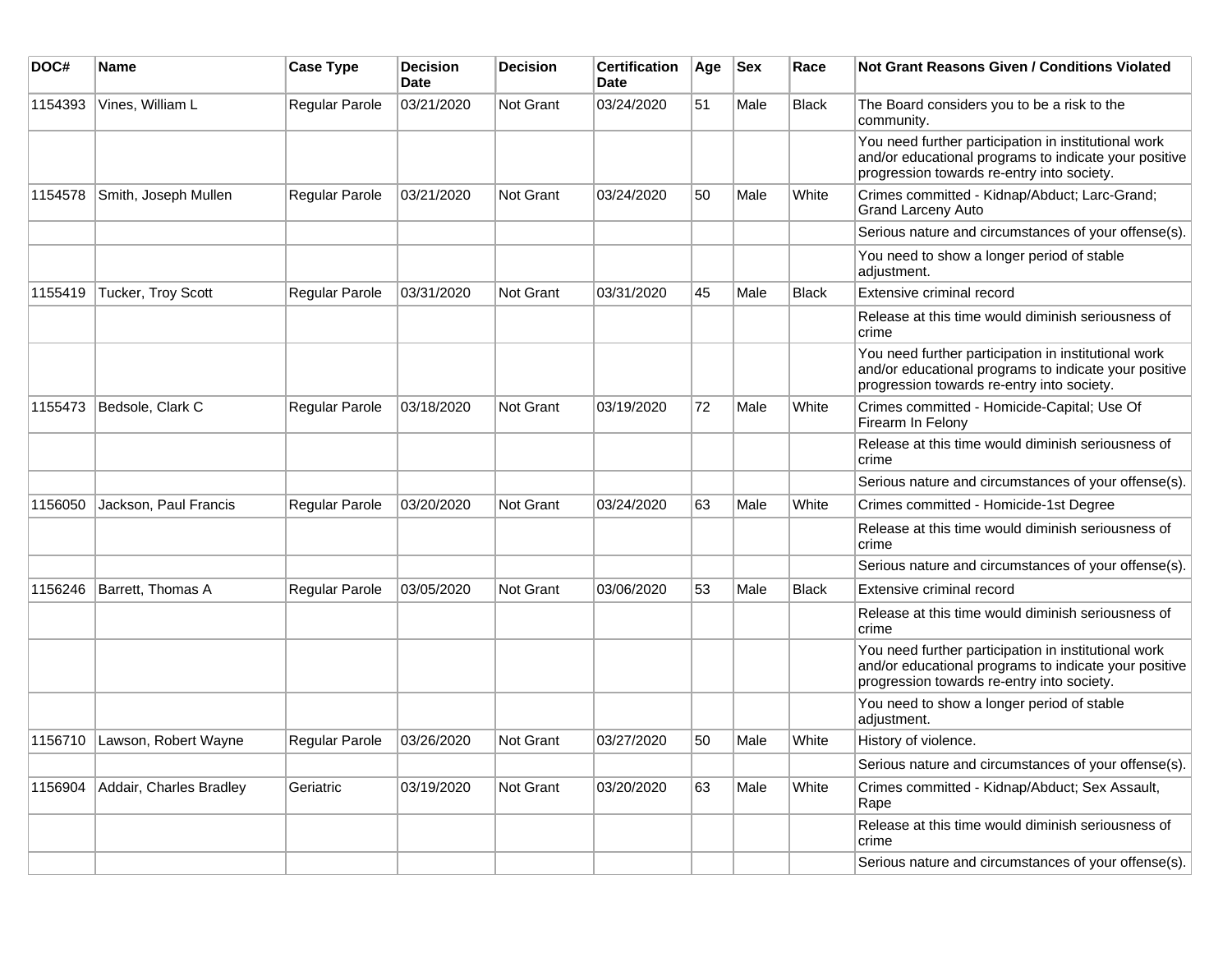| DOC#    | Name                     | <b>Case Type</b>      | <b>Decision</b><br><b>Date</b> | <b>Decision</b> | <b>Certification</b><br>Date | Age | <b>Sex</b> | Race         | <b>Not Grant Reasons Given / Conditions Violated</b>                                                                                                        |
|---------|--------------------------|-----------------------|--------------------------------|-----------------|------------------------------|-----|------------|--------------|-------------------------------------------------------------------------------------------------------------------------------------------------------------|
| 1156904 | Addair, Charles Bradley  | Geriatric             | 03/19/2020                     | Not Grant       | 03/20/2020                   | 63  | Male       | White        | You need further participation in institutional work<br>and/or educational programs to indicate your positive<br>progression towards re-entry into society. |
| 1158208 | Jones, Derrick Ray       | Regular Parole        | 03/06/2020                     | Not Grant       | 03/10/2020                   | 64  | Male       | <b>Black</b> | Crimes committed - Homicide/Murder;<br>Homicide/Murder; Sex Assault, Rape                                                                                   |
|         |                          |                       |                                |                 |                              |     |            |              | Release at this time would diminish seriousness of<br>crime                                                                                                 |
|         |                          |                       |                                |                 |                              |     |            |              | Serious nature and circumstances of your offense(s).                                                                                                        |
|         |                          |                       |                                |                 |                              |     |            |              | The Board considers you to be a risk to the<br>community.                                                                                                   |
| 1158475 | Harrington, Michael John | <b>Regular Parole</b> | 03/20/2020                     | Not Grant       | 03/24/2020                   | 60  | Male       | White        | Crimes committed - Kidnap Adult To Sexually Asslt;<br>Sex Asslt-Sodomy-Woman; Robbery                                                                       |
|         |                          |                       |                                |                 |                              |     |            |              | Extensive criminal record                                                                                                                                   |
|         |                          |                       |                                |                 |                              |     |            |              | Your prior failure(s) and/or convictions while under<br>community supervision indicate that you are unlikely<br>to comply with conditions of release.       |
| 1158563 | Miles, Bernard Lewis Jr. | <b>Regular Parole</b> | 03/03/2020                     | Not Grant       | 03/04/2020                   | 62  | Male       | White        | Crimes committed - Kidnap Minor; Sex Offense -<br>Attempted                                                                                                 |
|         |                          |                       |                                |                 |                              |     |            |              | Extensive criminal record                                                                                                                                   |
|         |                          |                       |                                |                 |                              |     |            |              | History of violence.                                                                                                                                        |
| 1158677 | Spencer, David Wesley    | Geriatric             | 03/05/2020                     | Not Grant       | 03/06/2020                   | 60  | Male       | White        | Crimes committed - Aggravated Sexual Battery;<br>Aggravated Sexual Battery; Aggravated Sexual<br>Battery                                                    |
|         |                          |                       |                                |                 |                              |     |            |              | Release at this time would diminish seriousness of<br>crime                                                                                                 |
|         |                          |                       |                                |                 |                              |     |            |              | Your prior failure(s) and/or convictions while under<br>community supervision indicate that you are unlikely<br>to comply with conditions of release.       |
| 1158927 | Gorham, Henry Wilson Jr. | <b>Regular Parole</b> | 03/26/2020                     | Not Grant       | 03/31/2020                   | 64  | Male       | Black        | Considering your offense and your institutional<br>records, the Board concludes that you should serve<br>more of your sentence before being paroled.        |
|         |                          |                       |                                |                 |                              |     |            |              | Release at this time would diminish seriousness of<br>crime                                                                                                 |
|         |                          |                       |                                |                 |                              |     |            |              | Serious nature and circumstances of your offense(s).                                                                                                        |
|         |                          |                       |                                |                 |                              |     |            |              | You need to show a longer period of stable<br>adjustment.                                                                                                   |
| 1159044 | Thomas, Raymond Huston   | Regular Parole        | 03/24/2020                     | Not Grant       | 03/26/2020                   | 64  | Male       | <b>Black</b> | Crimes committed - Sex Assault, Rape; Sex Asslt-<br>Sodomy-Woman; Assault                                                                                   |
|         |                          |                       |                                |                 |                              |     |            |              | Release at this time would diminish seriousness of<br>crime                                                                                                 |
|         |                          |                       |                                |                 |                              |     |            |              | Serious nature and circumstances of your offense(s).                                                                                                        |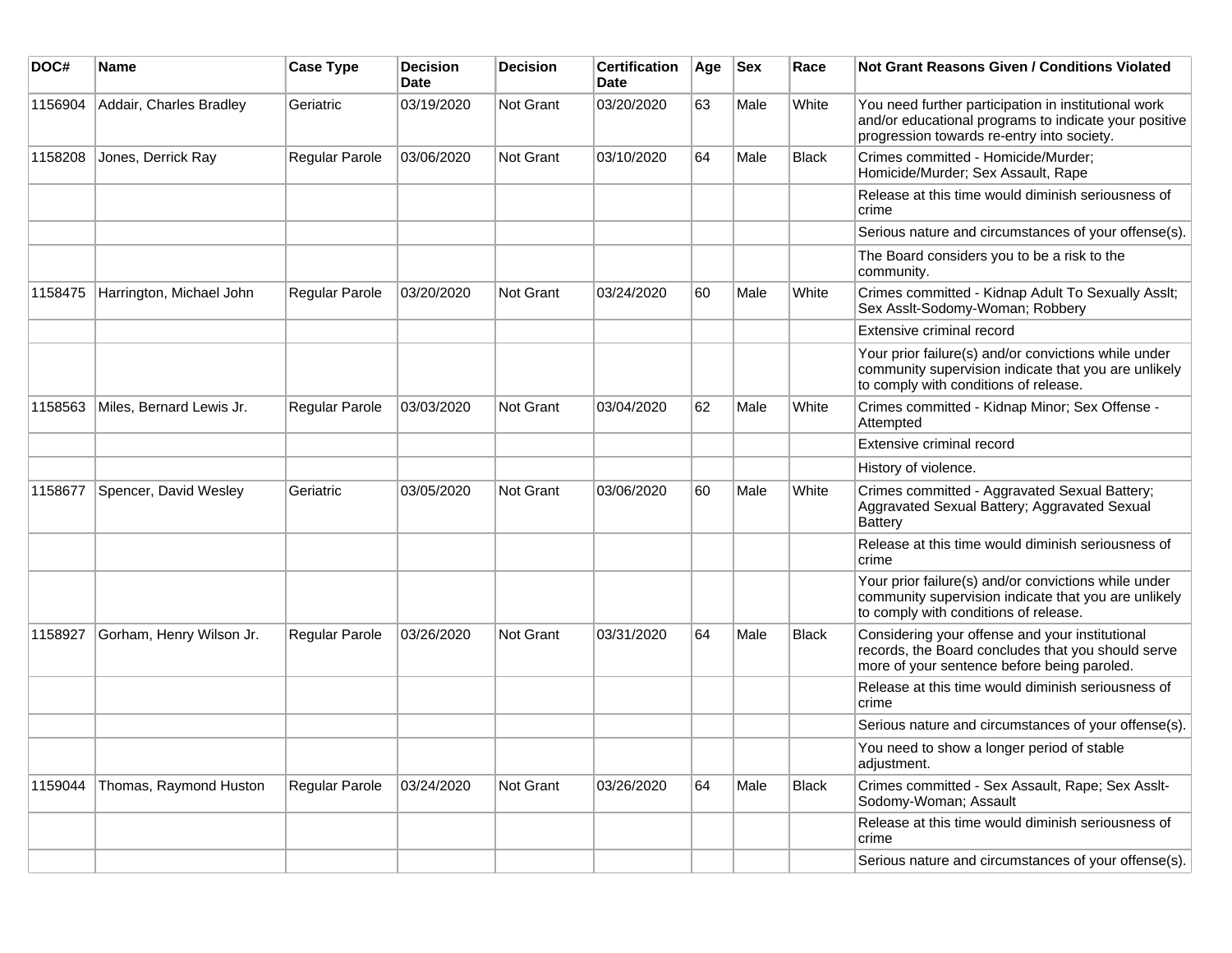| DOC#    | Name                         | <b>Case Type</b>      | <b>Decision</b><br>Date | <b>Decision</b>  | <b>Certification</b><br>Date | Age | <b>Sex</b> | Race         | <b>Not Grant Reasons Given / Conditions Violated</b>                                                                                                  |
|---------|------------------------------|-----------------------|-------------------------|------------------|------------------------------|-----|------------|--------------|-------------------------------------------------------------------------------------------------------------------------------------------------------|
| 1159159 | Poss, Floyd Milliman         | <b>Regular Parole</b> | 03/10/2020              | Not Grant        | 03/10/2020                   | 67  | Male       | White        | Serious nature and circumstances of your offense(s).                                                                                                  |
|         |                              |                       |                         |                  |                              |     |            |              | Your prior failure(s) and/or convictions while under<br>community supervision indicate that you are unlikely<br>to comply with conditions of release. |
| 1159241 | Cephas, Warren               | Geriatric             | 03/19/2020              | <b>Not Grant</b> | 03/20/2020                   | 61  | Male       | <b>Black</b> | Extensive criminal record                                                                                                                             |
|         |                              |                       |                         |                  |                              |     |            |              | History of substance abuse.                                                                                                                           |
|         |                              |                       |                         |                  |                              |     |            |              | You need to show a longer period of stable<br>adjustment.                                                                                             |
|         |                              |                       |                         |                  |                              |     |            |              | Your prior failure(s) and/or convictions while under<br>community supervision indicate that you are unlikely<br>to comply with conditions of release. |
|         |                              |                       |                         |                  |                              |     |            |              | Your record of institutional infractions indicates a<br>disregard for rules and that you are not ready to<br>conform to society.                      |
| 1159641 | Spain, Antoine Jerome        | Regular Parole        | 03/03/2020              | <b>Not Grant</b> | 03/04/2020                   | 43  | Male       | Black        | The Board concludes that you should serve more of<br>your sentence prior to release on parole.                                                        |
|         |                              |                       |                         |                  |                              |     |            |              | You need to show a longer period of stable<br>adjustment.                                                                                             |
|         |                              |                       |                         |                  |                              |     |            |              | Your prior failure(s) and/or convictions while under<br>community supervision indicate that you are unlikely<br>to comply with conditions of release. |
| 1159890 | Inman, James Richard         | Regular Parole        | 03/30/2020              | Not Grant        | 03/31/2020                   | 59  | Male       | White        | Crimes committed - Kidnap/Abduct; Sex Assault,<br>Rape; Sex Assault, Rape                                                                             |
|         |                              |                       |                         |                  |                              |     |            |              | Serious nature and circumstances of your offense(s).                                                                                                  |
| 1159919 | Smith, William Ray Jr.       | <b>Regular Parole</b> | 03/11/2020              | Not Grant        | 03/13/2020                   | 46  | Male       | White        | Extensive criminal record                                                                                                                             |
|         |                              |                       |                         |                  |                              |     |            |              | Serious nature and circumstances of your offense(s).                                                                                                  |
|         |                              |                       |                         |                  |                              |     |            |              | You need to show a longer period of stable<br>adjustment.                                                                                             |
|         |                              |                       |                         |                  |                              |     |            |              | Your prior failure(s) and/or convictions while under<br>community supervision indicate that you are unlikely<br>to comply with conditions of release. |
|         |                              |                       |                         |                  |                              |     |            |              | Your record of institutional infractions indicates a<br>disregard for rules and that you are not ready to<br>conform to society.                      |
|         | 1160229   Wiley, Roger Allen | Regular Parole        | 03/27/2020              | Not Grant        | 03/30/2020                   | 60  | Male       | White        | Serious nature and circumstances of your offense(s).                                                                                                  |
|         |                              |                       |                         |                  |                              |     |            |              | The Board concludes that you should serve more of<br>your sentence prior to release on parole.                                                        |
| 1160554 | Spratley, Andrea Dangelo     | Regular Parole        | 03/27/2020              | Not Grant        | 03/31/2020                   | 54  | Male       | Black        | Crimes committed - Sex Asslt-Attempted Rape;<br>Robbery; Mayhem/Maiming                                                                               |
|         |                              |                       |                         |                  |                              |     |            |              | Release at this time would diminish seriousness of<br>crime                                                                                           |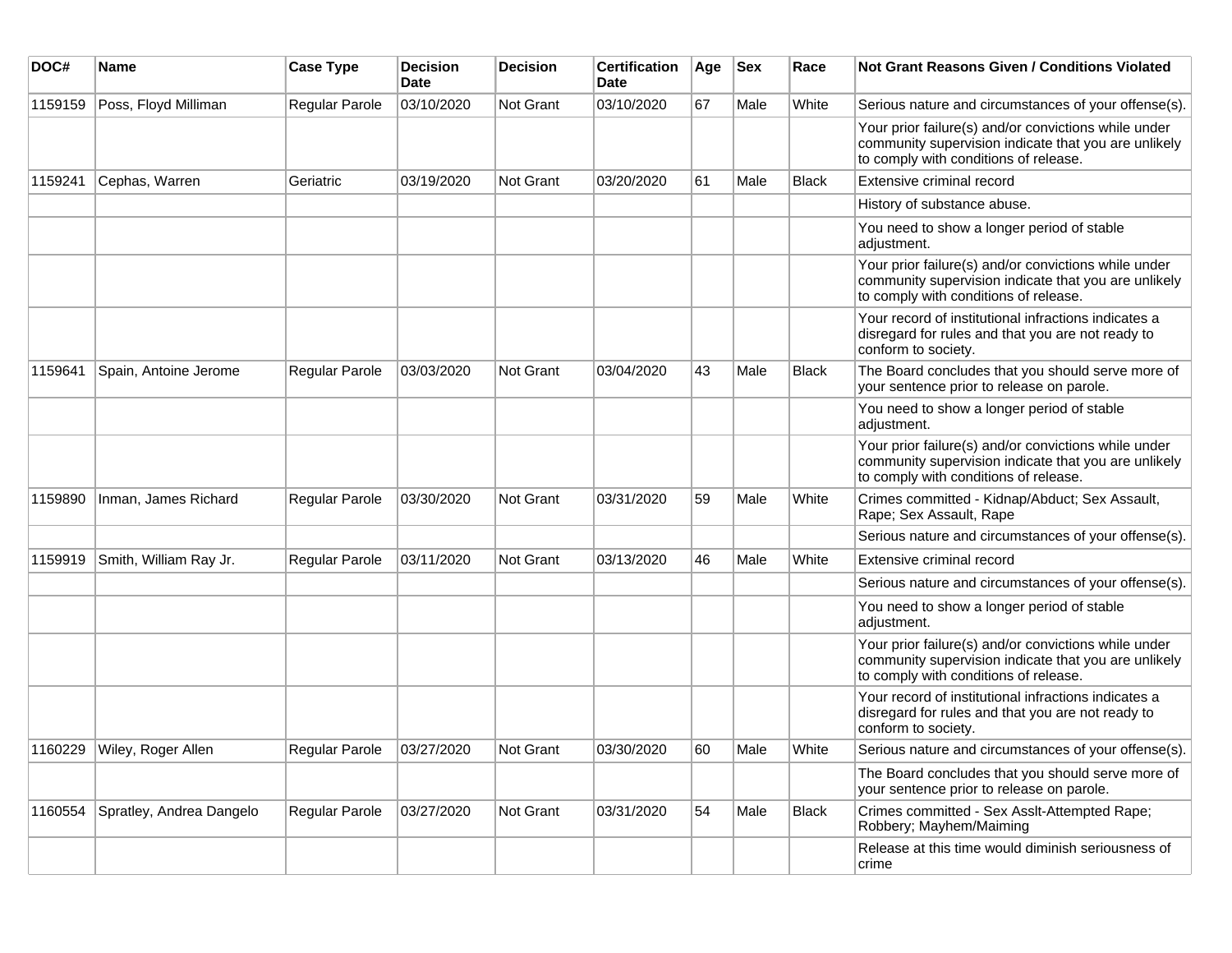| DOC#    | Name                      | <b>Case Type</b>      | <b>Decision</b><br>Date | <b>Decision</b>  | <b>Certification</b><br>Date | Age | Sex  | Race         | <b>Not Grant Reasons Given / Conditions Violated</b>                                                                                                        |
|---------|---------------------------|-----------------------|-------------------------|------------------|------------------------------|-----|------|--------------|-------------------------------------------------------------------------------------------------------------------------------------------------------------|
| 1160554 | Spratley, Andrea Dangelo  | Regular Parole        | 03/27/2020              | Not Grant        | 03/31/2020                   | 54  | Male | <b>Black</b> | Serious nature and circumstances of your offense(s).                                                                                                        |
|         |                           |                       |                         |                  |                              |     |      |              | Your record of institutional infractions indicates a<br>disregard for rules and that you are not ready to<br>conform to society.                            |
| 1161516 | Conway, Rodney            | Regular Parole        | 03/24/2020              | Not Grant        | 03/26/2020                   | 51  | Male | <b>Black</b> | Extensive criminal record                                                                                                                                   |
|         |                           |                       |                         |                  |                              |     |      |              | History of substance abuse.                                                                                                                                 |
|         |                           |                       |                         |                  |                              |     |      |              | Release at this time would diminish seriousness of<br>crime                                                                                                 |
|         |                           |                       |                         |                  |                              |     |      |              | Serious nature and circumstances of your offense(s).                                                                                                        |
| 1161848 | Goins, Quincy Deshea      | Regular Parole        | 03/21/2020              | Not Grant        | 03/23/2020                   | 44  | Male | <b>Black</b> | Crimes committed - Homicide-Capital; Homicide-1st<br>Degree; Burglary                                                                                       |
|         |                           |                       |                         |                  |                              |     |      |              | Release at this time would diminish seriousness of<br>crime                                                                                                 |
|         |                           |                       |                         |                  |                              |     |      |              | You need further participation in institutional work<br>and/or educational programs to indicate your positive<br>progression towards re-entry into society. |
| 1162165 | Crumity, Jackie           | Regular Parole        | 03/28/2020              | Not Grant        | 03/31/2020                   | 58  | Male | <b>Black</b> | Release at this time would diminish seriousness of<br>crime                                                                                                 |
|         |                           |                       |                         |                  |                              |     |      |              | Serious nature and circumstances of your offense(s).                                                                                                        |
|         |                           |                       |                         |                  |                              |     |      |              | You need further participation in institutional work<br>and/or educational programs to indicate your positive<br>progression towards re-entry into society. |
| 1163582 | Johnstone, Travis Starfox | <b>Regular Parole</b> | 03/27/2020              | <b>Not Grant</b> | 03/31/2020                   | 61  | Male | White        | Crimes committed - Homicide-Capital                                                                                                                         |
|         |                           |                       |                         |                  |                              |     |      |              | Release at this time would diminish seriousness of<br>crime                                                                                                 |
|         |                           |                       |                         |                  |                              |     |      |              | Serious nature and circumstances of your offense(s).                                                                                                        |
| 1163709 | Saunders, Alvin Leonardo  | <b>Regular Parole</b> | 03/16/2020              | <b>Not Grant</b> | 03/18/2020                   | 60  | Male | Black        | Serious nature and circumstances of your offense(s).                                                                                                        |
|         |                           |                       |                         |                  |                              |     |      |              | The Board concludes that you should serve more of<br>your sentence prior to release on parole.                                                              |
|         |                           |                       |                         |                  |                              |     |      |              | You need to show a longer period of stable<br>adjustment.                                                                                                   |
| 1163875 | Bloom, Daniel Vincent     | <b>Regular Parole</b> | 03/25/2020              | <b>Not Grant</b> | 03/26/2020                   | 63  | Male | White        | Crimes committed - Kidnap/Abduct; Sex Assault,<br>Rape; Statutory Burglary                                                                                  |
|         |                           |                       |                         |                  |                              |     |      |              | Extensive criminal record                                                                                                                                   |
|         |                           |                       |                         |                  |                              |     |      |              | Serious nature and circumstances of your offense(s).                                                                                                        |
| 1164772 | Butler, Robert Edward     | Regular Parole        | 03/27/2020              | Not Grant        | 03/31/2020                   | 47  | Male | <b>Black</b> | Crimes committed - Homicide/Murder; Cocaine-<br>Possess; Use Of Firearm In Felony                                                                           |
|         |                           |                       |                         |                  |                              |     |      |              | Extensive criminal record                                                                                                                                   |
|         |                           |                       |                         |                  |                              |     |      |              | The Board concludes that you should serve more of<br>your sentence prior to release on parole.                                                              |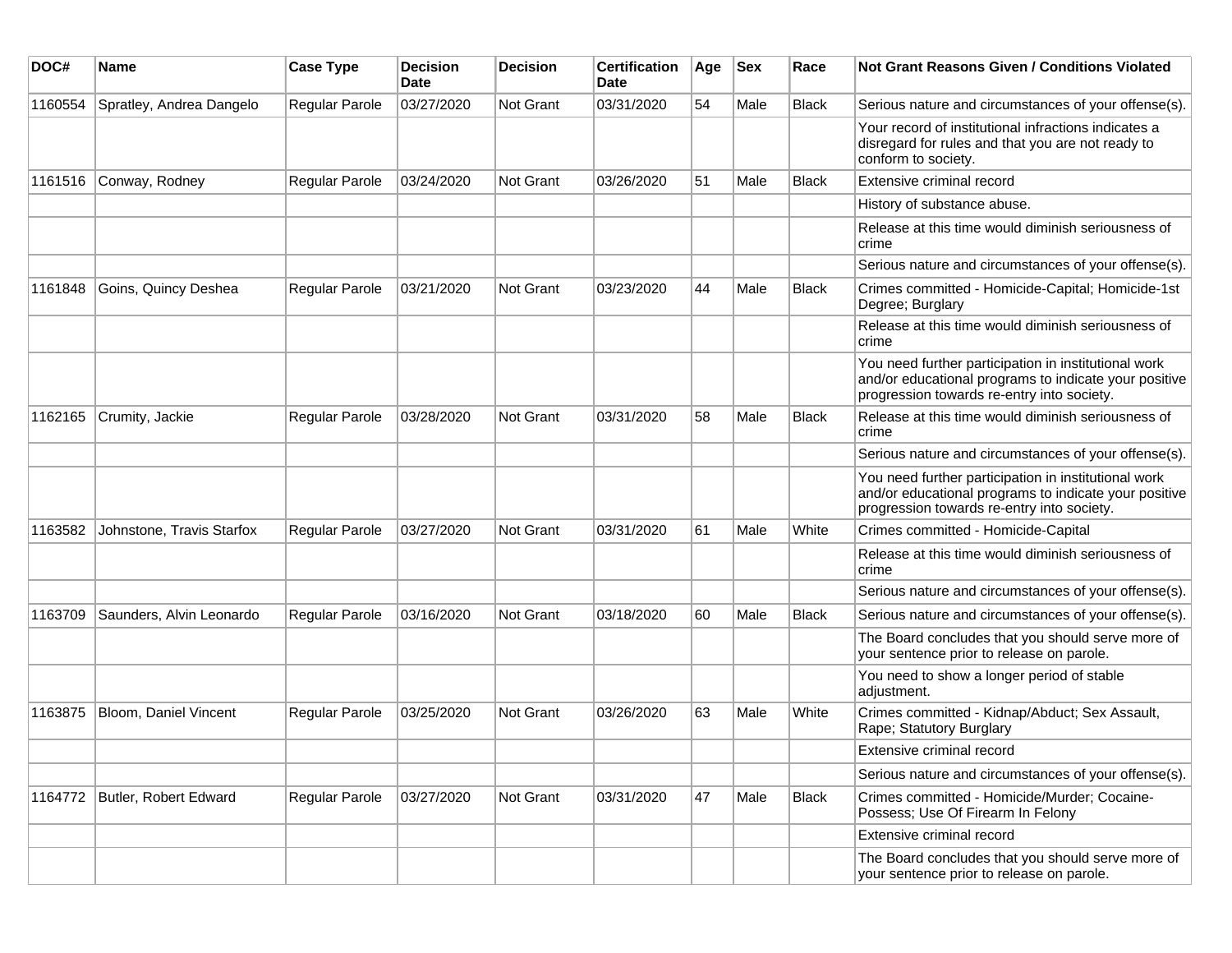| DOC#    | <b>Name</b>           | <b>Case Type</b> | <b>Decision</b><br><b>Date</b> | <b>Decision</b> | <b>Certification</b><br>Date | Age | <b>Sex</b> | Race                            | Not Grant Reasons Given / Conditions Violated                                                                                                        |
|---------|-----------------------|------------------|--------------------------------|-----------------|------------------------------|-----|------------|---------------------------------|------------------------------------------------------------------------------------------------------------------------------------------------------|
| 1165160 | Barnes, Bernard       | Regular Parole   | 03/21/2020                     | Not Grant       | 03/23/2020                   | 56  | Male       | <b>Black</b>                    | Crimes committed - Abduct-No Ransom Or Asslt;<br>Sex Assault, Rape; Sex Assault, Rape                                                                |
|         |                       |                  |                                |                 |                              |     |            |                                 | Serious nature and circumstances of your offense(s).                                                                                                 |
|         |                       |                  |                                |                 |                              |     |            |                                 | The Board concludes that you should serve more of<br>your sentence prior to release on parole.                                                       |
| 1165168 | Napier, Mark Anthony  | Regular Parole   | 03/30/2020                     | Not Grant       | 03/31/2020                   | 60  | Male       | White                           | Crimes committed - Indecent Liberties: W/Child By<br>Parent/Etc; Indecent Liberties: W/Child By<br>Parent/Etc; Indecent Exposure                     |
|         |                       |                  |                                |                 |                              |     |            |                                 | Release at this time would diminish seriousness of<br>crime                                                                                          |
|         |                       |                  |                                |                 |                              |     |            |                                 | Serious nature and circumstances of your offense(s).                                                                                                 |
|         |                       |                  |                                |                 |                              |     |            |                                 | The Board considers you to be a risk to the<br>community.                                                                                            |
| 1165226 | Nicholson, Tony       | Regular Parole   | 03/30/2020                     | Not Grant       | 03/31/2020                   | 55  | Male       | Black                           | Crimes committed - Sex Assault, Rape; Assault;<br><b>Burglary</b>                                                                                    |
|         |                       |                  |                                |                 |                              |     |            |                                 | Extensive criminal record                                                                                                                            |
|         |                       |                  |                                |                 |                              |     |            |                                 | History of violence.                                                                                                                                 |
|         |                       |                  |                                |                 |                              |     |            |                                 | Release at this time would diminish seriousness of<br>crime                                                                                          |
|         |                       |                  |                                |                 |                              |     |            |                                 | The Board considers you to be a risk to the<br>community.                                                                                            |
| 1165779 | Strong, William R Jr. | Regular Parole   | 03/26/2020                     | Not Grant       | 03/30/2020                   | 66  | Male       | White                           | Crimes committed - Kidnap/Abduct; Sex Assault,<br>Rape; Unlawful Wound/Bodily Injury                                                                 |
|         |                       |                  |                                |                 |                              |     |            |                                 | Release at this time would diminish seriousness of<br>crime                                                                                          |
|         |                       |                  |                                |                 |                              |     |            |                                 | Serious nature and circumstances of your offense(s).                                                                                                 |
| 1165820 | Lee, Chon Man         | Regular Parole   | 03/31/2020                     | Not Grant       | 03/31/2020                   | 58  | Male       | Asian or<br>Pacific<br>Islander | Conviction of a new crime while incarcerated                                                                                                         |
|         |                       |                  |                                |                 |                              |     |            |                                 | Crimes committed - Homicide-1st Degree; Malicious<br>Wounding; Felonious Injury Corr Employee                                                        |
|         |                       |                  |                                |                 |                              |     |            |                                 | Serious nature and circumstances of your offense(s).                                                                                                 |
| 1166072 | Williams, Dwayne      | Regular Parole   | 03/28/2020                     | Not Grant       | 03/31/2020                   | 54  | Male       | <b>Black</b>                    | Considering your offense and your institutional<br>records, the Board concludes that you should serve<br>more of your sentence before being paroled. |
|         |                       |                  |                                |                 |                              |     |            |                                 | Release at this time would diminish seriousness of<br>crime                                                                                          |
|         |                       |                  |                                |                 |                              |     |            |                                 | Serious nature and circumstances of your offense(s).                                                                                                 |
| 1166871 | Kenon, Jeremiah I     | Regular Parole   | 03/27/2020                     | Not Grant       | 03/31/2020                   | 57  | Male       | <b>Black</b>                    | Crimes committed - Homicide-Capital                                                                                                                  |
| 1167089 | Smith, Anthony        | Regular Parole   | 03/20/2020                     | Not Grant       | 03/24/2020                   | 55  | Male       | <b>Black</b>                    | Crimes committed - Sex Assault, Rape                                                                                                                 |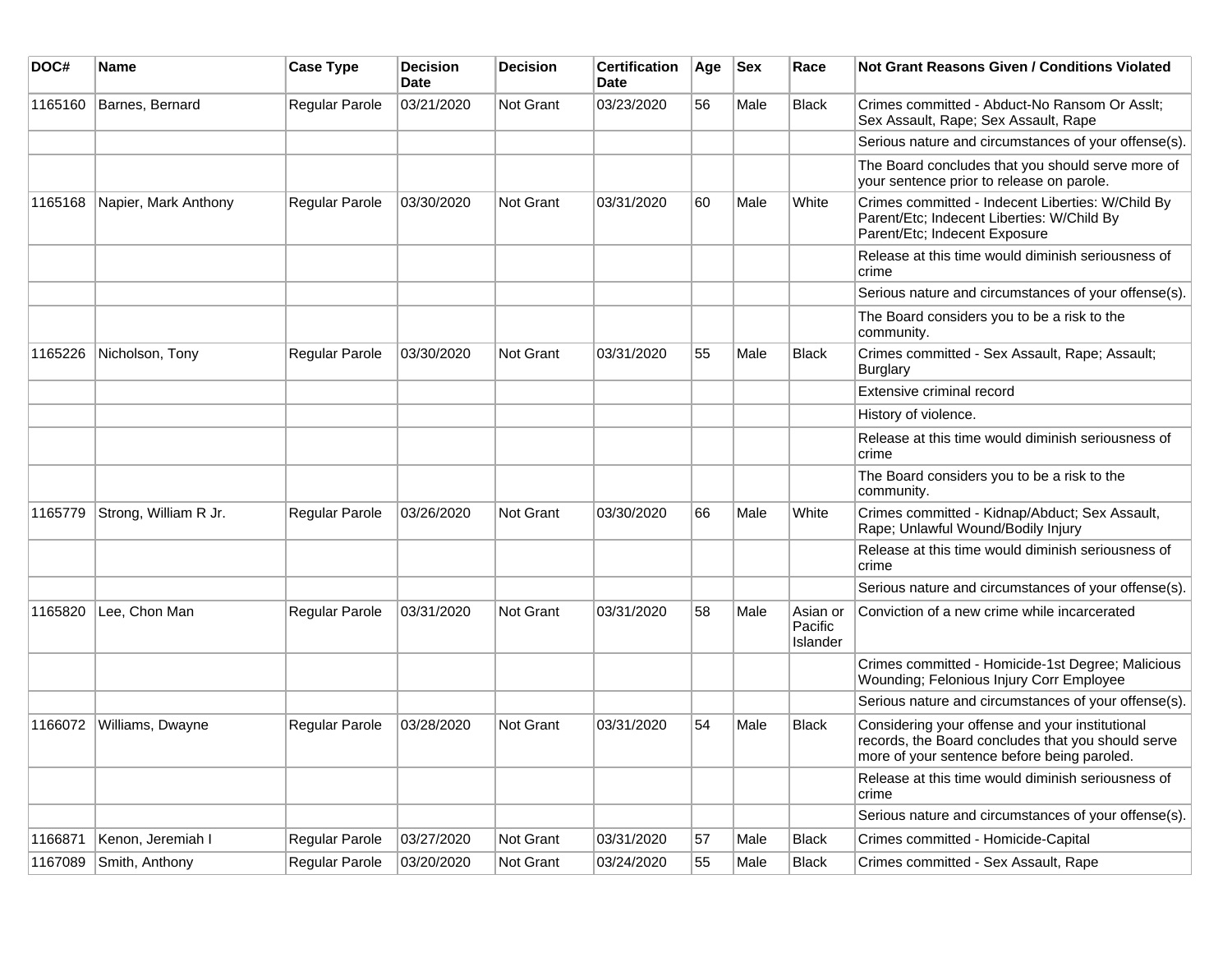| DOC#    | <b>Name</b>           | <b>Case Type</b>    | <b>Decision</b><br><b>Date</b> | <b>Decision</b>  | <b>Certification</b><br><b>Date</b> | Age | <b>Sex</b> | Race         | <b>Not Grant Reasons Given / Conditions Violated</b>                                                                                                                  |
|---------|-----------------------|---------------------|--------------------------------|------------------|-------------------------------------|-----|------------|--------------|-----------------------------------------------------------------------------------------------------------------------------------------------------------------------|
| 1167089 | Smith, Anthony        | Regular Parole      | 03/20/2020                     | <b>Not Grant</b> | 03/24/2020                          | 55  | Male       | <b>Black</b> | Release at this time would diminish seriousness of<br>crime                                                                                                           |
|         |                       |                     |                                |                  |                                     |     |            |              | Serious nature and circumstances of your offense(s).                                                                                                                  |
| 1167167 | Casey, Gary Terrell   | Regular Parole      | 03/26/2020                     | Not Grant        | 03/31/2020                          | 48  | Male       | <b>Black</b> | Release at this time would diminish seriousness of<br>crime                                                                                                           |
|         |                       |                     |                                |                  |                                     |     |            |              | Serious nature and circumstances of your offense(s).                                                                                                                  |
|         |                       |                     |                                |                  |                                     |     |            |              | The Board concludes that you should serve more of<br>your sentence prior to release on parole.                                                                        |
| 1167559 | Barone, Donald Thomas | Geriatric           | 03/27/2020                     | <b>Not Grant</b> | 03/31/2020                          | 69  | Male       | White        | Crimes committed - Kidnap/Abduct; Abduction: By<br>Force, Intimidation Or Deception; Abduction: By<br>Force, Intimidation Or Deception                                |
|         |                       |                     |                                |                  |                                     |     |            |              | Extensive criminal record                                                                                                                                             |
|         |                       |                     |                                |                  |                                     |     |            |              | Serious nature and circumstances of your offense(s).                                                                                                                  |
| 1168581 | Jackson, Derwin       | Regular Parole      | 03/20/2020                     | <b>Not Grant</b> | 03/24/2020                          | 58  | Male       | <b>Black</b> | Conviction of a new crime while incarcerated                                                                                                                          |
|         |                       |                     |                                |                  |                                     |     |            |              | Crimes committed - Robbery; Robbery; Robbery                                                                                                                          |
|         |                       |                     |                                |                  |                                     |     |            |              | You need to show a longer period of stable<br>adjustment.                                                                                                             |
| 1168901 | Mays, William Carl    | Geriatric           | 03/31/2020                     | Not Grant        | 03/31/2020                          | 65  | Male       | White        | Crimes committed - (Attempted)Arson: Dwelling<br>Usually Occupied; Burglary: Enter Building To<br>Murder/Rape/Etc; Firearm: Poss/Transport By Felon<br>W/ Violent Off |
|         |                       |                     |                                |                  |                                     |     |            |              | History of substance abuse.                                                                                                                                           |
|         |                       |                     |                                |                  |                                     |     |            |              | Serious nature and circumstances of your offense(s).                                                                                                                  |
| 1169171 | Knowlin, Lee Roy      | Geriatric           | 03/26/2020                     | <b>Not Grant</b> | 03/31/2020                          | 67  | Male       | Black        | Crimes committed - Sex Assault, Rape; Sex Assault,<br>Rape; Forcible Sodomy                                                                                           |
|         |                       |                     |                                |                  |                                     |     |            |              | Release at this time would diminish seriousness of<br>crime                                                                                                           |
|         |                       |                     |                                |                  |                                     |     |            |              | Serious nature and circumstances of your offense(s).                                                                                                                  |
| 1169458 | Nichols, Joseph Lee   | Regular Parole      | 03/31/2020                     | <b>Not Grant</b> | 03/31/2020                          | 64  | Male       | <b>Black</b> | Extensive criminal record                                                                                                                                             |
|         |                       |                     |                                |                  |                                     |     |            |              | History of substance abuse.                                                                                                                                           |
|         |                       |                     |                                |                  |                                     |     |            |              | Your prior failure(s) and/or convictions while under<br>community supervision indicate that you are unlikely<br>to comply with conditions of release.                 |
| 1169557 | Miller, Keith Wayne   | <b>Board Review</b> | 03/06/2020                     | Not Grant        | 03/06/2020                          | 53  | Male       | <b>Black</b> | Extensive criminal record                                                                                                                                             |
|         |                       |                     |                                |                  |                                     |     |            |              | Release at this time would diminish seriousness of<br>crime                                                                                                           |
|         |                       |                     |                                |                  |                                     |     |            |              | The Board concludes that you should serve more of<br>your sentence prior to release on parole.                                                                        |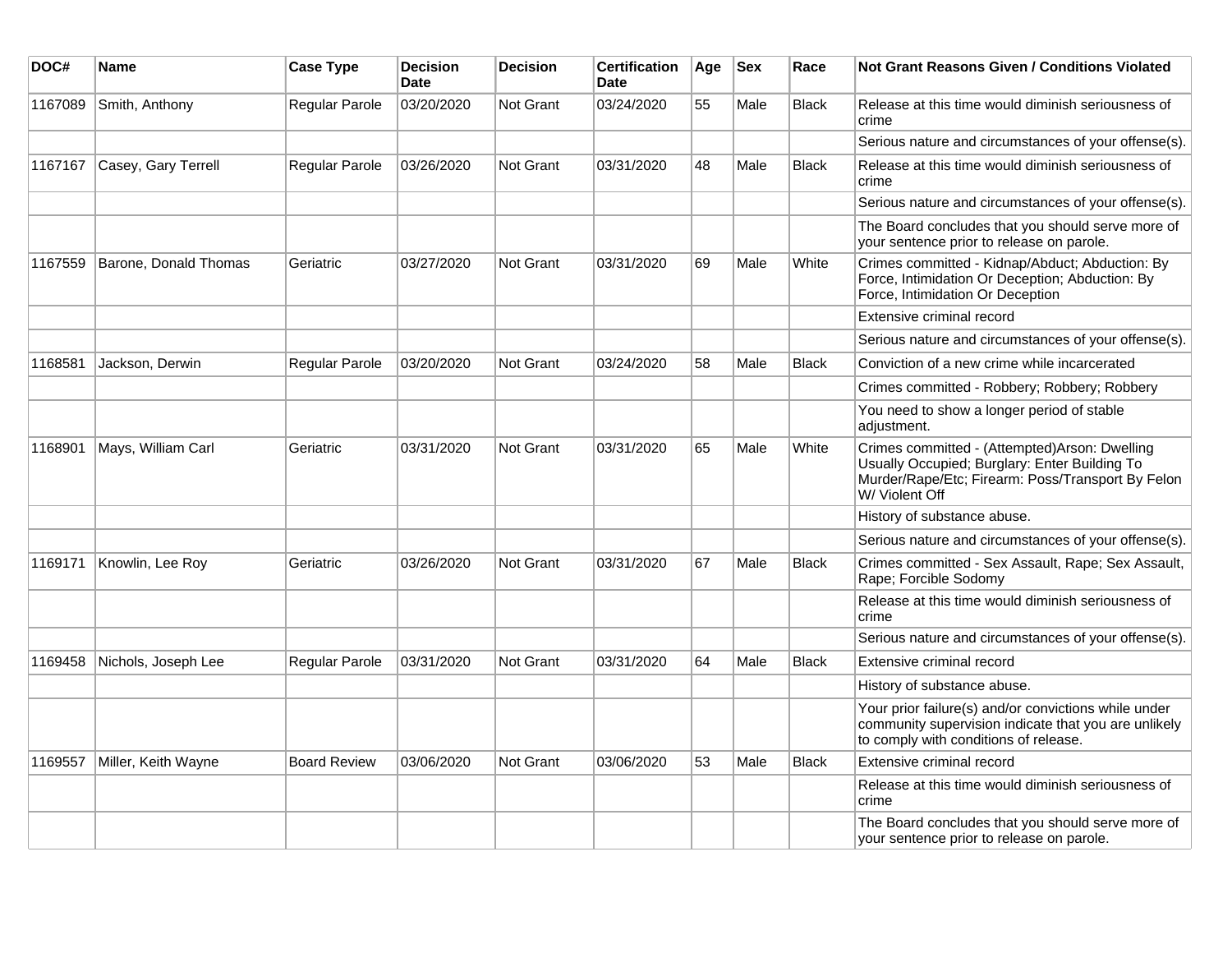| DOC#    | Name                       | <b>Case Type</b>    | <b>Decision</b><br><b>Date</b> | <b>Decision</b>  | <b>Certification</b><br>Date | Age | <b>Sex</b> | Race         | Not Grant Reasons Given / Conditions Violated                                                                                                               |
|---------|----------------------------|---------------------|--------------------------------|------------------|------------------------------|-----|------------|--------------|-------------------------------------------------------------------------------------------------------------------------------------------------------------|
| 1169557 | Miller, Keith Wayne        | <b>Board Review</b> | 03/06/2020                     | Not Grant        | 03/06/2020                   | 53  | Male       | <b>Black</b> | Your prior failure(s) and/or convictions while under<br>community supervision indicate that you are unlikely<br>to comply with conditions of release.       |
| 1172733 | Cameron, Alexander         | Regular Parole      | 03/12/2020                     | Not Grant        | 03/13/2020                   | 56  | Male       | <b>Black</b> | Crimes committed - Kidnap/Abduct; Sex Assault,<br>Rape; Robbery                                                                                             |
|         |                            |                     |                                |                  |                              |     |            |              | Release at this time would diminish seriousness of<br>crime                                                                                                 |
|         |                            |                     |                                |                  |                              |     |            |              | Serious nature and circumstances of your offense(s).                                                                                                        |
|         |                            |                     |                                |                  |                              |     |            |              | The Board considers you to be a risk to the<br>community.                                                                                                   |
| 1173002 | Saunders, George Lee       | Regular Parole      | 03/27/2020                     | <b>Not Grant</b> | 03/31/2020                   | 49  | Male       | <b>Black</b> | Crimes committed - Sex Assault, Rape; Marijuana-<br>Possess; Accessory After The Fact                                                                       |
|         |                            |                     |                                |                  |                              |     |            |              | Extensive criminal record                                                                                                                                   |
|         |                            |                     |                                |                  |                              |     |            |              | Your prior failure(s) and/or convictions while under<br>community supervision indicate that you are unlikely<br>to comply with conditions of release.       |
| 1173076 | Jasper, Anson Jevon        | <b>Board Review</b> | 03/22/2020                     | <b>Not Grant</b> | 03/31/2020                   | 36  | Male       | <b>Black</b> | Extensive criminal record                                                                                                                                   |
|         |                            |                     |                                |                  |                              |     |            |              | The Board concludes that you should serve more of<br>your sentence prior to release on parole.                                                              |
|         |                            |                     |                                |                  |                              |     |            |              | You need further participation in institutional work<br>and/or educational programs to indicate your positive<br>progression towards re-entry into society. |
|         |                            |                     |                                |                  |                              |     |            |              | Your record indicates a serious disregard for the<br>property rights of others.                                                                             |
| 1173313 | Belcher, William Henry III | Regular Parole      | 03/27/2020                     | Not Grant        | 03/31/2020                   | 56  | Male       | White        | Extensive criminal record                                                                                                                                   |
|         |                            |                     |                                |                  |                              |     |            |              | History of substance abuse.                                                                                                                                 |
|         |                            |                     |                                |                  |                              |     |            |              | Release at this time would diminish seriousness of<br>crime                                                                                                 |
|         |                            |                     |                                |                  |                              |     |            |              | Your record of institutional infractions indicates a<br>disregard for rules and that you are not ready to<br>conform to society.                            |
| 1174085 | Smithson, Velton           | Regular Parole      | 03/28/2020                     | Not Grant        | 03/31/2020                   | 45  | Male       | <b>Black</b> | Conviction of a new crime while incarcerated                                                                                                                |
|         |                            |                     |                                |                  |                              |     |            |              | Crimes committed - Kidnap/Abduct; Kidnap/Abduct;<br>Sex Assault, Rape                                                                                       |
|         |                            |                     |                                |                  |                              |     |            |              | Extensive criminal record                                                                                                                                   |
|         |                            |                     |                                |                  |                              |     |            |              | The Board concludes that you should serve more of<br>your sentence prior to release on parole.                                                              |
| 1174210 | Moltedo, David Scott       | Regular Parole      | 03/26/2020                     | Not Grant        | 03/26/2020                   | 50  | Male       | White        | Crimes committed - Homicide-1st Degree; Credit<br>Card Theft; Use Of Firearm In Felony                                                                      |
|         |                            |                     |                                |                  |                              |     |            |              | Release at this time would diminish seriousness of<br>crime                                                                                                 |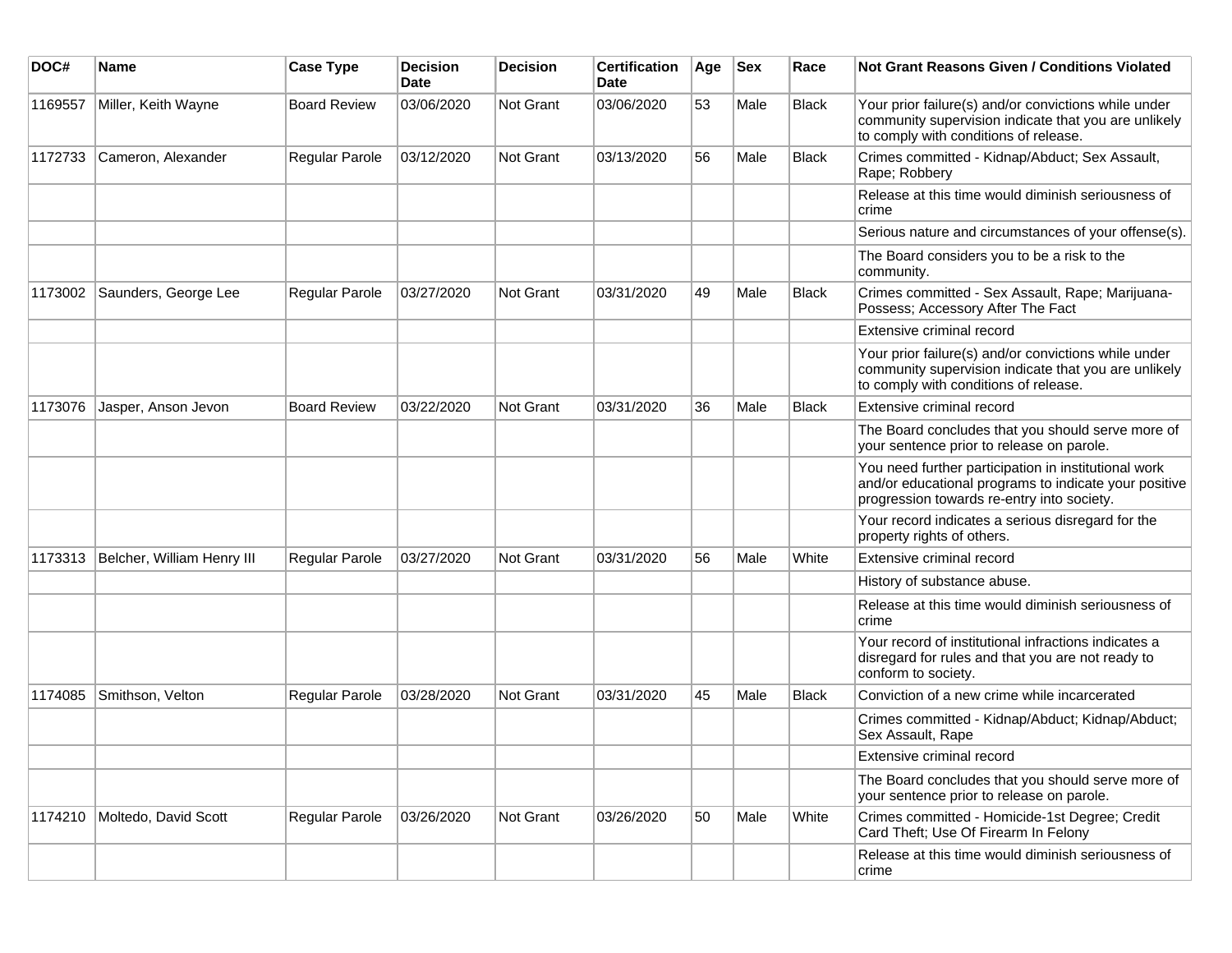| DOC#    | Name                     | <b>Case Type</b>     | <b>Decision</b><br><b>Date</b> | Decision  | <b>Certification</b><br><b>Date</b> | Age | <b>Sex</b> | Race         | <b>Not Grant Reasons Given / Conditions Violated</b>                                                                                                  |
|---------|--------------------------|----------------------|--------------------------------|-----------|-------------------------------------|-----|------------|--------------|-------------------------------------------------------------------------------------------------------------------------------------------------------|
| 1174210 | Moltedo, David Scott     | Regular Parole       | 03/26/2020                     | Not Grant | 03/26/2020                          | 50  | Male       | White        | Serious nature and circumstances of your offense(s).                                                                                                  |
| 1174264 | Walls, Daniel Keith      | Violation<br>Hearing | 02/28/2020                     | Revoke    | 03/03/2020                          | 52  | Male       | White        |                                                                                                                                                       |
|         |                          |                      |                                |           |                                     |     |            |              | 06. I will follow the Probation and Parole Officer's<br>instructions and will be truthful, cooperative, and<br>report as instructed.                  |
|         |                          | <b>Board Review</b>  | 03/27/2020                     | Not Grant | 03/31/2020                          |     |            |              | Release at this time would diminish seriousness of<br>crime                                                                                           |
|         |                          |                      |                                |           |                                     |     |            |              | Serious nature and circumstances of your offense(s).                                                                                                  |
|         |                          |                      |                                |           |                                     |     |            |              | Your prior failure(s) and/or convictions while under<br>community supervision indicate that you are unlikely<br>to comply with conditions of release. |
| 1174299 | Brown, Russell David     | Regular Parole       | 03/27/2020                     | Not Grant | 03/31/2020                          | 55  | Male       | White        | History of violence.                                                                                                                                  |
|         |                          |                      |                                |           |                                     |     |            |              | Release at this time would diminish seriousness of<br>crime                                                                                           |
|         |                          |                      |                                |           |                                     |     |            |              | Serious nature and circumstances of your offense(s).                                                                                                  |
| 1174405 | Ellis, Kenneth W         | Regular Parole       | 03/11/2020                     | Not Grant | 03/13/2020                          | 56  | Male       | Black        | Considering your offense and your institutional<br>records, the Board concludes that you should serve<br>more of your sentence before being paroled.  |
|         |                          |                      |                                |           |                                     |     |            |              | Release at this time would diminish seriousness of<br>crime                                                                                           |
|         |                          |                      |                                |           |                                     |     |            |              | Serious nature and circumstances of your offense(s).                                                                                                  |
| 1174565 | Bolling, Darian Lashan   | Regular Parole       | 03/26/2020                     | Not Grant | 03/27/2020                          | 45  | Male       | <b>Black</b> | History of substance abuse.                                                                                                                           |
|         |                          |                      |                                |           |                                     |     |            |              | Release at this time would diminish seriousness of<br>crime                                                                                           |
|         |                          |                      |                                |           |                                     |     |            |              | Serious nature and circumstances of your offense(s).                                                                                                  |
|         |                          |                      |                                |           |                                     |     |            |              | The Board concludes that you should serve more of<br>your sentence prior to release on parole.                                                        |
|         |                          |                      |                                |           |                                     |     |            |              | Your prior failure(s) and/or convictions while under<br>community supervision indicate that you are unlikely<br>to comply with conditions of release. |
| 1174689 | Harper, Jimmy Lee        | Regular Parole       | 03/03/2020                     | Not Grant | 03/04/2020                          | 65  | Male       | <b>Black</b> | Crimes committed - Homicide-1st Degree; Assault:<br>On Law Enf/Judge/DOC/Fire/Emerg Person;<br>Possession Of Weapon                                   |
|         |                          |                      |                                |           |                                     |     |            |              | Extensive criminal record                                                                                                                             |
|         |                          |                      |                                |           |                                     |     |            |              | Other                                                                                                                                                 |
|         |                          |                      |                                |           |                                     |     |            |              | Serious nature and circumstances of your offense(s).                                                                                                  |
|         | 1174952 Burt, Paul Leigh | Regular Parole       | 03/26/2020                     | Not Grant | 03/27/2020                          | 56  | Male       | White        | Crimes committed - Sex Assault, Rape; Rape:<br>Intercourse By Force/Threat/Intimidation; Sodomy:<br>By Force Or Victim Helplessness                   |
|         |                          |                      |                                |           |                                     |     |            |              | Extensive criminal record                                                                                                                             |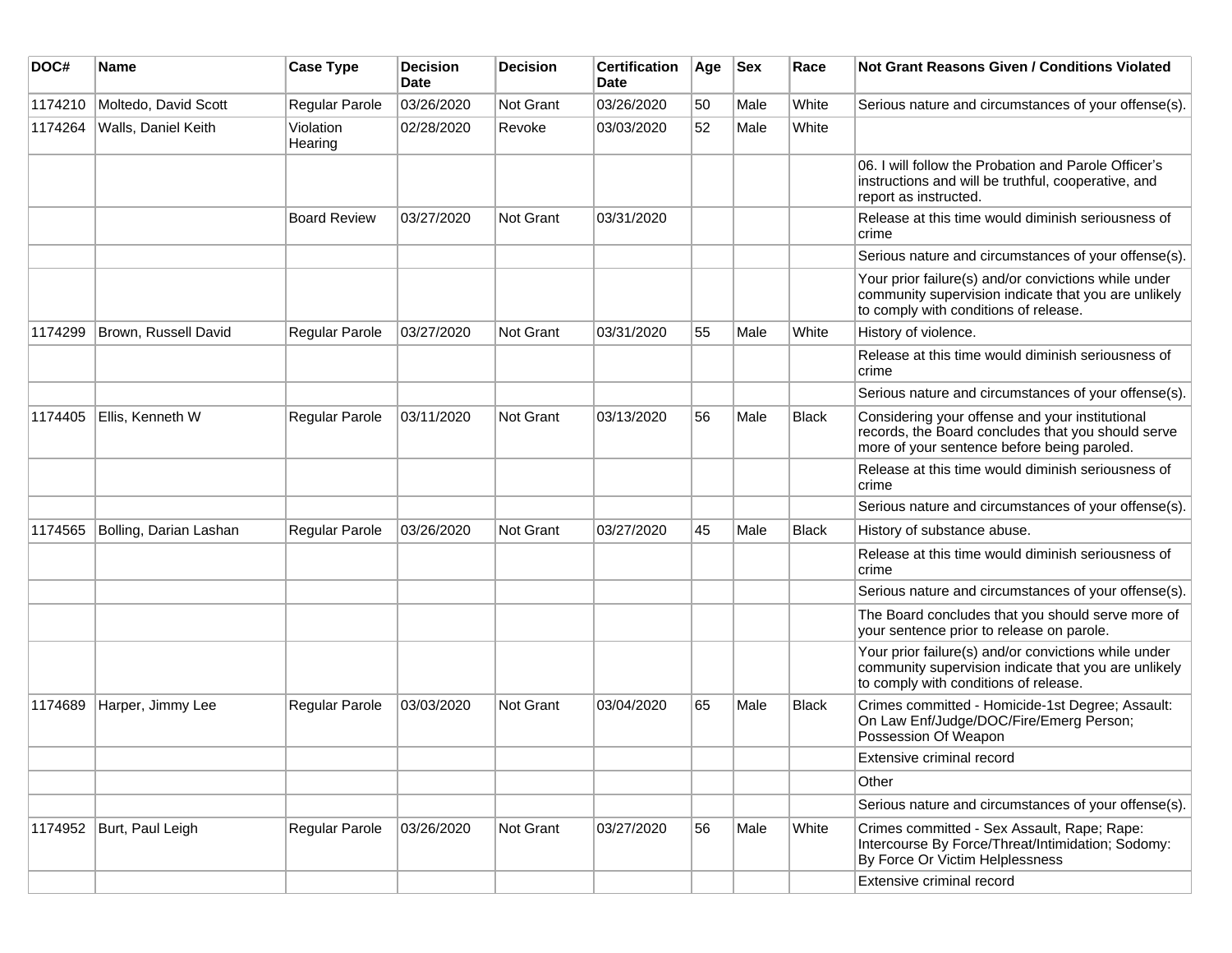| DOC#    | <b>Name</b>             | <b>Case Type</b>    | <b>Decision</b><br><b>Date</b> | <b>Decision</b> | <b>Certification</b><br>Date | Age | <b>Sex</b> | Race         | Not Grant Reasons Given / Conditions Violated                                                                                                         |
|---------|-------------------------|---------------------|--------------------------------|-----------------|------------------------------|-----|------------|--------------|-------------------------------------------------------------------------------------------------------------------------------------------------------|
| 1174952 | Burt, Paul Leigh        | Regular Parole      | 03/26/2020                     | Not Grant       | 03/27/2020                   | 56  | Male       | White        | Serious nature and circumstances of your offense(s).                                                                                                  |
|         |                         |                     |                                |                 |                              |     |            |              | Your prior failure(s) and/or convictions while under<br>community supervision indicate that you are unlikely<br>to comply with conditions of release. |
| 1174999 | Reynolds, Clarence Duke | Regular Parole      | 03/29/2020                     | Not Grant       | 03/31/2020                   | 70  | Male       | White        | Crimes committed - Homicide-1st Degree; Use Of<br>Firearm In Felony                                                                                   |
|         |                         |                     |                                |                 |                              |     |            |              | Release at this time would diminish seriousness of<br>crime                                                                                           |
| 1175585 | Davis, Henry Coon       | Regular Parole      | 03/22/2020                     | Not Grant       | 03/26/2020                   | 56  | Male       | White        | Crimes committed - Homicide-1st Degree; Homicide-<br>1st Degree; Arson                                                                                |
|         |                         |                     |                                |                 |                              |     |            |              | Extensive criminal record                                                                                                                             |
|         |                         |                     |                                |                 |                              |     |            |              | Serious nature and circumstances of your offense(s).                                                                                                  |
| 1175638 | Gibbs, Leland Mitchell  | Geriatric           | 03/29/2020                     | Not Grant       | 03/31/2020                   | 60  | Male       | White        | Considering your offense and your institutional<br>records, the Board concludes that you should serve<br>more of your sentence before being paroled.  |
|         |                         |                     |                                |                 |                              |     |            |              | Extensive criminal record                                                                                                                             |
|         |                         |                     |                                |                 |                              |     |            |              | Serious nature and circumstances of your offense(s).                                                                                                  |
|         |                         |                     |                                |                 |                              |     |            |              | Your prior failure(s) and/or convictions while under<br>community supervision indicate that you are unlikely<br>to comply with conditions of release. |
| 1176082 | Doxie, Aaron III        | Regular Parole      | 03/30/2020                     | Not Grant       | 03/31/2020                   | 64  | Male       | <b>Black</b> | Crimes committed - Sex Assault, Rape; Sex Asslt-<br>Attempted Rape; Burglary                                                                          |
|         |                         |                     |                                |                 |                              |     |            |              | Extensive criminal record                                                                                                                             |
|         |                         |                     |                                |                 |                              |     |            |              | Release at this time would diminish seriousness of<br>crime                                                                                           |
|         |                         |                     |                                |                 |                              |     |            |              | Serious nature and circumstances of your offense(s).                                                                                                  |
|         |                         |                     |                                |                 |                              |     |            |              | The Board concludes that you should serve more of<br>your sentence prior to release on parole.                                                        |
|         |                         |                     |                                |                 |                              |     |            |              | The Board considers you to be a risk to the<br>community.                                                                                             |
| 1176586 | Perdue, Randy Lynn      | Regular Parole      | 03/23/2020                     | Not Grant       | 03/24/2020                   | 64  | Male       | White        | Crimes committed - Homicide-Capital; Homicide-<br>Capital; Breaking And Entering                                                                      |
|         |                         |                     |                                |                 |                              |     |            |              | Serious nature and circumstances of your offense(s).                                                                                                  |
|         |                         |                     |                                |                 |                              |     |            |              | The Board considers you to be a risk to the<br>community.                                                                                             |
| 1176667 | Mcintyre, Edward Elvors | <b>Board Review</b> | 03/19/2020                     | Not Grant       | 03/20/2020                   | 68  | Male       | <b>Black</b> | Release at this time would diminish seriousness of<br>crime                                                                                           |
|         |                         |                     |                                |                 |                              |     |            |              | Serious nature and circumstances of your offense(s).                                                                                                  |
|         |                         |                     |                                |                 |                              |     |            |              | The Board concludes that you should serve more of<br>your sentence prior to release on parole.                                                        |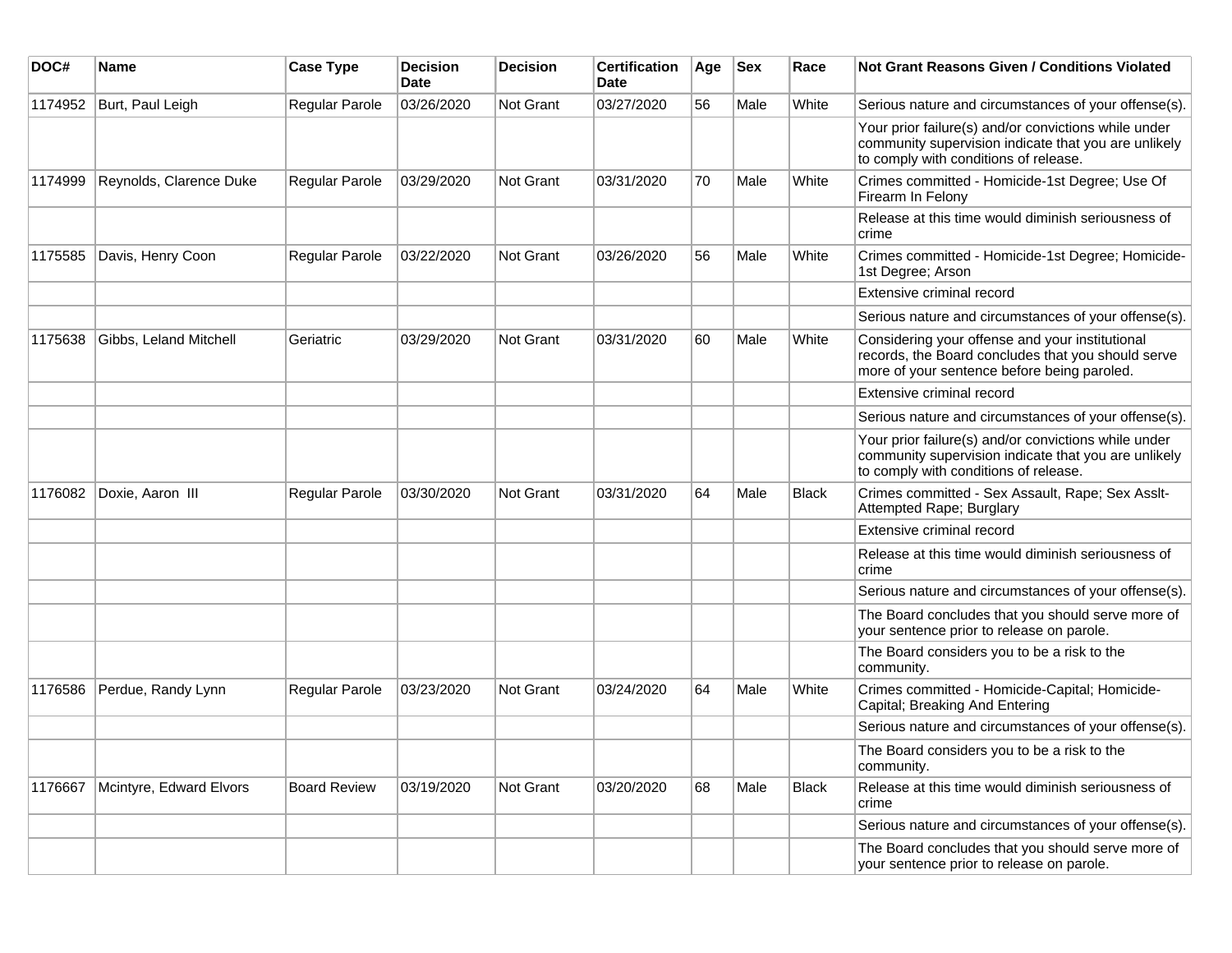| DOC#    | <b>Name</b>                | <b>Case Type</b>    | <b>Decision</b><br><b>Date</b> | <b>Decision</b>  | <b>Certification</b><br><b>Date</b> | Age | <b>Sex</b> | Race         | <b>Not Grant Reasons Given / Conditions Violated</b>                                                                                                                       |
|---------|----------------------------|---------------------|--------------------------------|------------------|-------------------------------------|-----|------------|--------------|----------------------------------------------------------------------------------------------------------------------------------------------------------------------------|
| 1176667 | Mcintyre, Edward Elvors    | <b>Board Review</b> | 03/19/2020                     | Not Grant        | 03/20/2020                          | 68  | Male       | <b>Black</b> | Your prior failure(s) and/or convictions while under<br>community supervision indicate that you are unlikely<br>to comply with conditions of release.                      |
| 1177705 | Logsdon, Randy Edward Jr.  | Regular Parole      | 03/26/2020                     | Not Grant        | 03/31/2020                          | 45  | Male       | White        | Crimes committed - Aggravated Sexual Battery;<br>Aggravated Sexual Battery; Aggravated Sexual<br><b>Battery</b>                                                            |
|         |                            |                     |                                |                  |                                     |     |            |              | Extensive criminal record                                                                                                                                                  |
|         |                            |                     |                                |                  |                                     |     |            |              | The Board concludes that you should serve more of<br>your sentence prior to release on parole.                                                                             |
|         |                            |                     |                                |                  |                                     |     |            |              | The Board considers you to be a risk to the<br>community.                                                                                                                  |
| 1178168 | Edwards, Thomas Lamont     | Regular Parole      | 03/20/2020                     | <b>Not Grant</b> | 03/24/2020                          | 45  | Male       | Black        | Considering your offense and your institutional<br>records, the Board concludes that you should serve<br>more of your sentence before being paroled.                       |
|         |                            |                     |                                |                  |                                     |     |            |              | The Board concludes that you should serve more of<br>your sentence prior to release on parole.                                                                             |
|         |                            |                     |                                |                  |                                     |     |            |              | You need further participation in institutional work<br>and/or educational programs to indicate your positive<br>progression towards re-entry into society.                |
|         |                            |                     |                                |                  |                                     |     |            |              | Your prior failure(s) and/or convictions while under<br>community supervision indicate that you are unlikely<br>to comply with conditions of release.                      |
| 1178464 | Norfleet, Lawrence Anthony | Geriatric           | 03/20/2020                     | Not Grant        | 03/24/2020                          | 65  | Male       | <b>Black</b> | Crimes committed - Abduction: By Force,<br>Intimidation Or Deception; Rape: Intercourse By<br>Force/Threat/Intimidation; Rape: Intercourse By<br>Force/Threat/Intimidation |
|         |                            |                     |                                |                  |                                     |     |            |              | Serious nature and circumstances of your offense(s).                                                                                                                       |
|         |                            |                     |                                |                  |                                     |     |            |              | Your prior failure(s) and/or convictions while under<br>community supervision indicate that you are unlikely<br>to comply with conditions of release.                      |
| 1178738 | Vick, Dennis A             | Regular Parole      | 03/22/2020                     | <b>Not Grant</b> | 03/24/2020                          | 61  | Male       | <b>Black</b> | Crimes committed - Homicide-1st Degree; Sex<br>Assault, Rape; Sex Assault, Rape                                                                                            |
|         |                            |                     |                                |                  |                                     |     |            |              | Extensive criminal record                                                                                                                                                  |
|         |                            |                     |                                |                  |                                     |     |            |              | Poor institutional adjustment (for example,<br>motivation/attitude, unfavorable reports, lack of<br>program involvement, etc.)                                             |
|         |                            |                     |                                |                  |                                     |     |            |              | Serious nature and circumstances of your offense(s).                                                                                                                       |
| 1179435 | Outlaw, Stanley Leon       | Regular Parole      | 03/17/2020                     | Not Grant        | 03/18/2020                          | 66  | Male       | <b>Black</b> | Crimes committed - Robbery: On Or Near Street;<br>Steal Property >= \$5 From Person (Pick Pocket);<br>(Attempted)Steal Property >= \$5 From Person (Pick<br>Pocket)        |
|         |                            |                     |                                |                  |                                     |     |            |              | Extensive criminal record                                                                                                                                                  |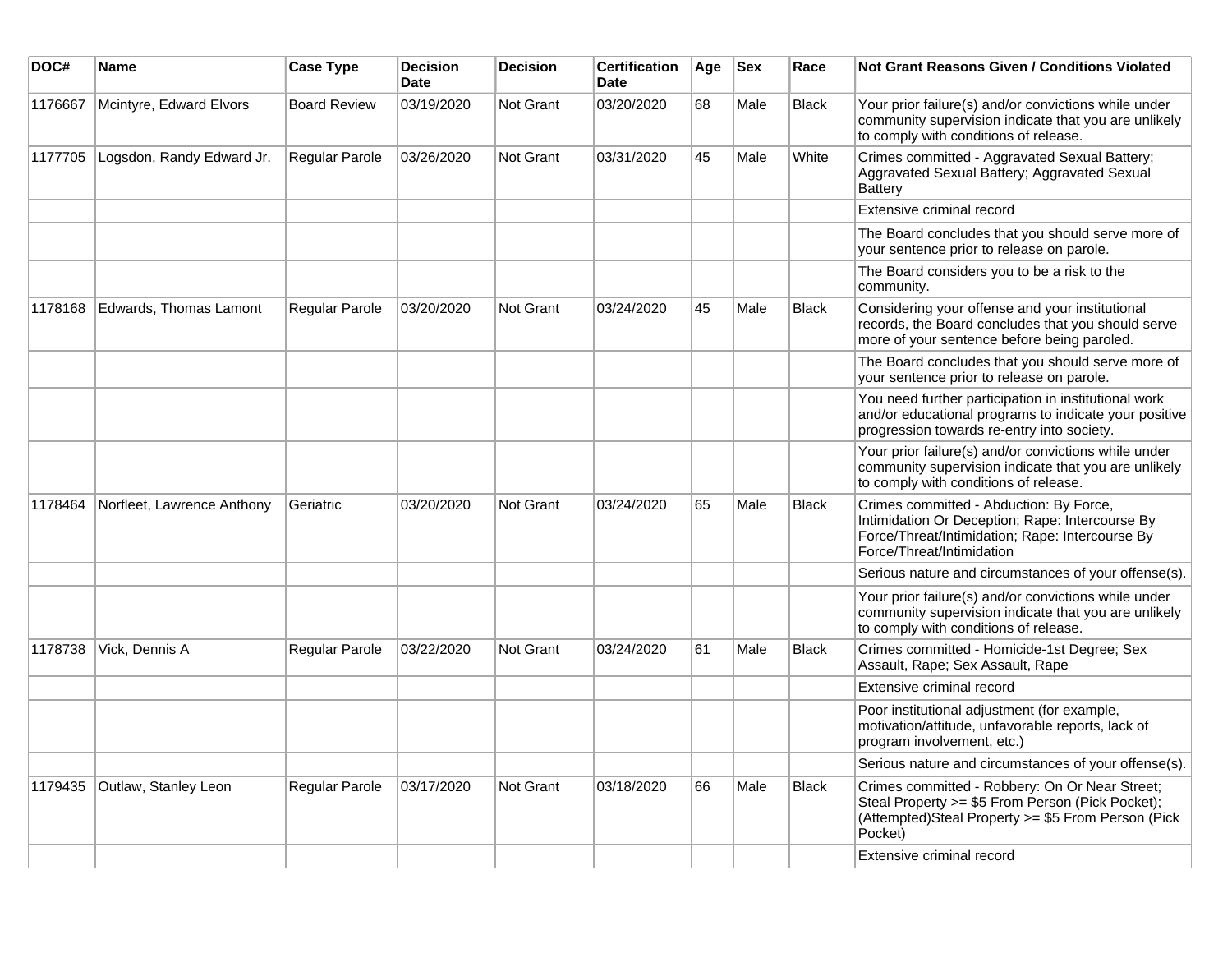| DOC#    | Name                    | <b>Case Type</b> | <b>Decision</b><br><b>Date</b> | <b>Decision</b>  | <b>Certification</b><br><b>Date</b> | Age | <b>Sex</b> | Race         | <b>Not Grant Reasons Given / Conditions Violated</b>                                                                                                  |
|---------|-------------------------|------------------|--------------------------------|------------------|-------------------------------------|-----|------------|--------------|-------------------------------------------------------------------------------------------------------------------------------------------------------|
| 1179435 | Outlaw, Stanley Leon    | Regular Parole   | 03/17/2020                     | Not Grant        | 03/18/2020                          | 66  | Male       | <b>Black</b> | The Board concludes that you should serve more of<br>your sentence prior to release on parole.                                                        |
|         |                         |                  |                                |                  |                                     |     |            |              | Your prior failure(s) and/or convictions while under<br>community supervision indicate that you are unlikely<br>to comply with conditions of release. |
| 1179474 | Thomas, Carl Anthony    | Geriatric        | 03/21/2020                     | <b>Not Grant</b> | 03/25/2020                          | 60  | Male       | <b>Black</b> | Crimes committed - Homicide/Murder;<br>Mayhem/Maiming                                                                                                 |
|         |                         |                  |                                |                  |                                     |     |            |              | Extensive criminal record                                                                                                                             |
|         |                         |                  |                                |                  |                                     |     |            |              | Serious nature and circumstances of your offense(s).                                                                                                  |
| 1179476 | Snyder, Hartimus George | Geriatric        | 03/26/2020                     | Not Grant        | 03/27/2020                          | 77  | Male       | White        | Crimes committed - Aggravated Sexual Battery;<br>Penetrate W/Inanimate Object; Forcible Sodomy                                                        |
|         |                         |                  |                                |                  |                                     |     |            |              | Release at this time would diminish seriousness of<br>crime                                                                                           |
| 1179540 | Powell, Sanford Ray     | Regular Parole   | 03/06/2020                     | <b>Not Grant</b> | 03/06/2020                          | 73  | Male       | White        | Crimes committed - Homicide-1st Degree; Burglary;<br>Burglary                                                                                         |
|         |                         |                  |                                |                  |                                     |     |            |              | Other                                                                                                                                                 |
|         |                         |                  |                                |                  |                                     |     |            |              | Release at this time would diminish seriousness of<br>crime                                                                                           |
|         |                         |                  |                                |                  |                                     |     |            |              | Serious nature and circumstances of your offense(s).                                                                                                  |
| 1179795 | Eberhardt, Westley D    | Regular Parole   | 03/26/2020                     | Not Grant        | 03/27/2020                          | 59  | Male       | <b>Black</b> | Considering your offense and your institutional<br>records, the Board concludes that you should serve<br>more of your sentence before being paroled.  |
|         |                         |                  |                                |                  |                                     |     |            |              | Serious nature and circumstances of your offense(s).                                                                                                  |
|         |                         |                  |                                |                  |                                     |     |            |              | The Board concludes that you should serve more of<br>your sentence prior to release on parole.                                                        |
| 1179897 | Jones, Luther Mckinnle  | Regular Parole   | 03/29/2020                     | <b>Not Grant</b> | 03/31/2020                          | 54  | Male       | Black        | Release at this time would diminish seriousness of<br>crime                                                                                           |
|         |                         |                  |                                |                  |                                     |     |            |              | Serious nature and circumstances of your offense(s).                                                                                                  |
|         |                         |                  |                                |                  |                                     |     |            |              | The Board concludes that you should serve more of<br>your sentence prior to release on parole.                                                        |
| 1180543 | Goodwin, Bruce Edward   | Regular Parole   | 03/26/2020                     | Not Grant        | 03/27/2020                          | 70  | Male       | <b>Black</b> | Crimes committed - Kidnap/Abduct; Sex Assault,<br>Rape; Indecent Liberties                                                                            |
|         |                         |                  |                                |                  |                                     |     |            |              | Release at this time would diminish seriousness of<br>crime                                                                                           |
| 1180559 | Curtis, John Antonio    | Regular Parole   | 03/27/2020                     | Not Grant        | 03/31/2020                          | 54  | Male       | <b>Black</b> | Considering your offense and your institutional<br>records, the Board concludes that you should serve<br>more of your sentence before being paroled.  |
|         |                         |                  |                                |                  |                                     |     |            |              | Release at this time would diminish seriousness of<br>crime                                                                                           |
|         |                         |                  |                                |                  |                                     |     |            |              | Serious nature and circumstances of your offense(s).                                                                                                  |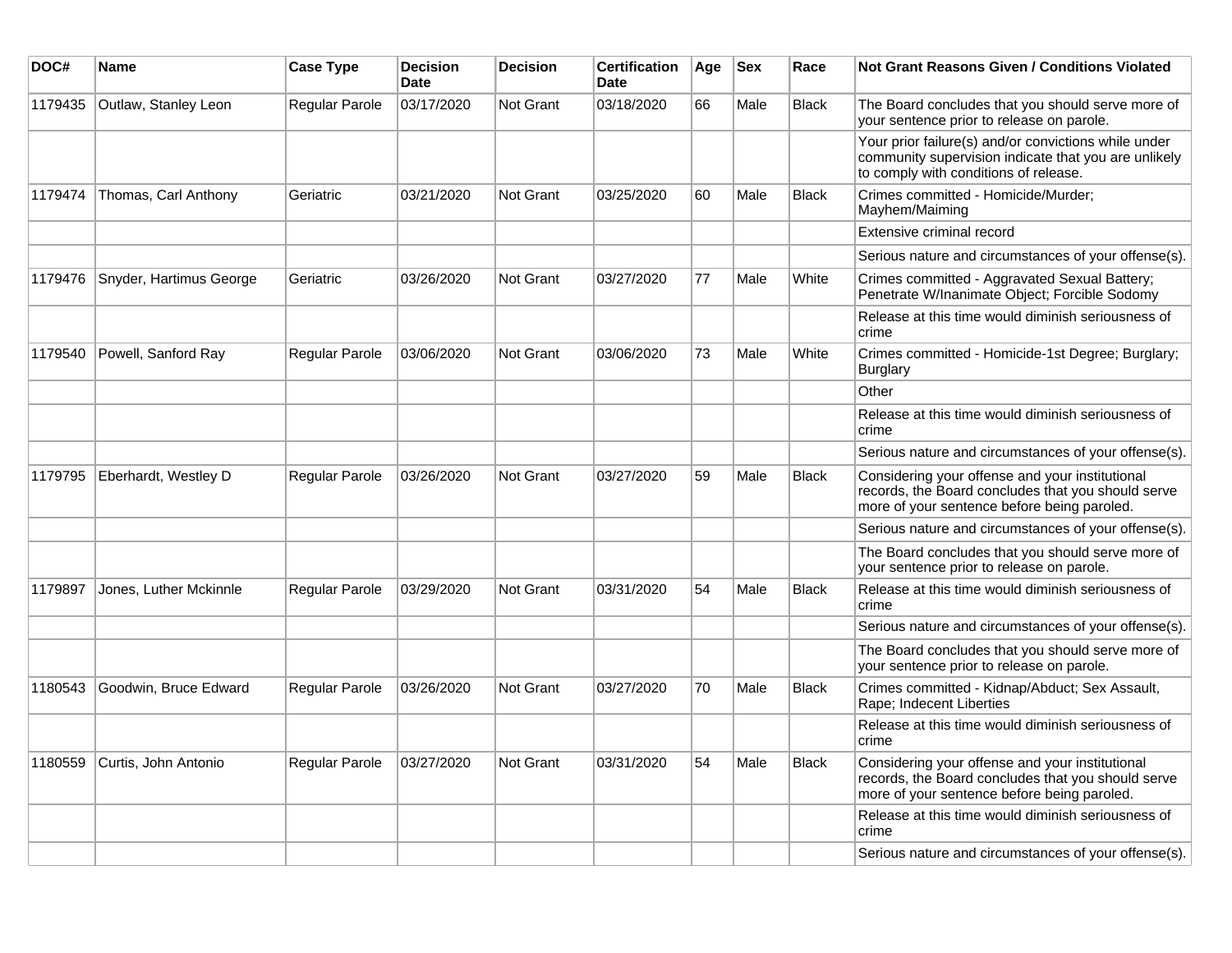| DOC#    | Name                      | <b>Case Type</b> | <b>Decision</b><br>Date | <b>Decision</b>  | <b>Certification</b><br>Date | Age | <b>Sex</b> | Race         | <b>Not Grant Reasons Given / Conditions Violated</b>                                                                                                  |
|---------|---------------------------|------------------|-------------------------|------------------|------------------------------|-----|------------|--------------|-------------------------------------------------------------------------------------------------------------------------------------------------------|
| 1180559 | Curtis, John Antonio      | Regular Parole   | 03/27/2020              | Not Grant        | 03/31/2020                   | 54  | Male       | <b>Black</b> | The Board considers you to be a risk to the<br>community.                                                                                             |
| 1181056 | Brandon, Jerron Lamont    | Regular Parole   | 03/03/2020              | <b>Not Grant</b> | 03/05/2020                   | 48  | Male       | <b>Black</b> | Extensive criminal record                                                                                                                             |
|         |                           |                  |                         |                  |                              |     |            |              | History of violence.                                                                                                                                  |
|         |                           |                  |                         |                  |                              |     |            |              | Release at this time would diminish seriousness of<br>crime                                                                                           |
|         |                           |                  |                         |                  |                              |     |            |              | Serious nature and circumstances of your offense(s).                                                                                                  |
| 1181070 | Dunnigan, Vernon Edward   | Geriatric        | 03/17/2020              | Not Grant        | 03/18/2020                   | 73  | Male       | White        | Crimes committed - Penetrate W/Inanimate Object;<br>Sexual Assault/Battery-Misd; Sodomy                                                               |
|         |                           |                  |                         |                  |                              |     |            |              | Serious nature and circumstances of your offense(s).                                                                                                  |
|         |                           |                  |                         |                  |                              |     |            |              | Your prior failure(s) and/or convictions while under<br>community supervision indicate that you are unlikely<br>to comply with conditions of release. |
| 1181371 | Lynch, George             | Regular Parole   | 03/29/2020              | Not Grant        | 03/31/2020                   | 46  | Male       | Black        | Release at this time would diminish seriousness of<br>crime                                                                                           |
|         |                           |                  |                         |                  |                              |     |            |              | Serious nature and circumstances of your offense(s).                                                                                                  |
|         |                           |                  |                         |                  |                              |     |            |              | You need to show a longer period of stable<br>adjustment.                                                                                             |
| 1181488 | Bresco, Thomas Andrew     | Geriatric        | 03/30/2020              | Not Grant        | 03/31/2020                   | 61  | Male       | White        | Crimes committed - Kidnap/Abduct; Kidnap/Abduct;<br>Sex Assault, Rape                                                                                 |
|         |                           |                  |                         |                  |                              |     |            |              | Release at this time would diminish seriousness of<br>crime                                                                                           |
|         |                           |                  |                         |                  |                              |     |            |              | Serious nature and circumstances of your offense(s).                                                                                                  |
|         |                           |                  |                         |                  |                              |     |            |              | The Board concludes that you should serve more of<br>your sentence prior to release on parole.                                                        |
| 1182104 | Matthews, Alexander       | Regular Parole   | 03/29/2020              | Not Grant        | 03/31/2020                   | 49  | Male       | <b>Black</b> | Crimes committed - Homicide/Murder; Robbery;<br>Utter/Pass Worthless/Bad Check                                                                        |
|         |                           |                  |                         |                  |                              |     |            |              | Poor institutional adjustment (for example,<br>motivation/attitude, unfavorable reports, lack of<br>program involvement, etc.)                        |
|         |                           |                  |                         |                  |                              |     |            |              | Release at this time would diminish seriousness of<br>crime                                                                                           |
|         |                           |                  |                         |                  |                              |     |            |              | Serious nature and circumstances of your offense(s).                                                                                                  |
|         |                           |                  |                         |                  |                              |     |            |              | The Board concludes that you should serve more of<br>your sentence prior to release on parole.                                                        |
| 1182294 | Williams, Norman Bruce    | Regular Parole   | 03/23/2020              | Not Grant        | 03/25/2020                   | 59  | Male       | White        | Crimes committed - Kidnap/Abduct; Sex Assault,<br>Rape; Sex Assault, Rape                                                                             |
|         |                           |                  |                         |                  |                              |     |            |              | Serious nature and circumstances of your offense(s).                                                                                                  |
| 1182483 | Ben Y'hudi, Ras Eleeyahoo | Regular Parole   | 03/17/2020              | <b>Not Grant</b> | 03/18/2020                   | 60  | Male       | <b>Black</b> | Crimes committed - Homicide-1st Degree; Cocaine-<br>Possess; Marijuana-Possess                                                                        |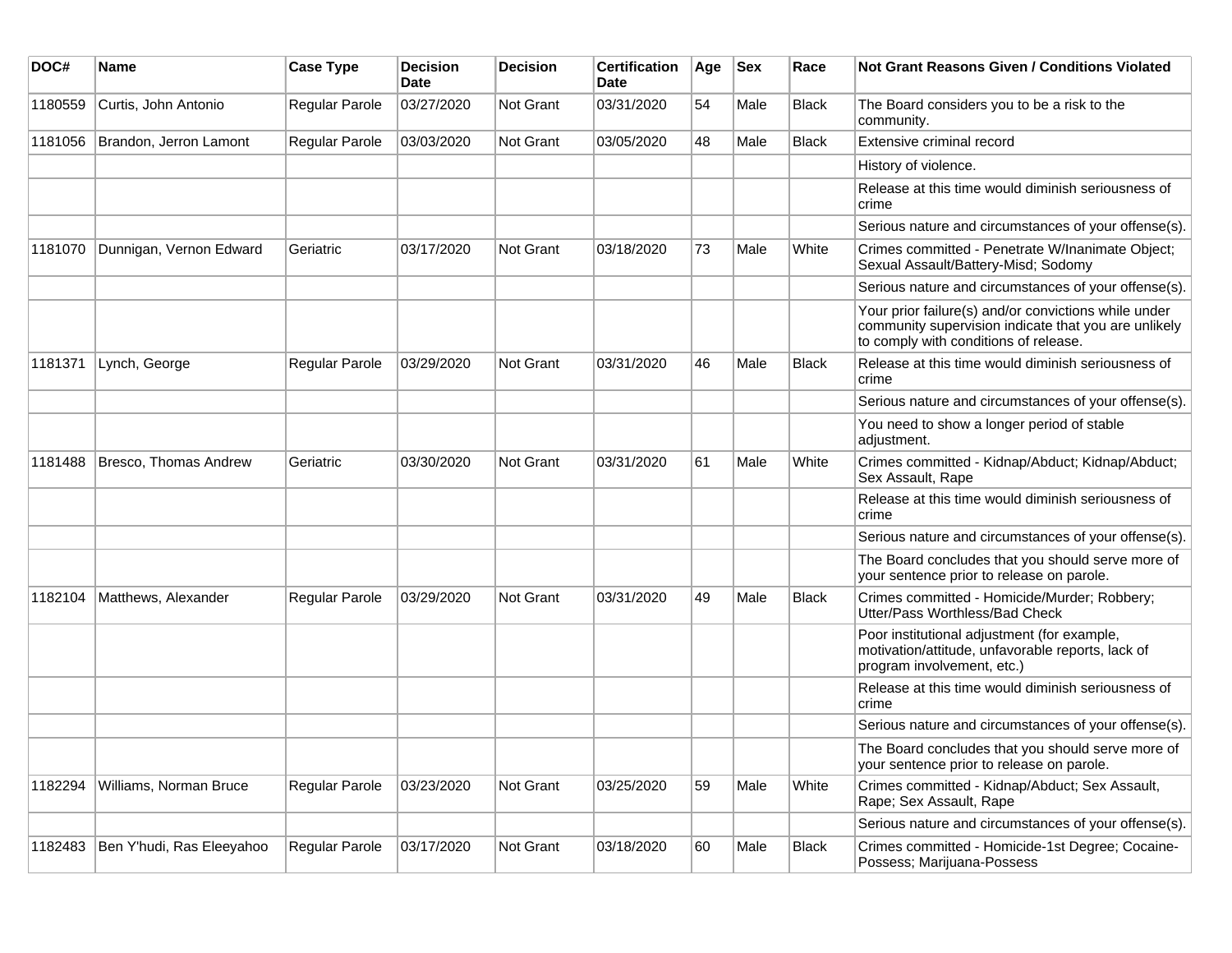| DOC#    | Name                                       | <b>Case Type</b> | <b>Decision</b><br>Date | <b>Decision</b> | <b>Certification</b><br>Date | Age | <b>Sex</b> | Race         | <b>Not Grant Reasons Given / Conditions Violated</b>                                                                                                             |
|---------|--------------------------------------------|------------------|-------------------------|-----------------|------------------------------|-----|------------|--------------|------------------------------------------------------------------------------------------------------------------------------------------------------------------|
| 1182483 | Ben Y'hudi, Ras Eleeyahoo                  | Regular Parole   | 03/17/2020              | Not Grant       | 03/18/2020                   | 60  | Male       | <b>Black</b> | Release at this time would diminish seriousness of<br>crime                                                                                                      |
|         |                                            |                  |                         |                 |                              |     |            |              | The Board concludes that you should serve more of<br>your sentence prior to release on parole.                                                                   |
| 1184179 | Holland, Reginald James                    | Regular Parole   | 03/26/2020              | Not Grant       | 03/27/2020                   | 57  | Male       | Black        | Extensive criminal record                                                                                                                                        |
|         |                                            |                  |                         |                 |                              |     |            |              | Release at this time would diminish seriousness of<br>crime                                                                                                      |
|         |                                            |                  |                         |                 |                              |     |            |              | Serious nature and circumstances of your offense(s).                                                                                                             |
| 1184497 | Parker, Alfred Joell                       | Regular Parole   | 03/19/2020              | Not Grant       | 03/20/2020                   | 68  | Male       | <b>Black</b> | Crimes committed - Homicide-1st Degree; Arson                                                                                                                    |
|         |                                            |                  |                         |                 |                              |     |            |              | Serious nature and circumstances of your offense(s).                                                                                                             |
| 1184919 | Jones, Marcellus Lamont                    | Geriatric        | 03/21/2020              | Not Grant       | 03/24/2020                   | 60  | Male       | Black        | Crimes committed - Abduction: By Force,<br>Intimidation Or Deception; Robbery: On Or Near<br>Street; Robbery: On Or Near Street                                  |
|         |                                            |                  |                         |                 |                              |     |            |              | Release at this time would diminish seriousness of<br>crime                                                                                                      |
|         |                                            |                  |                         |                 |                              |     |            |              | You need further participation in institutional work<br>and/or educational programs to indicate your positive<br>progression towards re-entry into society.      |
| 1185588 | Alderman, Ashby Clay                       | Geriatric        | 03/30/2020              | Not Grant       | 03/31/2020                   | 68  | Male       | White        | Crimes committed - Rape: Intercourse By<br>Force/Threat/Intimidation; Aggravated Sexual<br>Battery: Victim <13 Yrs; Aggravated Sexual Battery:<br>Victim <13 Yrs |
|         |                                            |                  |                         |                 |                              |     |            |              | Release at this time would diminish seriousness of<br>crime                                                                                                      |
|         |                                            |                  |                         |                 |                              |     |            |              | The Board considers you to be a risk to the<br>community.                                                                                                        |
| 1187301 | Rodriguez, Eliseo Jr.                      | Regular Parole   | 03/26/2020              | Not Grant       | 03/31/2020                   | 64  | Male       | White        | Crimes committed - Rape: Intercourse By<br>Force/Threat/Intimidation; Sodomy: By Force Or<br>Victim Helplessness; Abduction: Of Person W/ Intent<br>To Defile    |
|         |                                            |                  |                         |                 |                              |     |            |              | Release at this time would diminish seriousness of<br>crime                                                                                                      |
|         |                                            |                  |                         |                 |                              |     |            |              | The Board concludes that you should serve more of<br>your sentence prior to release on parole.                                                                   |
| 1188263 | Alkarriem, Sulaymaan Ishaaq Regular Parole |                  | 03/21/2020              | Not Grant       | 03/24/2020                   | 37  | Male       | <b>Black</b> | Considering your offense and your institutional<br>records, the Board concludes that you should serve<br>more of your sentence before being paroled.             |
|         |                                            |                  |                         |                 |                              |     |            |              | Extensive criminal record                                                                                                                                        |
|         |                                            |                  |                         |                 |                              |     |            |              | Poor institutional adjustment (for example,<br>motivation/attitude, unfavorable reports, lack of<br>program involvement, etc.)                                   |
| 1195368 | Terry, John Franklin                       | Regular Parole   | 03/28/2020              | Not Grant       | 03/31/2020                   | 51  | Male       | White        | Extensive criminal record                                                                                                                                        |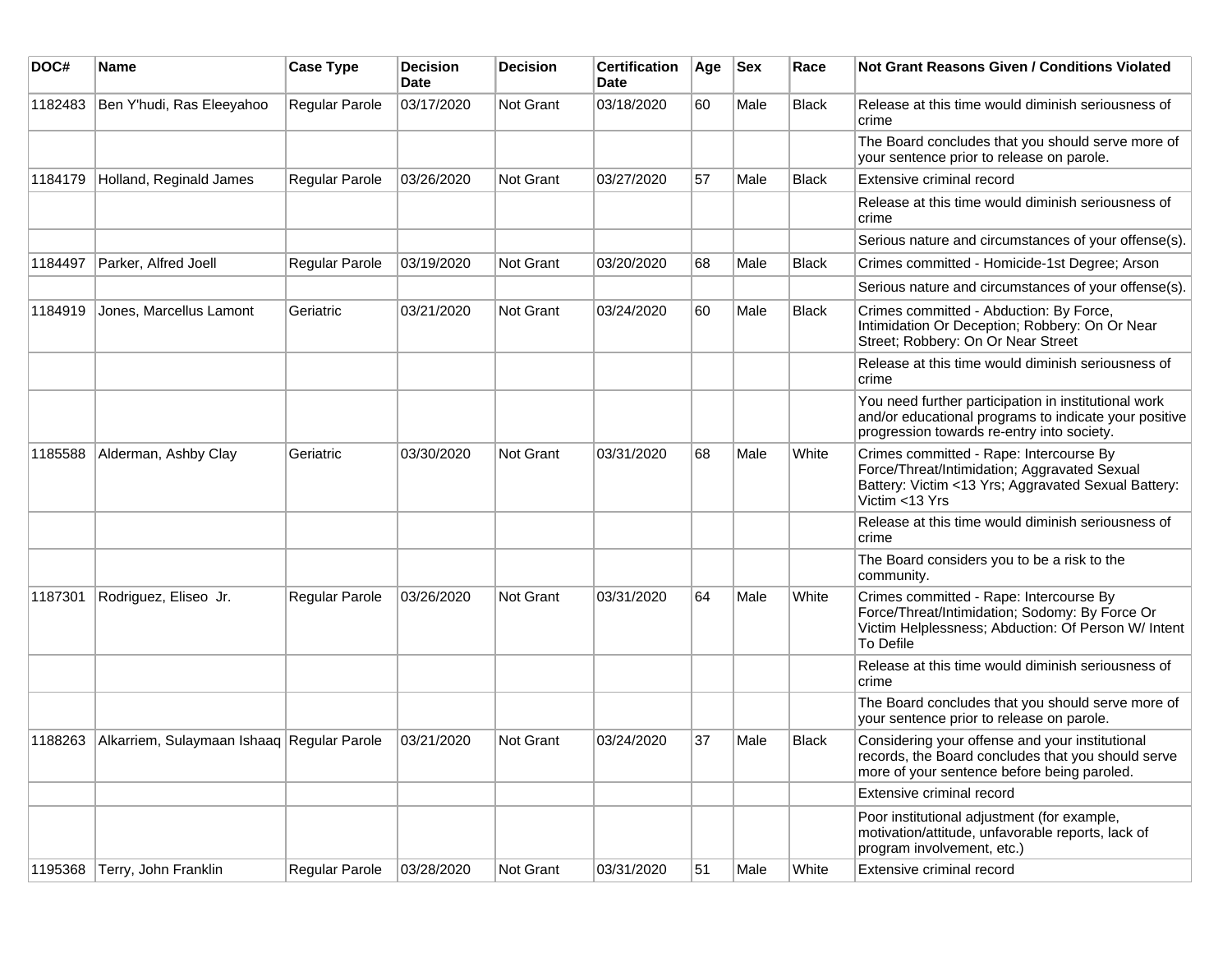| DOC#    | <b>Name</b>                       | <b>Case Type</b>      | <b>Decision</b><br>Date | <b>Decision</b>  | <b>Certification</b><br>Date | Age | <b>Sex</b> | Race         | <b>Not Grant Reasons Given / Conditions Violated</b>                                                                                                                  |
|---------|-----------------------------------|-----------------------|-------------------------|------------------|------------------------------|-----|------------|--------------|-----------------------------------------------------------------------------------------------------------------------------------------------------------------------|
| 1195368 | Terry, John Franklin              | Regular Parole        | 03/28/2020              | <b>Not Grant</b> | 03/31/2020                   | 51  | Male       | White        | History of violence.                                                                                                                                                  |
|         |                                   |                       |                         |                  |                              |     |            |              | Your prior failure(s) and/or convictions while under<br>community supervision indicate that you are unlikely<br>to comply with conditions of release.                 |
| 1196762 | Orellanaromero, Rodolfo           | Geriatric             | 03/26/2020              | <b>Not Grant</b> | 03/30/2020                   | 68  | Male       | White        | Crimes committed - Rape: Intercourse By<br>Force/Threat/Intimidation; Rape: Intercourse By<br>Force/Threat/Intimidation                                               |
|         |                                   |                       |                         |                  |                              |     |            |              | Serious nature and circumstances of your offense(s).                                                                                                                  |
|         |                                   |                       |                         |                  |                              |     |            |              | The Board considers you to be a risk to the<br>community.                                                                                                             |
| 1197283 | Halvorsen, William Karl           | Geriatric             | 03/11/2020              | Not Grant        | 03/13/2020                   | 60  | Male       | White        | Crimes committed - Rape: Intercourse W/ Victim <13<br>Yrs; Rape: Intercourse W/ <13, W/Kidnapping, Etc.                                                               |
|         |                                   |                       |                         |                  |                              |     |            |              | Release at this time would diminish seriousness of<br>crime                                                                                                           |
| 1199070 | Major, Bernard                    | Regular Parole        | 03/30/2020              | <b>Not Grant</b> | 03/31/2020                   | 68  | Male       | Black        | Crimes committed - Aggravated Sexual Battery:<br>Victim <13 Yrs; Sodomy: Victim <13 Yrs; Aggravated<br>Sexual Battery: Victim <13 Yrs                                 |
|         |                                   |                       |                         |                  |                              |     |            |              | Release at this time would diminish seriousness of<br>crime                                                                                                           |
|         |                                   |                       |                         |                  |                              |     |            |              | Serious nature and circumstances of your offense(s).                                                                                                                  |
| 1199728 | Ellis, Michael Lee                | Geriatric             | 03/29/2020              | Not Grant        | 03/31/2020                   | 63  | Male       | <b>Black</b> | Crimes committed - Assault: Malicious, Victim<br>Severely Injured; Assault & Battery - Family Member;<br>Protective Order: Commit A&B W/ Serious Injury               |
|         |                                   |                       |                         |                  |                              |     |            |              | Release at this time would diminish seriousness of<br>crime                                                                                                           |
|         |                                   |                       |                         |                  |                              |     |            |              | Serious nature and circumstances of your offense(s).                                                                                                                  |
|         |                                   |                       |                         |                  |                              |     |            |              | You need further participation in institutional work<br>and/or educational programs to indicate your positive<br>progression towards re-entry into society.           |
| 1202976 | White, Thomas Henry               | Geriatric             | 03/26/2020              | <b>Not Grant</b> | 03/27/2020                   | 70  | Male       | White        | Crimes committed - Murder: 1st Degree; Firearm:<br>Use In Commission Of Felony, 1st Off                                                                               |
|         |                                   |                       |                         |                  |                              |     |            |              | Release at this time would diminish seriousness of<br>crime                                                                                                           |
|         |                                   |                       |                         |                  |                              |     |            |              | Serious nature and circumstances of your offense(s).                                                                                                                  |
|         | 1389776   Moore, Plumer Demetrice | <b>Regular Parole</b> | 03/11/2020              | Not Grant        | 03/13/2020                   | 56  | Male       | <b>Black</b> | Crimes committed - Rape: Intercourse By<br>Force/Threat/Intimidation; Rape: Intercourse By<br>Force/Threat/Intimidation; Aggravated Sexual<br>Battery: Victim <13 Yrs |
|         |                                   |                       |                         |                  |                              |     |            |              | Release at this time would diminish seriousness of<br>crime                                                                                                           |
|         |                                   |                       |                         |                  |                              |     |            |              | The Board considers you to be a risk to the<br>community.                                                                                                             |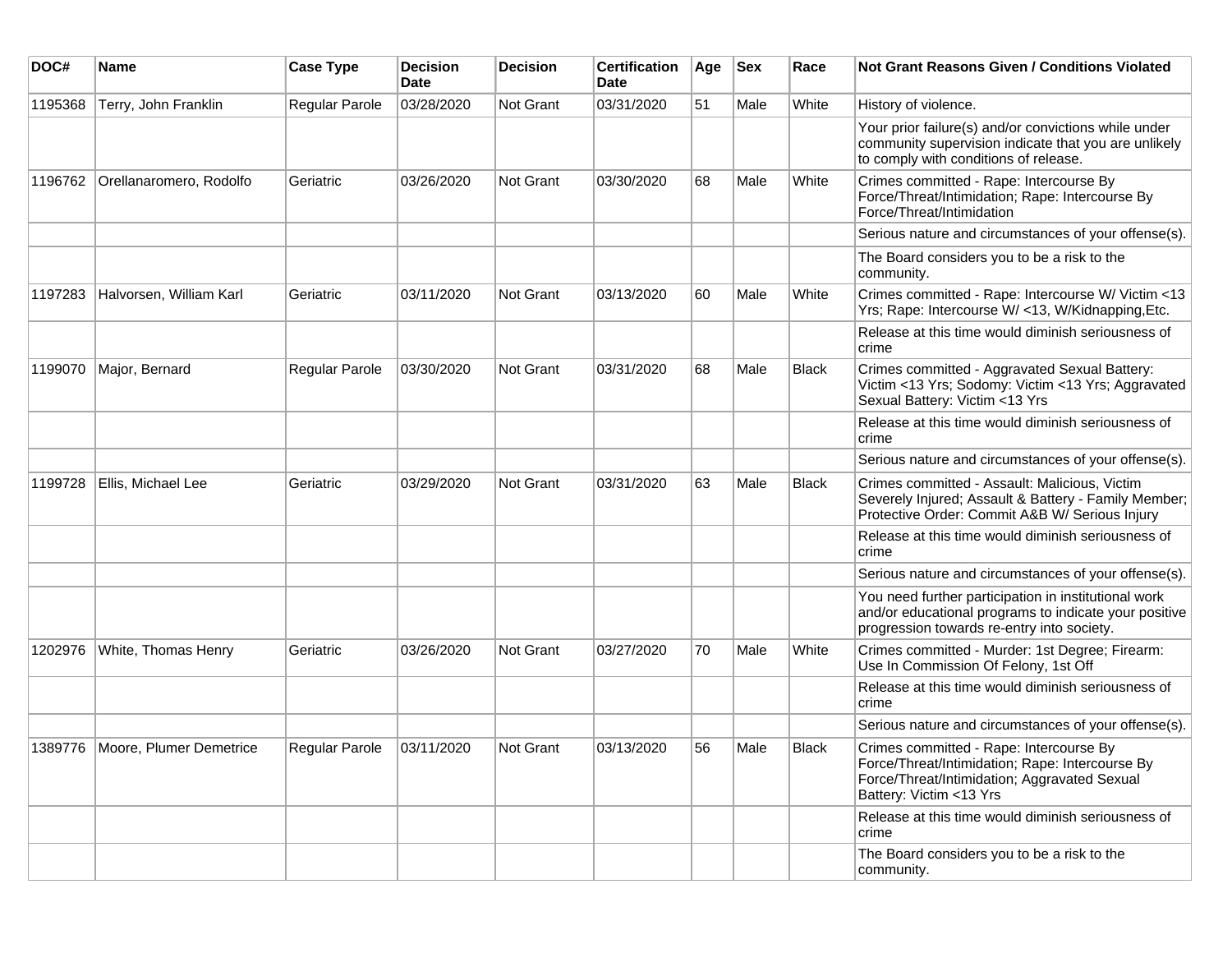| DOC#    | <b>Name</b>                      | <b>Case Type</b> | <b>Decision</b><br><b>Date</b> | <b>Decision</b> | Certification<br><b>Date</b> | Age | <b>Sex</b> | Race         | <b>Not Grant Reasons Given / Conditions Violated</b>                                                                                                                 |
|---------|----------------------------------|------------------|--------------------------------|-----------------|------------------------------|-----|------------|--------------|----------------------------------------------------------------------------------------------------------------------------------------------------------------------|
| 1404406 | Teal, Cecil Jr.                  | Geriatric        | 03/05/2020                     | Not Grant       | 03/06/2020                   | 65  | Male       | White        | Crimes committed - Sodomy: By Force Or Victim<br>Helplessness; Object Sexual Penetration: By Force<br>Or Helpless; Sodomy: By Force Or Victim<br><b>Helplessness</b> |
|         |                                  |                  |                                |                 |                              |     |            |              | Release at this time would diminish seriousness of<br>crime                                                                                                          |
| 1413849 | Owens, Cecil Ray                 | Regular Parole   | 03/22/2020                     | Not Grant       | 03/26/2020                   | 63  | Male       | White        | Crimes committed - Aggravated Sexual Battery:<br>Victim <13 Yrs; Sodomy: Victim <13 Yrs; Aggravated<br>Sexual Battery: Victim <13 Yrs                                |
|         |                                  |                  |                                |                 |                              |     |            |              | Extensive criminal record                                                                                                                                            |
|         |                                  |                  |                                |                 |                              |     |            |              | Serious nature and circumstances of your offense(s).                                                                                                                 |
|         |                                  |                  |                                |                 |                              |     |            |              | The Board considers you to be a risk to the<br>community.                                                                                                            |
| 1414404 | Norman, James Lee III            | Regular Parole   | 03/14/2020                     | Not Grant       | 03/16/2020                   | 61  | Male       | <b>Black</b> | Crimes committed - Aggravated Sexual Battery:<br>Victim <13 Yrs; Aggravated Sexual Battery: Victim<br><13 Yrs; Aggravated Sexual Battery: Victim <13 Yrs             |
|         |                                  |                  |                                |                 |                              |     |            |              | Release at this time would diminish seriousness of<br>crime                                                                                                          |
| 1416233 | Mulkey, Robert Allen             | Geriatric        | 03/30/2020                     | Not Grant       | 03/31/2020                   | 65  | Male       | White        | Crimes committed - Carnal Know: Of Child 13-14Y:<br>W/O Force; Grand Larceny: >=\$200 Not From A<br>Person                                                           |
|         |                                  |                  |                                |                 |                              |     |            |              | Serious nature and circumstances of your offense(s).                                                                                                                 |
|         |                                  |                  |                                |                 |                              |     |            |              | The Board concludes that you should serve more of<br>your sentence prior to release on parole.                                                                       |
| 1429931 | Fuller, Joseph Roger             | Geriatric        | 03/27/2020                     | Not Grant       | 03/31/2020                   | 79  | Male       | White        | Extensive criminal record                                                                                                                                            |
|         |                                  |                  |                                |                 |                              |     |            |              | Release at this time would diminish seriousness of<br>crime                                                                                                          |
|         |                                  |                  |                                |                 |                              |     |            |              | Serious nature and circumstances of your offense(s).                                                                                                                 |
|         |                                  |                  |                                |                 |                              |     |            |              | The Board considers you to be a risk to the<br>community.                                                                                                            |
|         |                                  |                  |                                |                 |                              |     |            |              | Your prior failure(s) and/or convictions while under<br>community supervision indicate that you are unlikely<br>to comply with conditions of release.                |
| 1437806 | Odom Jr., Anthony Antonio<br>Jr. | Regular Parole   | 03/25/2020                     | Not Grant       | 03/26/2020                   | 29  | Male       | <b>Black</b> | No Interest in Parole                                                                                                                                                |
| 1440237 | Ratliff, Randall Elmer           | Geriatric        | 02/28/2020                     | Not Grant       | 03/02/2020                   | 65  | Male       | White        | Release at this time would diminish seriousness of<br>crime                                                                                                          |
|         |                                  |                  |                                |                 |                              |     |            |              | Serious nature and circumstances of your offense(s).                                                                                                                 |
| 1445005 | Peterson, Henry Donald           | Geriatric        | 03/27/2020                     | Not Grant       | 03/31/2020                   | 68  | Male       | <b>Black</b> | Release at this time would diminish seriousness of<br>crime                                                                                                          |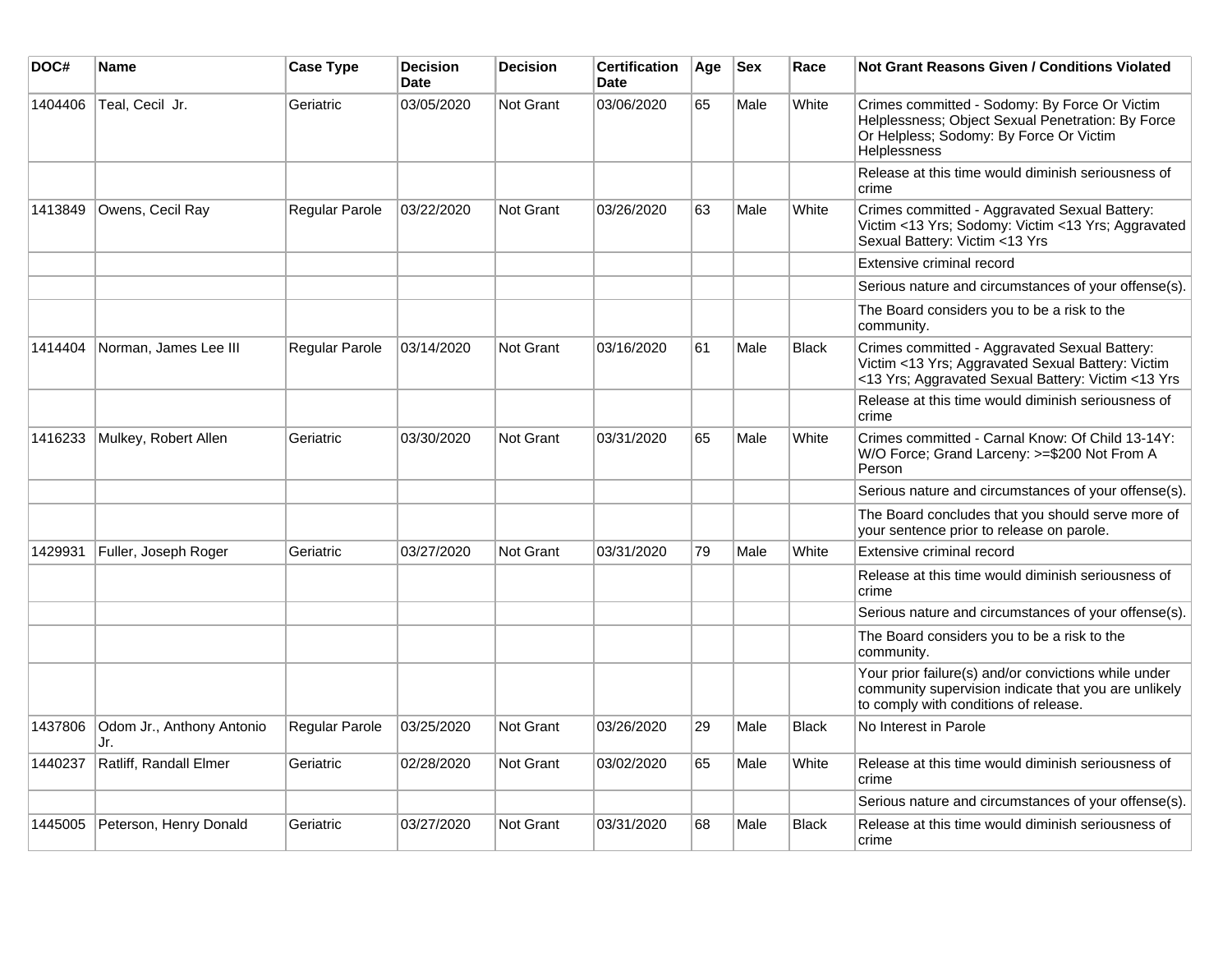| DOC#    | Name                    | <b>Case Type</b>      | <b>Decision</b><br><b>Date</b> | <b>Decision</b>  | <b>Certification</b><br><b>Date</b> | Age | <b>Sex</b> | Race                            | <b>Not Grant Reasons Given / Conditions Violated</b>                                                                                                        |
|---------|-------------------------|-----------------------|--------------------------------|------------------|-------------------------------------|-----|------------|---------------------------------|-------------------------------------------------------------------------------------------------------------------------------------------------------------|
| 1456802 | Brown, Douglas Arthur   | Regular Parole        | 03/26/2020                     | Not Grant        | 03/27/2020                          | 82  | Male       | White                           | Crimes committed - Carnal Know: Of Child 13-14Y:<br>W/O Force; Carnal Know: Of Child 13-14Y: W/O<br>Force; Carnal Know: Of Child 13-14Y: W/O Force          |
|         |                         |                       |                                |                  |                                     |     |            |                                 | Serious nature and circumstances of your offense(s).                                                                                                        |
| 1468323 | Jun, Jung Min           | Geriatric             | 03/31/2020                     | <b>Not Grant</b> | 03/31/2020                          | 66  | Male       | Asian or<br>Pacific<br>Islander | Crimes committed - Murder: 1st Degree                                                                                                                       |
|         |                         |                       |                                |                  |                                     |     |            |                                 | Release at this time would diminish seriousness of<br>crime                                                                                                 |
|         |                         |                       |                                |                  |                                     |     |            |                                 | Serious nature and circumstances of your offense(s).                                                                                                        |
| 1469929 | Saenz, Joel Joaquin     | Regular Parole        | 03/17/2020                     | <b>Not Grant</b> | 03/18/2020                          | 66  | Male       | White                           | Crimes committed - Murder: 2nd Degree                                                                                                                       |
|         |                         |                       |                                |                  |                                     |     |            |                                 | Release at this time would diminish seriousness of<br>crime                                                                                                 |
|         |                         |                       |                                |                  |                                     |     |            |                                 | Serious nature and circumstances of your offense(s).                                                                                                        |
| 1471861 | Clark, John Williams II | Geriatric             | 03/27/2020                     | <b>Not Grant</b> | 03/31/2020                          | 74  | Male       | White                           | Crimes committed - Aggravated Sexual Battery:<br>Victim <13 Yrs; Sodomy: Victim <13 Yrs; Sodomy:<br>Victim <13 Yrs                                          |
|         |                         |                       |                                |                  |                                     |     |            |                                 | Serious nature and circumstances of your offense(s).                                                                                                        |
|         |                         |                       |                                |                  |                                     |     |            |                                 | The Board considers you to be a risk to the<br>community.                                                                                                   |
|         |                         |                       |                                |                  |                                     |     |            |                                 | You need further participation in institutional work<br>and/or educational programs to indicate your positive<br>progression towards re-entry into society. |
| 1484652 | Eagal, David Richard    | Geriatric             | 03/26/2020                     | <b>Not Grant</b> | 03/27/2020                          | 65  | Male       | White                           | Crimes committed - Carnal Know: Of Child 13-14Y:<br>W/O Force; Minor <15y To Perform Porn, Offendr 7+<br><b>Yrs Older</b>                                   |
|         |                         |                       |                                |                  |                                     |     |            |                                 | The Board considers you to be a risk to the<br>community.                                                                                                   |
| 1595341 | Torres, Erwin Leroy     | Geriatric             | 02/28/2020                     | <b>Not Grant</b> | 03/02/2020                          | 65  | Male       | White                           | Crimes committed - Aggravated Sexual Battery:<br>Victim <13 Yrs; Aggravated Sexual Battery: Victim<br><13 Yrs; Aggravated Sexual Battery: Victim <13 Yrs    |
|         |                         |                       |                                |                  |                                     |     |            |                                 | Serious nature and circumstances of your offense(s).                                                                                                        |
|         |                         |                       |                                |                  |                                     |     |            |                                 | The Board considers you to be a risk to the<br>community.                                                                                                   |
| 1600778 | Kumar, Umesh            | <b>Regular Parole</b> | 03/11/2020                     | <b>Not Grant</b> | 03/13/2020                          | 58  | Male       | White                           | Crimes committed - Aggravated Sexual Battery:<br>Victim <13 Yrs; Failure To Appear: On Felony<br>Offense                                                    |
|         |                         |                       |                                |                  |                                     |     |            |                                 | Serious nature and circumstances of your offense(s).                                                                                                        |
| 1622363 | Armstrong, Gary Lee     | Geriatric             | 03/27/2020                     | <b>Not Grant</b> | 03/31/2020                          | 65  | Male       | White                           | Crimes committed - Aggravated Sexual<br>Battery: Victim Incapacity/Etc; Battery, Sexual;<br>Aggravated Sexual Battery: Victim 13-14, Force                  |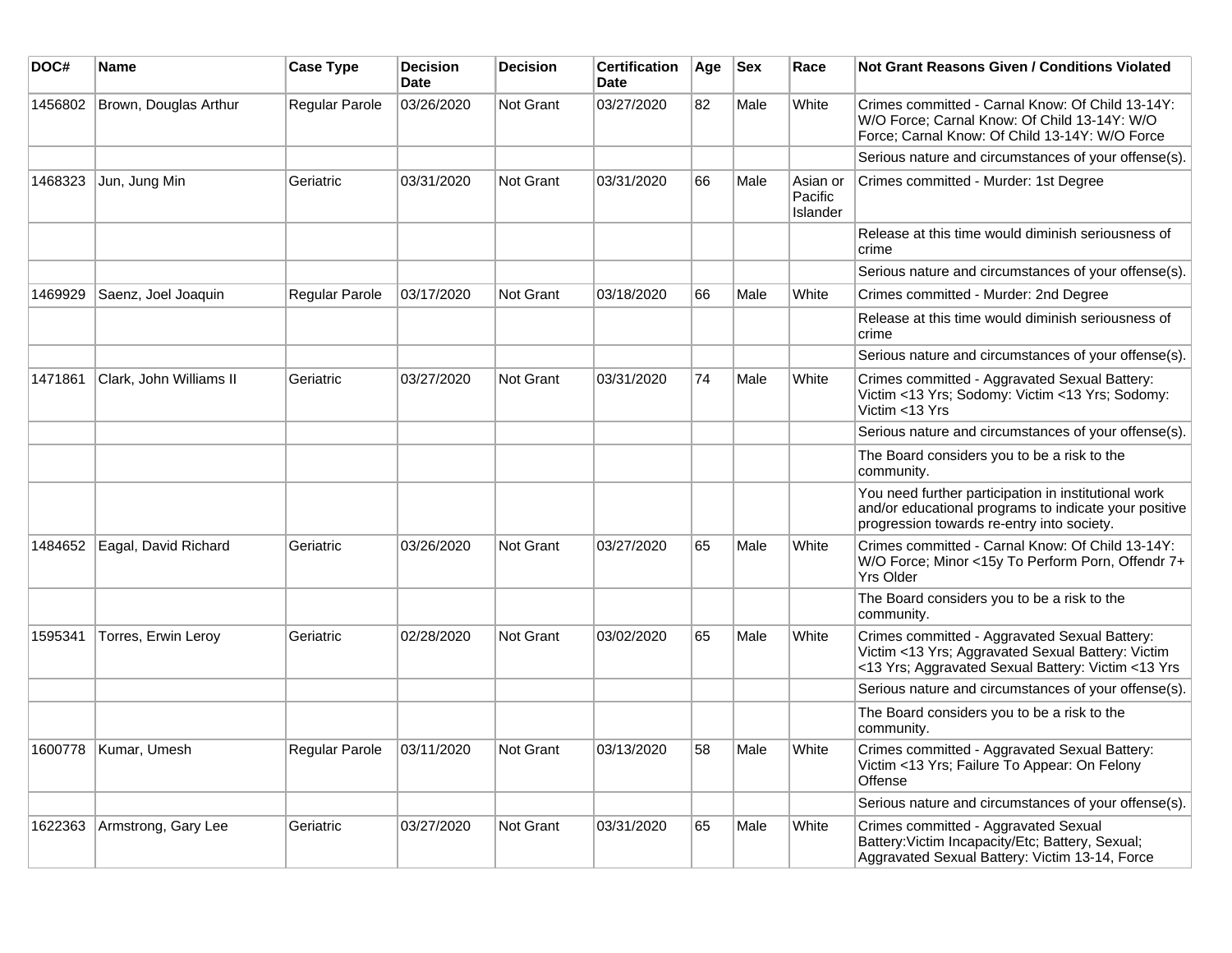| DOC#    | Name                              | <b>Case Type</b>      | <b>Decision</b><br><b>Date</b> | <b>Decision</b>  | <b>Certification</b><br><b>Date</b> | Age | <b>Sex</b> | Race         | Not Grant Reasons Given / Conditions Violated                                                                                                               |
|---------|-----------------------------------|-----------------------|--------------------------------|------------------|-------------------------------------|-----|------------|--------------|-------------------------------------------------------------------------------------------------------------------------------------------------------------|
| 1622363 | Armstrong, Gary Lee               | Geriatric             | 03/27/2020                     | Not Grant        | 03/31/2020                          | 65  | Male       | White        | Release at this time would diminish seriousness of<br>crime                                                                                                 |
|         |                                   |                       |                                |                  |                                     |     |            |              | Serious nature and circumstances of your offense(s).                                                                                                        |
| 1648705 | Wright, Dennis Michael            | Geriatric             | 03/21/2020                     | <b>Not Grant</b> | 03/24/2020                          | 65  | Male       | White        | Release at this time would diminish seriousness of<br>crime                                                                                                 |
|         |                                   |                       |                                |                  |                                     |     |            |              | The Board considers you to be a risk to the<br>community.                                                                                                   |
| 1661504 | Dejongh, Richard Kenneth          | Geriatric             | 03/26/2020                     | <b>Not Grant</b> | 03/31/2020                          | 74  | Male       | White        | Crimes committed - Aggravated Sexual Battery:<br>Victim <13 Yrs; Aggravated Sexual Battery: Victim<br><13 Yrs; Object Sexual Penetration: Victim <13 Yrs    |
|         |                                   |                       |                                |                  |                                     |     |            |              | Release at this time would diminish seriousness of<br>crime                                                                                                 |
|         |                                   |                       |                                |                  |                                     |     |            |              | Serious nature and circumstances of your offense(s).                                                                                                        |
|         |                                   |                       |                                |                  |                                     |     |            |              | The Board considers you to be a risk to the<br>community.                                                                                                   |
| 1823717 | Caison, Thomas Henry              | Regular Parole        | 03/03/2020                     | <b>Not Grant</b> | 03/05/2020                          | 22  | Male       | <b>Black</b> | Other                                                                                                                                                       |
|         |                                   |                       |                                |                  |                                     |     |            |              | Poor institutional adjustment (for example,<br>motivation/attitude, unfavorable reports, lack of<br>program involvement, etc.)                              |
|         |                                   |                       |                                |                  |                                     |     |            |              | You need further participation in institutional work<br>and/or educational programs to indicate your positive<br>progression towards re-entry into society. |
|         |                                   |                       |                                |                  |                                     |     |            |              | Your record of institutional infractions indicates a<br>disregard for rules and that you are not ready to<br>conform to society.                            |
| 1828503 | Masterson, Levi Samuel            | Regular Parole        | 03/21/2020                     | <b>Not Grant</b> | 03/24/2020                          | 25  | Male       | <b>Black</b> | Extensive criminal record                                                                                                                                   |
|         |                                   |                       |                                |                  |                                     |     |            |              | Other                                                                                                                                                       |
|         |                                   |                       |                                |                  |                                     |     |            |              | You need further participation in institutional work<br>and/or educational programs to indicate your positive<br>progression towards re-entry into society. |
|         |                                   |                       |                                |                  |                                     |     |            |              | Your record of institutional infractions indicates a<br>disregard for rules and that you are not ready to<br>conform to society.                            |
| 1860583 | Foreman-Royals, Patrick<br>Eugene | <b>Regular Parole</b> | 03/19/2020                     | Not Grant        | 03/20/2020                          | 21  | Male       | <b>Black</b> | Considering your offense and your institutional<br>records, the Board concludes that you should serve<br>more of your sentence before being paroled.        |
|         |                                   |                       |                                |                  |                                     |     |            |              | Crimes committed - Robbery: Street W/ Use Of Gun<br>Or Simulated Gun                                                                                        |
|         |                                   |                       |                                |                  |                                     |     |            |              | Release at this time would diminish seriousness of<br>crime                                                                                                 |
|         |                                   |                       |                                |                  |                                     |     |            |              | Serious nature and circumstances of your offense(s).                                                                                                        |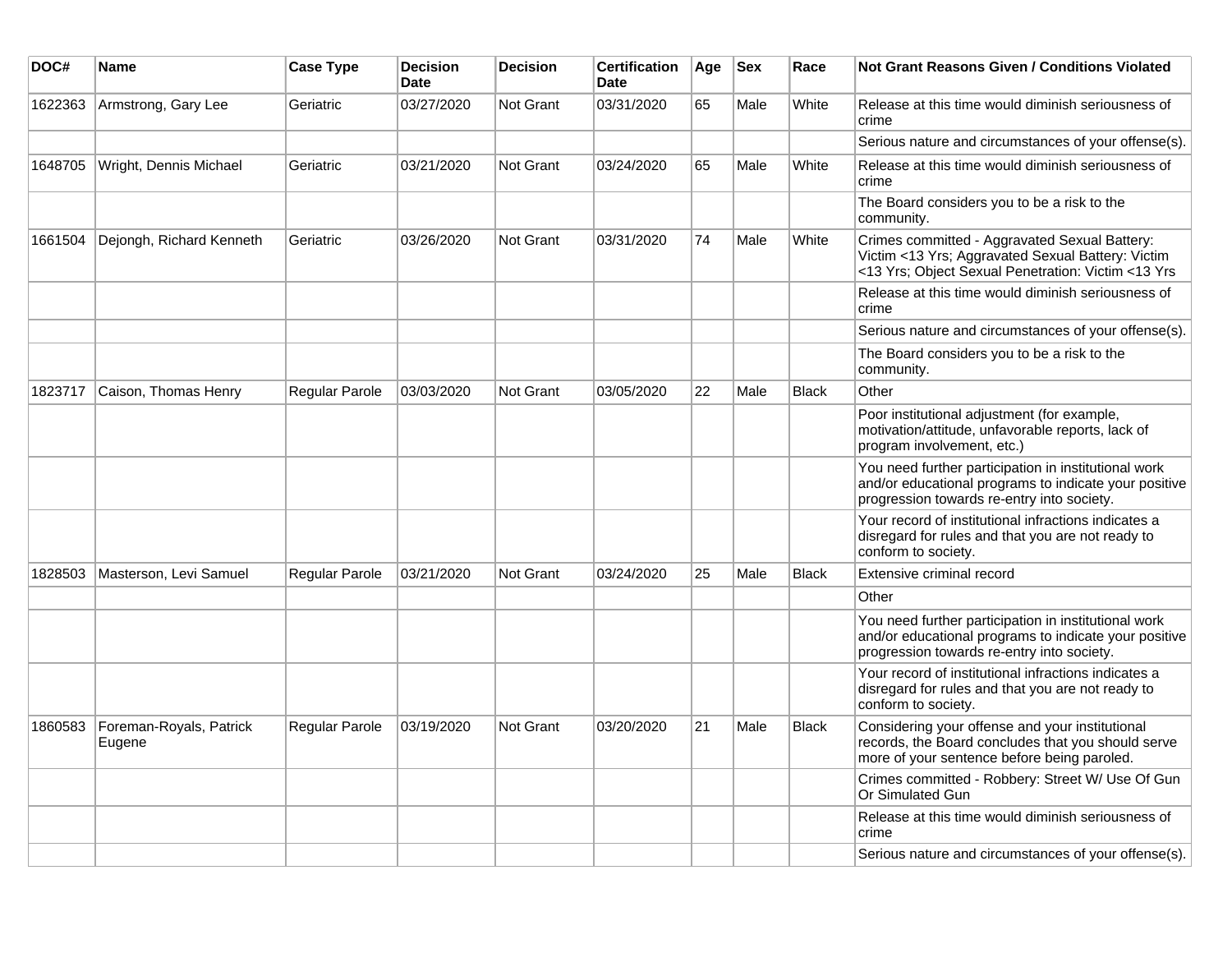| DOC#    | Name                              | <b>Case Type</b>      | <b>Decision</b><br><b>Date</b> | <b>Decision</b>  | <b>Certification</b><br><b>Date</b> | Age | <b>Sex</b>     | Race         | <b>Not Grant Reasons Given / Conditions Violated</b>                                                                                                        |
|---------|-----------------------------------|-----------------------|--------------------------------|------------------|-------------------------------------|-----|----------------|--------------|-------------------------------------------------------------------------------------------------------------------------------------------------------------|
| 1860583 | Foreman-Royals, Patrick<br>Eugene | Regular Parole        | 03/19/2020                     | Not Grant        | 03/20/2020                          | 21  | Male           | <b>Black</b> | The Board concludes that you should serve more of<br>your sentence prior to release on parole.                                                              |
| 1883080 | Perkins, Samuel Earl              | Regular Parole        | 03/16/2020                     | Not Grant        | 03/18/2020                          | 21  | Male           | White        | Considering your offense and your institutional<br>records, the Board concludes that you should serve<br>more of your sentence before being paroled.        |
|         |                                   |                       |                                |                  |                                     |     |                |              | Crimes committed - Arson: Unoccupied Building >=<br>\$200; Arson: Unoccupied Building >=\$200; Arson:<br>Unoccupied Building >=\$200                        |
|         |                                   |                       |                                |                  |                                     |     |                |              | The Board concludes that you should serve more of<br>your sentence prior to release on parole.                                                              |
|         |                                   |                       |                                |                  |                                     |     |                |              | You need to show a longer period of stable<br>adjustment.                                                                                                   |
| 1924059 | Wickham, Bryan Daniel             | <b>Regular Parole</b> | 03/11/2020                     | <b>Not Grant</b> | 03/13/2020                          | 21  | Male           | White        | Other                                                                                                                                                       |
|         |                                   |                       |                                |                  |                                     |     |                |              | The Board concludes that you should serve more of<br>your sentence prior to release on parole.                                                              |
|         |                                   |                       |                                |                  |                                     |     |                |              | The Board considers you to be a risk to the<br>community.                                                                                                   |
|         |                                   |                       |                                |                  |                                     |     |                |              | You need further participation in institutional work<br>and/or educational programs to indicate your positive<br>progression towards re-entry into society. |
| 1933158 | Nicoleau, Shimeke Lavere          | Regular Parole        | 03/29/2020                     | <b>Not Grant</b> | 03/31/2020                          | 17  | Male           | <b>Black</b> | You need further participation in institutional work<br>and/or educational programs to indicate your positive<br>progression towards re-entry into society. |
|         |                                   |                       |                                |                  |                                     |     |                |              | You need to show a longer period of stable<br>adjustment.                                                                                                   |
| 2017666 | Myers-Tinney, Edward              | Regular Parole        | 03/23/2020                     | <b>Not Grant</b> | 03/26/2020                          | 18  | Male           | <b>Black</b> | Serious nature and circumstances of your offense(s).                                                                                                        |
|         |                                   |                       |                                |                  |                                     |     |                |              | You need further participation in institutional work<br>and/or educational programs to indicate your positive<br>progression towards re-entry into society. |
|         |                                   |                       |                                |                  |                                     |     |                |              | You need to show a longer period of stable<br>adjustment.                                                                                                   |
| 1014021 | Bullock, Glenda N.                | Violation<br>Hearing  | 03/24/2020                     | Revoke           | 03/25/2020                          | 59  | Female   Black |              |                                                                                                                                                             |
|         |                                   |                       |                                |                  |                                     |     |                |              | 01. I will obey all Federal, State and local laws and<br>ordinances.                                                                                        |
| 1017942 | Cotton, Richard Leon III          | Violation<br>Hearing  | 03/05/2020                     | Revoke           | 03/19/2020                          | 41  | Male           | <b>Black</b> | 06. I will follow the Probation and Parole Officer's<br>instructions and will be truthful, cooperative, and<br>report as instructed.                        |
| 1024553 | Boyd, Terrence Rafiel             | Violation<br>Hearing  | 03/21/2020                     | Revoke           | 03/23/2020                          | 50  | Male           | <b>Black</b> |                                                                                                                                                             |
|         |                                   |                       |                                |                  |                                     |     |                |              | 01. I will obey all Federal, State and local laws and<br>ordinances.                                                                                        |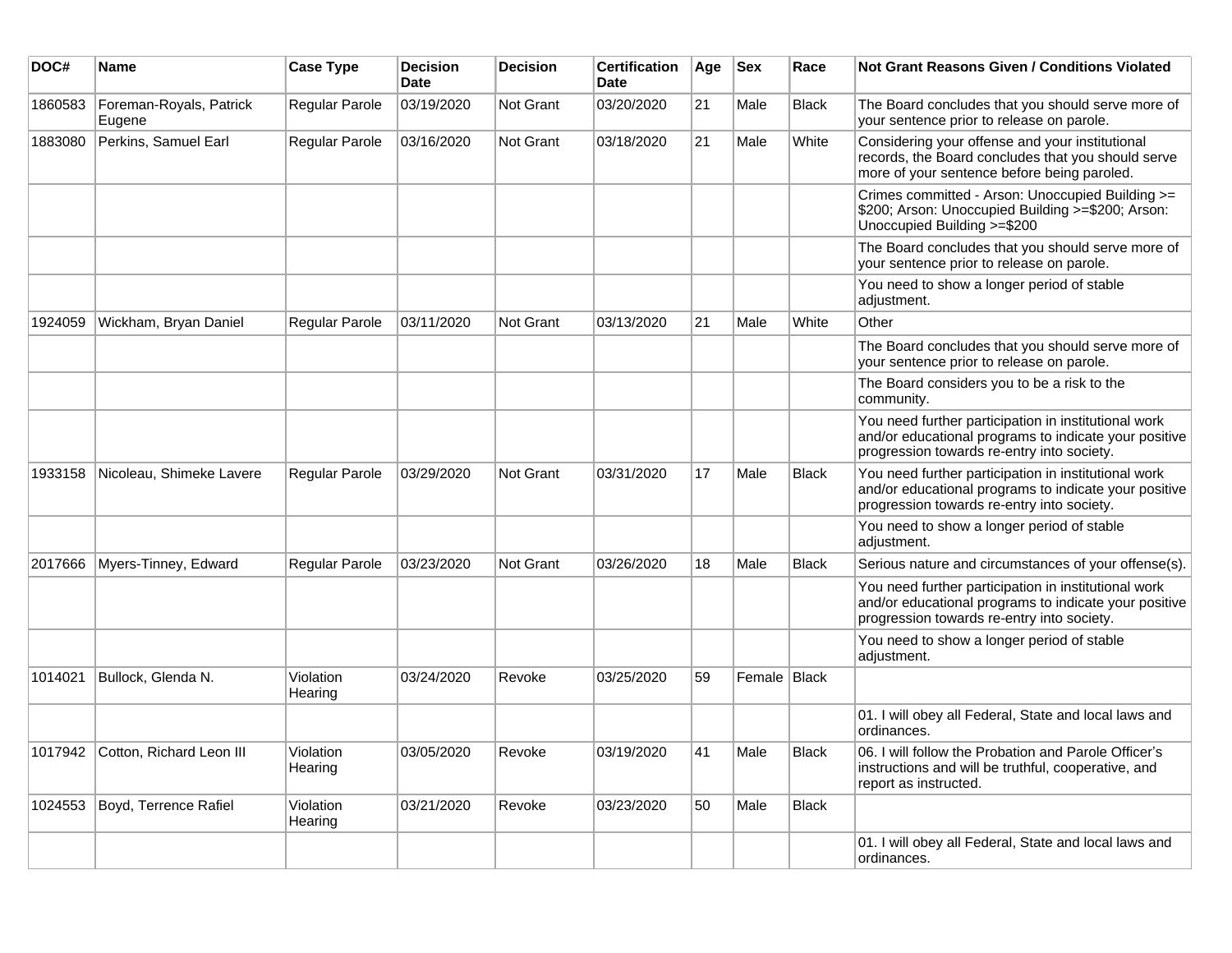| DOC#    | <b>Name</b>              | <b>Case Type</b>     | <b>Decision</b><br><b>Date</b> | <b>Decision</b> | <b>Certification</b><br><b>Date</b> | Age | <b>Sex</b> | Race         | <b>Not Grant Reasons Given / Conditions Violated</b>                                                                                                                                                                                                                                         |
|---------|--------------------------|----------------------|--------------------------------|-----------------|-------------------------------------|-----|------------|--------------|----------------------------------------------------------------------------------------------------------------------------------------------------------------------------------------------------------------------------------------------------------------------------------------------|
| 1043871 | Thomas, Carl Lee         | Violation<br>Hearing | 02/28/2020                     | Revoke          | 03/19/2020                          | 54  | Male       | Black        |                                                                                                                                                                                                                                                                                              |
|         |                          |                      |                                |                 |                                     |     |            |              | 01. I will obey all Federal, State and local laws and<br>ordinances.                                                                                                                                                                                                                         |
| 1079123 | Forsythe, Michael Joseph | Violation<br>Hearing | 03/24/2020                     | Revoke          | 03/26/2020                          | 57  | Male       | White        |                                                                                                                                                                                                                                                                                              |
|         |                          |                      |                                |                 |                                     |     |            |              | 01. I will obey all Federal, State and local laws and<br>ordinances.                                                                                                                                                                                                                         |
|         |                          |                      |                                |                 |                                     |     |            |              | 10. I will not change my residence without the<br>permission of the Probation and Parole Officer. I will<br>not leave the State of Virginia or travel outside of a<br>designated area without permission of the Probation<br>and Parole Officer.                                             |
|         |                          |                      |                                |                 |                                     |     |            |              | 11. I will not abscond from supervision. I understand<br>I will be considered an absconder when my<br>whereabouts are no longer known to my supervising<br>officer. I freely, voluntarily and intelligently waive<br>any right I may have to extradition if arrested outside<br>of Virginia. |
| 1094305 | Roberts, Ronnie Lee Jr.  | Violation<br>Hearing | 03/02/2020                     | Revoke          | 03/03/2020                          | 46  | Male       | White        |                                                                                                                                                                                                                                                                                              |
|         |                          |                      |                                |                 |                                     |     |            |              | 06. I will follow the Probation and Parole Officer's<br>instructions and will be truthful, cooperative, and<br>report as instructed.                                                                                                                                                         |
|         |                          |                      |                                |                 |                                     |     |            |              | 07. I will not use alcoholic beverages to the extent<br>that it disrupts or interferes with my employment or<br>orderly conduct.                                                                                                                                                             |
| 1131244 | Williams, Willie Junior  | Violation<br>Hearing | 03/22/2020                     | Revoke          | 03/23/2020                          | 65  | Male       | <b>Black</b> |                                                                                                                                                                                                                                                                                              |
|         |                          |                      |                                |                 |                                     |     |            |              | 06. I will follow the Probation and Parole Officer's<br>instructions and will be truthful, cooperative, and<br>report as instructed.                                                                                                                                                         |
|         |                          |                      |                                |                 |                                     |     |            |              | 10. I will not change my residence without the<br>permission of the Probation and Parole Officer. I will<br>not leave the State of Virginia or travel outside of a<br>designated area without permission of the Probation<br>and Parole Officer.                                             |
|         |                          |                      |                                |                 |                                     |     |            |              | 11. I will not abscond from supervision. I understand<br>I will be considered an absconder when my<br>whereabouts are no longer known to my supervising<br>officer. I freely, voluntarily and intelligently waive<br>any right I may have to extradition if arrested outside<br>of Virginia. |
| 1135720 | Newby, John Mckinley     | Violation<br>Hearing | 03/17/2020                     | Revoke          | 03/18/2020                          | 44  | Male       | White        |                                                                                                                                                                                                                                                                                              |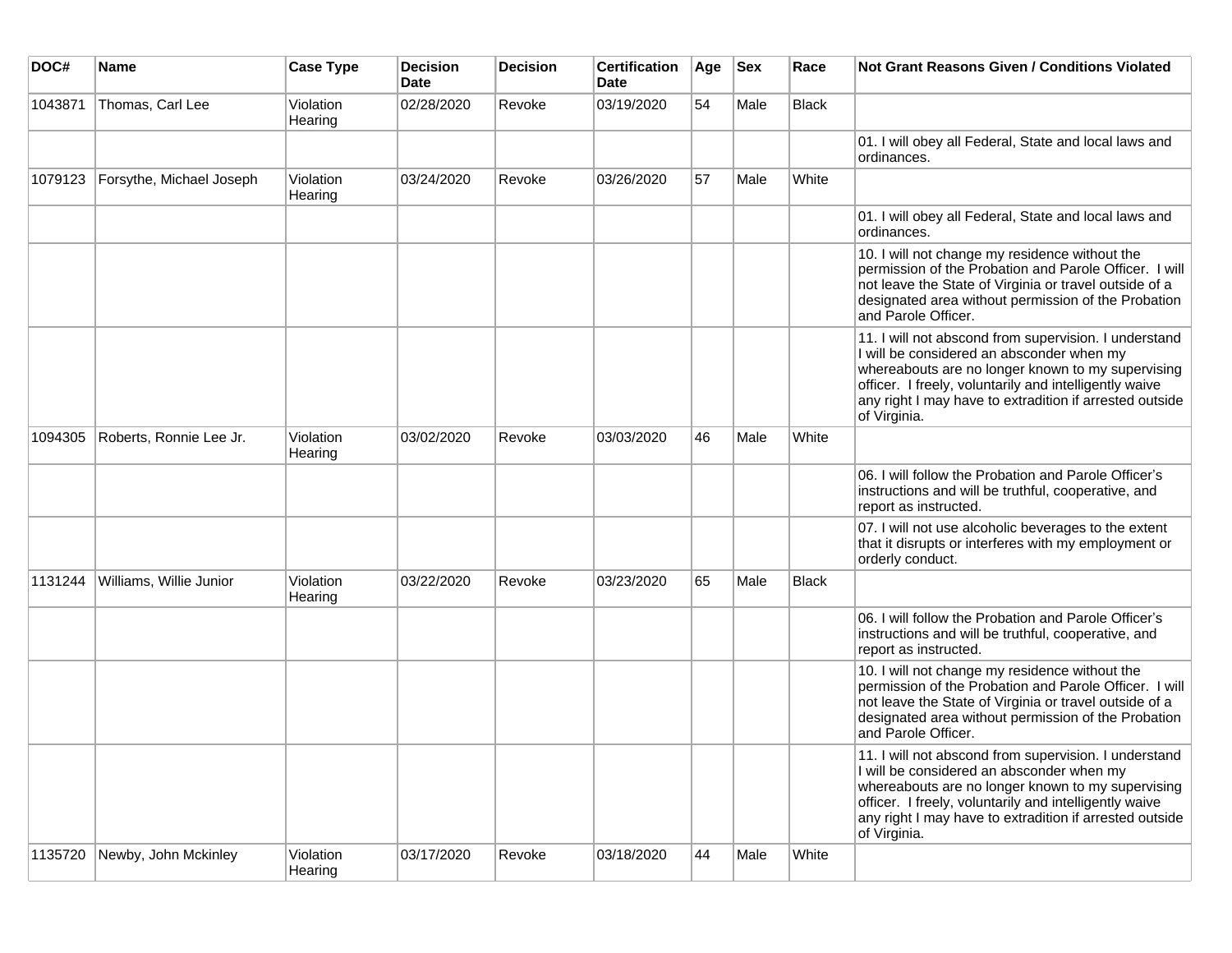| DOC#    | <b>Name</b>                 | <b>Case Type</b>     | <b>Decision</b><br><b>Date</b> | <b>Decision</b> | <b>Certification</b><br><b>Date</b> | Age | <b>Sex</b>   | Race         | <b>Not Grant Reasons Given / Conditions Violated</b>                                                                                                                                                                                                                                         |
|---------|-----------------------------|----------------------|--------------------------------|-----------------|-------------------------------------|-----|--------------|--------------|----------------------------------------------------------------------------------------------------------------------------------------------------------------------------------------------------------------------------------------------------------------------------------------------|
| 1135720 | Newby, John Mckinley        | Violation<br>Hearing | 03/17/2020                     | Revoke          | 03/18/2020                          | 44  | Male         | White        | 01. I will obey all Federal, State and local laws and<br>ordinances.                                                                                                                                                                                                                         |
| 1139347 | Collinsshifflett, Gina Lynn | Violation<br>Hearing | 02/29/2020                     | Revoke          | 03/19/2020                          | 42  | Female White |              |                                                                                                                                                                                                                                                                                              |
|         |                             |                      |                                |                 |                                     |     |              |              | 01. I will obey all Federal, State and local laws and<br>ordinances.                                                                                                                                                                                                                         |
|         |                             |                      |                                |                 |                                     |     |              |              | 06. I will follow the Probation and Parole Officer's<br>instructions and will be truthful, cooperative, and<br>report as instructed.                                                                                                                                                         |
|         |                             |                      |                                |                 |                                     |     |              |              | 11. I will not abscond from supervision. I understand<br>I will be considered an absconder when my<br>whereabouts are no longer known to my supervising<br>officer. I freely, voluntarily and intelligently waive<br>any right I may have to extradition if arrested outside<br>of Virginia. |
| 1141978 | Boone, Timmy Antonio        | Violation<br>Hearing | 03/22/2020                     | Revoke          | 03/25/2020                          | 60  | Male         | <b>Black</b> |                                                                                                                                                                                                                                                                                              |
|         |                             |                      |                                |                 |                                     |     |              |              | 04. I will report in person or by telephone to the<br>Probation and Parole office listed below within three<br>working days of my release from incarceration, and<br>as otherwise instructed thereafter.                                                                                     |
|         |                             |                      |                                |                 |                                     |     |              |              | 08. I will not unlawfully use, possess or distribute<br>controlled substances or related paraphernalia.                                                                                                                                                                                      |
|         |                             |                      |                                |                 |                                     |     |              |              | 11. I will not abscond from supervision. I understand<br>I will be considered an absconder when my<br>whereabouts are no longer known to my supervising<br>officer. I freely, voluntarily and intelligently waive<br>any right I may have to extradition if arrested outside<br>of Virginia. |
| 1159717 | Morgan, Mark Anthony        | Violation<br>Hearing | 01/04/2020                     | Revoke          | 03/19/2020                          | 54  | Male         | Black        |                                                                                                                                                                                                                                                                                              |
|         |                             |                      |                                |                 |                                     |     |              |              | 06. I will follow the Probation and Parole Officer's<br>instructions and will be truthful, cooperative, and<br>report as instructed.                                                                                                                                                         |
|         |                             |                      |                                |                 |                                     |     |              |              | 11. I will not abscond from supervision. I understand<br>I will be considered an absconder when my<br>whereabouts are no longer known to my supervising<br>officer. I freely, voluntarily and intelligently waive<br>any right I may have to extradition if arrested outside<br>of Virginia. |
| 1187282 | Hart, Randy Lee             | Violation<br>Hearing | 03/05/2020                     | Revoke          | 03/06/2020                          | 32  | Male         | <b>Black</b> |                                                                                                                                                                                                                                                                                              |
|         |                             |                      |                                |                 |                                     |     |              |              | 01. I will obey all Federal, State and local laws and<br>ordinances.                                                                                                                                                                                                                         |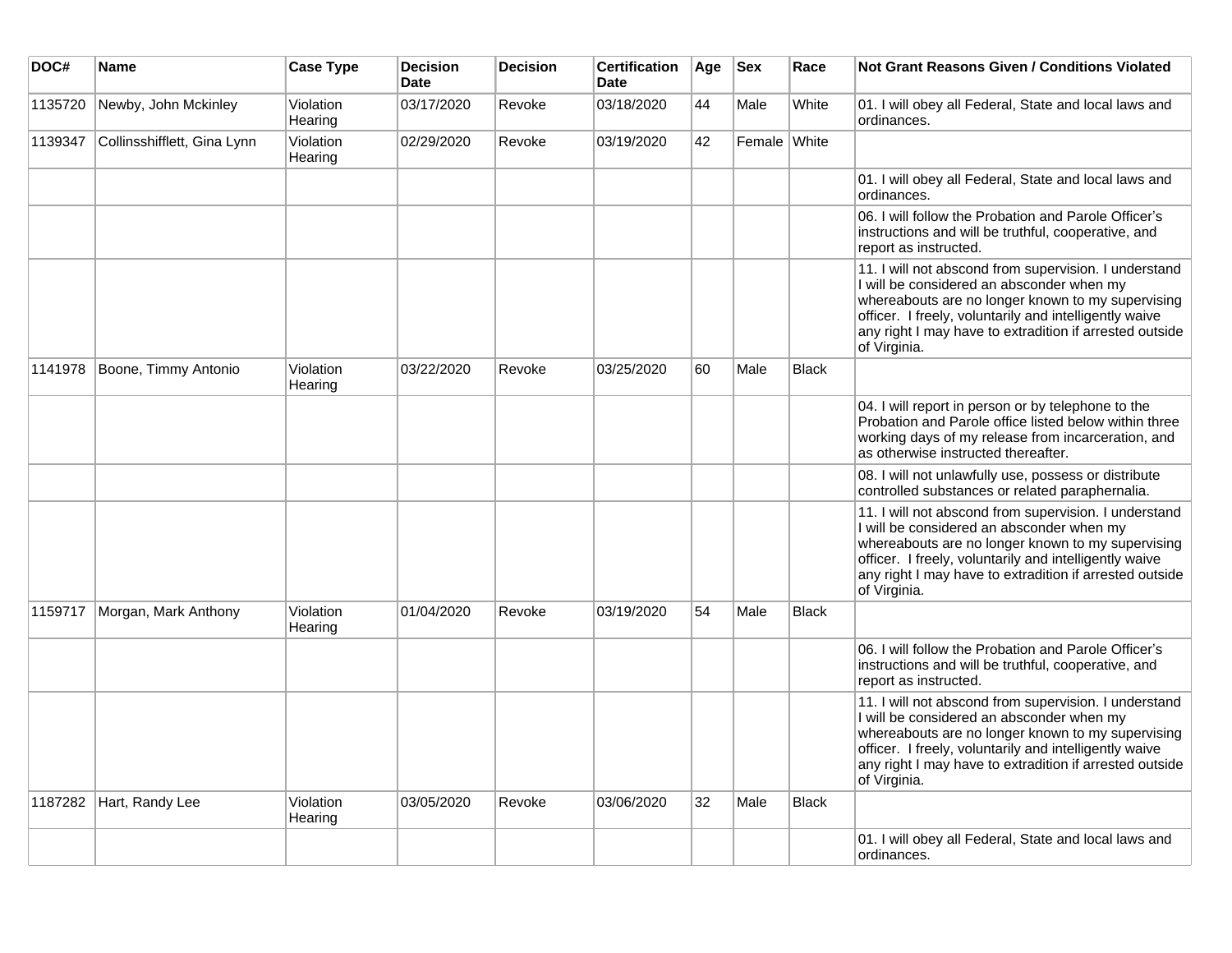| DOC#    | Name                                        | <b>Case Type</b>     | <b>Decision</b><br><b>Date</b> | <b>Decision</b> | <b>Certification</b><br><b>Date</b> | Age | <b>Sex</b> | Race         | <b>Not Grant Reasons Given / Conditions Violated</b>                                                                                                                                                                                                                                         |
|---------|---------------------------------------------|----------------------|--------------------------------|-----------------|-------------------------------------|-----|------------|--------------|----------------------------------------------------------------------------------------------------------------------------------------------------------------------------------------------------------------------------------------------------------------------------------------------|
| 1191570 | Johnson, Michael Allen                      | Violation<br>Hearing | 03/05/2020                     | Revoke          | 03/06/2020                          | 33  | Male       | Black        |                                                                                                                                                                                                                                                                                              |
|         |                                             |                      |                                |                 |                                     |     |            |              | 01. I will obey all Federal, State and local laws and<br>ordinances.                                                                                                                                                                                                                         |
| 1198824 | Pennybacker, Lawrence Paul Violation<br>Jr. | Hearing              | 03/07/2020                     | Revoke          | 03/19/2020                          | 34  | Male       | White        |                                                                                                                                                                                                                                                                                              |
|         |                                             |                      |                                |                 |                                     |     |            |              | 01. I will obey all Federal, State and local laws and<br>ordinances.                                                                                                                                                                                                                         |
|         |                                             |                      |                                |                 |                                     |     |            |              | 06. I will follow the Probation and Parole Officer's<br>instructions and will be truthful, cooperative, and<br>report as instructed.                                                                                                                                                         |
| 1255258 | Dawson, Curtis Lee                          | Violation<br>Hearing | 03/15/2020                     | Revoke          | 03/16/2020                          | 54  | Male       | White        |                                                                                                                                                                                                                                                                                              |
|         |                                             |                      |                                |                 |                                     |     |            |              | 06. I will follow the Probation and Parole Officer's<br>instructions and will be truthful, cooperative, and<br>report as instructed.                                                                                                                                                         |
|         |                                             |                      |                                |                 |                                     |     |            |              | 10. I will not change my residence without the<br>permission of the Probation and Parole Officer. I will<br>not leave the State of Virginia or travel outside of a<br>designated area without permission of the Probation<br>and Parole Officer.                                             |
|         |                                             |                      |                                |                 |                                     |     |            |              | 11. I will not abscond from supervision. I understand<br>I will be considered an absconder when my<br>whereabouts are no longer known to my supervising<br>officer. I freely, voluntarily and intelligently waive<br>any right I may have to extradition if arrested outside<br>of Virginia. |
| 1367350 | Lindsey, Cad Lamar                          | Violation<br>Hearing | 03/23/2020                     | Revoke          | 03/23/2020                          | 32  | Male       | <b>Black</b> |                                                                                                                                                                                                                                                                                              |
|         |                                             |                      |                                |                 |                                     |     |            |              | 01. I will obey all Federal, State and local laws and<br>ordinances.                                                                                                                                                                                                                         |
|         |                                             |                      |                                |                 |                                     |     |            |              | 08. I will not unlawfully use, possess or distribute<br>controlled substances or related paraphernalia.                                                                                                                                                                                      |
|         |                                             |                      |                                |                 |                                     |     |            |              | 11. I will not abscond from supervision. I understand<br>I will be considered an absconder when my<br>whereabouts are no longer known to my supervising<br>officer. I freely, voluntarily and intelligently waive<br>any right I may have to extradition if arrested outside<br>of Virginia. |
| 1495713 | Childress, Jonathan Randall                 | Violation<br>Hearing | 03/05/2020                     | Revoke          | 03/06/2020                          | 39  | Male       | White        |                                                                                                                                                                                                                                                                                              |